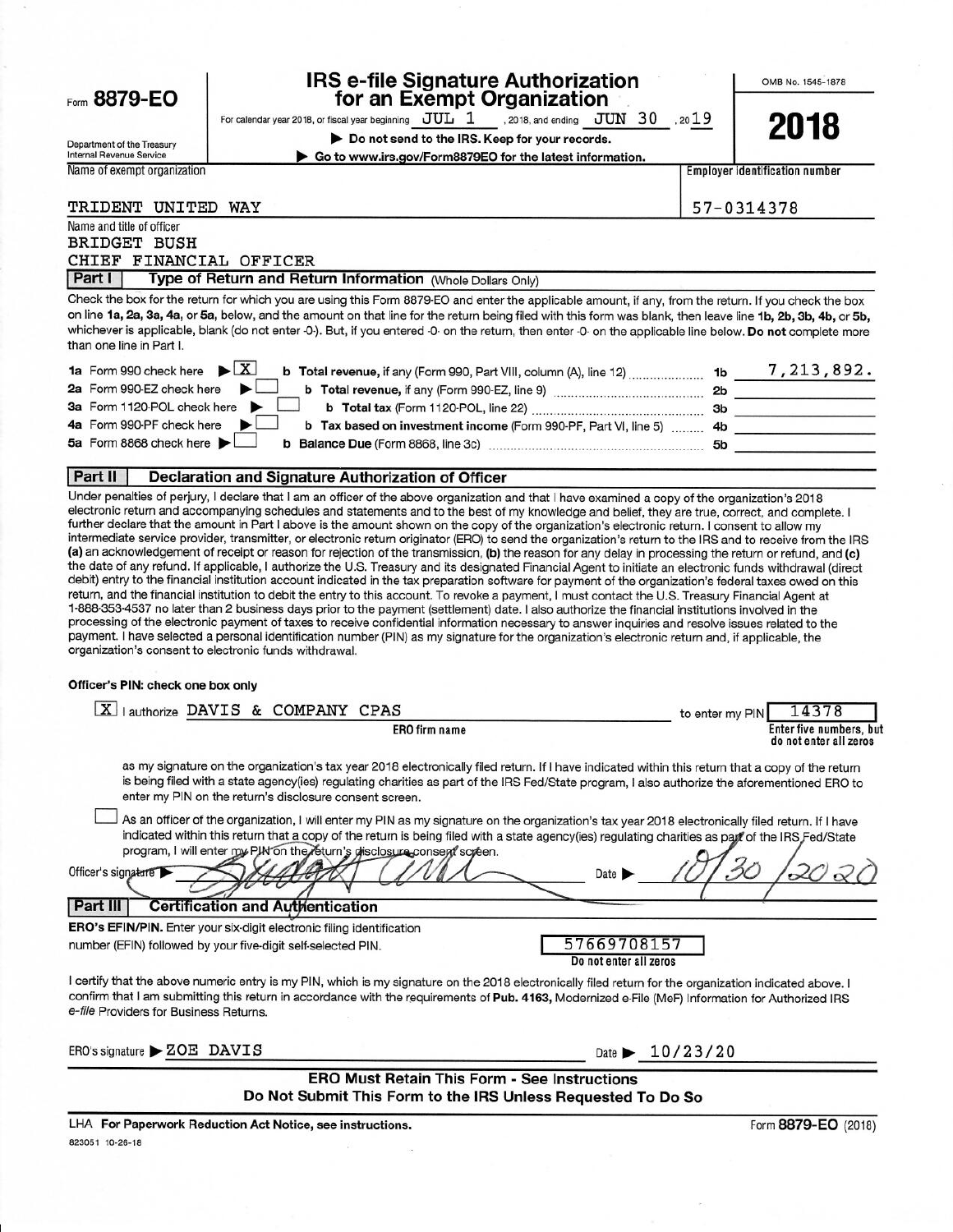|                                       |                               |                                                              | EXTENDED TO JULY 15, 2020                                                                                                                                                  |                                                                                                                    |                                                |
|---------------------------------------|-------------------------------|--------------------------------------------------------------|----------------------------------------------------------------------------------------------------------------------------------------------------------------------------|--------------------------------------------------------------------------------------------------------------------|------------------------------------------------|
|                                       |                               | Form 990                                                     | <b>Return of Organization Exempt From Income Tax</b>                                                                                                                       |                                                                                                                    | OMB No. 1545-0047                              |
|                                       |                               |                                                              | Under section 501(c), 527, or 4947(a)(1) of the Internal Revenue Code (except private foundations)                                                                         |                                                                                                                    |                                                |
|                                       |                               | Department of the Treasury<br>Internal Revenue Service       | Do not enter social security numbers on this form as it may be made public.<br>Go to www.irs.gov/Form990 for instructions and the latest information.                      |                                                                                                                    | <b>Open to Public</b><br>Inspection            |
|                                       |                               |                                                              | A For the 2018 calendar year, or tax year beginning $JUL$ 1, $2018$                                                                                                        | and ending JUN 30, 2019                                                                                            |                                                |
|                                       | <b>B</b> Check if applicable: |                                                              | <b>C</b> Name of organization                                                                                                                                              | D Employer identification number                                                                                   |                                                |
|                                       | Address<br> change            |                                                              | TRIDENT UNITED WAY                                                                                                                                                         |                                                                                                                    |                                                |
|                                       | Name<br>change                |                                                              | Doing business as                                                                                                                                                          | 57-0314378                                                                                                         |                                                |
|                                       | Initial<br>return             |                                                              | Number and street (or P.O. box if mail is not delivered to street address)<br>Room/suite                                                                                   | E Telephone number                                                                                                 |                                                |
|                                       | Final<br>return/              |                                                              | P.O. BOX 63305                                                                                                                                                             |                                                                                                                    | $(843)740 - 9000$                              |
|                                       | termin-<br>ated               |                                                              | City or town, state or province, country, and ZIP or foreign postal code                                                                                                   | G Gross receipts \$                                                                                                | 7,446,608.                                     |
|                                       | Amended<br>Ireturn            |                                                              | 29419-3305<br>NORTH CHARLESTON, SC                                                                                                                                         | H(a) Is this a group return                                                                                        |                                                |
|                                       | Applica-<br>Ition<br>pending  |                                                              | F Name and address of principal officer: CHLOE KNIGHT TONNEY                                                                                                               | for subordinates?                                                                                                  | $\mathsf{\_}$ Yes $\mathsf{\_}X\mathsf{\_}$ No |
|                                       |                               |                                                              | SAME AS C ABOVE                                                                                                                                                            | $H(b)$ Are all subordinates included? $\Box$ Yes                                                                   | <b>No</b>                                      |
|                                       |                               | Tax-exempt status: $X$ 501(c)(3)<br>J Website: WWW. TUW. ORG | $501(c)$ (<br>$4947(a)(1)$ or<br>$(\mathsf{insert}\,\mathsf{no.})$                                                                                                         | 527<br>If "No," attach a list. (see instructions)                                                                  |                                                |
|                                       |                               |                                                              | K Form of organization:   X Corporation<br>$\overline{Other}$<br>Trust<br>Association                                                                                      | $H(c)$ Group exemption number $\blacktriangleright$<br>L Year of formation: $1944$ M State of legal domicile: $SC$ |                                                |
|                                       | Part I                        | <b>Summary</b>                                               |                                                                                                                                                                            |                                                                                                                    |                                                |
|                                       | 1                             |                                                              | Briefly describe the organization's mission or most significant activities: CATALYST FOR COMMUNITY                                                                         |                                                                                                                    |                                                |
| <b>Activities &amp; Governance</b>    |                               |                                                              | TRANSFORMATION BY COLLECTIVE IMPACT IN EDUC, FIN STABILITY & HEALTH.                                                                                                       |                                                                                                                    |                                                |
|                                       | 2                             |                                                              | Check this box $\blacktriangleright$ $\Box$ if the organization discontinued its operations or disposed of more than 25% of its net assets.                                |                                                                                                                    |                                                |
|                                       | 3                             |                                                              | Number of voting members of the governing body (Part VI, line 1a)                                                                                                          | 3                                                                                                                  | 36                                             |
|                                       | 4                             |                                                              |                                                                                                                                                                            | $\overline{\mathbf{4}}$                                                                                            | $\overline{35}$                                |
|                                       | 5                             |                                                              |                                                                                                                                                                            | 5                                                                                                                  | 68                                             |
|                                       | 6                             |                                                              |                                                                                                                                                                            | 6                                                                                                                  | 6728                                           |
|                                       |                               |                                                              |                                                                                                                                                                            | 7a                                                                                                                 | $\overline{0}$ .                               |
|                                       |                               |                                                              |                                                                                                                                                                            | 7b                                                                                                                 | $\overline{0}$ .                               |
|                                       |                               |                                                              |                                                                                                                                                                            | <b>Prior Year</b>                                                                                                  | <b>Current Year</b>                            |
|                                       | 8                             |                                                              |                                                                                                                                                                            | 8,343,572.                                                                                                         | 6,582,516.                                     |
| Revenue                               | 9                             |                                                              | Program service revenue (Part VIII, line 2g)                                                                                                                               | 33, 133.                                                                                                           | 108,626.                                       |
|                                       | 10                            |                                                              |                                                                                                                                                                            | 809, 304.                                                                                                          | 491,040.                                       |
|                                       | 11                            |                                                              | Other revenue (Part VIII, column (A), lines 5, 6d, 8c, 9c, 10c, and 11e)                                                                                                   | 48,523.                                                                                                            | 31,710.                                        |
|                                       | 12                            |                                                              | Total revenue - add lines 8 through 11 (must equal Part VIII, column (A), line 12)                                                                                         | 9, 234, 532.                                                                                                       | 7, 213, 892.                                   |
|                                       | 13                            |                                                              | Grants and similar amounts paid (Part IX, column (A), lines 1-3)                                                                                                           | 4,284,195.                                                                                                         | 4, 240, 229.                                   |
|                                       | 14                            |                                                              |                                                                                                                                                                            | $\overline{0}$ .                                                                                                   | 0.                                             |
|                                       |                               |                                                              | Salaries, other compensation, employee benefits (Part IX, column (A), lines 5-10)                                                                                          | 3,049,433.                                                                                                         | 3,051,125.                                     |
| Expenses                              |                               |                                                              | 16a Professional fundraising fees (Part IX, column (A), line 11e)                                                                                                          | 60, 133.                                                                                                           | 36,814.                                        |
|                                       |                               |                                                              | 1,454,328.<br><b>b</b> Total fundraising expenses (Part IX, column (D), line 25)                                                                                           |                                                                                                                    |                                                |
|                                       | 17                            |                                                              |                                                                                                                                                                            | 1,553,374.                                                                                                         | 1,715,851.                                     |
|                                       | 18                            |                                                              | Total expenses. Add lines 13-17 (must equal Part IX, column (A), line 25)                                                                                                  | 8,947,135.                                                                                                         | 9,044,019.                                     |
|                                       | 19                            |                                                              |                                                                                                                                                                            | 287, 397.                                                                                                          | $-1,830,127$ .                                 |
| <b>Net Assets or</b><br>Fund Balances |                               |                                                              |                                                                                                                                                                            | <b>Beginning of Current Year</b>                                                                                   | <b>End of Year</b>                             |
|                                       | 20                            | Total assets (Part X, line 16)                               |                                                                                                                                                                            | 20,677,821.                                                                                                        | 19,380,310.                                    |
|                                       | 21                            |                                                              | Total liabilities (Part X, line 26)                                                                                                                                        | 862,349.                                                                                                           | 1, 199, 572.                                   |
|                                       | 22                            |                                                              |                                                                                                                                                                            | 19,815,472.                                                                                                        | 18,180,738.                                    |
|                                       | Part II                       | <b>Signature Block</b>                                       |                                                                                                                                                                            |                                                                                                                    |                                                |
|                                       |                               |                                                              | Under penalties of perjury, I declare that I have examined this return, including accompanying schedules and statements, and to the best of my knowledge and belief, it is |                                                                                                                    |                                                |
|                                       |                               |                                                              | true, correct, and complete. Declaration of preparer (other than officer) is based on all information of which preparer has any knowledge.                                 |                                                                                                                    |                                                |
|                                       |                               |                                                              |                                                                                                                                                                            |                                                                                                                    |                                                |

| Sign<br>Here | Signature of officer<br>BRIDGET BUSH, CHIEF FINANCIAL OFFICER<br>Type or print name and title |                              | Date                                  |
|--------------|-----------------------------------------------------------------------------------------------|------------------------------|---------------------------------------|
|              |                                                                                               |                              |                                       |
|              | Print/Type preparer's name                                                                    | Date<br>Preparer's signature | <b>PTIN</b><br>Check                  |
| Paid         | ZOE DAVIS                                                                                     | ZOE DAVIS                    | P01057590<br>$10/30/20$ self-employed |
| Preparer     | DAVIS & COMPANY CPAS<br>Firm's name                                                           |                              | 82-4158464<br>Firm's EIN              |
| Use Only     | Firm's address $\blacktriangleright$ P.O. BOX 1552                                            |                              |                                       |
|              | MOUNT PLEASANT, SC 29465                                                                      |                              | Phone no. $843 - 881 - 3315$          |
|              | May the IRS discuss this return with the preparer shown above? (see instructions)             |                              | X  <br>Yes<br><b>No</b>               |
|              |                                                                                               |                              |                                       |

832001 12-31-18 **For Paperwork Reduction Act Notice, see the separate instructions.** LHA Form (2018)

Form **990** (2018)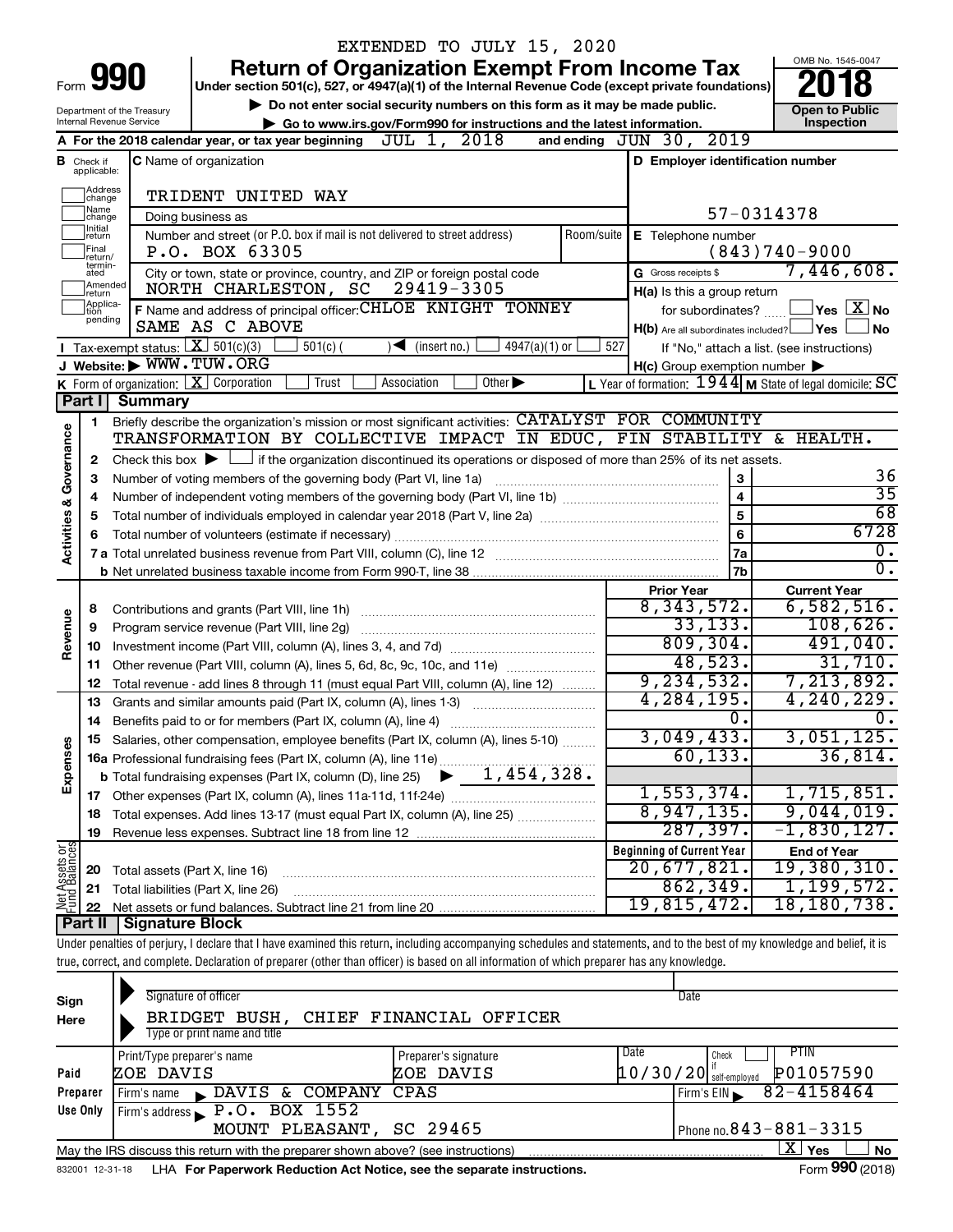|              | TRIDENT UNITED WAY<br>Form 990 (2018)                                                                                                        | 57-0314378 |                                  | Page 2                              |
|--------------|----------------------------------------------------------------------------------------------------------------------------------------------|------------|----------------------------------|-------------------------------------|
|              | Part III Statement of Program Service Accomplishments                                                                                        |            |                                  |                                     |
|              |                                                                                                                                              |            |                                  | $\boxed{\text{X}}$                  |
| 1            | Briefly describe the organization's mission:                                                                                                 |            |                                  |                                     |
|              | TRIDENT UNITED WAY IS A CATALYST FOR MEASURABLE COMMUNITY                                                                                    |            |                                  |                                     |
|              | TRANSFORMATION THROUGH COLLECTIVE IMPACT IN EDUCATION, FINANCIAL                                                                             |            |                                  |                                     |
|              |                                                                                                                                              |            |                                  |                                     |
|              | STABILITY, AND HEALTH.                                                                                                                       |            |                                  |                                     |
|              |                                                                                                                                              |            |                                  |                                     |
| $\mathbf{2}$ | Did the organization undertake any significant program services during the year which were not listed on the                                 |            |                                  |                                     |
|              | prior Form 990 or 990-EZ?                                                                                                                    |            |                                  | $\exists$ Yes $\boxed{\text{X}}$ No |
|              | If "Yes," describe these new services on Schedule O.                                                                                         |            |                                  |                                     |
| з            | Did the organization cease conducting, or make significant changes in how it conducts, any program services?                                 |            | $\Box$ Yes $\boxed{\text{X}}$ No |                                     |
|              | If "Yes," describe these changes on Schedule O.                                                                                              |            |                                  |                                     |
| 4            | Describe the organization's program service accomplishments for each of its three largest program services, as measured by expenses.         |            |                                  |                                     |
|              | Section 501(c)(3) and 501(c)(4) organizations are required to report the amount of grants and allocations to others, the total expenses, and |            |                                  |                                     |
|              | revenue, if any, for each program service reported.                                                                                          |            |                                  |                                     |
|              | $621, 746.$ ) (Revenue \$<br>$1,512,562$ and including grants of \$                                                                          |            |                                  | 49,617.                             |
| 4a l         | ) (Expenses \$<br>(Code:<br>FINANCIAL STABILITY- INITIATIVES THAT SUPPORT THE FINANCIAL STABILITY                                            |            |                                  |                                     |
|              |                                                                                                                                              |            |                                  |                                     |
|              | FRAMEWORK INCLUDE THE AMERICORPS FINANCIAL STABILITY PROJECT,                                                                                |            |                                  |                                     |
|              | PROSPERITY CENTERS IN BERKELEY AND DORCHESTER COUNTIES, SC THRIVE-THE                                                                        |            |                                  |                                     |
|              | BENEFIT BANK ONLINE APPLICATION TOOL, CHARITYTRACKER AND THE EMERGENCY                                                                       |            |                                  |                                     |
|              | FOOD AND SHELTER (EFSP) PROGRAM.<br>THE INTEGRATION OF THESE TWO IMPACT                                                                      |            |                                  |                                     |
|              | AREAS INTO ONE BEGAN IN 2010 RESULTED IN A MODEL OF CHANGE - FINANCIAL                                                                       |            |                                  |                                     |
|              | STABILITY, WHICH CONSISTS OF INTERRELATED STEPS THAT BEGINS WITH                                                                             |            |                                  |                                     |
|              | ADDRESSING BASIC NEEDS, FOLLOWED BY INCREASING BASIC SKILLS, THEN                                                                            |            |                                  |                                     |
|              | INCREASING INCOME AND SAVINGS, AND FINALLY, GAINING AND SUSTAINING                                                                           |            |                                  |                                     |
|              | ASSETS. HIGHLIGHTS OF THE ACCOMPLISHMENTS FOR 2018-2019 INCLUDE THE                                                                          |            |                                  |                                     |
|              | FOLLOWING:                                                                                                                                   |            |                                  |                                     |
|              | 1)                                                                                                                                           |            |                                  |                                     |
|              | AMERICORPS - 1,672 INDIVIDUALS WERE SERVED: RECEIVING 2,153                                                                                  |            |                                  |                                     |
| 4b           | 1,714,733. including grants of \$<br>$1,387,951.$ (Revenue \$<br>) (Expenses \$<br>(Code:                                                    |            |                                  |                                     |
|              | EDUCATION- TRIDENT UNITED WAY (TUW) SUPPORTS PROGRAMS AND LEADS                                                                              |            |                                  |                                     |
|              | COLLABORATIVE PARTNERSHIPS THAT AIM TO PROMOTE EARLY READINESS AND                                                                           |            |                                  |                                     |
|              | INTERVENTION AND ELIMINATE ACADEMIC PERFORMANCE GAPS BETWEEN STUDENTS                                                                        |            |                                  |                                     |
|              | RESULTING FROM POVERTY AND SOCIOECONOMIC CONDITIONS (TUW FUNDS BASED ON                                                                      |            |                                  |                                     |
|              | SERVICES BEING DELIVERED TO <200% OF POVERTY AND PLACE PROGRAMMING IN                                                                        |            |                                  |                                     |
|              | HIGH NEEDS SCHOOLS) IN ENGLISH LANGUAGE ARTS AND MATHEMATICS.                                                                                |            |                                  |                                     |
|              | TO HELP REACH THE EDUCATION GOAL, TUW LEADS SEVERAL EFFORTS. THE FIRST                                                                       |            |                                  |                                     |
|              | IS THROUGH PROGRAMMATIC INVESTMENTS IN ORGANIZATIONS THAT SERVE                                                                              |            |                                  |                                     |
|              | STUDENTS OF FAMILIES WITH HOUSEHOLD INCOME OF 200% OF THE FEDERAL                                                                            |            |                                  |                                     |
|              | POVERTY INDEX OR BELOW.                                                                                                                      |            |                                  |                                     |
|              | THE SECOND IS THE CONVENING OF THE KINDERGARTEN READINESS NETWORK FOR                                                                        |            |                                  |                                     |
|              | THE TRI-COUNTY CRADLE TO CAREER COLLABORATIVE, WHICH PRIORITIZES SCHOOL                                                                      |            |                                  |                                     |
|              | $966,975$ . ) (Revenue \$                                                                                                                    |            |                                  |                                     |
| 4с           | $1,191,283$ . including grants of \$<br>) (Expenses \$<br>(Code:<br>HEALTH- TRIDENT UNITED WAY HAS PARTNERED WITH MUSC HEALTH AND ROPER ST.  |            |                                  |                                     |
|              |                                                                                                                                              |            |                                  |                                     |
|              | FRANCIS HEALTHCARE TO CONTINUE TO SERVE AS THE BACKBONE ORGANIZATION                                                                         |            |                                  |                                     |
|              | FOR THE HEALTHY TRI-COUNTY (HTC) NETWORK, A MULTI-SECTOR, REGIONAL                                                                           |            |                                  |                                     |
|              | COLLECTIVE IMPACT INITIATIVE WITH THE GOAL OF IMPROVING HEALTH                                                                               |            |                                  |                                     |
|              | OUTCOMES IN BERKELEY, CHARLESTON AND DORCHESTER COUNTIES IN SOUTH                                                                            |            |                                  |                                     |
|              | CAROLINA (WWW.HEALTHYTRICOUNTY.COM). THE LONG-TERM ASPIRATIONAL GOAL OF                                                                      |            |                                  |                                     |
|              | HTC IS TO IMPROVE THE HEALTH AND WELL-BEING OF EVERY PERSON AND                                                                              |            |                                  |                                     |
|              | COMMUNITY WITHIN THE TRI-COUNTY REGION.                                                                                                      |            |                                  |                                     |
|              | OCTOBER 30, 2018 MARKED THE RELEASE OF "OUR HEALTH, OUR FUTURE:                                                                              |            |                                  |                                     |
|              | TRI-COUNTY HEALTH IMPROVEMENT PLAN 2018-2023", THE FIRST COMPREHENSIVE                                                                       |            |                                  |                                     |
|              | HEALTH IMPROVEMENT PLAN IN OUR REGION PROVIDING CONCRETE                                                                                     |            |                                  |                                     |
|              |                                                                                                                                              |            |                                  |                                     |
|              | RECOMMENDATIONS AND ACTION STEPS FOR IMPROVING HEALTH OUTCOMES.                                                                              |            | MORE                             |                                     |
|              | 4d Other program services (Describe in Schedule O.)                                                                                          |            |                                  |                                     |
|              | 2,679,847. including grants of \$1,263,557.) (Revenue \$<br>(Expenses \$                                                                     | 59,009.    |                                  |                                     |
|              | 7,098,425.<br>4e Total program service expenses                                                                                              |            |                                  |                                     |
|              |                                                                                                                                              |            |                                  | nnn.                                |

Form (2018) **990**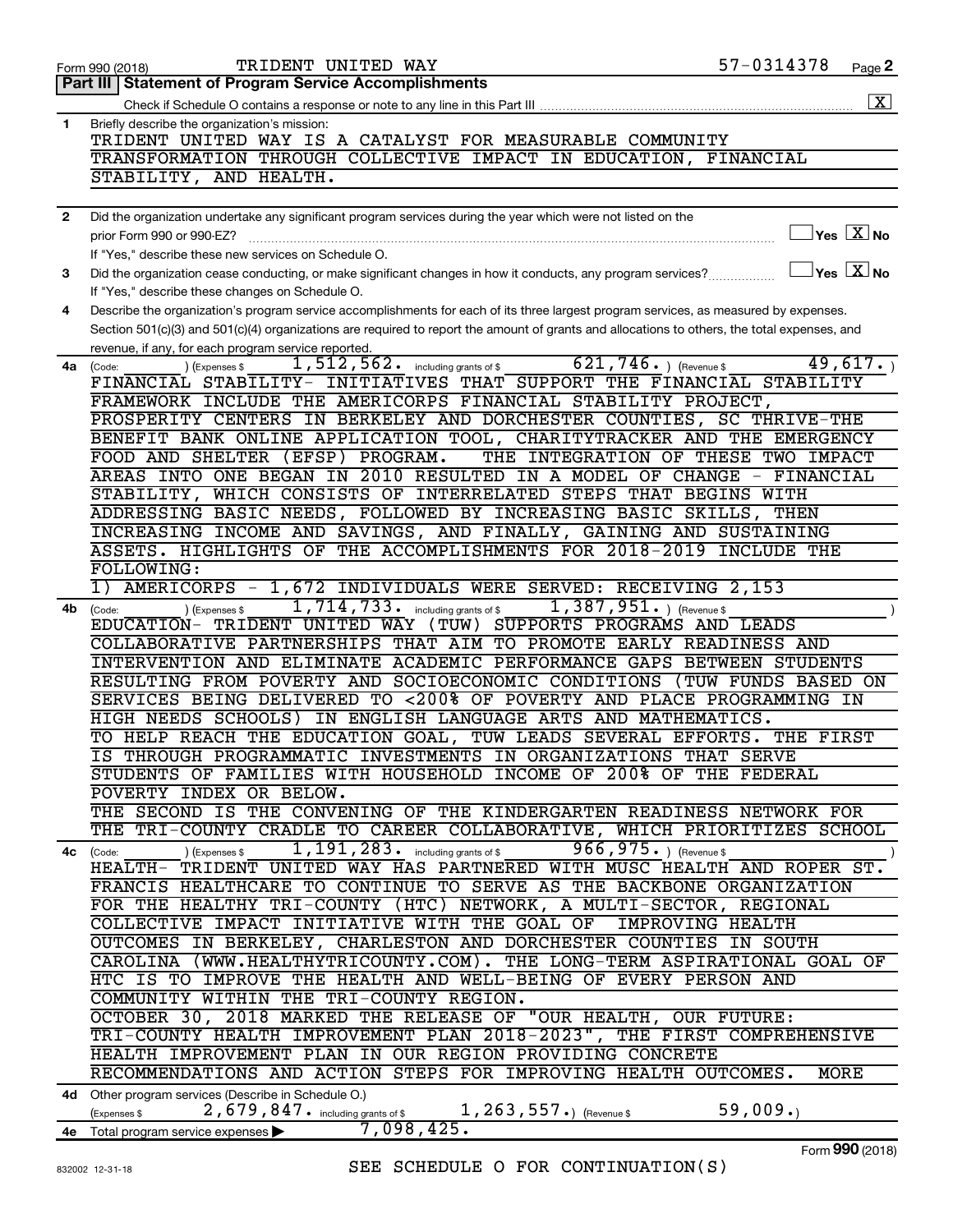| Form 990 (2018) |  |  |
|-----------------|--|--|

**Part IV Checklist of Required Schedules**

TRIDENT UNITED WAY 57-0314378

|     |                                                                                                                                                                                                                                                                                                                                                                      |                | Yes                     | No.                          |
|-----|----------------------------------------------------------------------------------------------------------------------------------------------------------------------------------------------------------------------------------------------------------------------------------------------------------------------------------------------------------------------|----------------|-------------------------|------------------------------|
| 1.  | Is the organization described in section $501(c)(3)$ or $4947(a)(1)$ (other than a private foundation)?                                                                                                                                                                                                                                                              |                |                         |                              |
|     |                                                                                                                                                                                                                                                                                                                                                                      | 1              | х                       |                              |
| 2   |                                                                                                                                                                                                                                                                                                                                                                      | $\mathbf{2}$   | $\overline{\texttt{x}}$ |                              |
| 3   | Did the organization engage in direct or indirect political campaign activities on behalf of or in opposition to candidates for                                                                                                                                                                                                                                      |                |                         |                              |
|     | public office? If "Yes," complete Schedule C, Part I                                                                                                                                                                                                                                                                                                                 | 3              |                         | x                            |
| 4   | Section 501(c)(3) organizations. Did the organization engage in lobbying activities, or have a section 501(h) election in effect                                                                                                                                                                                                                                     |                |                         |                              |
|     |                                                                                                                                                                                                                                                                                                                                                                      | 4              |                         | x                            |
| 5   | Is the organization a section 501(c)(4), 501(c)(5), or 501(c)(6) organization that receives membership dues, assessments, or                                                                                                                                                                                                                                         |                |                         |                              |
|     |                                                                                                                                                                                                                                                                                                                                                                      | 5              |                         | x                            |
| 6   | Did the organization maintain any donor advised funds or any similar funds or accounts for which donors have the right to                                                                                                                                                                                                                                            |                |                         |                              |
|     | provide advice on the distribution or investment of amounts in such funds or accounts? If "Yes," complete Schedule D, Part I                                                                                                                                                                                                                                         | 6              |                         | х                            |
| 7   | Did the organization receive or hold a conservation easement, including easements to preserve open space,                                                                                                                                                                                                                                                            |                |                         |                              |
|     |                                                                                                                                                                                                                                                                                                                                                                      | $\overline{7}$ |                         | x                            |
| 8   | Did the organization maintain collections of works of art, historical treasures, or other similar assets? If "Yes," complete                                                                                                                                                                                                                                         |                |                         |                              |
|     |                                                                                                                                                                                                                                                                                                                                                                      | 8              |                         | x                            |
| 9   | Schedule D, Part III <b>Martin Communication</b> and the Contract of Technical Communication and the Contract of Technical Communication and Contract of Technical Communication and Contract of Technical Communication and Commun<br>Did the organization report an amount in Part X, line 21, for escrow or custodial account liability, serve as a custodian for |                |                         |                              |
|     | amounts not listed in Part X; or provide credit counseling, debt management, credit repair, or debt negotiation services?                                                                                                                                                                                                                                            |                |                         |                              |
|     | If "Yes," complete Schedule D, Part IV                                                                                                                                                                                                                                                                                                                               | 9              |                         | x                            |
| 10  | Did the organization, directly or through a related organization, hold assets in temporarily restricted endowments, permanent                                                                                                                                                                                                                                        |                |                         |                              |
|     |                                                                                                                                                                                                                                                                                                                                                                      | 10             | х                       |                              |
| 11  | If the organization's answer to any of the following questions is "Yes," then complete Schedule D, Parts VI, VII, VIII, IX, or X                                                                                                                                                                                                                                     |                |                         |                              |
|     | as applicable.                                                                                                                                                                                                                                                                                                                                                       |                |                         |                              |
|     | a Did the organization report an amount for land, buildings, and equipment in Part X, line 10? If "Yes," complete Schedule D,                                                                                                                                                                                                                                        |                |                         |                              |
|     | Part VI                                                                                                                                                                                                                                                                                                                                                              | 11a            | х                       |                              |
|     | <b>b</b> Did the organization report an amount for investments - other securities in Part X, line 12 that is 5% or more of its total                                                                                                                                                                                                                                 |                |                         |                              |
|     |                                                                                                                                                                                                                                                                                                                                                                      | 11b            |                         | x                            |
|     | c Did the organization report an amount for investments - program related in Part X, line 13 that is 5% or more of its total                                                                                                                                                                                                                                         |                |                         |                              |
|     |                                                                                                                                                                                                                                                                                                                                                                      | 11c            |                         | х                            |
|     | d Did the organization report an amount for other assets in Part X, line 15 that is 5% or more of its total assets reported in                                                                                                                                                                                                                                       |                |                         |                              |
|     | Part X, line 16? If "Yes," complete Schedule D, Part IX                                                                                                                                                                                                                                                                                                              | 11d            |                         | x                            |
|     |                                                                                                                                                                                                                                                                                                                                                                      | <b>11e</b>     |                         | $\overline{\mathbf{x}}$      |
|     | f Did the organization's separate or consolidated financial statements for the tax year include a footnote that addresses                                                                                                                                                                                                                                            |                |                         |                              |
|     | the organization's liability for uncertain tax positions under FIN 48 (ASC 740)? If "Yes," complete Schedule D, Part X                                                                                                                                                                                                                                               | 11f            | х                       |                              |
|     | 12a Did the organization obtain separate, independent audited financial statements for the tax year? If "Yes," complete                                                                                                                                                                                                                                              |                |                         |                              |
|     | Schedule D, Parts XI and XII                                                                                                                                                                                                                                                                                                                                         | 12a            | х                       |                              |
|     | <b>b</b> Was the organization included in consolidated, independent audited financial statements for the tax year?                                                                                                                                                                                                                                                   |                |                         |                              |
|     | If "Yes," and if the organization answered "No" to line 12a, then completing Schedule D, Parts XI and XII is optional                                                                                                                                                                                                                                                | 12b            |                         | Χ<br>$\overline{\mathtt{x}}$ |
| 13  | Is the organization a school described in section 170(b)(1)(A)(ii)? If "Yes," complete Schedule E                                                                                                                                                                                                                                                                    | 13             |                         |                              |
| 14a |                                                                                                                                                                                                                                                                                                                                                                      | 14a            |                         | $\overline{\mathtt{x}}$      |
|     | <b>b</b> Did the organization have aggregate revenues or expenses of more than \$10,000 from grantmaking, fundraising, business,                                                                                                                                                                                                                                     |                |                         |                              |
|     | investment, and program service activities outside the United States, or aggregate foreign investments valued at \$100,000                                                                                                                                                                                                                                           |                |                         | x                            |
|     | Did the organization report on Part IX, column (A), line 3, more than \$5,000 of grants or other assistance to or for any                                                                                                                                                                                                                                            | 14b            |                         |                              |
| 15  | foreign organization? If "Yes," complete Schedule F, Parts II and IV                                                                                                                                                                                                                                                                                                 | 15             |                         | x                            |
| 16  | Did the organization report on Part IX, column (A), line 3, more than \$5,000 of aggregate grants or other assistance to                                                                                                                                                                                                                                             |                |                         |                              |
|     | or for foreign individuals? If "Yes," complete Schedule F, Parts III and IV [11] marries and intermal controller                                                                                                                                                                                                                                                     | 16             |                         | x                            |
| 17  | Did the organization report a total of more than \$15,000 of expenses for professional fundraising services on Part IX,                                                                                                                                                                                                                                              |                |                         |                              |
|     |                                                                                                                                                                                                                                                                                                                                                                      | 17             | х                       |                              |
| 18  | Did the organization report more than \$15,000 total of fundraising event gross income and contributions on Part VIII, lines                                                                                                                                                                                                                                         |                |                         |                              |
|     |                                                                                                                                                                                                                                                                                                                                                                      | 18             |                         | x                            |
| 19  | Did the organization report more than \$15,000 of gross income from gaming activities on Part VIII, line 9a? If "Yes,"                                                                                                                                                                                                                                               |                |                         |                              |
|     |                                                                                                                                                                                                                                                                                                                                                                      | 19             |                         | x                            |
|     |                                                                                                                                                                                                                                                                                                                                                                      | 20a            |                         | $\overline{\mathbf{X}}$      |
|     |                                                                                                                                                                                                                                                                                                                                                                      | 20b            |                         |                              |
| 21  | Did the organization report more than \$5,000 of grants or other assistance to any domestic organization or                                                                                                                                                                                                                                                          |                |                         |                              |
|     |                                                                                                                                                                                                                                                                                                                                                                      | 21             | x                       |                              |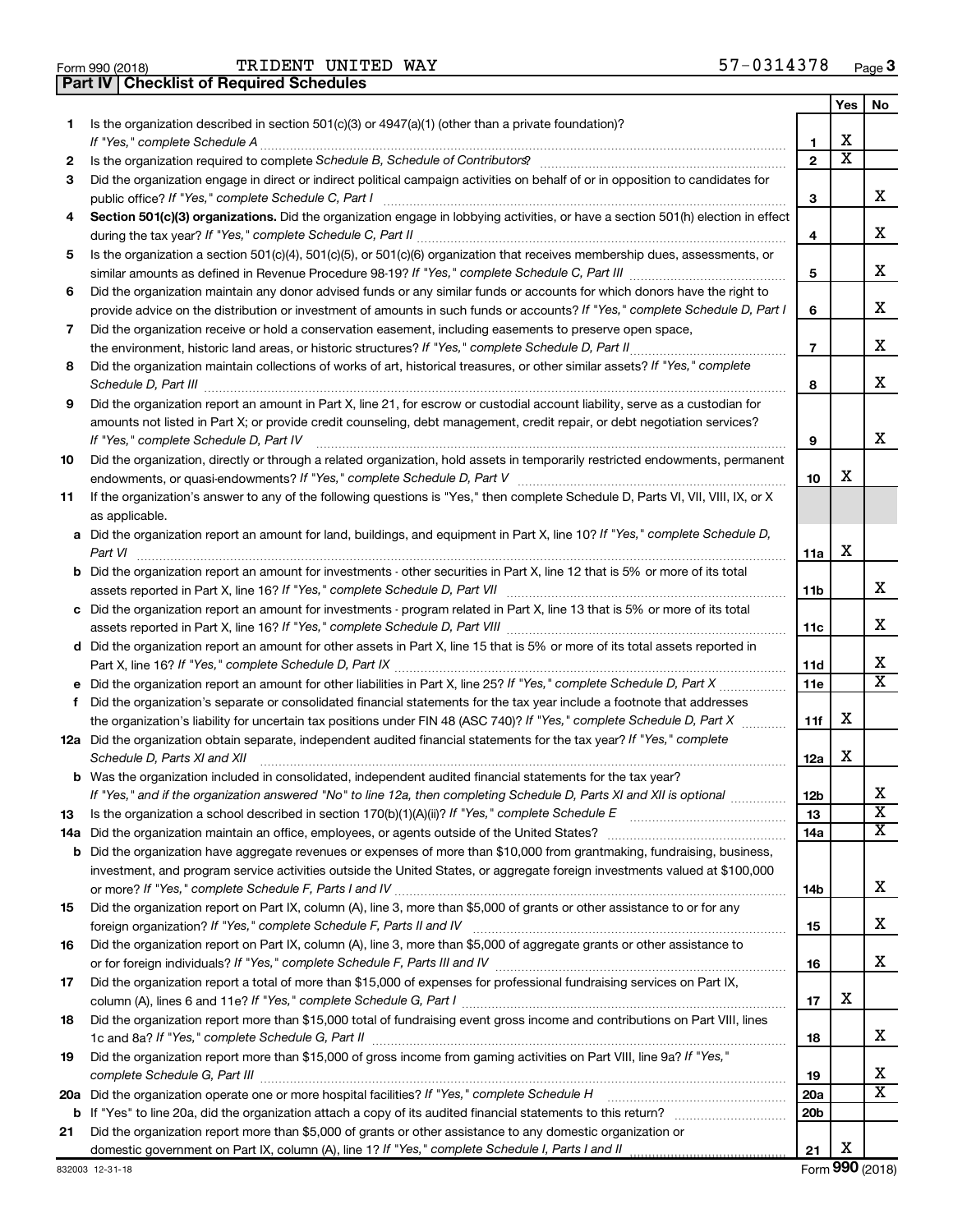|  | Form 990 (2018) |  |
|--|-----------------|--|
|  |                 |  |

TRIDENT UNITED WAY 57-0314378

|               | <b>Part IV   Checklist of Required Schedules (continued)</b>                                                                    |                 |                       |                         |
|---------------|---------------------------------------------------------------------------------------------------------------------------------|-----------------|-----------------------|-------------------------|
|               |                                                                                                                                 |                 | Yes                   | No                      |
| 22            | Did the organization report more than \$5,000 of grants or other assistance to or for domestic individuals on                   |                 |                       |                         |
|               |                                                                                                                                 | 22              |                       | X                       |
| 23            | Did the organization answer "Yes" to Part VII, Section A, line 3, 4, or 5 about compensation of the organization's current      |                 |                       |                         |
|               | and former officers, directors, trustees, key employees, and highest compensated employees? If "Yes," complete                  |                 |                       |                         |
|               |                                                                                                                                 | 23              | X                     |                         |
|               | 24a Did the organization have a tax-exempt bond issue with an outstanding principal amount of more than \$100,000 as of the     |                 |                       |                         |
|               | last day of the year, that was issued after December 31, 2002? If "Yes," answer lines 24b through 24d and complete              |                 |                       |                         |
|               |                                                                                                                                 |                 |                       | x                       |
|               |                                                                                                                                 | 24a             |                       |                         |
|               | <b>b</b> Did the organization invest any proceeds of tax-exempt bonds beyond a temporary period exception?                      | 24 <sub>b</sub> |                       |                         |
|               | c Did the organization maintain an escrow account other than a refunding escrow at any time during the year to defease          |                 |                       |                         |
|               |                                                                                                                                 | 24c             |                       |                         |
|               |                                                                                                                                 | 24d             |                       |                         |
|               | 25a Section 501(c)(3), 501(c)(4), and 501(c)(29) organizations. Did the organization engage in an excess benefit                |                 |                       | x                       |
|               |                                                                                                                                 | 25a             |                       |                         |
|               | b Is the organization aware that it engaged in an excess benefit transaction with a disqualified person in a prior year, and    |                 |                       |                         |
|               | that the transaction has not been reported on any of the organization's prior Forms 990 or 990-EZ? If "Yes," complete           |                 |                       | X                       |
|               | Schedule L, Part I                                                                                                              | 25 <sub>b</sub> |                       |                         |
| 26            | Did the organization report any amount on Part X, line 5, 6, or 22 for receivables from or payables to any current or           |                 |                       |                         |
|               | former officers, directors, trustees, key employees, highest compensated employees, or disqualified persons? If "Yes,"          |                 |                       |                         |
|               | complete Schedule L, Part II                                                                                                    | 26              |                       | x                       |
| 27            | Did the organization provide a grant or other assistance to an officer, director, trustee, key employee, substantial            |                 |                       |                         |
|               | contributor or employee thereof, a grant selection committee member, or to a 35% controlled entity or family member             |                 |                       | х                       |
|               |                                                                                                                                 | 27              |                       |                         |
| 28            | Was the organization a party to a business transaction with one of the following parties (see Schedule L, Part IV               |                 |                       |                         |
|               | instructions for applicable filing thresholds, conditions, and exceptions):                                                     |                 |                       | х                       |
| а             | A current or former officer, director, trustee, or key employee? If "Yes," complete Schedule L, Part IV                         | 28a             |                       | $\overline{\textbf{X}}$ |
| b             | A family member of a current or former officer, director, trustee, or key employee? If "Yes," complete Schedule L, Part IV      | 28 <sub>b</sub> |                       |                         |
| c             | An entity of which a current or former officer, director, trustee, or key employee (or a family member thereof) was an officer, |                 |                       | X                       |
|               | director, trustee, or direct or indirect owner? If "Yes," complete Schedule L, Part IV                                          | 28c             | $\overline{\text{x}}$ |                         |
| 29            |                                                                                                                                 | 29              |                       |                         |
| 30            | Did the organization receive contributions of art, historical treasures, or other similar assets, or qualified conservation     |                 |                       | x                       |
|               |                                                                                                                                 | 30              |                       |                         |
| 31            | Did the organization liquidate, terminate, or dissolve and cease operations?                                                    |                 |                       | х                       |
|               |                                                                                                                                 | 31              |                       |                         |
| 32            | Did the organization sell, exchange, dispose of, or transfer more than 25% of its net assets? If "Yes," complete                |                 |                       | X                       |
|               | Schedule N, Part II                                                                                                             | 32              |                       |                         |
| 33            | Did the organization own 100% of an entity disregarded as separate from the organization under Regulations                      |                 |                       | х                       |
|               |                                                                                                                                 | 33              |                       |                         |
| 34            | Was the organization related to any tax-exempt or taxable entity? If "Yes," complete Schedule R, Part II, III, or IV, and       |                 |                       | х                       |
|               | Part V, line 1                                                                                                                  | 34              |                       | X                       |
|               |                                                                                                                                 | 35a             |                       |                         |
|               | b If "Yes" to line 35a, did the organization receive any payment from or engage in any transaction with a controlled entity     | 35 <sub>b</sub> |                       |                         |
| 36            | Section 501(c)(3) organizations. Did the organization make any transfers to an exempt non-charitable related organization?      |                 |                       |                         |
|               |                                                                                                                                 | 36              |                       | х                       |
| 37            | Did the organization conduct more than 5% of its activities through an entity that is not a related organization                |                 |                       |                         |
|               |                                                                                                                                 | 37              |                       | х                       |
| 38            | Did the organization complete Schedule O and provide explanations in Schedule O for Part VI, lines 11b and 19?                  |                 |                       |                         |
|               | Note. All Form 990 filers are required to complete Schedule O                                                                   | 38              | х                     |                         |
| <b>Part V</b> | Statements Regarding Other IRS Filings and Tax Compliance                                                                       |                 |                       |                         |
|               | Check if Schedule O contains a response or note to any line in this Part V                                                      |                 |                       |                         |
|               |                                                                                                                                 |                 | Yes                   | No                      |
|               | 22<br>1a                                                                                                                        |                 |                       |                         |
| b             | Enter the number of Forms W-2G included in line 1a. Enter -0- if not applicable<br>1b                                           |                 |                       |                         |
|               | Did the organization comply with backup withholding rules for reportable payments to vendors and reportable gaming              |                 |                       |                         |
|               |                                                                                                                                 | 1c              | х                     |                         |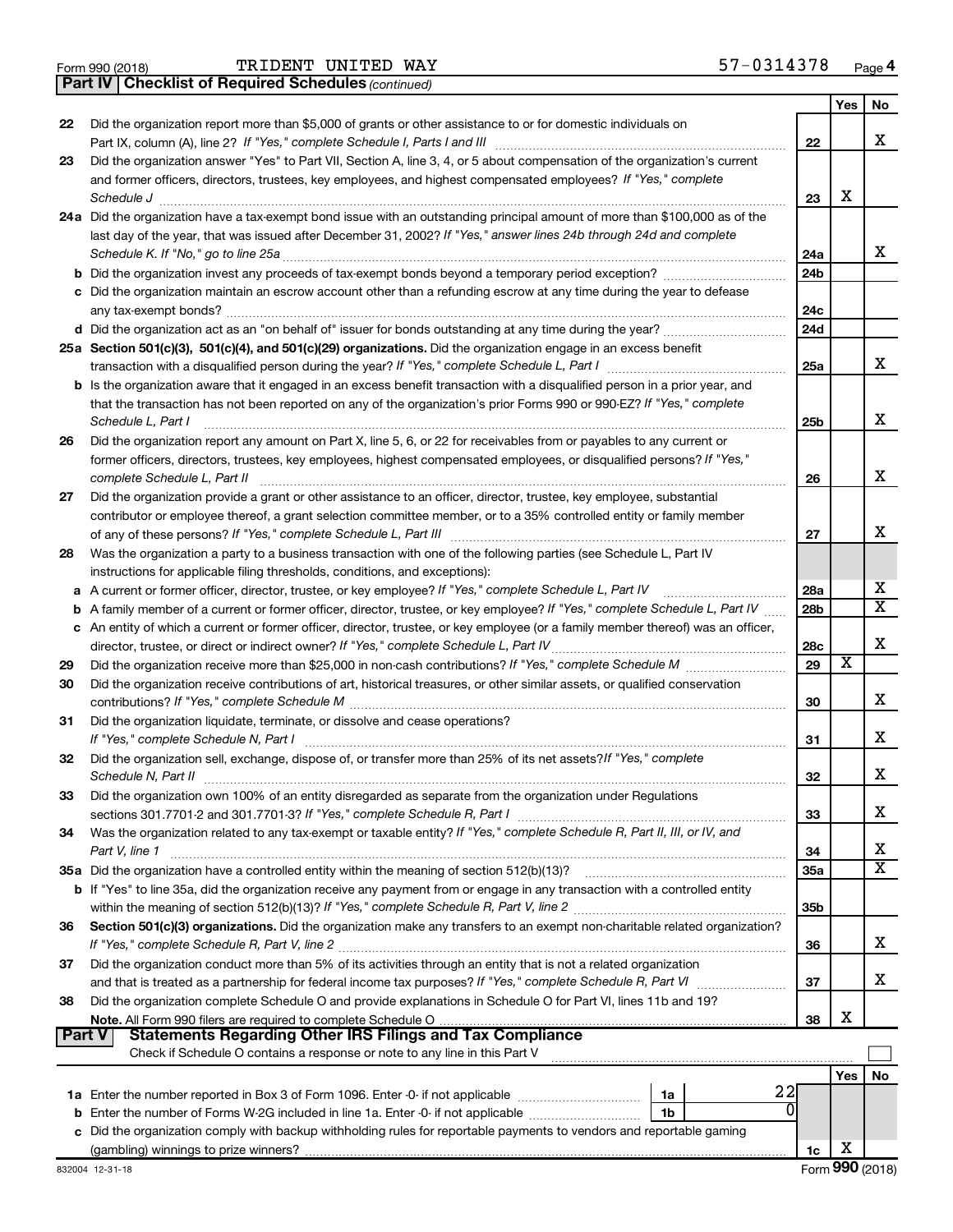|        | TRIDENT UNITED WAY<br>Form 990 (2018)                                                                                                              |                 | 57-0314378 |                |     | Page 5                |
|--------|----------------------------------------------------------------------------------------------------------------------------------------------------|-----------------|------------|----------------|-----|-----------------------|
| Part V | Statements Regarding Other IRS Filings and Tax Compliance (continued)                                                                              |                 |            |                |     |                       |
|        |                                                                                                                                                    |                 |            |                | Yes | No                    |
|        | 2a Enter the number of employees reported on Form W-3, Transmittal of Wage and Tax Statements,                                                     |                 |            |                |     |                       |
|        | filed for the calendar year ending with or within the year covered by this return                                                                  | 2a              | 68         |                |     |                       |
|        |                                                                                                                                                    |                 |            | 2 <sub>b</sub> | X   |                       |
|        | Note. If the sum of lines 1a and 2a is greater than 250, you may be required to e-file (see instructions) <i>marroummann</i>                       |                 |            |                |     |                       |
|        | 3a Did the organization have unrelated business gross income of \$1,000 or more during the year?                                                   |                 |            | За             |     | х                     |
|        | <b>b</b> If "Yes," has it filed a Form 990 T for this year? If "No" to line 3b, provide an explanation in Schedule O <i>managererry interrieum</i> |                 |            | 3b             |     |                       |
|        | 4a At any time during the calendar year, did the organization have an interest in, or a signature or other authority over, a                       |                 |            |                |     |                       |
|        | financial account in a foreign country (such as a bank account, securities account, or other financial account)?                                   |                 |            | 4a             |     | х                     |
|        | <b>b</b> If "Yes," enter the name of the foreign country: $\blacktriangleright$                                                                    |                 |            |                |     |                       |
|        | See instructions for filing requirements for FinCEN Form 114, Report of Foreign Bank and Financial Accounts (FBAR).                                |                 |            |                |     |                       |
|        |                                                                                                                                                    |                 |            | 5a             |     | х                     |
|        |                                                                                                                                                    |                 |            | 5 <sub>b</sub> |     | $\overline{\text{X}}$ |
|        |                                                                                                                                                    |                 |            | 5 <sub>c</sub> |     |                       |
|        | 6a Does the organization have annual gross receipts that are normally greater than \$100,000, and did the organization solicit                     |                 |            |                |     |                       |
|        | any contributions that were not tax deductible as charitable contributions?                                                                        |                 |            | 6a             |     | X                     |
|        | <b>b</b> If "Yes," did the organization include with every solicitation an express statement that such contributions or gifts                      |                 |            |                |     |                       |
|        |                                                                                                                                                    |                 |            | 6b             |     |                       |
| 7      | Organizations that may receive deductible contributions under section 170(c).                                                                      |                 |            |                |     |                       |
| а      | Did the organization receive a payment in excess of \$75 made partly as a contribution and partly for goods and services provided to the payor?    |                 |            | 7a             |     | x                     |
|        | <b>b</b> If "Yes," did the organization notify the donor of the value of the goods or services provided?                                           |                 |            | 7b             |     |                       |
|        | c Did the organization sell, exchange, or otherwise dispose of tangible personal property for which it was required                                |                 |            |                |     |                       |
|        | to file Form 8282?                                                                                                                                 |                 |            | 7c             |     | х                     |
|        |                                                                                                                                                    | 7d              |            |                |     |                       |
| е      | Did the organization receive any funds, directly or indirectly, to pay premiums on a personal benefit contract?                                    |                 |            | 7e             |     |                       |
| Ť      | Did the organization, during the year, pay premiums, directly or indirectly, on a personal benefit contract?                                       |                 |            | 7f             |     |                       |
| g      | If the organization received a contribution of qualified intellectual property, did the organization file Form 8899 as required?                   |                 |            | 7g             |     |                       |
|        | h If the organization received a contribution of cars, boats, airplanes, or other vehicles, did the organization file a Form 1098-C?               |                 |            | 7h             |     |                       |
| 8      | Sponsoring organizations maintaining donor advised funds. Did a donor advised fund maintained by the                                               |                 |            |                |     |                       |
|        | sponsoring organization have excess business holdings at any time during the year?                                                                 |                 |            | 8              |     |                       |
| 9      | Sponsoring organizations maintaining donor advised funds.                                                                                          |                 |            |                |     |                       |
| а      | Did the sponsoring organization make any taxable distributions under section 4966?                                                                 |                 |            | 9а             |     |                       |
| b      | Did the sponsoring organization make a distribution to a donor, donor advisor, or related person?                                                  |                 |            | 9b             |     |                       |
| 10     | Section 501(c)(7) organizations. Enter:                                                                                                            |                 |            |                |     |                       |
|        |                                                                                                                                                    | 10a             |            |                |     |                       |
| b      | Gross receipts, included on Form 990, Part VIII, line 12, for public use of club facilities                                                        | 10b             |            |                |     |                       |
| 11     | Section 501(c)(12) organizations. Enter:                                                                                                           |                 |            |                |     |                       |
| а      |                                                                                                                                                    | 11a             |            |                |     |                       |
|        | b Gross income from other sources (Do not net amounts due or paid to other sources against                                                         |                 |            |                |     |                       |
|        |                                                                                                                                                    | 11b             |            |                |     |                       |
|        | 12a Section 4947(a)(1) non-exempt charitable trusts. Is the organization filing Form 990 in lieu of Form 1041?                                     |                 |            | 12a            |     |                       |
|        | <b>b</b> If "Yes," enter the amount of tax-exempt interest received or accrued during the year                                                     | 12b             |            |                |     |                       |
| 13     | Section 501(c)(29) qualified nonprofit health insurance issuers.                                                                                   |                 |            |                |     |                       |
|        |                                                                                                                                                    |                 |            | 13a            |     |                       |
|        | Note. See the instructions for additional information the organization must report on Schedule O.                                                  |                 |            |                |     |                       |
|        | <b>b</b> Enter the amount of reserves the organization is required to maintain by the states in which the                                          |                 |            |                |     |                       |
|        |                                                                                                                                                    | 13 <sub>b</sub> |            |                |     |                       |
|        |                                                                                                                                                    | 13с             |            |                |     | X                     |
| 14a    | Did the organization receive any payments for indoor tanning services during the tax year?                                                         |                 |            | 14a            |     |                       |
|        |                                                                                                                                                    |                 |            | 14b            |     |                       |
| 15     | Is the organization subject to the section 4960 tax on payment(s) of more than \$1,000,000 in remuneration or                                      |                 |            |                |     |                       |
|        |                                                                                                                                                    |                 |            | 15             |     | х                     |
|        | If "Yes," see instructions and file Form 4720, Schedule N.                                                                                         |                 |            |                |     | х                     |
| 16     | Is the organization an educational institution subject to the section 4968 excise tax on net investment income?                                    |                 |            | 16             |     |                       |
|        | If "Yes," complete Form 4720, Schedule O.                                                                                                          |                 |            |                |     |                       |

Form (2018) **990**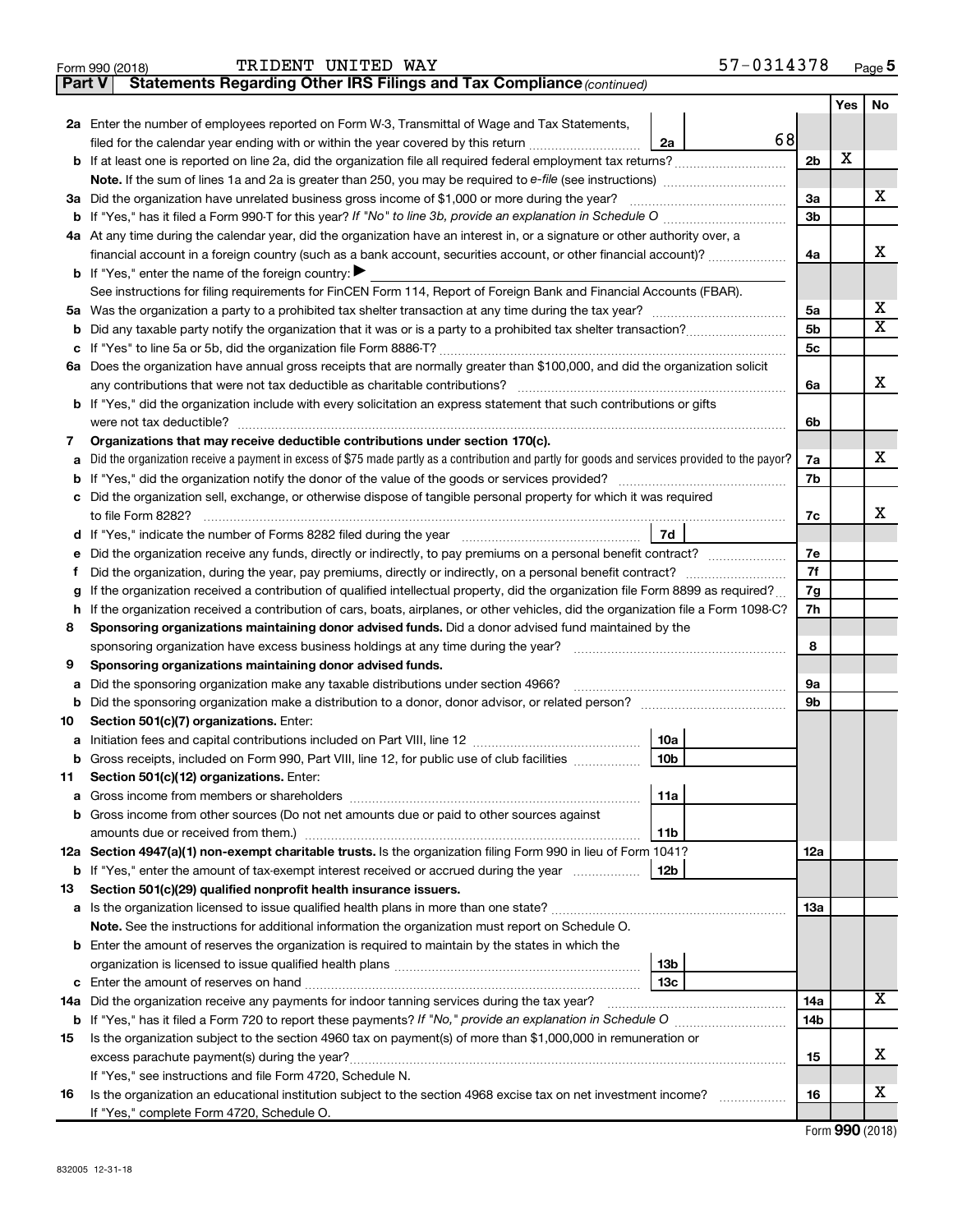Form 990 (2018) Page TRIDENT UNITED WAY 57-0314378

**Part VI** Governance, Management, and Disclosure For each "Yes" response to lines 2 through 7b below, and for a "No" response *to line 8a, 8b, or 10b below, describe the circumstances, processes, or changes in Schedule O. See instructions.*

|     |                                                                                                                                                 |    |    |                 |                         | $\overline{\text{X}}$   |
|-----|-------------------------------------------------------------------------------------------------------------------------------------------------|----|----|-----------------|-------------------------|-------------------------|
|     | <b>Section A. Governing Body and Management</b>                                                                                                 |    |    |                 |                         |                         |
|     |                                                                                                                                                 |    |    |                 | Yes                     | No                      |
|     | <b>1a</b> Enter the number of voting members of the governing body at the end of the tax year                                                   | 1a | 36 |                 |                         |                         |
|     | If there are material differences in voting rights among members of the governing body, or if the governing                                     |    |    |                 |                         |                         |
|     | body delegated broad authority to an executive committee or similar committee, explain in Schedule O.                                           |    |    |                 |                         |                         |
| b   | Enter the number of voting members included in line 1a, above, who are independent                                                              | 1b | 35 |                 |                         |                         |
| 2   | Did any officer, director, trustee, or key employee have a family relationship or a business relationship with any other                        |    |    |                 |                         |                         |
|     | officer, director, trustee, or key employee?                                                                                                    |    |    | $\mathbf{2}$    | X                       |                         |
| 3   | Did the organization delegate control over management duties customarily performed by or under the direct supervision                           |    |    |                 |                         |                         |
|     |                                                                                                                                                 |    |    | 3               |                         | х                       |
| 4   | Did the organization make any significant changes to its governing documents since the prior Form 990 was filed?                                |    |    | 4               |                         | $\overline{\textbf{x}}$ |
| 5   |                                                                                                                                                 |    |    | 5               |                         | $\overline{\mathbf{x}}$ |
| 6   |                                                                                                                                                 |    |    | 6               |                         | $\overline{\mathbf{x}}$ |
| 7a  | Did the organization have members, stockholders, or other persons who had the power to elect or appoint one or                                  |    |    |                 |                         |                         |
|     | more members of the governing body?                                                                                                             |    |    | 7a              |                         | х                       |
|     | <b>b</b> Are any governance decisions of the organization reserved to (or subject to approval by) members, stockholders, or                     |    |    |                 |                         |                         |
|     | persons other than the governing body?                                                                                                          |    |    | 7b              |                         | x                       |
| 8   | Did the organization contemporaneously document the meetings held or written actions undertaken during the year by the following:               |    |    |                 |                         |                         |
| a   |                                                                                                                                                 |    |    | 8а              | х                       |                         |
| b   |                                                                                                                                                 |    |    | 8b              | $\overline{\mathbf{x}}$ |                         |
| 9   | Is there any officer, director, trustee, or key employee listed in Part VII, Section A, who cannot be reached at the                            |    |    |                 |                         |                         |
|     |                                                                                                                                                 |    |    | 9               |                         | x                       |
|     | Section B. Policies (This Section B requests information about policies not required by the Internal Revenue Code.)                             |    |    |                 |                         |                         |
|     |                                                                                                                                                 |    |    |                 | Yes                     | No                      |
|     |                                                                                                                                                 |    |    | 10a             |                         | х                       |
|     | <b>b</b> If "Yes," did the organization have written policies and procedures governing the activities of such chapters, affiliates,             |    |    |                 |                         |                         |
|     |                                                                                                                                                 |    |    | 10 <sub>b</sub> |                         |                         |
|     | 11a Has the organization provided a complete copy of this Form 990 to all members of its governing body before filing the form?                 |    |    | 11a             | X                       |                         |
| b   | Describe in Schedule O the process, if any, used by the organization to review this Form 990.                                                   |    |    |                 |                         |                         |
| 12a | Did the organization have a written conflict of interest policy? If "No," go to line 13                                                         |    |    | 12a             | х                       |                         |
| b   | Were officers, directors, or trustees, and key employees required to disclose annually interests that could give rise to conflicts?             |    |    | 12 <sub>b</sub> | $\overline{\textbf{x}}$ |                         |
| с   | Did the organization regularly and consistently monitor and enforce compliance with the policy? If "Yes," describe                              |    |    |                 |                         |                         |
|     | in Schedule O how this was done                                                                                                                 |    |    | 12c             | х                       |                         |
| 13  | Did the organization have a written whistleblower policy?                                                                                       |    |    | 13              | $\overline{\textbf{x}}$ |                         |
| 14  |                                                                                                                                                 |    |    | 14              | $\overline{\textbf{x}}$ |                         |
| 15  | Did the process for determining compensation of the following persons include a review and approval by independent                              |    |    |                 |                         |                         |
|     | persons, comparability data, and contemporaneous substantiation of the deliberation and decision?                                               |    |    |                 |                         |                         |
| а   |                                                                                                                                                 |    |    | <b>15a</b>      | х                       |                         |
|     |                                                                                                                                                 |    |    | 15b             |                         | х                       |
|     | If "Yes" to line 15a or 15b, describe the process in Schedule O (see instructions).                                                             |    |    |                 |                         |                         |
|     | 16a Did the organization invest in, contribute assets to, or participate in a joint venture or similar arrangement with a                       |    |    |                 |                         |                         |
|     | taxable entity during the year?                                                                                                                 |    |    | 16a             |                         | x                       |
|     | b If "Yes," did the organization follow a written policy or procedure requiring the organization to evaluate its participation                  |    |    |                 |                         |                         |
|     | in joint venture arrangements under applicable federal tax law, and take steps to safeguard the organization's                                  |    |    |                 |                         |                         |
|     | exempt status with respect to such arrangements?                                                                                                |    |    | 16b             |                         |                         |
|     | <b>Section C. Disclosure</b>                                                                                                                    |    |    |                 |                         |                         |
| 17  | List the states with which a copy of this Form 990 is required to be filed $\blacktriangleright$ SC                                             |    |    |                 |                         |                         |
| 18  | Section 6104 requires an organization to make its Forms 1023 (1024 or 1024 A if applicable), 990, and 990-T (Section 501(c)(3)s only) available |    |    |                 |                         |                         |
|     | for public inspection. Indicate how you made these available. Check all that apply.                                                             |    |    |                 |                         |                         |
|     | $\lfloor x \rfloor$ Upon request<br>$\lfloor X \rfloor$ Own website<br>$\lfloor X \rfloor$ Another's website<br>Other (explain in Schedule O)   |    |    |                 |                         |                         |
| 19  | Describe in Schedule O whether (and if so, how) the organization made its governing documents, conflict of interest policy, and financial       |    |    |                 |                         |                         |
|     | statements available to the public during the tax year.                                                                                         |    |    |                 |                         |                         |
| 20  | State the name, address, and telephone number of the person who possesses the organization's books and records                                  |    |    |                 |                         |                         |
|     | BRIDGET A. BUSH, CFO - (843)740-7746                                                                                                            |    |    |                 |                         |                         |
|     | P. O. BOX 63305, NORTH CHARLESTON, SC<br>29419                                                                                                  |    |    |                 |                         |                         |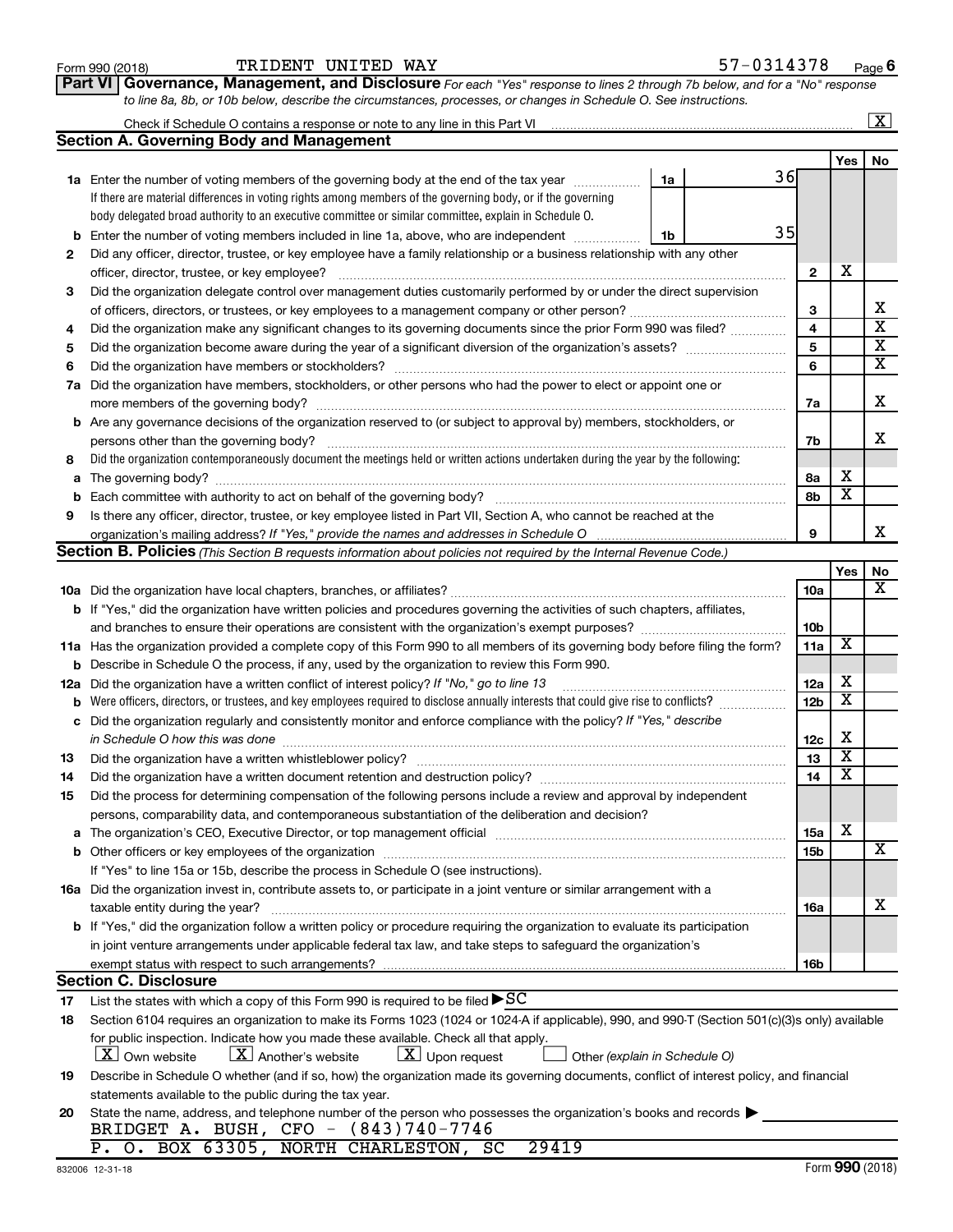$\Box$ 

| Part VII Compensation of Officers, Directors, Trustees, Key Employees, Highest Compensated |
|--------------------------------------------------------------------------------------------|
| <b>Employees, and Independent Contractors</b>                                              |

Check if Schedule O contains a response or note to any line in this Part VII

**Section A. Officers, Directors, Trustees, Key Employees, and Highest Compensated Employees**

**1a**  Complete this table for all persons required to be listed. Report compensation for the calendar year ending with or within the organization's tax year.

**•** List all of the organization's current officers, directors, trustees (whether individuals or organizations), regardless of amount of compensation. Enter -0- in columns  $(D)$ ,  $(E)$ , and  $(F)$  if no compensation was paid.

**•** List all of the organization's **current** key employees, if any. See instructions for definition of "key employee."

**•** List the organization's five current highest compensated employees (other than an officer, director, trustee, or key employee) who received reportable compensation (Box 5 of Form W-2 and/or Box 7 of Form 1099-MISC) of more than \$100,000 from the organization and any related organizations.

**•** List all of the organization's former officers, key employees, and highest compensated employees who received more than \$100,000 of reportable compensation from the organization and any related organizations.

**•** List all of the organization's former directors or trustees that received, in the capacity as a former director or trustee of the organization, more than \$10,000 of reportable compensation from the organization and any related organizations.

List persons in the following order: individual trustees or directors; institutional trustees; officers; key employees; highest compensated employees; and former such persons.

Check this box if neither the organization nor any related organization compensated any current officer, director, or trustee.  $\Box$ 

| (A)                         | (B)                                                                          |                                |                                                                                                             | (C)         |              |                                 |        | (D)                                            | (E)                                              | (F)                                                                               |
|-----------------------------|------------------------------------------------------------------------------|--------------------------------|-------------------------------------------------------------------------------------------------------------|-------------|--------------|---------------------------------|--------|------------------------------------------------|--------------------------------------------------|-----------------------------------------------------------------------------------|
| Name and Title              | Average<br>hours per                                                         |                                | Position<br>(do not check more than one<br>box, unless person is both an<br>officer and a director/trustee) |             |              |                                 |        | Reportable<br>compensation                     | Reportable<br>compensation                       | Estimated<br>amount of                                                            |
|                             | week<br>(list any<br>hours for<br>related<br>organizations<br>below<br>line) | Individual trustee or director | trustee<br>nstitutional                                                                                     | Officer     | Key employee | Highest compensated<br>employee | Former | from<br>the<br>organization<br>(W-2/1099-MISC) | from related<br>organizations<br>(W-2/1099-MISC) | other<br>compensation<br>from the<br>organization<br>and related<br>organizations |
| ROBERT F. FEI<br>(1)        | 5.00                                                                         |                                |                                                                                                             |             |              |                                 |        |                                                |                                                  |                                                                                   |
| <b>BOARD CHAIR</b>          |                                                                              | $\mathbf X$                    |                                                                                                             | $\mathbf X$ |              |                                 |        | 0.                                             | $\mathbf 0$ .                                    | 0.                                                                                |
| FLEETWOOD S. HASSELL<br>(2) | 5.00                                                                         |                                |                                                                                                             |             |              |                                 |        |                                                |                                                  |                                                                                   |
| INCOMING BOARD CHAIR        |                                                                              | $\mathbf X$                    |                                                                                                             | X           |              |                                 |        | $\mathbf 0$ .                                  | $\mathbf 0$ .                                    | $\mathbf 0$ .                                                                     |
| P.J. BROWNING<br>(3)        | 5.00                                                                         |                                |                                                                                                             |             |              |                                 |        |                                                |                                                  |                                                                                   |
| IMMEDIATE PAST CHAIR        |                                                                              | $\mathbf X$                    |                                                                                                             | $\mathbf X$ |              |                                 |        | $\mathbf 0$ .                                  | $\mathbf 0$ .                                    | $\mathbf 0$ .                                                                     |
| KENNETH F. SMITH<br>(4)     | 5.00                                                                         |                                |                                                                                                             |             |              |                                 |        |                                                |                                                  |                                                                                   |
| TREASURER/FINANCE CHAIR     |                                                                              | $\mathbf x$                    |                                                                                                             | X           |              |                                 |        | 0.                                             | $\mathbf 0$ .                                    | $\mathbf 0$ .                                                                     |
| STEPHEN POLSTON<br>(5)      | 5.00                                                                         |                                |                                                                                                             |             |              |                                 |        |                                                |                                                  |                                                                                   |
| <b>AUDIT CHAIR</b>          |                                                                              | $\mathbf X$                    |                                                                                                             |             |              |                                 |        | $\mathbf 0$ .                                  | $\mathbf 0$ .                                    | $\mathbf 0$ .                                                                     |
| JESSE C. DOVE<br>(6)        | 5.00                                                                         |                                |                                                                                                             |             |              |                                 |        |                                                |                                                  |                                                                                   |
| INVESTMENT COMMITTEE CHAIR  |                                                                              | X                              |                                                                                                             |             |              |                                 |        | $\mathbf 0$ .                                  | $\mathbf 0$ .                                    | $\mathbf 0$ .                                                                     |
| FRANK BULLARD III<br>(7)    | 5.00                                                                         |                                |                                                                                                             |             |              |                                 |        |                                                |                                                  |                                                                                   |
| CAMPAIGN CHAIR              |                                                                              | $\mathbf X$                    |                                                                                                             |             |              |                                 |        | $\mathbf 0$ .                                  | $\mathbf 0$ .                                    | $\boldsymbol{0}$ .                                                                |
| DANIEL P. MOONEY<br>(8)     | 5.00                                                                         |                                |                                                                                                             |             |              |                                 |        |                                                |                                                  |                                                                                   |
| STRATEGIC PLANNING CHAIR    |                                                                              | $\mathbf X$                    |                                                                                                             |             |              |                                 |        | $\mathbf 0$ .                                  | $\mathbf 0$ .                                    | $\mathbf 0$ .                                                                     |
| (9) ELIZABETH ROGERS        | 5.00                                                                         |                                |                                                                                                             |             |              |                                 |        |                                                |                                                  |                                                                                   |
| MKTG & COMMUNIC. CHAIR      |                                                                              | $\mathbf X$                    |                                                                                                             |             |              |                                 |        | $\mathbf 0$ .                                  | $\mathbf 0$ .                                    | $\mathbf 0$ .                                                                     |
| (10) BRADLEY DAVIS          | 5.00                                                                         |                                |                                                                                                             |             |              |                                 |        |                                                |                                                  |                                                                                   |
| COMMUNITY IMPACT CHAIR      |                                                                              | $\mathbf X$                    |                                                                                                             |             |              |                                 |        | $\mathbf 0$ .                                  | $\mathbf 0$ .                                    | $\mathbf 0$ .                                                                     |
| (11) WENDY M. BREWER        | 2.00                                                                         |                                |                                                                                                             |             |              |                                 |        |                                                |                                                  |                                                                                   |
| <b>DIRECTOR</b>             |                                                                              | $\mathbf X$                    |                                                                                                             |             |              |                                 |        | $\mathbf 0$ .                                  | 0.                                               | $\mathbf 0$ .                                                                     |
| (12) PATRICK J. CAWLEY M.D. | 2.00                                                                         |                                |                                                                                                             |             |              |                                 |        |                                                |                                                  |                                                                                   |
| <b>DIRECTOR</b>             |                                                                              | $\overline{\mathbf{X}}$        |                                                                                                             |             |              |                                 |        | $\mathbf 0$ .                                  | $\mathbf 0$ .                                    | 0.                                                                                |
| (13) SARA E. DEWOLF         | 2.00                                                                         |                                |                                                                                                             |             |              |                                 |        |                                                |                                                  |                                                                                   |
| <b>DIRECTOR</b>             |                                                                              | $\mathbf X$                    |                                                                                                             |             |              |                                 |        | $\mathbf 0$ .                                  | $\mathbf 0$ .                                    | $\mathbf 0$ .                                                                     |
| (14) REBECCA J. ENGELMAN    | 2.00                                                                         |                                |                                                                                                             |             |              |                                 |        |                                                |                                                  |                                                                                   |
| <b>DIRECTOR</b>             |                                                                              | X                              |                                                                                                             |             |              |                                 |        | $\mathbf 0$                                    | $\mathbf 0$ .                                    | 0.                                                                                |
| (15) CHARLES GAINER         | 2.00                                                                         |                                |                                                                                                             |             |              |                                 |        |                                                |                                                  |                                                                                   |
| <b>DIRECTOR</b>             |                                                                              | $\overline{\mathbf{X}}$        |                                                                                                             |             |              |                                 |        | $\mathbf 0$                                    | $\mathbf 0$ .                                    | 0.                                                                                |
| (16) TIMOTHY A. GROW        | 2.00                                                                         |                                |                                                                                                             |             |              |                                 |        |                                                |                                                  |                                                                                   |
| <b>DIRECTOR</b>             |                                                                              | $\overline{\mathbf{X}}$        |                                                                                                             |             |              |                                 |        | $\mathbf 0$ .                                  | $\mathbf 0$ .                                    | $\mathbf 0$ .                                                                     |
| (17) CAROLYN D. HUNTER      | 2.00                                                                         |                                |                                                                                                             |             |              |                                 |        |                                                |                                                  |                                                                                   |
| <b>DIRECTOR</b>             |                                                                              | $\mathbf X$                    |                                                                                                             |             |              |                                 |        | $\mathbf 0$ .                                  | $\mathbf 0$ .                                    | 0.                                                                                |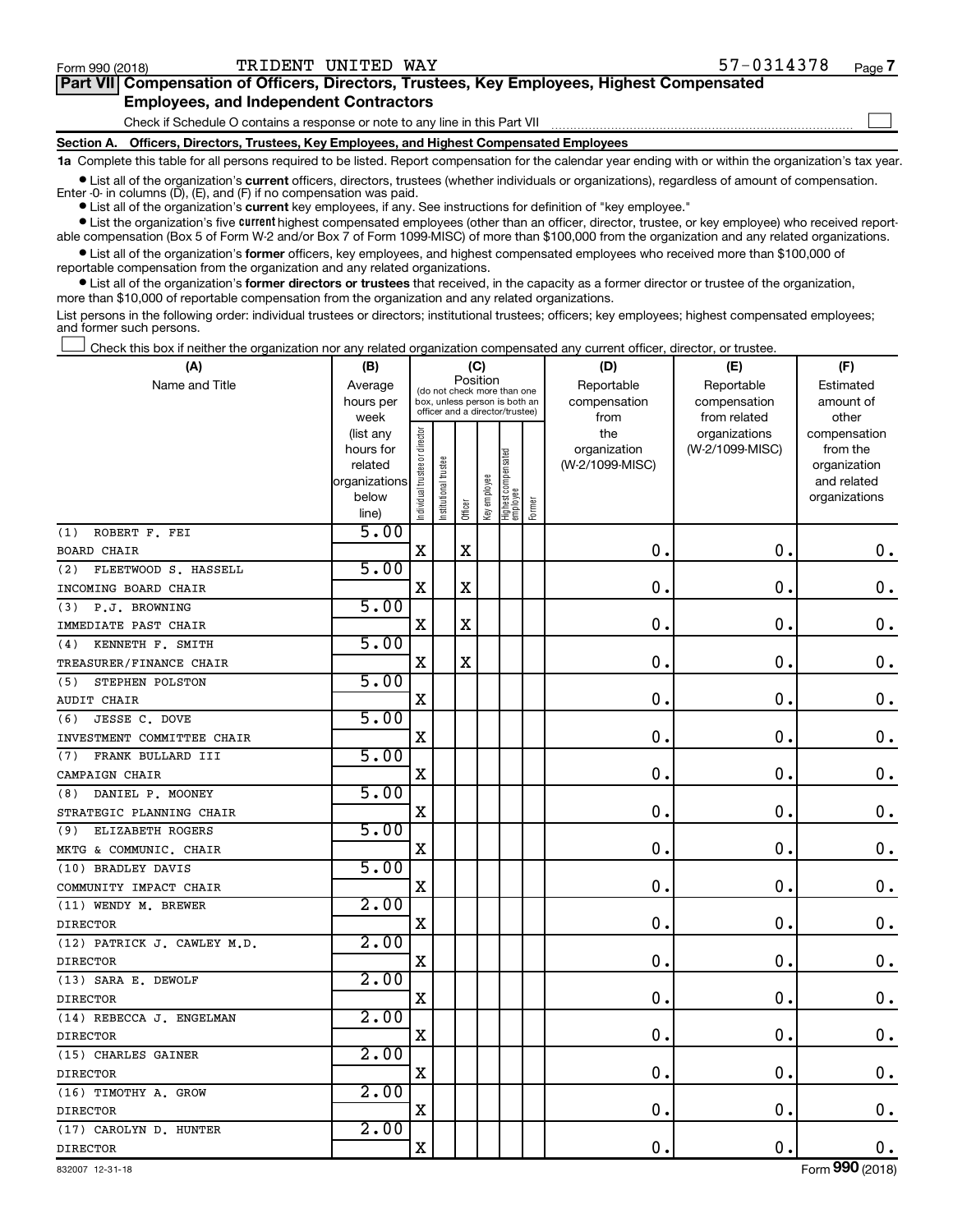| Form 990 (2018 |  |  |
|----------------|--|--|
|                |  |  |

| Part VII Section A. Officers, Directors, Trustees, Key Employees, and Highest Compensated Employees (continued)                            |                          |                                |                       |         |              |                                                              |        |                         |                 |           |               |           |                |
|--------------------------------------------------------------------------------------------------------------------------------------------|--------------------------|--------------------------------|-----------------------|---------|--------------|--------------------------------------------------------------|--------|-------------------------|-----------------|-----------|---------------|-----------|----------------|
| (A)                                                                                                                                        | (B)                      |                                |                       |         | (C)          |                                                              |        | (D)                     | (E)             |           |               | (F)       |                |
| Name and title                                                                                                                             | Average                  |                                |                       |         | Position     |                                                              |        | Reportable              | Reportable      | Estimated |               |           |                |
|                                                                                                                                            | hours per                |                                |                       |         |              | (do not check more than one<br>box, unless person is both an |        | compensation            | compensation    |           |               | amount of |                |
|                                                                                                                                            | week                     |                                |                       |         |              | officer and a director/trustee)                              |        | from                    | from related    |           |               | other     |                |
|                                                                                                                                            | (list any                |                                |                       |         |              |                                                              |        | the                     | organizations   |           | compensation  |           |                |
|                                                                                                                                            | hours for                |                                |                       |         |              |                                                              |        | organization            | (W-2/1099-MISC) |           |               | from the  |                |
|                                                                                                                                            | related<br>organizations |                                |                       |         |              |                                                              |        | (W-2/1099-MISC)         |                 |           | organization  |           |                |
|                                                                                                                                            | below                    |                                |                       |         |              |                                                              |        |                         |                 |           | and related   |           |                |
|                                                                                                                                            | line)                    | Individual trustee or director | Institutional trustee | Officer | Key employee | Highest compensated<br>employee                              | Former |                         |                 |           | organizations |           |                |
| (18) EDDIE D. INGRAM                                                                                                                       | 2.00                     |                                |                       |         |              |                                                              |        |                         |                 |           |               |           |                |
| <b>DIRECTOR</b>                                                                                                                            |                          | X                              |                       |         |              |                                                              |        | О.                      | 0.              |           |               |           | 0.             |
| (19) ADOLPH LANZA                                                                                                                          | 2.00                     |                                |                       |         |              |                                                              |        |                         |                 |           |               |           |                |
| <b>DIRECTOR</b>                                                                                                                            |                          | X                              |                       |         |              |                                                              |        | О.                      | 0.              |           |               |           | 0.             |
| (20) KENNETH LOTT III                                                                                                                      | 2.00                     |                                |                       |         |              |                                                              |        |                         |                 |           |               |           |                |
| <b>DIRECTOR</b>                                                                                                                            |                          | X                              |                       |         |              |                                                              |        | 0.                      | 0.              |           |               |           | $\mathbf 0$ .  |
| (21) ASHLEY MANCINI                                                                                                                        | 5.00                     |                                |                       |         |              |                                                              |        |                         |                 |           |               |           |                |
| YOUNG PHIL, SOCIETY CHAIR                                                                                                                  |                          | X                              |                       |         |              |                                                              |        | 0.                      | 0.              |           |               |           | 0.             |
| (22) VANESSA TURNER MAYBANK                                                                                                                | 2.00                     |                                |                       |         |              |                                                              |        |                         |                 |           |               |           |                |
| <b>DIRECTOR</b>                                                                                                                            | 2.00                     | X                              |                       |         |              |                                                              |        | 0.                      | 0.              |           |               |           | 0.             |
| (23) JANINE M. MCMANUS<br><b>DIRECTOR</b>                                                                                                  |                          | X                              |                       |         |              |                                                              |        | О.                      | 0.              |           |               |           | 0.             |
| (24) BARBARA L. MELVIN                                                                                                                     | 2.00                     |                                |                       |         |              |                                                              |        |                         |                 |           |               |           |                |
| <b>DIRECTOR</b>                                                                                                                            |                          | X                              |                       |         |              |                                                              |        | О.                      | 0.              |           |               |           | $\mathbf 0$ .  |
| (25) KAREN E. NELSON                                                                                                                       | 2.00                     |                                |                       |         |              |                                                              |        |                         |                 |           |               |           |                |
| <b>DIRECTOR</b>                                                                                                                            |                          | X                              |                       |         |              |                                                              |        | О.                      | О.              |           |               |           | 0.             |
| (26) KRISTEN L. OLSON                                                                                                                      | 2.00                     |                                |                       |         |              |                                                              |        |                         |                 |           |               |           |                |
| <b>DIRECTOR</b>                                                                                                                            |                          | X                              |                       |         |              |                                                              |        | О.                      | О.              |           |               |           | 0.             |
|                                                                                                                                            |                          |                                |                       |         |              |                                                              |        | $\overline{0}$          | σ.              |           |               |           | σ.             |
|                                                                                                                                            |                          |                                |                       |         |              |                                                              |        | 538,794.                | σ.              |           |               |           | 87,908.        |
|                                                                                                                                            |                          |                                |                       |         |              |                                                              |        | 538,794.                | Ο.              |           |               |           | 87,908.        |
| Total number of individuals (including but not limited to those listed above) who received more than \$100,000 of reportable<br>2          |                          |                                |                       |         |              |                                                              |        |                         |                 |           |               |           |                |
| compensation from the organization                                                                                                         |                          |                                |                       |         |              |                                                              |        |                         |                 |           |               | Yes       | 4<br><b>No</b> |
|                                                                                                                                            |                          |                                |                       |         |              |                                                              |        |                         |                 |           |               |           |                |
| Did the organization list any former officer, director, or trustee, key employee, or highest compensated employee on<br>3                  |                          |                                |                       |         |              |                                                              |        |                         |                 |           | 3             |           | x              |
| For any individual listed on line 1a, is the sum of reportable compensation and other compensation from the organization<br>4              |                          |                                |                       |         |              |                                                              |        |                         |                 |           |               |           |                |
|                                                                                                                                            |                          |                                |                       |         |              |                                                              |        |                         |                 |           | 4             | X         |                |
| Did any person listed on line 1a receive or accrue compensation from any unrelated organization or individual for services<br>5            |                          |                                |                       |         |              |                                                              |        |                         |                 |           |               |           |                |
|                                                                                                                                            |                          |                                |                       |         |              |                                                              |        |                         |                 |           | 5             |           | x              |
| <b>Section B. Independent Contractors</b>                                                                                                  |                          |                                |                       |         |              |                                                              |        |                         |                 |           |               |           |                |
| Complete this table for your five highest compensated independent contractors that received more than \$100,000 of compensation from<br>1. |                          |                                |                       |         |              |                                                              |        |                         |                 |           |               |           |                |
| the organization. Report compensation for the calendar year ending with or within the organization's tax year.                             |                          |                                |                       |         |              |                                                              |        |                         |                 |           |               |           |                |
| (A)                                                                                                                                        |                          |                                |                       |         |              |                                                              |        | (B)                     |                 |           | (C)           |           |                |
| Name and business address<br>UNITED WAY ASSOCIATION OF SC, 400 ARBOR                                                                       |                          |                                |                       |         |              |                                                              |        | Description of services |                 |           | Compensation  |           |                |
| LAKE DR, STE 500B, COLUMBIA, SC 29223                                                                                                      |                          |                                |                       |         |              |                                                              |        | MEMBER SERVICES         |                 |           | 243,750.      |           |                |
| ESYSTEMS SOLUTIONS, LLC                                                                                                                    |                          |                                |                       |         |              |                                                              |        | CONTRACTED IT           |                 |           |               |           |                |
| PO BOX 207, CHARLESTON, SC 29402                                                                                                           |                          |                                |                       |         |              |                                                              |        | SERVICES                |                 |           | 107, 162.     |           |                |
|                                                                                                                                            |                          |                                |                       |         |              |                                                              |        |                         |                 |           |               |           |                |
|                                                                                                                                            |                          |                                |                       |         |              |                                                              |        |                         |                 |           |               |           |                |
|                                                                                                                                            |                          |                                |                       |         |              |                                                              |        |                         |                 |           |               |           |                |
|                                                                                                                                            |                          |                                |                       |         |              |                                                              |        |                         |                 |           |               |           |                |
|                                                                                                                                            |                          |                                |                       |         |              |                                                              |        |                         |                 |           |               |           |                |
|                                                                                                                                            |                          |                                |                       |         |              |                                                              |        |                         |                 |           |               |           |                |

**2** Total number of independent contractors (including but not limited to those listed above) who received more than  $$100,000$  of compensation from the organization  $\blacktriangleright$  2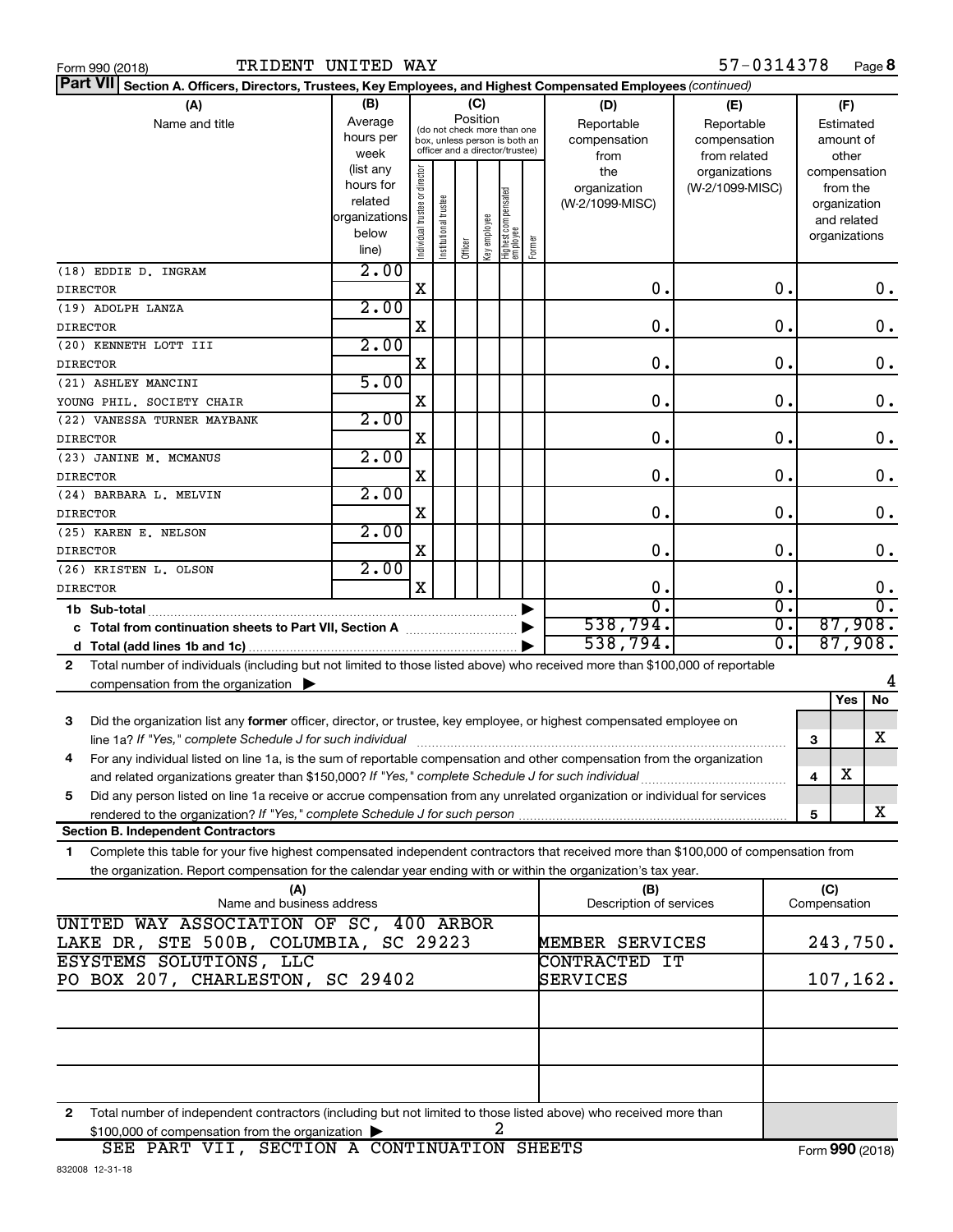| Part VII Section A. Officers, Directors, Trustees, Key Employees, and Highest Compensated Employees (continued) |                   |                                |                        |         |              |                              |        |                     |                                  |                          |
|-----------------------------------------------------------------------------------------------------------------|-------------------|--------------------------------|------------------------|---------|--------------|------------------------------|--------|---------------------|----------------------------------|--------------------------|
| (A)                                                                                                             | (B)               |                                |                        |         | (C)          |                              |        | (D)                 | (E)                              | (F)                      |
| Name and title                                                                                                  | Average           |                                |                        |         | Position     |                              |        | Reportable          | Reportable                       | Estimated                |
|                                                                                                                 | hours             |                                | (check all that apply) |         |              |                              |        | compensation        | compensation                     | amount of                |
|                                                                                                                 | per               |                                |                        |         |              |                              |        | from                | from related                     | other                    |
|                                                                                                                 | week<br>(list any |                                |                        |         |              |                              |        | the<br>organization | organizations<br>(W-2/1099-MISC) | compensation<br>from the |
|                                                                                                                 | hours for         |                                |                        |         |              |                              |        | (W-2/1099-MISC)     |                                  | organization             |
|                                                                                                                 | related           |                                |                        |         |              |                              |        |                     |                                  | and related              |
|                                                                                                                 | organizations     |                                |                        |         |              |                              |        |                     |                                  | organizations            |
|                                                                                                                 | below             | Individual trustee or director | nstitutional trustee   | Officer | Key employee | Highest compensated employee | Former |                     |                                  |                          |
|                                                                                                                 | line)             |                                |                        |         |              |                              |        |                     |                                  |                          |
| (27) MARCELA RABENS                                                                                             | 2.00              |                                |                        |         |              |                              |        |                     | 0.                               |                          |
| <b>DIRECTOR</b>                                                                                                 | 2.00              | X                              |                        |         |              |                              |        | 0.                  |                                  | 0.                       |
| (28) TIMOTHY SEASE                                                                                              |                   | X                              |                        |         |              |                              |        | 0.                  | $\mathbf 0$ .                    | $\mathbf 0$ .            |
| <b>DIRECTOR</b><br>(29) REEVES SKEEN                                                                            | 2.00              |                                |                        |         |              |                              |        |                     |                                  |                          |
| <b>DIRECTOR</b>                                                                                                 |                   | X                              |                        |         |              |                              |        | 0.                  | 0.                               | $\mathbf 0$ .            |
| (30) DONALD SMITH, JR.                                                                                          | 5.00              |                                |                        |         |              |                              |        |                     |                                  |                          |
| AFRICAN AMER. LEADERSHIP COUNCIL CHA                                                                            |                   | X                              |                        |         |              |                              |        | $\mathbf 0$ .       | $\mathbf 0$ .                    | $\mathbf 0$ .            |
| (31) STEVE SWANSON                                                                                              | 2.00              |                                |                        |         |              |                              |        |                     |                                  |                          |
| <b>DIRECTOR</b>                                                                                                 |                   | X                              |                        |         |              |                              |        | $\mathbf 0$ .       | $\mathbf 0$ .                    | $\mathbf 0$ .            |
| (32) PETER TECKLENBURG                                                                                          | 2.00              |                                |                        |         |              |                              |        |                     |                                  |                          |
| <b>DIRECTOR</b>                                                                                                 |                   | X                              |                        |         |              |                              |        | $\mathbf 0$ .       | $\mathbf 0$ .                    | $\mathbf 0$ .            |
| (33) WILLIAM TURNER III                                                                                         | 2.00              |                                |                        |         |              |                              |        |                     |                                  |                          |
| <b>DIRECTOR</b>                                                                                                 |                   | X                              |                        |         |              |                              |        | 0.                  | $\mathbf 0$ .                    | $\mathbf 0$ .            |
| (34) KATHRYN WHITAKER                                                                                           | 5.00              |                                |                        |         |              |                              |        |                     |                                  |                          |
| WOMEN UNITED CHAIR                                                                                              |                   | X                              |                        |         |              |                              |        | 0.                  | $\mathbf 0$ .                    | $\mathbf 0$ .            |
| (35) MICHAEL WILSON                                                                                             | 2.00              |                                |                        |         |              |                              |        |                     |                                  |                          |
| <b>DIRECTOR</b>                                                                                                 |                   | X                              |                        |         |              |                              |        | 0.                  | $\mathbf 0$ .                    | $\mathbf 0$ .            |
| (36) CHLOE KNIGHT TONNEY                                                                                        | 50.00             |                                |                        |         |              |                              |        |                     |                                  |                          |
| PRESIDENT&CEO AS OF 3/2019                                                                                      |                   | X                              |                        | х       |              |                              |        | 0.                  | 0.                               | $\mathbf 0$ .            |
| (37) CHRISTOPHER KERRIGAN                                                                                       | 50.00             |                                |                        |         |              |                              |        |                     |                                  |                          |
| PRESIDENT&CEO UNTIL 4/2019                                                                                      |                   | X                              |                        | х       |              |                              |        | 212,565.            | 0.                               | 37,731.                  |
| (38) BRIDGET BUSH                                                                                               | 50.00             |                                |                        |         |              |                              |        |                     |                                  |                          |
| CHIEF FINANCIAL OFFICER                                                                                         |                   |                                |                        | х       |              |                              |        | 110,308.            | 0.                               | 10,949.                  |
| (39) MERRIDITH CROWE                                                                                            | 50.00             |                                |                        |         |              |                              |        |                     |                                  |                          |
| CHIEF OPERATING OFFICER                                                                                         |                   |                                |                        | X       |              |                              |        | 113,615.            | 0.                               | 24,576.                  |
| (40) AMANDA LAWRENCE                                                                                            | 50.00             |                                |                        |         |              |                              |        |                     |                                  |                          |
| VICE PRES COMMUNITY IMPACT                                                                                      |                   |                                |                        |         |              | X                            |        | 102,306.            | $0$ .                            | 14,652.                  |
|                                                                                                                 |                   |                                |                        |         |              |                              |        |                     |                                  |                          |
|                                                                                                                 |                   |                                |                        |         |              |                              |        |                     |                                  |                          |
|                                                                                                                 |                   |                                |                        |         |              |                              |        |                     |                                  |                          |
|                                                                                                                 |                   |                                |                        |         |              |                              |        |                     |                                  |                          |
|                                                                                                                 |                   |                                |                        |         |              |                              |        |                     |                                  |                          |
|                                                                                                                 |                   |                                |                        |         |              |                              |        |                     |                                  |                          |
|                                                                                                                 |                   |                                |                        |         |              |                              |        |                     |                                  |                          |
|                                                                                                                 |                   |                                |                        |         |              |                              |        |                     |                                  |                          |
|                                                                                                                 |                   |                                |                        |         |              |                              |        |                     |                                  |                          |
|                                                                                                                 |                   |                                |                        |         |              |                              |        |                     |                                  |                          |
|                                                                                                                 |                   |                                |                        |         |              |                              |        |                     |                                  |                          |
|                                                                                                                 |                   |                                |                        |         |              |                              |        |                     |                                  |                          |
|                                                                                                                 |                   |                                |                        |         |              |                              |        | 538,794.            |                                  | 87,908.                  |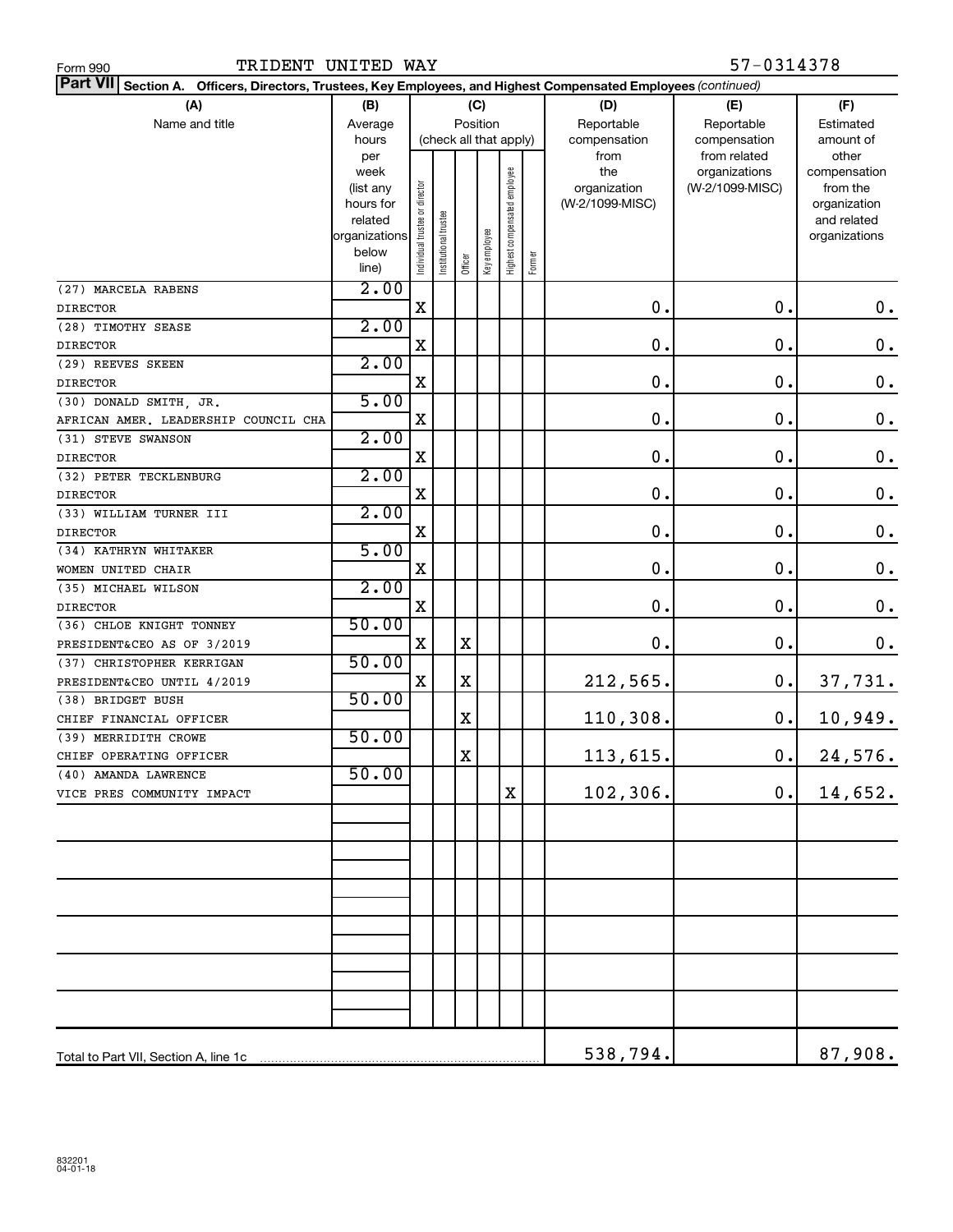|                                                           |     | Check if Schedule O contains a response or note to any line in this Part VIII      |                       |                                  |                                                 |                                         |                                                             |
|-----------------------------------------------------------|-----|------------------------------------------------------------------------------------|-----------------------|----------------------------------|-------------------------------------------------|-----------------------------------------|-------------------------------------------------------------|
|                                                           |     |                                                                                    |                       | Total revenue                    | (B)<br>Related or<br>exempt function<br>revenue | (C)<br>Unrelated<br>business<br>revenue | Revenue excluded<br>from tax under<br>sections<br>512 - 514 |
|                                                           |     | 1 a Federated campaigns<br>1a                                                      |                       |                                  |                                                 |                                         |                                                             |
|                                                           |     | 1 <sub>b</sub><br><b>b</b> Membership dues                                         |                       |                                  |                                                 |                                         |                                                             |
|                                                           |     | 1 <sub>c</sub><br><b>c</b> Fundraising events <i>manually compared</i> Fundraising |                       |                                  |                                                 |                                         |                                                             |
|                                                           |     | 1 <sub>d</sub><br>d Related organizations                                          |                       |                                  |                                                 |                                         |                                                             |
|                                                           |     | 1e<br>e Government grants (contributions)                                          | 276, 235.             |                                  |                                                 |                                         |                                                             |
|                                                           |     | f All other contributions, gifts, grants, and                                      |                       |                                  |                                                 |                                         |                                                             |
|                                                           |     | similar amounts not included above                                                 | $1$ f   6, 306, 281.  |                                  |                                                 |                                         |                                                             |
|                                                           |     | g Noncash contributions included in lines 1a-1f: \$                                | 221,947               |                                  |                                                 |                                         |                                                             |
| Contributions, Gifts, Grants<br>and Other Similar Amounts |     |                                                                                    | $\blacktriangleright$ | 6, 582, 516.                     |                                                 |                                         |                                                             |
|                                                           |     |                                                                                    | <b>Business Code</b>  |                                  |                                                 |                                         |                                                             |
|                                                           | 2a  | DONOR DESIGNATION FEES                                                             | 900099                | 59,009.                          | 59,009.                                         |                                         |                                                             |
|                                                           | b   | AMERICORP PROGRAM SERV                                                             | 519100                | 49,617.                          | 49,617.                                         |                                         |                                                             |
| Program Service<br>Revenue                                | с   |                                                                                    |                       |                                  |                                                 |                                         |                                                             |
|                                                           | d   |                                                                                    |                       |                                  |                                                 |                                         |                                                             |
|                                                           | е   |                                                                                    |                       |                                  |                                                 |                                         |                                                             |
|                                                           |     | f All other program service revenue                                                |                       |                                  |                                                 |                                         |                                                             |
|                                                           |     |                                                                                    |                       | 108,626.                         |                                                 |                                         |                                                             |
|                                                           | 3   | Investment income (including dividends, interest, and                              |                       |                                  |                                                 |                                         |                                                             |
|                                                           |     |                                                                                    |                       | 294,430.                         |                                                 |                                         | 294,430.                                                    |
|                                                           | 4   | Income from investment of tax-exempt bond proceeds                                 |                       |                                  |                                                 |                                         |                                                             |
|                                                           | 5   |                                                                                    |                       |                                  |                                                 |                                         |                                                             |
|                                                           |     | (i) Real                                                                           | (ii) Personal         |                                  |                                                 |                                         |                                                             |
|                                                           |     | 253,576.<br>6 a Gross rents                                                        |                       |                                  |                                                 |                                         |                                                             |
|                                                           |     | 232,716.<br><b>b</b> Less: rental expenses<br>20,860.                              |                       |                                  |                                                 |                                         |                                                             |
|                                                           |     | c Rental income or (loss)                                                          |                       | 20,860.                          |                                                 |                                         | 20,860.                                                     |
|                                                           |     | <b>d</b> Net rental income or (loss)                                               | ▶                     |                                  |                                                 |                                         |                                                             |
|                                                           |     | (i) Securities<br>7 a Gross amount from sales of<br>196,610.                       | (ii) Other            |                                  |                                                 |                                         |                                                             |
|                                                           |     | assets other than inventory                                                        |                       |                                  |                                                 |                                         |                                                             |
|                                                           |     | <b>b</b> Less: cost or other basis<br>0.                                           |                       |                                  |                                                 |                                         |                                                             |
|                                                           |     | and sales expenses<br>c Gain or (loss) 296,610.                                    |                       |                                  |                                                 |                                         |                                                             |
|                                                           |     |                                                                                    | ▶                     | 196,610.                         |                                                 |                                         | 196,610.                                                    |
|                                                           |     | 8 a Gross income from fundraising events (not                                      |                       |                                  |                                                 |                                         |                                                             |
| g                                                         |     | including \$                                                                       |                       |                                  |                                                 |                                         |                                                             |
|                                                           |     | contributions reported on line 1c). See                                            |                       |                                  |                                                 |                                         |                                                             |
| Other Rever                                               |     |                                                                                    |                       |                                  |                                                 |                                         |                                                             |
|                                                           |     | b                                                                                  |                       |                                  |                                                 |                                         |                                                             |
|                                                           |     | c Net income or (loss) from fundraising events                                     |                       |                                  |                                                 |                                         |                                                             |
|                                                           |     | 9 a Gross income from gaming activities. See                                       |                       |                                  |                                                 |                                         |                                                             |
|                                                           |     |                                                                                    |                       |                                  |                                                 |                                         |                                                             |
|                                                           |     | <b>b</b> Less: direct expenses <b>contained b</b> Less: direct expenses<br>b       |                       |                                  |                                                 |                                         |                                                             |
|                                                           |     | c Net income or (loss) from gaming activities                                      |                       |                                  |                                                 |                                         |                                                             |
|                                                           |     | 10 a Gross sales of inventory, less returns                                        |                       |                                  |                                                 |                                         |                                                             |
|                                                           |     |                                                                                    |                       |                                  |                                                 |                                         |                                                             |
|                                                           |     |                                                                                    |                       |                                  |                                                 |                                         |                                                             |
|                                                           |     | c Net income or (loss) from sales of inventory                                     |                       |                                  |                                                 |                                         |                                                             |
|                                                           |     | Miscellaneous Revenue                                                              | <b>Business Code</b>  |                                  |                                                 |                                         |                                                             |
|                                                           | 11a | VOLUNTEER EVENT INCOME                                                             | 900099                | 10,850.                          | 10,850.                                         |                                         |                                                             |
|                                                           | b   | the control of the control of the control of the control of                        |                       |                                  |                                                 |                                         |                                                             |
|                                                           | с   |                                                                                    |                       |                                  |                                                 |                                         |                                                             |
|                                                           |     |                                                                                    |                       |                                  |                                                 |                                         |                                                             |
|                                                           |     |                                                                                    | $\blacktriangleright$ | 10,850.                          |                                                 |                                         |                                                             |
|                                                           | 12  |                                                                                    |                       | $\blacktriangleright$ 7,213,892. | 119,476.                                        |                                         | $0.$ 511,900.                                               |

#### Form 990 (2018) Page TRIDENT UNITED WAY 57-0314378

**Part VIII Statement of Revenue**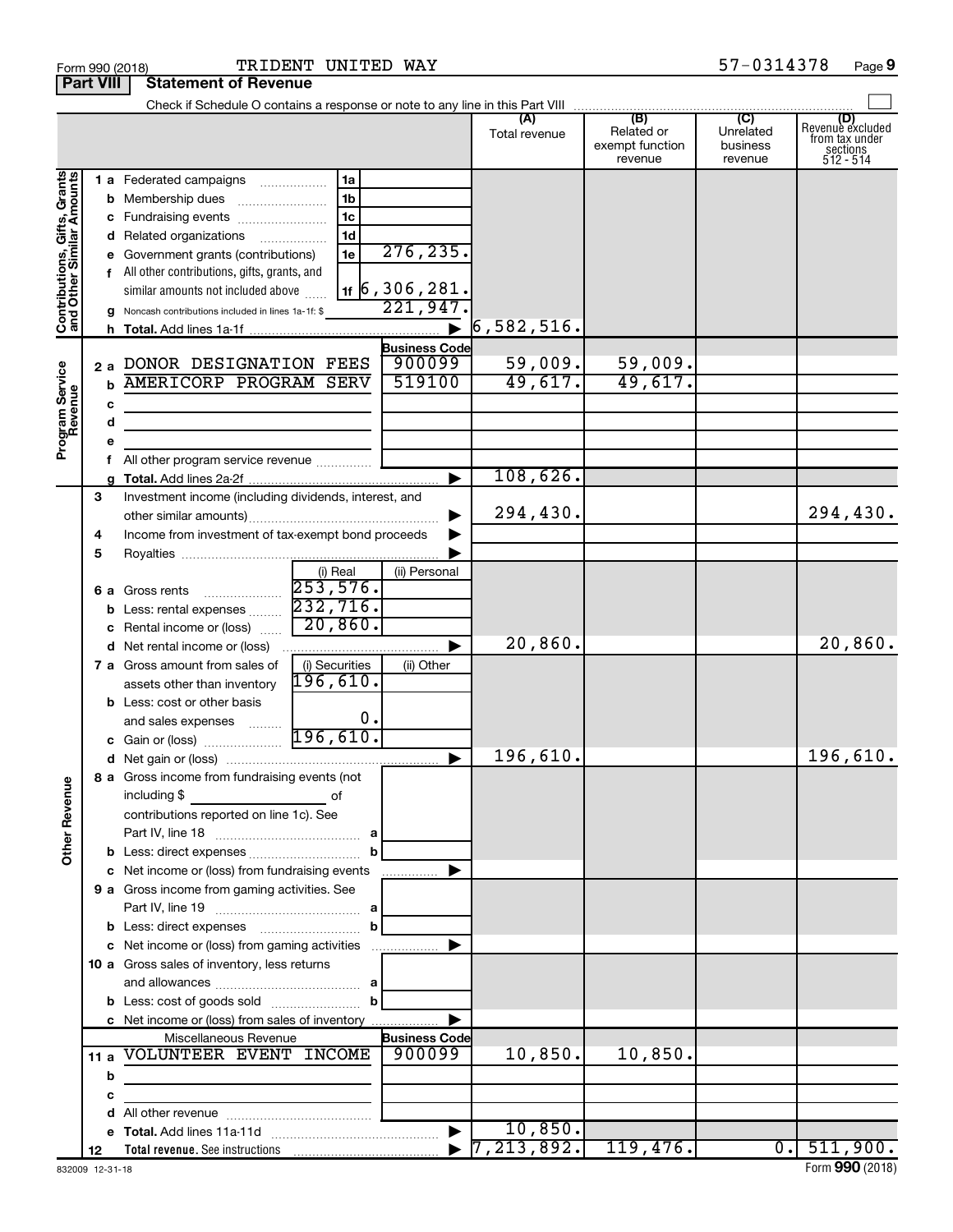Form 990 (2018) **Page 1 TRIDENT UNITED WAY** Form 990 (2018) Page 19th Page 19th Page 19th Page 19th Page 19th Page

**Part IX Statement of Functional Expenses**

*Section 501(c)(3) and 501(c)(4) organizations must complete all columns. All other organizations must complete column (A).*

|              | Check if Schedule O contains a response or note to any line in this Part IX                     |                       |                                    |                                           |                                |  |
|--------------|-------------------------------------------------------------------------------------------------|-----------------------|------------------------------------|-------------------------------------------|--------------------------------|--|
|              | Do not include amounts reported on lines 6b,<br>7b, 8b, 9b, and 10b of Part VIII.               | (A)<br>Total expenses | (B)<br>Program service<br>expenses | (C)<br>Management and<br>general expenses | (D)<br>Fundraising<br>expenses |  |
| 1.           | Grants and other assistance to domestic organizations                                           |                       |                                    |                                           |                                |  |
|              | and domestic governments. See Part IV, line 21                                                  | 4,240,229.            | 4,240,229.                         |                                           |                                |  |
| $\mathbf{2}$ | Grants and other assistance to domestic                                                         |                       |                                    |                                           |                                |  |
|              | individuals. See Part IV, line 22                                                               |                       |                                    |                                           |                                |  |
| 3            | Grants and other assistance to foreign                                                          |                       |                                    |                                           |                                |  |
|              | organizations, foreign governments, and foreign                                                 |                       |                                    |                                           |                                |  |
|              | individuals. See Part IV, lines 15 and 16                                                       |                       |                                    |                                           |                                |  |
| 4            | Benefits paid to or for members                                                                 |                       |                                    |                                           |                                |  |
| 5            | Compensation of current officers, directors,                                                    |                       |                                    |                                           |                                |  |
|              | trustees, and key employees                                                                     | 436,490.              | 258,651.                           | 38,128.                                   | 139,711.                       |  |
| 6            | Compensation not included above, to disqualified                                                |                       |                                    |                                           |                                |  |
|              | persons (as defined under section 4958(f)(1)) and                                               |                       |                                    |                                           |                                |  |
|              | persons described in section 4958(c)(3)(B)                                                      |                       |                                    |                                           |                                |  |
| 7            |                                                                                                 | 2,032,731.            | 1, 204, 535.                       | 177,558.                                  | 650,638.                       |  |
| 8            | Pension plan accruals and contributions (include                                                | 131,380.              |                                    |                                           | 42,052.                        |  |
|              | section 401(k) and 403(b) employer contributions)                                               | 258,544.              | $\frac{77,852}{153,205}$           | $\frac{11,476}{22,584}$                   | 82,755.                        |  |
| 9            |                                                                                                 | 191,980.              | 113,762.                           | 16,769.                                   | 61,449.                        |  |
| 10<br>11     | Fees for services (non-employees):                                                              |                       |                                    |                                           |                                |  |
| а            |                                                                                                 |                       |                                    |                                           |                                |  |
| b            |                                                                                                 |                       |                                    |                                           |                                |  |
| с            |                                                                                                 |                       |                                    |                                           |                                |  |
| d            |                                                                                                 |                       |                                    |                                           |                                |  |
|              | Professional fundraising services. See Part IV, line 17                                         | 36,814.               |                                    |                                           | 36,814.                        |  |
| f            | Investment management fees                                                                      | 75,947.               |                                    | 75,947.                                   |                                |  |
| g            | Other. (If line 11g amount exceeds 10% of line 25,                                              |                       |                                    |                                           |                                |  |
|              | column (A) amount, list line 11g expenses on Sch O.)                                            | 695,445.              | 563,428.                           | 39,617.                                   | 92,400.                        |  |
| 12           |                                                                                                 | 96, 120.              | 32,689.                            | 5,000.                                    | 58,431.                        |  |
| 13           |                                                                                                 | 50,756.               | 35,839.                            | 1,584.                                    | 13,333.                        |  |
| 14           |                                                                                                 |                       |                                    |                                           |                                |  |
| 15           |                                                                                                 |                       |                                    |                                           |                                |  |
| 16           |                                                                                                 | 142,832.              | 91,034.                            | 12,377.                                   | 39,421.                        |  |
| 17           |                                                                                                 | 50, 182.              | 27, 203.                           | 4,511.                                    | 18,468.                        |  |
| 18           | Payments of travel or entertainment expenses                                                    |                       |                                    |                                           |                                |  |
|              | for any federal, state, or local public officials                                               |                       |                                    |                                           |                                |  |
| 19           | Conferences, conventions, and meetings                                                          | 206, 456.             | 52,575.                            | 55,008                                    | 98,873.                        |  |
| 20           | Interest                                                                                        |                       |                                    |                                           |                                |  |
| 21           |                                                                                                 | 101, 141.             | 66,498.                            | 6,947.                                    | 27,696.                        |  |
| 22           | Depreciation, depletion, and amortization                                                       | 35,888                | 22,837.                            | 1,747.                                    | 11,304.                        |  |
| 23<br>24     | Insurance<br>Other expenses. Itemize expenses not covered                                       |                       |                                    |                                           |                                |  |
|              | above. (List miscellaneous expenses in line 24e. If line                                        |                       |                                    |                                           |                                |  |
|              | 24e amount exceeds 10% of line 25, column (A)<br>amount, list line 24e expenses on Schedule O.) |                       |                                    |                                           |                                |  |
| a            | MEMBERSHIP DUES                                                                                 | 123, 213.             | 73,476.                            | 12,807.                                   | 36,930.                        |  |
| b            | POSTAGE & PRINTING                                                                              | 122,986.              | 80, 352.                           | 3,280.                                    | 39,354.                        |  |
|              | <b>BANK CHARGES</b>                                                                             | 12,025.               | 3,915.                             | 3,560.                                    | 4,550.                         |  |
| d            | <b>OTHER GRANTS</b>                                                                             | 2,100.                |                                    | 2,050.                                    | 50.                            |  |
|              | e All other expenses                                                                            | 760.                  | 345.                               | 316.                                      | 99.                            |  |
| 25           | Total functional expenses. Add lines 1 through 24e                                              | 9,044,019.            | 7,098,425.                         | 491,266.                                  | 1,454,328.                     |  |
| 26           | <b>Joint costs.</b> Complete this line only if the organization                                 |                       |                                    |                                           |                                |  |
|              | reported in column (B) joint costs from a combined                                              |                       |                                    |                                           |                                |  |
|              | educational campaign and fundraising solicitation.                                              |                       |                                    |                                           |                                |  |
|              | Check here $\blacktriangleright$<br>if following SOP 98-2 (ASC 958-720)                         |                       |                                    |                                           |                                |  |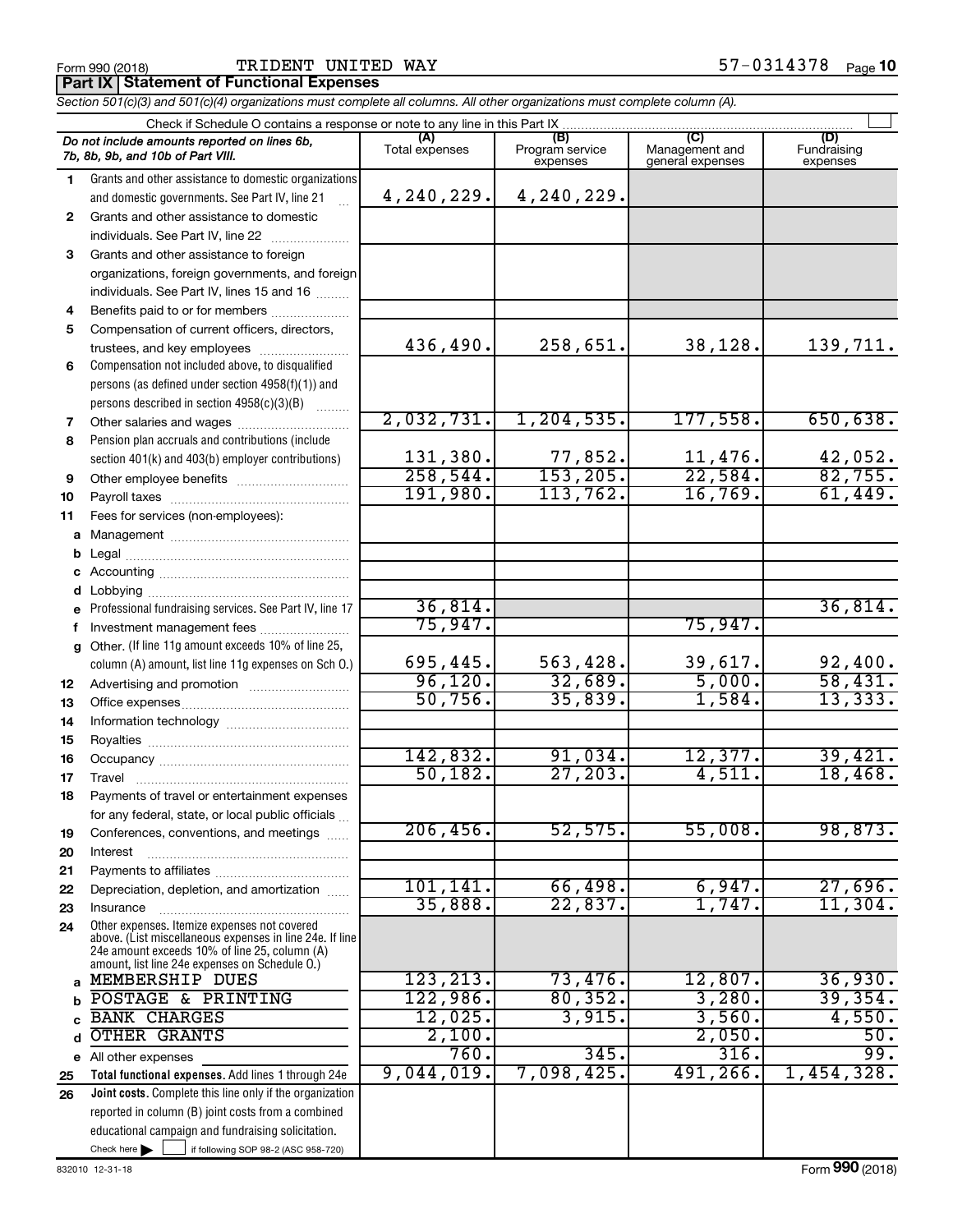|                             |              |                                                                                                                                                                                                                               |                   | (A)               |                         | (B)           |
|-----------------------------|--------------|-------------------------------------------------------------------------------------------------------------------------------------------------------------------------------------------------------------------------------|-------------------|-------------------|-------------------------|---------------|
|                             |              |                                                                                                                                                                                                                               |                   | Beginning of year |                         | End of year   |
|                             | 1            |                                                                                                                                                                                                                               |                   | 3, 217, 731.      | $\mathbf{1}$            | 2,016,769.    |
|                             | $\mathbf{2}$ |                                                                                                                                                                                                                               |                   | 736, 279.         | $\mathbf{2}$            | 3,663,019.    |
|                             | 3            |                                                                                                                                                                                                                               |                   | 3,913,783.        | 3                       | 3, 223, 177.  |
|                             | 4            |                                                                                                                                                                                                                               |                   | 86,773.           | $\overline{\mathbf{4}}$ | 60,521.       |
|                             | 5            | Loans and other receivables from current and former officers, directors,                                                                                                                                                      |                   |                   |                         |               |
|                             |              | trustees, key employees, and highest compensated employees. Complete                                                                                                                                                          |                   |                   |                         |               |
|                             |              | Part II of Schedule L                                                                                                                                                                                                         |                   |                   | 5                       |               |
|                             | 6            | Loans and other receivables from other disqualified persons (as defined under                                                                                                                                                 |                   |                   |                         |               |
|                             |              | section $4958(f)(1)$ , persons described in section $4958(c)(3)(B)$ , and contributing                                                                                                                                        |                   |                   |                         |               |
|                             |              | employers and sponsoring organizations of section 501(c)(9) voluntary                                                                                                                                                         |                   |                   |                         |               |
|                             |              | employees' beneficiary organizations (see instr). Complete Part II of Sch L                                                                                                                                                   |                   |                   | 6                       |               |
| Assets                      | 7            |                                                                                                                                                                                                                               |                   |                   | $\overline{7}$          |               |
|                             | 8            |                                                                                                                                                                                                                               |                   |                   | 8                       |               |
|                             | 9            | Prepaid expenses and deferred charges [11] [11] Prepaid expenses and deferred charges [11] [11] Martin Marian Marian Marian Marian Marian Marian Marian Marian Marian Marian Marian Marian Marian Marian Marian Marian Marian |                   | 110, 763.         | 9                       | 167,926.      |
|                             |              | 10a Land, buildings, and equipment: cost or other                                                                                                                                                                             |                   |                   |                         |               |
|                             |              | basis. Complete Part VI of Schedule D    10a   3,634,889.                                                                                                                                                                     |                   |                   |                         |               |
|                             |              |                                                                                                                                                                                                                               | 1,567,604.        | 1,762,740.        | 10 <sub>c</sub>         | 2,067,285.    |
|                             | 11           |                                                                                                                                                                                                                               |                   | 10,849,752.       | 11                      | 8,181,613.    |
|                             | 12           |                                                                                                                                                                                                                               |                   |                   | 12                      |               |
|                             | 13           |                                                                                                                                                                                                                               |                   |                   | 13                      |               |
|                             | 14           |                                                                                                                                                                                                                               |                   |                   | 14                      |               |
|                             | 15           |                                                                                                                                                                                                                               |                   |                   | 15                      |               |
|                             | 16           |                                                                                                                                                                                                                               |                   | 20,677,821.       | 16                      | 19,380,310.   |
|                             | 17           |                                                                                                                                                                                                                               |                   | 862, 349.         | 17                      | 1, 199, 572.  |
|                             | 18           |                                                                                                                                                                                                                               |                   |                   | 18                      |               |
|                             | 19           |                                                                                                                                                                                                                               |                   |                   | 19                      |               |
|                             | 20           |                                                                                                                                                                                                                               |                   |                   | 20                      |               |
|                             | 21           | Escrow or custodial account liability. Complete Part IV of Schedule D                                                                                                                                                         |                   |                   | 21                      |               |
|                             | 22           | Loans and other payables to current and former officers, directors, trustees,                                                                                                                                                 |                   |                   |                         |               |
|                             |              | key employees, highest compensated employees, and disqualified persons.                                                                                                                                                       |                   |                   |                         |               |
| Liabilities                 |              |                                                                                                                                                                                                                               |                   |                   | 22                      |               |
|                             | 23           | Secured mortgages and notes payable to unrelated third parties                                                                                                                                                                |                   |                   | 23                      |               |
|                             | 24           | Unsecured notes and loans payable to unrelated third parties                                                                                                                                                                  |                   |                   | 24                      |               |
|                             | 25           | Other liabilities (including federal income tax, payables to related third                                                                                                                                                    |                   |                   |                         |               |
|                             |              | parties, and other liabilities not included on lines 17-24). Complete Part X of                                                                                                                                               |                   |                   |                         |               |
|                             |              | Schedule D                                                                                                                                                                                                                    |                   |                   | 25                      |               |
|                             | 26           |                                                                                                                                                                                                                               |                   | 862, 349.         | 26                      | 1, 199, 572.  |
|                             |              | Organizations that follow SFAS 117 (ASC 958), check here $\blacktriangleright \begin{array}{c} \boxed{X} \\ \end{array}$ and                                                                                                  |                   |                   |                         |               |
|                             |              | complete lines 27 through 29, and lines 33 and 34.                                                                                                                                                                            |                   |                   |                         |               |
|                             | 27           |                                                                                                                                                                                                                               |                   | 15, 240, 418.     | 27                      | 14,370,979.   |
|                             | 28           |                                                                                                                                                                                                                               |                   | 3,922,696.        | 28                      | 3, 192, 130.  |
|                             | 29           | Permanently restricted net assets                                                                                                                                                                                             |                   | 652, 358.         | 29                      | 617,629.      |
|                             |              | Organizations that do not follow SFAS 117 (ASC 958), check here $\blacktriangleright$                                                                                                                                         |                   |                   |                         |               |
|                             |              | and complete lines 30 through 34.                                                                                                                                                                                             |                   |                   |                         |               |
|                             | 30           |                                                                                                                                                                                                                               |                   |                   | 30                      |               |
|                             | 31           | Paid-in or capital surplus, or land, building, or equipment fund                                                                                                                                                              |                   |                   | 31                      |               |
| Net Assets or Fund Balances | 32           | Retained earnings, endowment, accumulated income, or other funds                                                                                                                                                              | 1.1.1.1.1.1.1.1.1 |                   | 32                      |               |
|                             | 33           |                                                                                                                                                                                                                               |                   | 19,815,472.       | 33                      | 18, 180, 738. |
|                             | 34           |                                                                                                                                                                                                                               |                   | 20,677,821.       | 34                      | 19,380,310.   |

Form (2018) **990**

# **Part X Balance Sheet**

| Form 990 (2018 |  |  |
|----------------|--|--|
|                |  |  |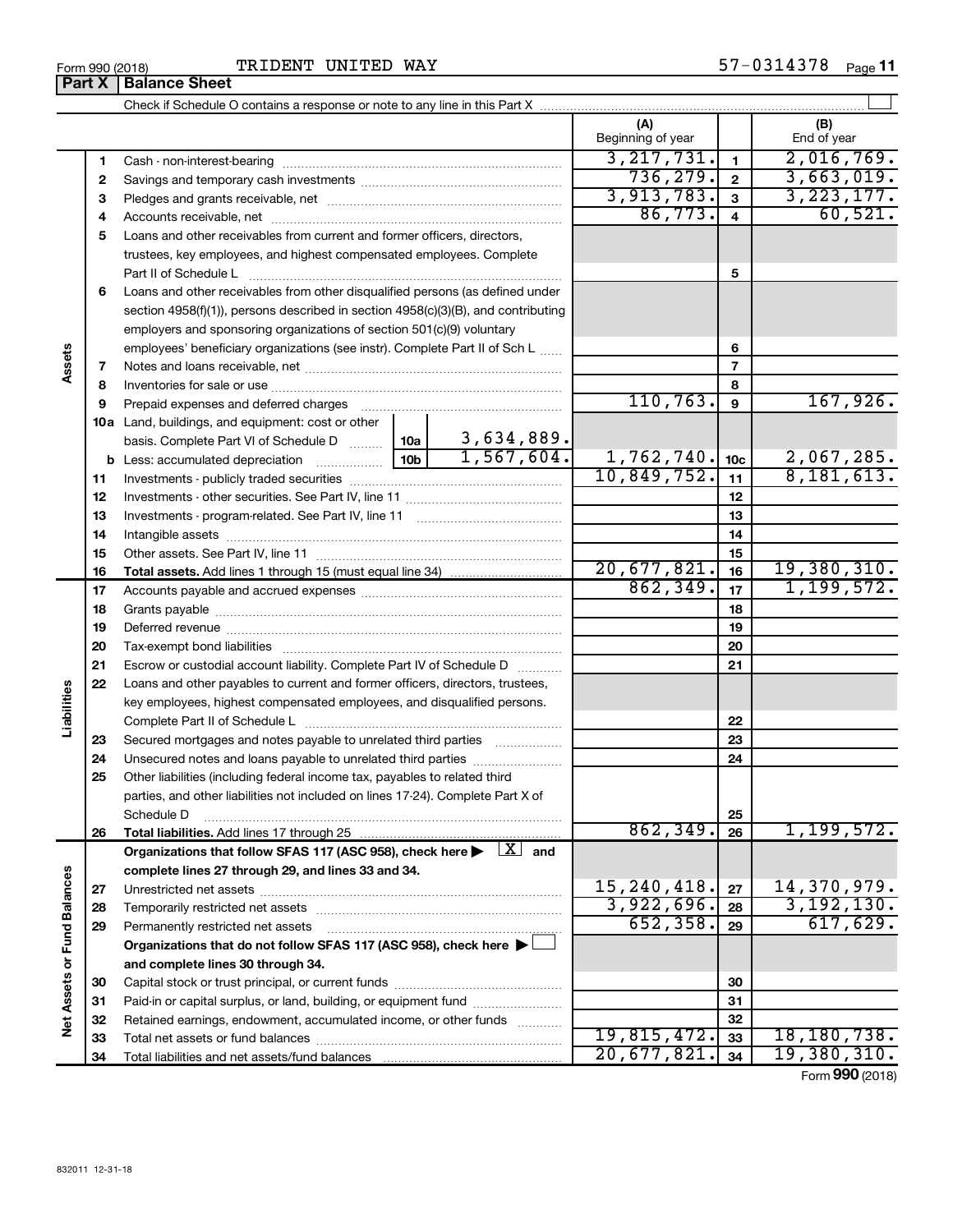|    | TRIDENT UNITED WAY<br>Form 990 (2018)                                                                                                |                         | 57-0314378 |                |                       | Page 12                 |  |
|----|--------------------------------------------------------------------------------------------------------------------------------------|-------------------------|------------|----------------|-----------------------|-------------------------|--|
|    | Part XI<br><b>Reconciliation of Net Assets</b>                                                                                       |                         |            |                |                       |                         |  |
|    |                                                                                                                                      |                         |            |                |                       |                         |  |
|    |                                                                                                                                      |                         |            |                |                       |                         |  |
| 1  |                                                                                                                                      | $\mathbf{1}$            |            |                |                       | 7,213,892.              |  |
| 2  |                                                                                                                                      | $\overline{2}$          |            |                |                       | 9,044,019.              |  |
| 3  | $-1,830,127.$<br>3<br>Revenue less expenses. Subtract line 2 from line 1                                                             |                         |            |                |                       |                         |  |
| 4  |                                                                                                                                      | $\overline{\mathbf{4}}$ |            |                |                       | 19,815,472.             |  |
| 5  |                                                                                                                                      | 5                       |            |                |                       | 195, 393.               |  |
| 6  | Donated services and use of facilities                                                                                               | 6                       |            |                |                       |                         |  |
| 7  | Investment expenses                                                                                                                  | $\overline{7}$          |            |                |                       |                         |  |
| 8  | Prior period adjustments                                                                                                             | 8                       |            |                |                       |                         |  |
| 9  |                                                                                                                                      | 9                       |            |                |                       | $\overline{0}$ .        |  |
| 10 | Net assets or fund balances at end of year. Combine lines 3 through 9 (must equal Part X, line 33,                                   |                         |            |                |                       |                         |  |
|    | column (B))                                                                                                                          | 10                      |            |                |                       | 18, 180, 738.           |  |
|    | Part XII Financial Statements and Reporting                                                                                          |                         |            |                |                       |                         |  |
|    |                                                                                                                                      |                         |            |                |                       | $\overline{\mathbf{x}}$ |  |
|    |                                                                                                                                      |                         |            |                | Yes                   | No.                     |  |
| 1  | Accounting method used to prepare the Form 990: $\Box$ Cash $\Box X$ Accrual $\Box$<br>Other                                         |                         |            |                |                       |                         |  |
|    | If the organization changed its method of accounting from a prior year or checked "Other," explain in Schedule O.                    |                         |            |                |                       |                         |  |
|    |                                                                                                                                      |                         |            | 2a             |                       | х                       |  |
|    | If "Yes," check a box below to indicate whether the financial statements for the year were compiled or reviewed on a                 |                         |            |                |                       |                         |  |
|    | separate basis, consolidated basis, or both:                                                                                         |                         |            |                |                       |                         |  |
|    | Both consolidated and separate basis<br>Separate basis<br>Consolidated basis                                                         |                         |            |                |                       |                         |  |
|    |                                                                                                                                      |                         |            | 2 <sub>b</sub> | х                     |                         |  |
|    | If "Yes," check a box below to indicate whether the financial statements for the year were audited on a separate basis,              |                         |            |                |                       |                         |  |
|    | consolidated basis, or both:                                                                                                         |                         |            |                |                       |                         |  |
|    | $ \mathbf{X} $ Separate basis<br><b>Consolidated basis</b><br>Both consolidated and separate basis                                   |                         |            |                |                       |                         |  |
|    | c If "Yes" to line 2a or 2b, does the organization have a committee that assumes responsibility for oversight of the audit,          |                         |            |                |                       |                         |  |
|    |                                                                                                                                      |                         |            | 2 <sub>c</sub> | X                     |                         |  |
|    | If the organization changed either its oversight process or selection process during the tax year, explain in Schedule O.            |                         |            |                |                       |                         |  |
|    | 3a As a result of a federal award, was the organization required to undergo an audit or audits as set forth in the Single Audit      |                         |            |                |                       |                         |  |
|    |                                                                                                                                      |                         |            | За             |                       | х                       |  |
|    | <b>b</b> If "Yes," did the organization undergo the required audit or audits? If the organization did not undergo the required audit |                         |            |                |                       |                         |  |
|    |                                                                                                                                      |                         |            | 3b             |                       |                         |  |
|    |                                                                                                                                      |                         |            |                | $0.00 \times 10^{-1}$ |                         |  |

Form (2018) **990**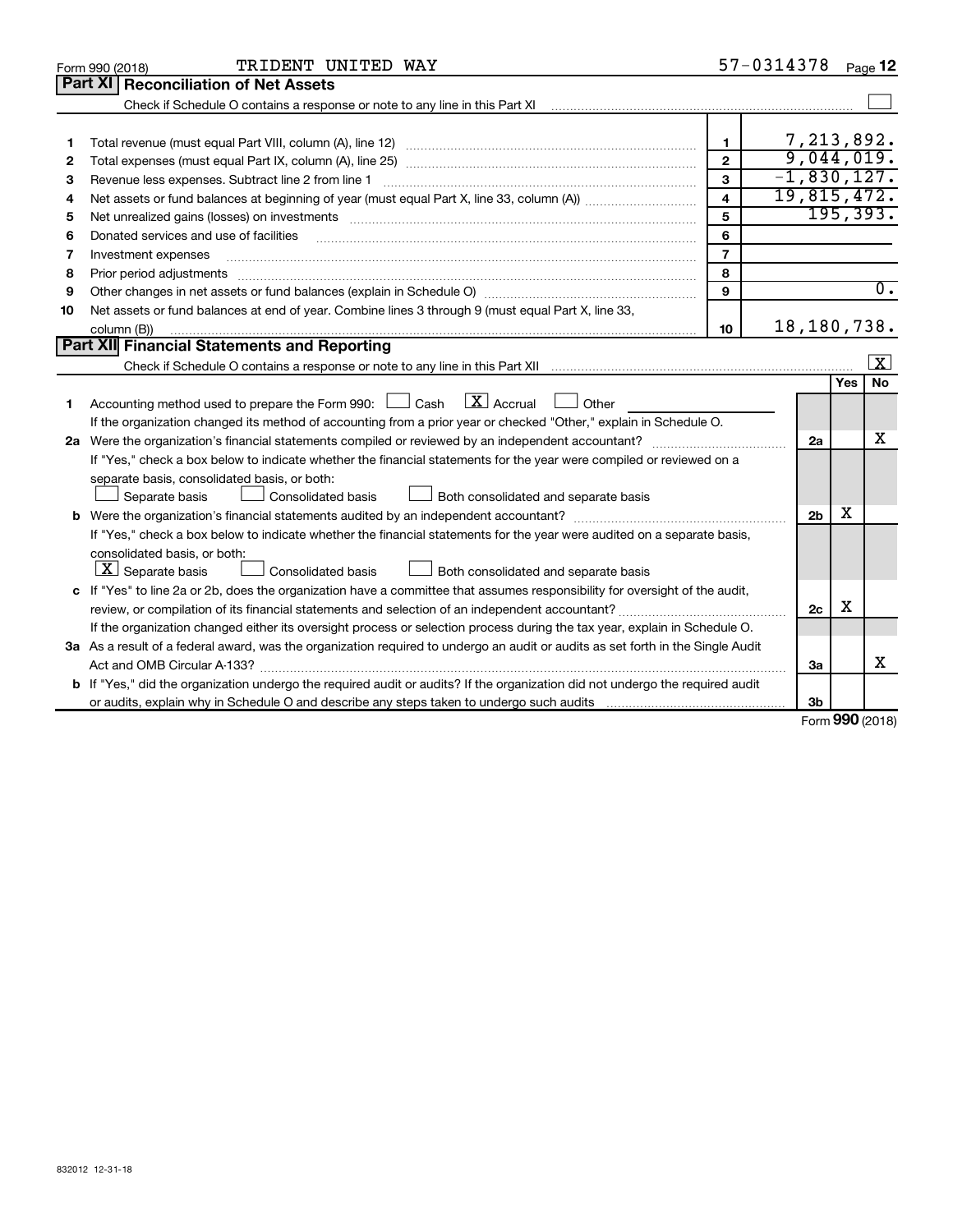**SCHEDULE A**

Department of the Treasury Internal Revenue Service

**Total**

# Form 990 or 990-EZ)<br>
Complete if the organization is a section 501(c)(3) organization or a section<br> **Public Charity Status and Public Support**

**4947(a)(1) nonexempt charitable trust. | Attach to Form 990 or Form 990-EZ.** 

**| Go to www.irs.gov/Form990 for instructions and the latest information.**

| OMB No. 1545-0047                     |
|---------------------------------------|
| 2018                                  |
| <b>Open to Public</b><br>Inspection   |
| <b>Employer identification number</b> |

|  | Name of the organization |
|--|--------------------------|

|    |               |                                                                                                                                                                                                                                               | TRIDENT UNITED WAY |                                                        |                                                                |    |                            | 57-0314378                 |
|----|---------------|-----------------------------------------------------------------------------------------------------------------------------------------------------------------------------------------------------------------------------------------------|--------------------|--------------------------------------------------------|----------------------------------------------------------------|----|----------------------------|----------------------------|
|    | <b>Part I</b> | Reason for Public Charity Status (All organizations must complete this part.) See instructions.                                                                                                                                               |                    |                                                        |                                                                |    |                            |                            |
|    |               | The organization is not a private foundation because it is: (For lines 1 through 12, check only one box.)                                                                                                                                     |                    |                                                        |                                                                |    |                            |                            |
| 1  |               | A church, convention of churches, or association of churches described in section 170(b)(1)(A)(i).                                                                                                                                            |                    |                                                        |                                                                |    |                            |                            |
| 2  |               | A school described in section 170(b)(1)(A)(ii). (Attach Schedule E (Form 990 or 990-EZ).)                                                                                                                                                     |                    |                                                        |                                                                |    |                            |                            |
| 3  |               | A hospital or a cooperative hospital service organization described in section 170(b)(1)(A)(iii).                                                                                                                                             |                    |                                                        |                                                                |    |                            |                            |
| 4  |               | A medical research organization operated in conjunction with a hospital described in section 170(b)(1)(A)(iii). Enter the hospital's name,                                                                                                    |                    |                                                        |                                                                |    |                            |                            |
|    |               | city, and state:                                                                                                                                                                                                                              |                    |                                                        |                                                                |    |                            |                            |
| 5  |               | An organization operated for the benefit of a college or university owned or operated by a governmental unit described in                                                                                                                     |                    |                                                        |                                                                |    |                            |                            |
|    |               | section 170(b)(1)(A)(iv). (Complete Part II.)                                                                                                                                                                                                 |                    |                                                        |                                                                |    |                            |                            |
| 6  |               | A federal, state, or local government or governmental unit described in section 170(b)(1)(A)(v).                                                                                                                                              |                    |                                                        |                                                                |    |                            |                            |
| 7  | X             | An organization that normally receives a substantial part of its support from a governmental unit or from the general public described in                                                                                                     |                    |                                                        |                                                                |    |                            |                            |
|    |               | section 170(b)(1)(A)(vi). (Complete Part II.)                                                                                                                                                                                                 |                    |                                                        |                                                                |    |                            |                            |
| 8  |               | A community trust described in section 170(b)(1)(A)(vi). (Complete Part II.)                                                                                                                                                                  |                    |                                                        |                                                                |    |                            |                            |
| 9  |               | An agricultural research organization described in section 170(b)(1)(A)(ix) operated in conjunction with a land-grant college                                                                                                                 |                    |                                                        |                                                                |    |                            |                            |
|    |               | or university or a non-land-grant college of agriculture (see instructions). Enter the name, city, and state of the college or                                                                                                                |                    |                                                        |                                                                |    |                            |                            |
|    |               | university:                                                                                                                                                                                                                                   |                    |                                                        |                                                                |    |                            |                            |
| 10 |               | An organization that normally receives: (1) more than 33 1/3% of its support from contributions, membership fees, and gross receipts from                                                                                                     |                    |                                                        |                                                                |    |                            |                            |
|    |               | activities related to its exempt functions - subject to certain exceptions, and (2) no more than 33 1/3% of its support from gross investment                                                                                                 |                    |                                                        |                                                                |    |                            |                            |
|    |               | income and unrelated business taxable income (less section 511 tax) from businesses acquired by the organization after June 30, 1975.                                                                                                         |                    |                                                        |                                                                |    |                            |                            |
|    |               | See section 509(a)(2). (Complete Part III.)                                                                                                                                                                                                   |                    |                                                        |                                                                |    |                            |                            |
| 11 |               | An organization organized and operated exclusively to test for public safety. See section 509(a)(4).                                                                                                                                          |                    |                                                        |                                                                |    |                            |                            |
| 12 |               | An organization organized and operated exclusively for the benefit of, to perform the functions of, or to carry out the purposes of one or                                                                                                    |                    |                                                        |                                                                |    |                            |                            |
|    |               | more publicly supported organizations described in section 509(a)(1) or section 509(a)(2). See section 509(a)(3). Check the box in                                                                                                            |                    |                                                        |                                                                |    |                            |                            |
|    |               | lines 12a through 12d that describes the type of supporting organization and complete lines 12e, 12f, and 12g.<br>Type I. A supporting organization operated, supervised, or controlled by its supported organization(s), typically by giving |                    |                                                        |                                                                |    |                            |                            |
| а  |               | the supported organization(s) the power to regularly appoint or elect a majority of the directors or trustees of the supporting                                                                                                               |                    |                                                        |                                                                |    |                            |                            |
|    |               | organization. You must complete Part IV, Sections A and B.                                                                                                                                                                                    |                    |                                                        |                                                                |    |                            |                            |
| b  |               | Type II. A supporting organization supervised or controlled in connection with its supported organization(s), by having                                                                                                                       |                    |                                                        |                                                                |    |                            |                            |
|    |               | control or management of the supporting organization vested in the same persons that control or manage the supported                                                                                                                          |                    |                                                        |                                                                |    |                            |                            |
|    |               | organization(s). You must complete Part IV, Sections A and C.                                                                                                                                                                                 |                    |                                                        |                                                                |    |                            |                            |
| с  |               | Type III functionally integrated. A supporting organization operated in connection with, and functionally integrated with,                                                                                                                    |                    |                                                        |                                                                |    |                            |                            |
|    |               | its supported organization(s) (see instructions). You must complete Part IV, Sections A, D, and E.                                                                                                                                            |                    |                                                        |                                                                |    |                            |                            |
| d  |               | Type III non-functionally integrated. A supporting organization operated in connection with its supported organization(s)                                                                                                                     |                    |                                                        |                                                                |    |                            |                            |
|    |               | that is not functionally integrated. The organization generally must satisfy a distribution requirement and an attentiveness                                                                                                                  |                    |                                                        |                                                                |    |                            |                            |
|    |               | requirement (see instructions). You must complete Part IV, Sections A and D, and Part V.                                                                                                                                                      |                    |                                                        |                                                                |    |                            |                            |
| е  |               | Check this box if the organization received a written determination from the IRS that it is a Type I, Type II, Type III                                                                                                                       |                    |                                                        |                                                                |    |                            |                            |
|    |               | functionally integrated, or Type III non-functionally integrated supporting organization.                                                                                                                                                     |                    |                                                        |                                                                |    |                            |                            |
| f  |               | Enter the number of supported organizations                                                                                                                                                                                                   |                    |                                                        |                                                                |    |                            |                            |
| g  |               | Provide the following information about the supported organization(s).                                                                                                                                                                        |                    |                                                        |                                                                |    |                            |                            |
|    |               | (i) Name of supported                                                                                                                                                                                                                         | (ii) EIN           | (iii) Type of organization<br>(described on lines 1-10 | (iv) Is the organization listed<br>in your governing document? |    | (v) Amount of monetary     | (vi) Amount of other       |
|    |               | organization                                                                                                                                                                                                                                  |                    | above (see instructions))                              | Yes                                                            | No | support (see instructions) | support (see instructions) |
|    |               |                                                                                                                                                                                                                                               |                    |                                                        |                                                                |    |                            |                            |
|    |               |                                                                                                                                                                                                                                               |                    |                                                        |                                                                |    |                            |                            |
|    |               |                                                                                                                                                                                                                                               |                    |                                                        |                                                                |    |                            |                            |
|    |               |                                                                                                                                                                                                                                               |                    |                                                        |                                                                |    |                            |                            |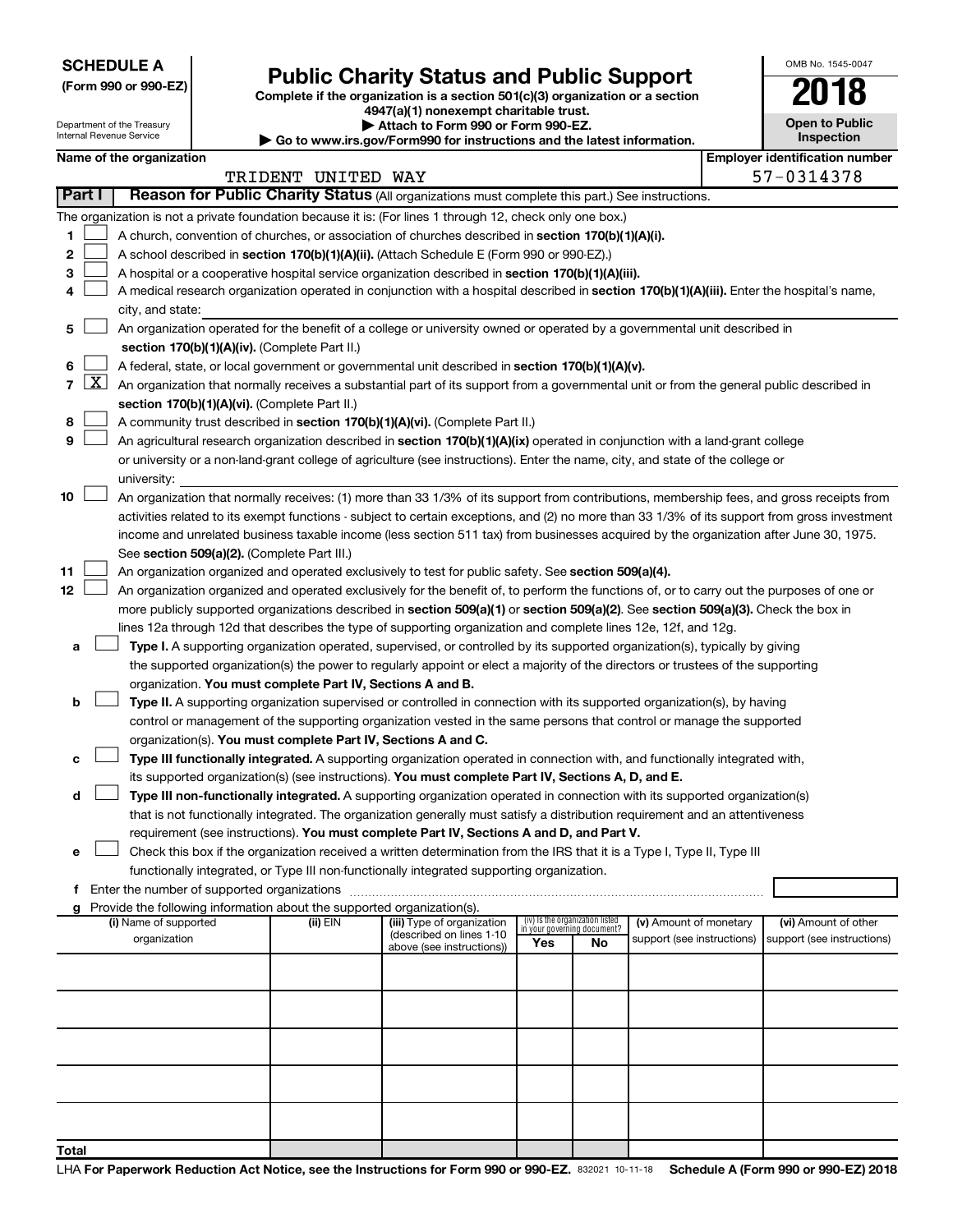## Schedule A (Form 990 or 990-EZ) 2018  $\rm TRIDENT$   $\rm UNITED$   $\rm WAY$   $\rm 57-0314378$   $\rm Page$

**Part II Support Schedule for Organizations Described in Sections 170(b)(1)(A)(iv) and 170(b)(1)(A)(vi)**

(Complete only if you checked the box on line 5, 7, or 8 of Part I or if the organization failed to qualify under Part III. If the organization fails to qualify under the tests listed below, please complete Part III.)

| <b>Section A. Public Support</b>                                                                                                               |                          |                        |                         |                           |                       |                                    |
|------------------------------------------------------------------------------------------------------------------------------------------------|--------------------------|------------------------|-------------------------|---------------------------|-----------------------|------------------------------------|
| Calendar year (or fiscal year beginning in)                                                                                                    | (a) 2014                 | (b) 2015               | $(c)$ 2016              | $(d)$ 2017                | (e) 2018              | (f) Total                          |
| 1 Gifts, grants, contributions, and                                                                                                            |                          |                        |                         |                           |                       |                                    |
| membership fees received. (Do not                                                                                                              |                          |                        |                         |                           |                       |                                    |
| include any "unusual grants.")                                                                                                                 | 10, 364, 193.            | 10,100,851.            | 9,869,346.              | 8, 343, 572.              | 6,582,516.            | 45, 260, 478.                      |
| 2 Tax revenues levied for the organ-                                                                                                           |                          |                        |                         |                           |                       |                                    |
| ization's benefit and either paid to                                                                                                           |                          |                        |                         |                           |                       |                                    |
| or expended on its behalf                                                                                                                      |                          |                        |                         |                           |                       |                                    |
| 3 The value of services or facilities                                                                                                          |                          |                        |                         |                           |                       |                                    |
| furnished by a governmental unit to                                                                                                            |                          |                        |                         |                           |                       |                                    |
| the organization without charge                                                                                                                |                          |                        |                         |                           |                       |                                    |
| 4 Total. Add lines 1 through 3                                                                                                                 | 10, 364, 193.            | 10,100,851.            | 9,869,346               | 8, 343, 572.              | 6,582,516             | 45, 260, 478.                      |
| 5 The portion of total contributions                                                                                                           |                          |                        |                         |                           |                       |                                    |
| by each person (other than a                                                                                                                   |                          |                        |                         |                           |                       |                                    |
| governmental unit or publicly                                                                                                                  |                          |                        |                         |                           |                       |                                    |
| supported organization) included                                                                                                               |                          |                        |                         |                           |                       |                                    |
| on line 1 that exceeds 2% of the                                                                                                               |                          |                        |                         |                           |                       |                                    |
| amount shown on line 11,                                                                                                                       |                          |                        |                         |                           |                       |                                    |
| column (f)                                                                                                                                     |                          |                        |                         |                           |                       | 2,993,490.                         |
|                                                                                                                                                |                          |                        |                         |                           |                       | 42,266,988.                        |
| 6 Public support. Subtract line 5 from line 4.<br><b>Section B. Total Support</b>                                                              |                          |                        |                         |                           |                       |                                    |
|                                                                                                                                                |                          |                        |                         |                           |                       |                                    |
| Calendar year (or fiscal year beginning in)                                                                                                    | (a) 2014<br>10, 364, 193 | (b) 2015<br>10,100,851 | $(c)$ 2016<br>9,869,346 | $(d)$ 2017<br>8, 343, 572 | (e) 2018<br>6,582,516 | (f) Total<br>45, 260, 478.         |
| <b>7</b> Amounts from line 4                                                                                                                   |                          |                        |                         |                           |                       |                                    |
| 8 Gross income from interest,                                                                                                                  |                          |                        |                         |                           |                       |                                    |
| dividends, payments received on                                                                                                                |                          |                        |                         |                           |                       |                                    |
| securities loans, rents, royalties,                                                                                                            |                          |                        |                         |                           |                       |                                    |
| and income from similar sources                                                                                                                | 427, 423.                | 370, 340.              |                         | $577, 562.$ 872, 349.     | 511,900.              | 2,759,574.                         |
| <b>9</b> Net income from unrelated business                                                                                                    |                          |                        |                         |                           |                       |                                    |
| activities, whether or not the                                                                                                                 |                          |                        |                         |                           |                       |                                    |
| business is regularly carried on                                                                                                               |                          |                        |                         |                           |                       |                                    |
| 10 Other income. Do not include gain                                                                                                           |                          |                        |                         |                           |                       |                                    |
| or loss from the sale of capital                                                                                                               |                          |                        |                         |                           |                       |                                    |
| assets (Explain in Part VI.)                                                                                                                   |                          |                        | 79,098.                 |                           | $33, 133$ , 119, 476. | 231,707.                           |
| 11 Total support. Add lines 7 through 10                                                                                                       |                          |                        |                         |                           |                       | 48, 251, 759.                      |
| <b>12</b> Gross receipts from related activities, etc. (see instructions)                                                                      |                          |                        |                         |                           | 12                    | 933,830.                           |
| 13 First five years. If the Form 990 is for the organization's first, second, third, fourth, or fifth tax year as a section 501(c)(3)          |                          |                        |                         |                           |                       |                                    |
| organization, check this box and stop here                                                                                                     |                          |                        |                         |                           |                       |                                    |
| <b>Section C. Computation of Public Support Percentage</b>                                                                                     |                          |                        |                         |                           |                       |                                    |
|                                                                                                                                                |                          |                        |                         |                           | 14                    | 87.60<br>%                         |
|                                                                                                                                                |                          |                        |                         |                           | 15                    | 89.96<br>%                         |
| 16a 33 1/3% support test - 2018. If the organization did not check the box on line 13, and line 14 is 33 1/3% or more, check this box and      |                          |                        |                         |                           |                       |                                    |
|                                                                                                                                                |                          |                        |                         |                           |                       | $\blacktriangleright$ $\mathbf{X}$ |
| b 33 1/3% support test - 2017. If the organization did not check a box on line 13 or 16a, and line 15 is 33 1/3% or more, check this box       |                          |                        |                         |                           |                       |                                    |
|                                                                                                                                                |                          |                        |                         |                           |                       |                                    |
| 17a 10% -facts-and-circumstances test - 2018. If the organization did not check a box on line 13, 16a, or 16b, and line 14 is 10% or more,     |                          |                        |                         |                           |                       |                                    |
| and if the organization meets the "facts-and-circumstances" test, check this box and stop here. Explain in Part VI how the organization        |                          |                        |                         |                           |                       |                                    |
|                                                                                                                                                |                          |                        |                         |                           |                       |                                    |
| <b>b 10%</b> -facts-and-circumstances test - 2017. If the organization did not check a box on line 13, 16a, 16b, or 17a, and line 15 is 10% or |                          |                        |                         |                           |                       |                                    |
| more, and if the organization meets the "facts-and-circumstances" test, check this box and stop here. Explain in Part VI how the               |                          |                        |                         |                           |                       |                                    |
| organization meets the "facts-and-circumstances" test. The organization qualifies as a publicly supported organization                         |                          |                        |                         |                           |                       |                                    |
| 18 Private foundation. If the organization did not check a box on line 13, 16a, 16b, 17a, or 17b, check this box and see instructions          |                          |                        |                         |                           |                       |                                    |
|                                                                                                                                                |                          |                        |                         |                           |                       |                                    |

**Schedule A (Form 990 or 990-EZ) 2018**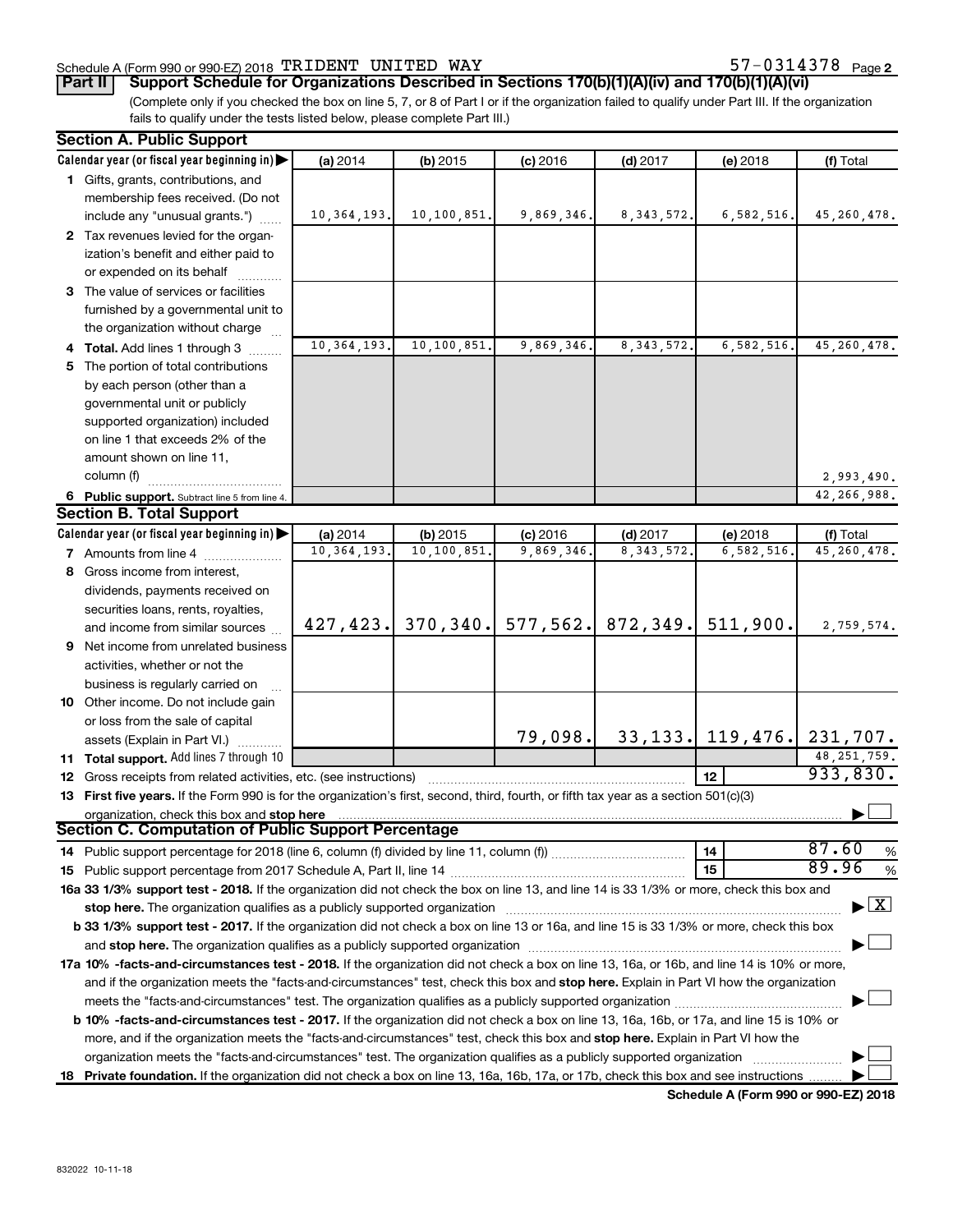## Schedule A (Form 990 or 990-EZ) 2018  $\rm TRIDENT$   $\rm UNITED$   $\rm WAY$   $\rm 57-0314378$   $\rm Page$

## **Part III Support Schedule for Organizations Described in Section 509(a)(2)**

57-0314378 Page 3

(Complete only if you checked the box on line 10 of Part I or if the organization failed to qualify under Part II. If the organization fails to qualify under the tests listed below, please complete Part II.)

| <b>Section A. Public Support</b>                                                                                                                                                                                              |          |          |            |            |          |           |
|-------------------------------------------------------------------------------------------------------------------------------------------------------------------------------------------------------------------------------|----------|----------|------------|------------|----------|-----------|
| Calendar year (or fiscal year beginning in)                                                                                                                                                                                   | (a) 2014 | (b) 2015 | $(c)$ 2016 | $(d)$ 2017 | (e) 2018 | (f) Total |
| 1 Gifts, grants, contributions, and                                                                                                                                                                                           |          |          |            |            |          |           |
| membership fees received. (Do not                                                                                                                                                                                             |          |          |            |            |          |           |
| include any "unusual grants.")                                                                                                                                                                                                |          |          |            |            |          |           |
| 2 Gross receipts from admissions,                                                                                                                                                                                             |          |          |            |            |          |           |
| merchandise sold or services per-                                                                                                                                                                                             |          |          |            |            |          |           |
| formed, or facilities furnished in                                                                                                                                                                                            |          |          |            |            |          |           |
| any activity that is related to the<br>organization's tax-exempt purpose                                                                                                                                                      |          |          |            |            |          |           |
| 3 Gross receipts from activities that                                                                                                                                                                                         |          |          |            |            |          |           |
|                                                                                                                                                                                                                               |          |          |            |            |          |           |
| are not an unrelated trade or bus-                                                                                                                                                                                            |          |          |            |            |          |           |
| iness under section 513                                                                                                                                                                                                       |          |          |            |            |          |           |
| 4 Tax revenues levied for the organ-                                                                                                                                                                                          |          |          |            |            |          |           |
| ization's benefit and either paid to                                                                                                                                                                                          |          |          |            |            |          |           |
| or expended on its behalf                                                                                                                                                                                                     |          |          |            |            |          |           |
| 5 The value of services or facilities                                                                                                                                                                                         |          |          |            |            |          |           |
| furnished by a governmental unit to                                                                                                                                                                                           |          |          |            |            |          |           |
| the organization without charge                                                                                                                                                                                               |          |          |            |            |          |           |
| 6 Total. Add lines 1 through 5                                                                                                                                                                                                |          |          |            |            |          |           |
| 7a Amounts included on lines 1, 2, and                                                                                                                                                                                        |          |          |            |            |          |           |
| 3 received from disqualified persons                                                                                                                                                                                          |          |          |            |            |          |           |
| <b>b</b> Amounts included on lines 2 and 3 received                                                                                                                                                                           |          |          |            |            |          |           |
| from other than disqualified persons that<br>exceed the greater of \$5,000 or 1% of the                                                                                                                                       |          |          |            |            |          |           |
| amount on line 13 for the year                                                                                                                                                                                                |          |          |            |            |          |           |
| c Add lines 7a and 7b                                                                                                                                                                                                         |          |          |            |            |          |           |
| 8 Public support. (Subtract line 7c from line 6.)                                                                                                                                                                             |          |          |            |            |          |           |
| <b>Section B. Total Support</b>                                                                                                                                                                                               |          |          |            |            |          |           |
| Calendar year (or fiscal year beginning in)                                                                                                                                                                                   | (a) 2014 | (b) 2015 | $(c)$ 2016 | $(d)$ 2017 | (e) 2018 | (f) Total |
| 9 Amounts from line 6                                                                                                                                                                                                         |          |          |            |            |          |           |
| <b>10a</b> Gross income from interest,                                                                                                                                                                                        |          |          |            |            |          |           |
| dividends, payments received on                                                                                                                                                                                               |          |          |            |            |          |           |
| securities loans, rents, royalties,<br>and income from similar sources                                                                                                                                                        |          |          |            |            |          |           |
| <b>b</b> Unrelated business taxable income                                                                                                                                                                                    |          |          |            |            |          |           |
| (less section 511 taxes) from businesses                                                                                                                                                                                      |          |          |            |            |          |           |
| acquired after June 30, 1975                                                                                                                                                                                                  |          |          |            |            |          |           |
| $\overline{\phantom{a}}$<br>c Add lines 10a and 10b                                                                                                                                                                           |          |          |            |            |          |           |
| <b>11</b> Net income from unrelated business                                                                                                                                                                                  |          |          |            |            |          |           |
| activities not included in line 10b.                                                                                                                                                                                          |          |          |            |            |          |           |
| whether or not the business is                                                                                                                                                                                                |          |          |            |            |          |           |
| regularly carried on<br>12 Other income. Do not include gain                                                                                                                                                                  |          |          |            |            |          |           |
| or loss from the sale of capital                                                                                                                                                                                              |          |          |            |            |          |           |
| assets (Explain in Part VI.)                                                                                                                                                                                                  |          |          |            |            |          |           |
| <b>13</b> Total support. (Add lines 9, 10c, 11, and 12.)                                                                                                                                                                      |          |          |            |            |          |           |
| 14 First five years. If the Form 990 is for the organization's first, second, third, fourth, or fifth tax year as a section 501(c)(3) organization,                                                                           |          |          |            |            |          |           |
| check this box and stop here manufactured and stop here and stop here are constructed and stop here and stop here and stop here and stop here and stop here and stop here and stop here and stop here are all the stop of the |          |          |            |            |          |           |
| <b>Section C. Computation of Public Support Percentage</b>                                                                                                                                                                    |          |          |            |            |          |           |
|                                                                                                                                                                                                                               |          |          |            |            | 15       | %         |
|                                                                                                                                                                                                                               |          |          |            |            | 16       | %         |
| Section D. Computation of Investment Income Percentage                                                                                                                                                                        |          |          |            |            |          |           |
| 17 Investment income percentage for 2018 (line 10c, column (f), divided by line 13, column (f))                                                                                                                               |          |          |            |            | 17       | %         |
| 18 Investment income percentage from 2017 Schedule A, Part III, line 17                                                                                                                                                       |          |          |            |            | 18       | %         |
| 19a 33 1/3% support tests - 2018. If the organization did not check the box on line 14, and line 15 is more than 33 1/3%, and line 17 is not                                                                                  |          |          |            |            |          |           |
| more than 33 1/3%, check this box and stop here. The organization qualifies as a publicly supported organization                                                                                                              |          |          |            |            |          |           |
| b 33 1/3% support tests - 2017. If the organization did not check a box on line 14 or line 19a, and line 16 is more than 33 1/3%, and                                                                                         |          |          |            |            |          |           |
| line 18 is not more than 33 1/3%, check this box and stop here. The organization qualifies as a publicly supported organization                                                                                               |          |          |            |            |          |           |
|                                                                                                                                                                                                                               |          |          |            |            |          |           |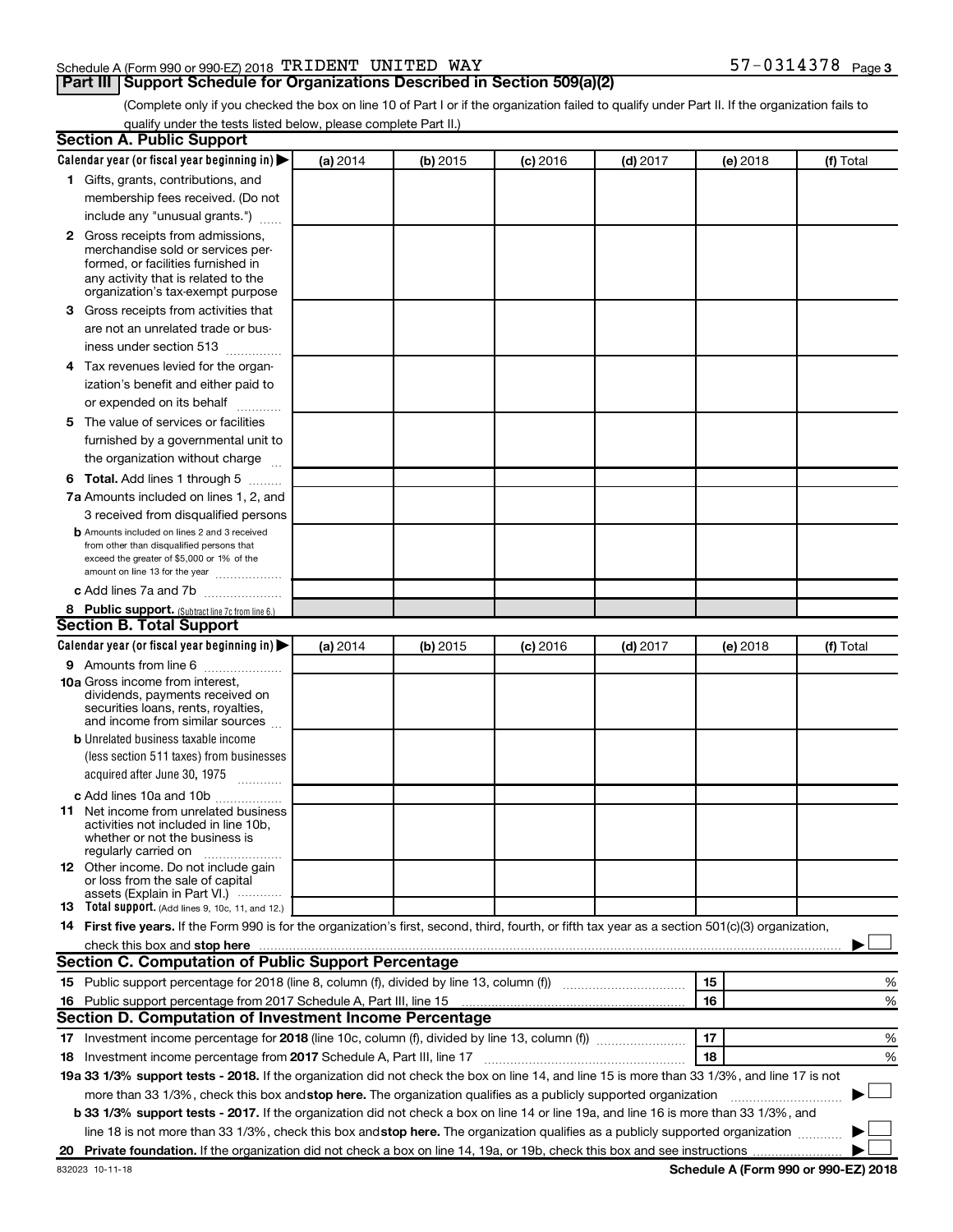## **Part IV Supporting Organizations**

(Complete only if you checked a box in line 12 on Part I. If you checked 12a of Part I, complete Sections A and B. If you checked 12b of Part I, complete Sections A and C. If you checked 12c of Part I, complete Sections A, D, and E. If you checked 12d of Part I, complete Sections A and D, and complete Part V.)

## **Section A. All Supporting Organizations**

- **1** Are all of the organization's supported organizations listed by name in the organization's governing documents? If "No," describe in Part VI how the supported organizations are designated. If designated by *class or purpose, describe the designation. If historic and continuing relationship, explain.*
- **2** Did the organization have any supported organization that does not have an IRS determination of status under section 509(a)(1) or (2)? If "Yes," explain in Part **VI** how the organization determined that the supported *organization was described in section 509(a)(1) or (2).*
- **3a** Did the organization have a supported organization described in section 501(c)(4), (5), or (6)? If "Yes," answer *(b) and (c) below.*
- **b** Did the organization confirm that each supported organization qualified under section 501(c)(4), (5), or (6) and satisfied the public support tests under section 509(a)(2)? If "Yes," describe in Part VI when and how the *organization made the determination.*
- **c** Did the organization ensure that all support to such organizations was used exclusively for section 170(c)(2)(B) purposes? If "Yes," explain in Part VI what controls the organization put in place to ensure such use.
- **4 a** *If* Was any supported organization not organized in the United States ("foreign supported organization")? *"Yes," and if you checked 12a or 12b in Part I, answer (b) and (c) below.*
- **b** Did the organization have ultimate control and discretion in deciding whether to make grants to the foreign supported organization? If "Yes," describe in Part VI how the organization had such control and discretion *despite being controlled or supervised by or in connection with its supported organizations.*
- **c** Did the organization support any foreign supported organization that does not have an IRS determination under sections 501(c)(3) and 509(a)(1) or (2)? If "Yes," explain in Part VI what controls the organization used *to ensure that all support to the foreign supported organization was used exclusively for section 170(c)(2)(B) purposes.*
- **5a** Did the organization add, substitute, or remove any supported organizations during the tax year? If "Yes," answer (b) and (c) below (if applicable). Also, provide detail in **Part VI,** including (i) the names and EIN *numbers of the supported organizations added, substituted, or removed; (ii) the reasons for each such action; (iii) the authority under the organization's organizing document authorizing such action; and (iv) how the action was accomplished (such as by amendment to the organizing document).*
- **b** Type I or Type II only. Was any added or substituted supported organization part of a class already designated in the organization's organizing document?
- **c Substitutions only.**  Was the substitution the result of an event beyond the organization's control?
- **6** Did the organization provide support (whether in the form of grants or the provision of services or facilities) to **Part VI.** support or benefit one or more of the filing organization's supported organizations? If "Yes," provide detail in anyone other than (i) its supported organizations, (ii) individuals that are part of the charitable class benefited by one or more of its supported organizations, or (iii) other supporting organizations that also
- **7** Did the organization provide a grant, loan, compensation, or other similar payment to a substantial contributor regard to a substantial contributor? If "Yes," complete Part I of Schedule L (Form 990 or 990-EZ). (as defined in section 4958(c)(3)(C)), a family member of a substantial contributor, or a 35% controlled entity with
- **8** Did the organization make a loan to a disqualified person (as defined in section 4958) not described in line 7? *If "Yes," complete Part I of Schedule L (Form 990 or 990-EZ).*
- **9 a** Was the organization controlled directly or indirectly at any time during the tax year by one or more in section 509(a)(1) or (2))? If "Yes," provide detail in **Part VI.** disqualified persons as defined in section 4946 (other than foundation managers and organizations described
- **b** Did one or more disqualified persons (as defined in line 9a) hold a controlling interest in any entity in which the supporting organization had an interest? If "Yes," provide detail in Part VI.
- **c** Did a disqualified person (as defined in line 9a) have an ownership interest in, or derive any personal benefit from, assets in which the supporting organization also had an interest? If "Yes," provide detail in Part VI.
- **10 a** Was the organization subject to the excess business holdings rules of section 4943 because of section supporting organizations)? If "Yes," answer 10b below. 4943(f) (regarding certain Type II supporting organizations, and all Type III non-functionally integrated
	- **b** Did the organization have any excess business holdings in the tax year? (Use Schedule C, Form 4720, to *determine whether the organization had excess business holdings.)*

**Yes No 1 2 3a 3b 3c 4a 4b 4c 5a 5b 5c 6 7 8 9a 9b 9c 10a 10b**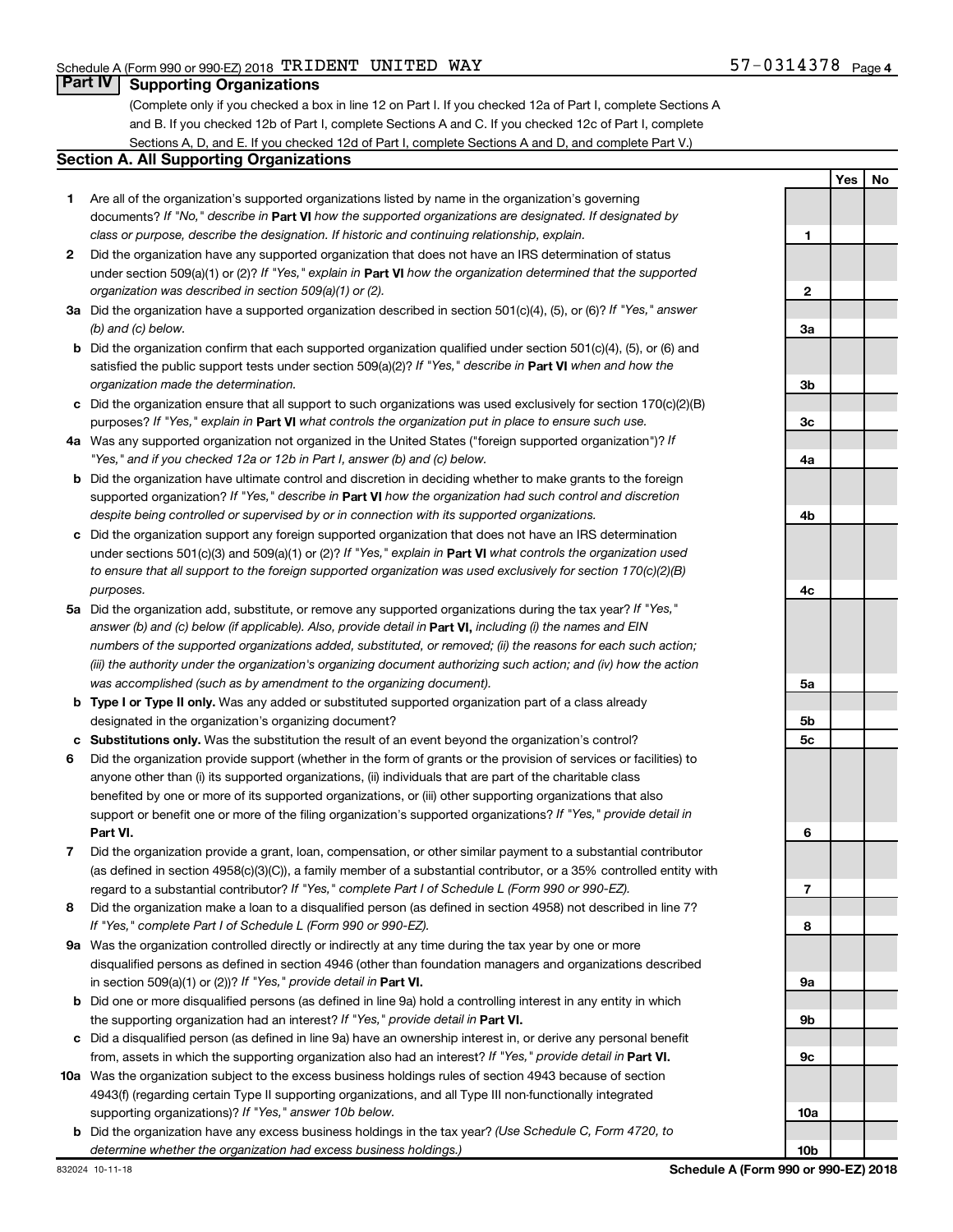|    |                                                                                                                                 |              | Yes | No |
|----|---------------------------------------------------------------------------------------------------------------------------------|--------------|-----|----|
| 11 | Has the organization accepted a gift or contribution from any of the following persons?                                         |              |     |    |
|    | a A person who directly or indirectly controls, either alone or together with persons described in (b) and (c)                  |              |     |    |
|    | below, the governing body of a supported organization?                                                                          | 11a          |     |    |
|    | <b>b</b> A family member of a person described in (a) above?                                                                    | 11b          |     |    |
|    | c A 35% controlled entity of a person described in (a) or (b) above? If "Yes" to a, b, or c, provide detail in Part VI.         | 11c          |     |    |
|    | <b>Section B. Type I Supporting Organizations</b>                                                                               |              |     |    |
|    |                                                                                                                                 |              | Yes | No |
| 1  | Did the directors, trustees, or membership of one or more supported organizations have the power to                             |              |     |    |
|    | regularly appoint or elect at least a majority of the organization's directors or trustees at all times during the              |              |     |    |
|    | tax year? If "No," describe in Part VI how the supported organization(s) effectively operated, supervised, or                   |              |     |    |
|    | controlled the organization's activities. If the organization had more than one supported organization,                         |              |     |    |
|    | describe how the powers to appoint and/or remove directors or trustees were allocated among the supported                       |              |     |    |
|    | organizations and what conditions or restrictions, if any, applied to such powers during the tax year.                          | 1            |     |    |
|    |                                                                                                                                 |              |     |    |
| 2  | Did the organization operate for the benefit of any supported organization other than the supported                             |              |     |    |
|    | organization(s) that operated, supervised, or controlled the supporting organization? If "Yes," explain in                      |              |     |    |
|    | Part VI how providing such benefit carried out the purposes of the supported organization(s) that operated,                     |              |     |    |
|    | supervised, or controlled the supporting organization.                                                                          | $\mathbf{2}$ |     |    |
|    | <b>Section C. Type II Supporting Organizations</b>                                                                              |              |     |    |
|    |                                                                                                                                 |              | Yes | No |
| 1. | Were a majority of the organization's directors or trustees during the tax year also a majority of the directors                |              |     |    |
|    | or trustees of each of the organization's supported organization(s)? If "No," describe in Part VI how control                   |              |     |    |
|    | or management of the supporting organization was vested in the same persons that controlled or managed                          |              |     |    |
|    | the supported organization(s).                                                                                                  | 1            |     |    |
|    | <b>Section D. All Type III Supporting Organizations</b>                                                                         |              |     |    |
|    |                                                                                                                                 |              | Yes | No |
| 1  | Did the organization provide to each of its supported organizations, by the last day of the fifth month of the                  |              |     |    |
|    | organization's tax year, (i) a written notice describing the type and amount of support provided during the prior tax           |              |     |    |
|    | year, (ii) a copy of the Form 990 that was most recently filed as of the date of notification, and (iii) copies of the          |              |     |    |
|    | organization's governing documents in effect on the date of notification, to the extent not previously provided?                | 1            |     |    |
| 2  | Were any of the organization's officers, directors, or trustees either (i) appointed or elected by the supported                |              |     |    |
|    | organization(s) or (ii) serving on the governing body of a supported organization? If "No," explain in Part VI how              |              |     |    |
|    | the organization maintained a close and continuous working relationship with the supported organization(s).                     | 2            |     |    |
| 3  | By reason of the relationship described in (2), did the organization's supported organizations have a                           |              |     |    |
|    | significant voice in the organization's investment policies and in directing the use of the organization's                      |              |     |    |
|    | income or assets at all times during the tax year? If "Yes," describe in Part VI the role the organization's                    |              |     |    |
|    | supported organizations played in this regard.                                                                                  | З            |     |    |
|    | Section E. Type III Functionally Integrated Supporting Organizations                                                            |              |     |    |
| 1. | Check the box next to the method that the organization used to satisfy the Integral Part Test during the yealsee instructions). |              |     |    |
| а  | The organization satisfied the Activities Test. Complete line 2 below.                                                          |              |     |    |
| b  | The organization is the parent of each of its supported organizations. Complete line 3 below.                                   |              |     |    |
| с  | The organization supported a governmental entity. Describe in Part VI how you supported a government entity (see instructions). |              |     |    |
| 2  | Activities Test. Answer (a) and (b) below.                                                                                      |              | Yes | No |
|    | Did substantially all of the organization's activities during the tax year directly further the exempt purposes of              |              |     |    |
| а  | the supported organization(s) to which the organization was responsive? If "Yes," then in Part VI identify                      |              |     |    |
|    | those supported organizations and explain how these activities directly furthered their exempt purposes,                        |              |     |    |
|    |                                                                                                                                 |              |     |    |
|    | how the organization was responsive to those supported organizations, and how the organization determined                       |              |     |    |
|    | that these activities constituted substantially all of its activities.                                                          | 2a           |     |    |
| b  | Did the activities described in (a) constitute activities that, but for the organization's involvement, one or more             |              |     |    |
|    | of the organization's supported organization(s) would have been engaged in? If "Yes," explain in Part VI the                    |              |     |    |
|    | reasons for the organization's position that its supported organization(s) would have engaged in these                          |              |     |    |
|    | activities but for the organization's involvement.                                                                              | 2b           |     |    |
| з  | Parent of Supported Organizations. Answer (a) and (b) below.                                                                    |              |     |    |
| а  | Did the organization have the power to regularly appoint or elect a majority of the officers, directors, or                     |              |     |    |
|    | trustees of each of the supported organizations? Provide details in Part VI.                                                    | За           |     |    |
| b  | Did the organization exercise a substantial degree of direction over the policies, programs, and activities of each             |              |     |    |
|    | of its supported organizations? If "Yes," describe in Part VI the role played by the organization in this regard.               | 3b           |     |    |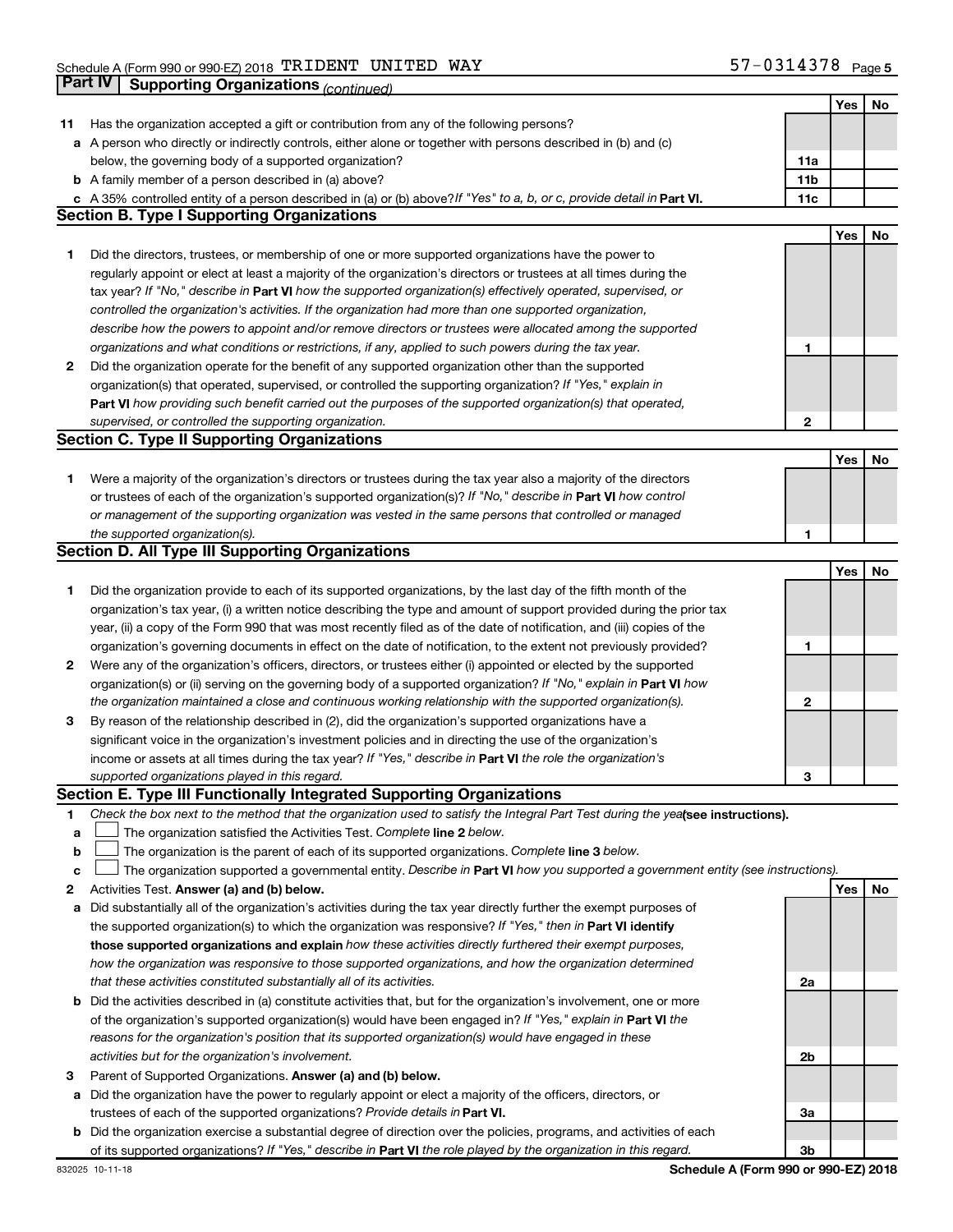## Schedule A (Form 990 or 990-EZ) 2018  $\rm TRIDENT$   $\rm UNITED$   $\rm WAY$   $\rm 57-0314378$   $\rm Page$

1 **Letter See instructions.** All Check here if the organization satisfied the Integral Part Test as a qualifying trust on Nov. 20, 1970 (explain in Part VI.) See instructions. All other Type III non-functionally integrated supporting organizations must complete Sections A through E. **Part V Type III Non-Functionally Integrated 509(a)(3) Supporting Organizations** 

|              | Section A - Adjusted Net Income                                              |                | (A) Prior Year | (B) Current Year<br>(optional) |
|--------------|------------------------------------------------------------------------------|----------------|----------------|--------------------------------|
| 1            | Net short-term capital gain                                                  | 1              |                |                                |
| $\mathbf{2}$ | Recoveries of prior-year distributions                                       | $\mathbf{2}$   |                |                                |
| З            | Other gross income (see instructions)                                        | 3              |                |                                |
| 4            | Add lines 1 through 3                                                        | 4              |                |                                |
| 5            | Depreciation and depletion                                                   | 5              |                |                                |
| 6            | Portion of operating expenses paid or incurred for production or             |                |                |                                |
|              | collection of gross income or for management, conservation, or               |                |                |                                |
|              | maintenance of property held for production of income (see instructions)     | 6              |                |                                |
| 7            | Other expenses (see instructions)                                            | $\overline{7}$ |                |                                |
| 8            | Adjusted Net Income (subtract lines 5, 6, and 7 from line 4)                 | 8              |                |                                |
|              | Section B - Minimum Asset Amount                                             |                | (A) Prior Year | (B) Current Year<br>(optional) |
| 1            | Aggregate fair market value of all non-exempt-use assets (see                |                |                |                                |
|              | instructions for short tax year or assets held for part of year):            |                |                |                                |
|              | a Average monthly value of securities                                        | 1a             |                |                                |
|              | <b>b</b> Average monthly cash balances                                       | 1b             |                |                                |
|              | <b>c</b> Fair market value of other non-exempt-use assets                    | 1c             |                |                                |
|              | d Total (add lines 1a, 1b, and 1c)                                           | 1d             |                |                                |
|              | e Discount claimed for blockage or other                                     |                |                |                                |
|              | factors (explain in detail in Part VI):                                      |                |                |                                |
| 2            | Acquisition indebtedness applicable to non-exempt-use assets                 | $\mathbf{2}$   |                |                                |
| 3            | Subtract line 2 from line 1d                                                 | 3              |                |                                |
| 4            | Cash deemed held for exempt use. Enter 1-1/2% of line 3 (for greater amount, |                |                |                                |
|              | see instructions)                                                            | 4              |                |                                |
| 5            | Net value of non-exempt-use assets (subtract line 4 from line 3)             | 5              |                |                                |
| 6            | Multiply line 5 by .035                                                      | 6              |                |                                |
| 7            | Recoveries of prior-year distributions                                       | $\overline{7}$ |                |                                |
| 8            | Minimum Asset Amount (add line 7 to line 6)                                  | 8              |                |                                |
|              | <b>Section C - Distributable Amount</b>                                      |                |                | <b>Current Year</b>            |
| 1            | Adjusted net income for prior year (from Section A, line 8, Column A)        | 1              |                |                                |
| $\mathbf{2}$ | Enter 85% of line 1                                                          | $\mathbf{2}$   |                |                                |
| 3            | Minimum asset amount for prior year (from Section B, line 8, Column A)       | 3              |                |                                |
| 4            | Enter greater of line 2 or line 3                                            | 4              |                |                                |
| 5            | Income tax imposed in prior year                                             | 5              |                |                                |
| 6            | <b>Distributable Amount.</b> Subtract line 5 from line 4, unless subject to  |                |                |                                |
|              | emergency temporary reduction (see instructions)                             | 6              |                |                                |

**7** Let Check here if the current year is the organization's first as a non-functionally integrated Type III supporting organization (see instructions).

**Schedule A (Form 990 or 990-EZ) 2018**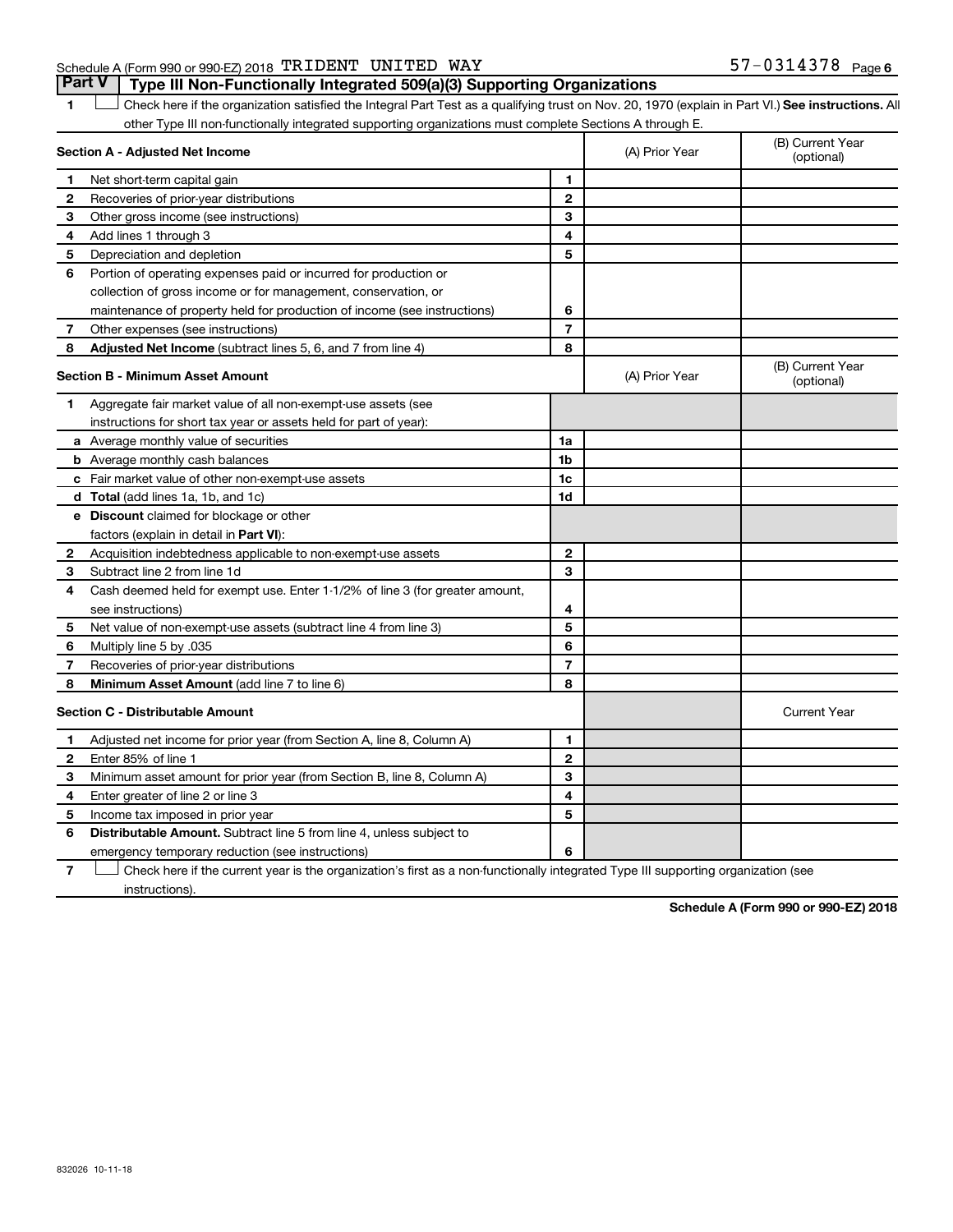| <b>Part V</b><br>Type III Non-Functionally Integrated 509(a)(3) Supporting Organizations (continued) |                                                                                            |                             |                                       |                                         |  |  |  |
|------------------------------------------------------------------------------------------------------|--------------------------------------------------------------------------------------------|-----------------------------|---------------------------------------|-----------------------------------------|--|--|--|
|                                                                                                      | <b>Section D - Distributions</b>                                                           |                             |                                       | <b>Current Year</b>                     |  |  |  |
| 1                                                                                                    | Amounts paid to supported organizations to accomplish exempt purposes                      |                             |                                       |                                         |  |  |  |
| $\mathbf{2}$                                                                                         | Amounts paid to perform activity that directly furthers exempt purposes of supported       |                             |                                       |                                         |  |  |  |
|                                                                                                      | organizations, in excess of income from activity                                           |                             |                                       |                                         |  |  |  |
| 3                                                                                                    | Administrative expenses paid to accomplish exempt purposes of supported organizations      |                             |                                       |                                         |  |  |  |
| 4                                                                                                    | Amounts paid to acquire exempt-use assets                                                  |                             |                                       |                                         |  |  |  |
| 5                                                                                                    | Qualified set-aside amounts (prior IRS approval required)                                  |                             |                                       |                                         |  |  |  |
| 6                                                                                                    | Other distributions (describe in <b>Part VI</b> ). See instructions.                       |                             |                                       |                                         |  |  |  |
| 7                                                                                                    | Total annual distributions. Add lines 1 through 6.                                         |                             |                                       |                                         |  |  |  |
| 8                                                                                                    | Distributions to attentive supported organizations to which the organization is responsive |                             |                                       |                                         |  |  |  |
|                                                                                                      | (provide details in Part VI). See instructions.                                            |                             |                                       |                                         |  |  |  |
| 9                                                                                                    | Distributable amount for 2018 from Section C, line 6                                       |                             |                                       |                                         |  |  |  |
| 10                                                                                                   | Line 8 amount divided by line 9 amount                                                     |                             |                                       |                                         |  |  |  |
|                                                                                                      |                                                                                            | (i)                         | (ii)                                  | (iii)                                   |  |  |  |
|                                                                                                      | <b>Section E - Distribution Allocations (see instructions)</b>                             | <b>Excess Distributions</b> | <b>Underdistributions</b><br>Pre-2018 | <b>Distributable</b><br>Amount for 2018 |  |  |  |
| 1                                                                                                    | Distributable amount for 2018 from Section C, line 6                                       |                             |                                       |                                         |  |  |  |
| $\mathbf{2}$                                                                                         | Underdistributions, if any, for years prior to 2018 (reason-                               |                             |                                       |                                         |  |  |  |
|                                                                                                      | able cause required-explain in Part VI). See instructions.                                 |                             |                                       |                                         |  |  |  |
| 3                                                                                                    | Excess distributions carryover, if any, to 2018                                            |                             |                                       |                                         |  |  |  |
|                                                                                                      | <b>a</b> From 2013                                                                         |                             |                                       |                                         |  |  |  |
|                                                                                                      | <b>b</b> From 2014                                                                         |                             |                                       |                                         |  |  |  |
|                                                                                                      | c From 2015                                                                                |                             |                                       |                                         |  |  |  |
|                                                                                                      | d From 2016                                                                                |                             |                                       |                                         |  |  |  |
|                                                                                                      | e From 2017                                                                                |                             |                                       |                                         |  |  |  |
|                                                                                                      | f Total of lines 3a through e                                                              |                             |                                       |                                         |  |  |  |
|                                                                                                      | g Applied to underdistributions of prior years                                             |                             |                                       |                                         |  |  |  |
|                                                                                                      | h Applied to 2018 distributable amount                                                     |                             |                                       |                                         |  |  |  |
| Ť.                                                                                                   | Carryover from 2013 not applied (see instructions)                                         |                             |                                       |                                         |  |  |  |
|                                                                                                      | Remainder. Subtract lines 3g, 3h, and 3i from 3f.                                          |                             |                                       |                                         |  |  |  |
| 4                                                                                                    | Distributions for 2018 from Section D,                                                     |                             |                                       |                                         |  |  |  |
|                                                                                                      | line $7:$                                                                                  |                             |                                       |                                         |  |  |  |
|                                                                                                      | a Applied to underdistributions of prior years                                             |                             |                                       |                                         |  |  |  |
|                                                                                                      | <b>b</b> Applied to 2018 distributable amount                                              |                             |                                       |                                         |  |  |  |
| с                                                                                                    | Remainder. Subtract lines 4a and 4b from 4.                                                |                             |                                       |                                         |  |  |  |
| 5                                                                                                    | Remaining underdistributions for years prior to 2018, if                                   |                             |                                       |                                         |  |  |  |
|                                                                                                      | any. Subtract lines 3g and 4a from line 2. For result greater                              |                             |                                       |                                         |  |  |  |
|                                                                                                      | than zero, explain in Part VI. See instructions.                                           |                             |                                       |                                         |  |  |  |
| 6                                                                                                    | Remaining underdistributions for 2018. Subtract lines 3h                                   |                             |                                       |                                         |  |  |  |
|                                                                                                      | and 4b from line 1. For result greater than zero, explain in                               |                             |                                       |                                         |  |  |  |
|                                                                                                      | <b>Part VI.</b> See instructions.                                                          |                             |                                       |                                         |  |  |  |
| $\mathbf{7}$                                                                                         | Excess distributions carryover to 2019. Add lines 3j                                       |                             |                                       |                                         |  |  |  |
|                                                                                                      | and 4c.                                                                                    |                             |                                       |                                         |  |  |  |
| 8                                                                                                    | Breakdown of line 7:                                                                       |                             |                                       |                                         |  |  |  |
|                                                                                                      | a Excess from 2014                                                                         |                             |                                       |                                         |  |  |  |
|                                                                                                      | <b>b</b> Excess from 2015                                                                  |                             |                                       |                                         |  |  |  |
|                                                                                                      | c Excess from 2016                                                                         |                             |                                       |                                         |  |  |  |
|                                                                                                      | d Excess from 2017                                                                         |                             |                                       |                                         |  |  |  |
|                                                                                                      | e Excess from 2018                                                                         |                             |                                       |                                         |  |  |  |

**Schedule A (Form 990 or 990-EZ) 2018**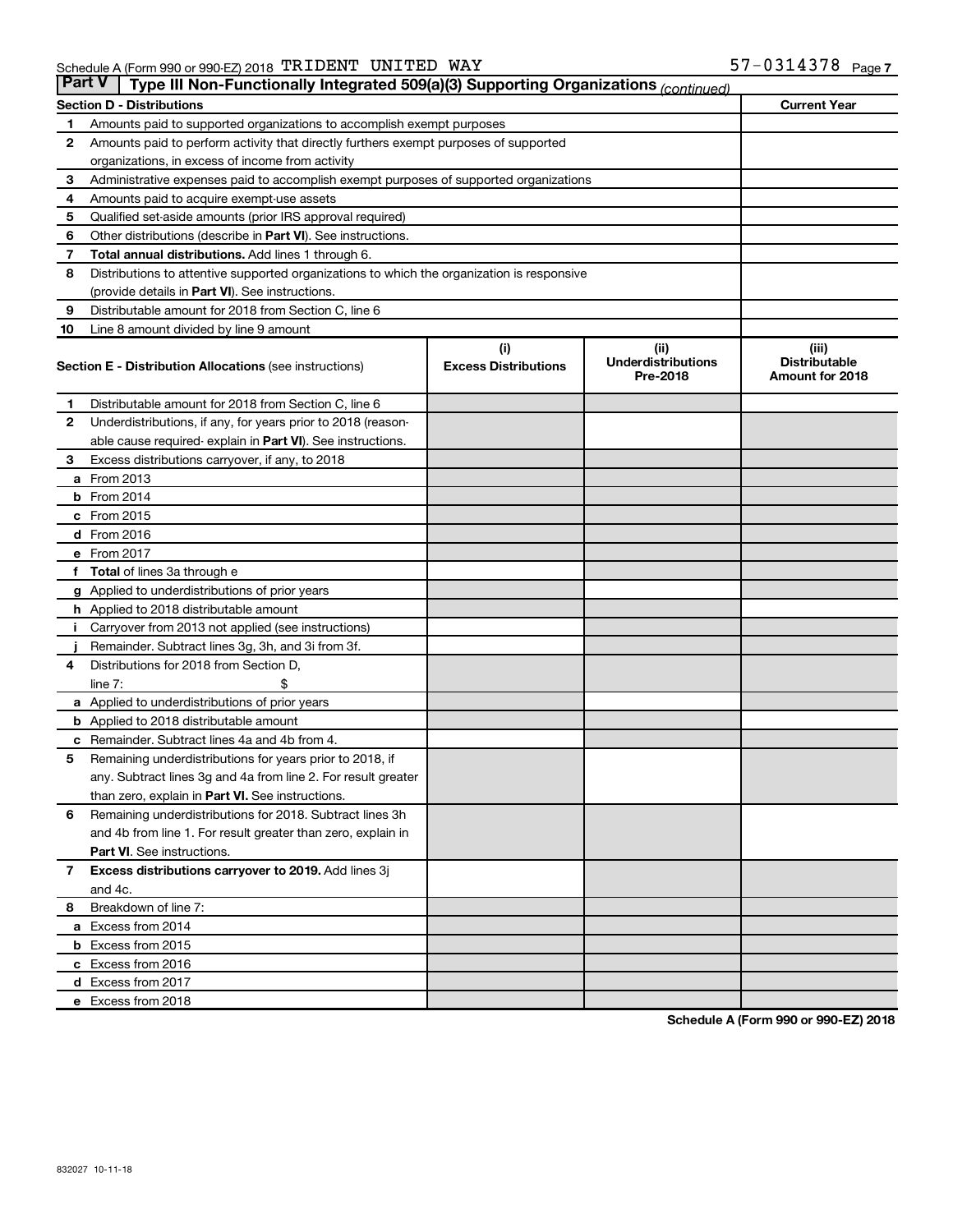| <b>Part VI</b> | Supplemental Information. Provide the explanations required by Part II, line 10; Part II, line 17a or 17b; Part III, line 12;                    |  |  |  |
|----------------|--------------------------------------------------------------------------------------------------------------------------------------------------|--|--|--|
|                | Part IV, Section A, lines 1, 2, 3b, 3c, 4b, 4c, 5a, 6, 9a, 9b, 9c, 11a, 11b, and 11c; Part IV, Section B, lines 1 and 2; Part IV, Section C,     |  |  |  |
|                | line 1; Part IV, Section D, lines 2 and 3; Part IV, Section E, lines 1c, 2a, 2b, 3a, and 3b; Part V, line 1; Part V, Section B, line 1e; Part V, |  |  |  |
|                | Section D, lines 5, 6, and 8; and Part V, Section E, lines 2, 5, and 6. Also complete this part for any additional information.                  |  |  |  |
|                | (See instructions.)                                                                                                                              |  |  |  |
|                |                                                                                                                                                  |  |  |  |
|                |                                                                                                                                                  |  |  |  |
|                |                                                                                                                                                  |  |  |  |
|                |                                                                                                                                                  |  |  |  |
|                |                                                                                                                                                  |  |  |  |
|                |                                                                                                                                                  |  |  |  |
|                |                                                                                                                                                  |  |  |  |
|                |                                                                                                                                                  |  |  |  |
|                |                                                                                                                                                  |  |  |  |
|                |                                                                                                                                                  |  |  |  |
|                |                                                                                                                                                  |  |  |  |
|                |                                                                                                                                                  |  |  |  |
|                |                                                                                                                                                  |  |  |  |
|                |                                                                                                                                                  |  |  |  |
|                |                                                                                                                                                  |  |  |  |
|                |                                                                                                                                                  |  |  |  |
|                |                                                                                                                                                  |  |  |  |
|                |                                                                                                                                                  |  |  |  |
|                |                                                                                                                                                  |  |  |  |
|                |                                                                                                                                                  |  |  |  |
|                |                                                                                                                                                  |  |  |  |
|                |                                                                                                                                                  |  |  |  |
|                |                                                                                                                                                  |  |  |  |
|                |                                                                                                                                                  |  |  |  |
|                |                                                                                                                                                  |  |  |  |
|                |                                                                                                                                                  |  |  |  |
|                |                                                                                                                                                  |  |  |  |
|                |                                                                                                                                                  |  |  |  |
|                |                                                                                                                                                  |  |  |  |
|                |                                                                                                                                                  |  |  |  |
|                |                                                                                                                                                  |  |  |  |
|                |                                                                                                                                                  |  |  |  |
|                |                                                                                                                                                  |  |  |  |
|                |                                                                                                                                                  |  |  |  |
|                |                                                                                                                                                  |  |  |  |
|                |                                                                                                                                                  |  |  |  |
|                |                                                                                                                                                  |  |  |  |
|                |                                                                                                                                                  |  |  |  |
|                |                                                                                                                                                  |  |  |  |
|                |                                                                                                                                                  |  |  |  |
|                |                                                                                                                                                  |  |  |  |
|                |                                                                                                                                                  |  |  |  |
|                |                                                                                                                                                  |  |  |  |
|                |                                                                                                                                                  |  |  |  |
|                |                                                                                                                                                  |  |  |  |
|                |                                                                                                                                                  |  |  |  |
|                |                                                                                                                                                  |  |  |  |
|                |                                                                                                                                                  |  |  |  |
|                |                                                                                                                                                  |  |  |  |
|                |                                                                                                                                                  |  |  |  |
|                |                                                                                                                                                  |  |  |  |
|                |                                                                                                                                                  |  |  |  |
|                |                                                                                                                                                  |  |  |  |
|                |                                                                                                                                                  |  |  |  |
|                |                                                                                                                                                  |  |  |  |
|                |                                                                                                                                                  |  |  |  |
|                |                                                                                                                                                  |  |  |  |
|                |                                                                                                                                                  |  |  |  |
|                |                                                                                                                                                  |  |  |  |
|                |                                                                                                                                                  |  |  |  |
|                |                                                                                                                                                  |  |  |  |
|                |                                                                                                                                                  |  |  |  |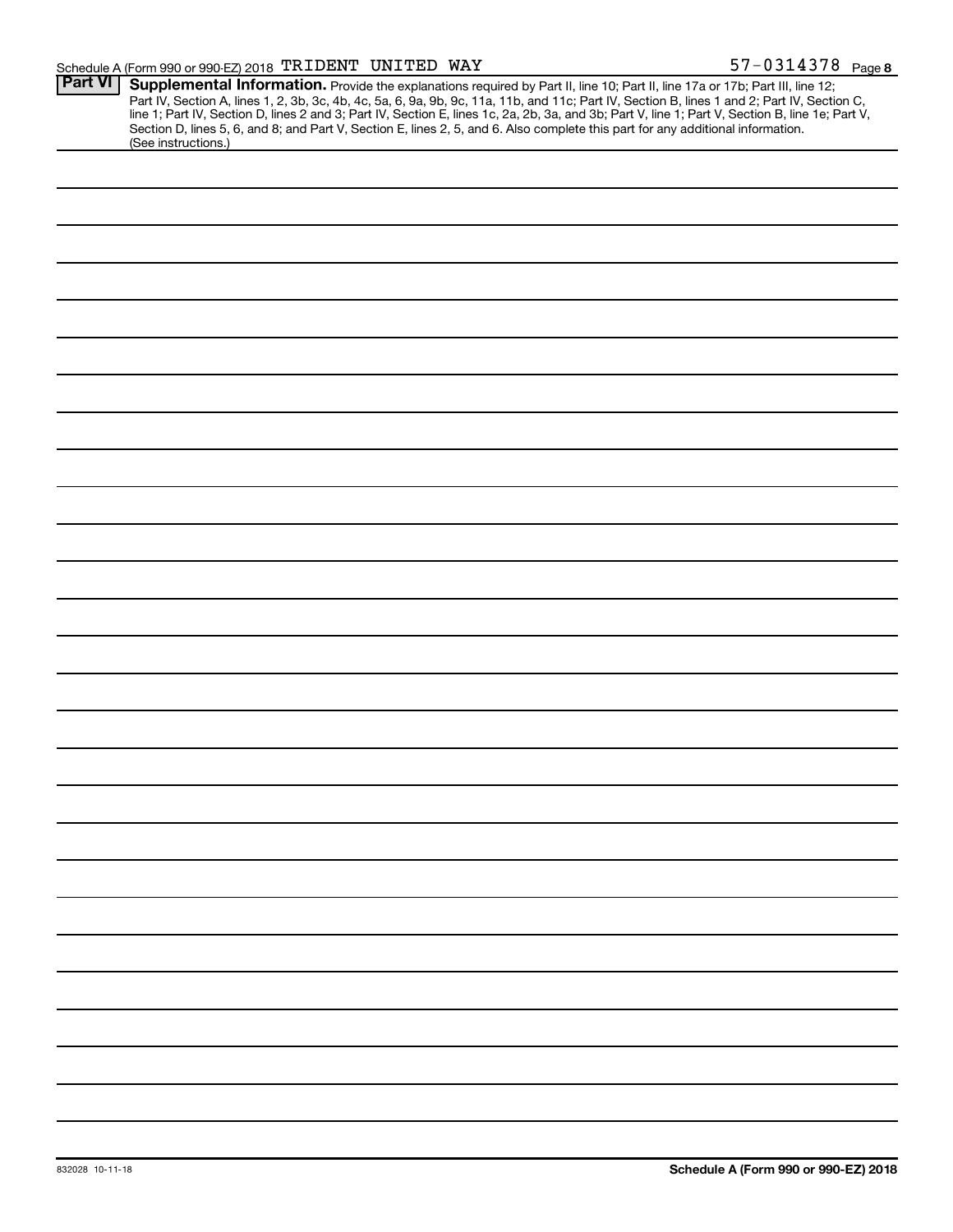# **Identification of Excess Contributions Included on Part II, Line 5 Schedule A <sup>2018</sup>**

**\*\* Do Not File \*\* \*\*\* Not Open to Public Inspection \*\*\***

| <b>Contributor's Name</b>                                 | <b>Total</b><br><b>Contributions</b> | <b>Excess</b><br><b>Contributions</b> |
|-----------------------------------------------------------|--------------------------------------|---------------------------------------|
| SANTEE COOPER                                             | 1,795,352.                           | 830, 317.                             |
| PUBLIX SUPER MARKETS CHARITIES (PF)                       | 1,516,388.                           | 551, 353.                             |
| MEADWESTVACO FOUNDATION (PF)                              | 1,825,312.                           | 860, 277.                             |
| INGEVITY CORPORATION                                      | 1,716,578.                           | 751,543.                              |
|                                                           |                                      |                                       |
|                                                           |                                      |                                       |
|                                                           |                                      |                                       |
|                                                           |                                      |                                       |
|                                                           |                                      |                                       |
|                                                           |                                      |                                       |
|                                                           |                                      |                                       |
|                                                           |                                      |                                       |
|                                                           |                                      |                                       |
|                                                           |                                      |                                       |
|                                                           |                                      |                                       |
|                                                           |                                      |                                       |
|                                                           |                                      |                                       |
|                                                           |                                      |                                       |
|                                                           |                                      |                                       |
|                                                           |                                      |                                       |
|                                                           |                                      |                                       |
|                                                           |                                      |                                       |
|                                                           |                                      |                                       |
|                                                           |                                      |                                       |
| Total Excess Contributions to Schedule A, Part II, Line 5 |                                      | 2,993,490.                            |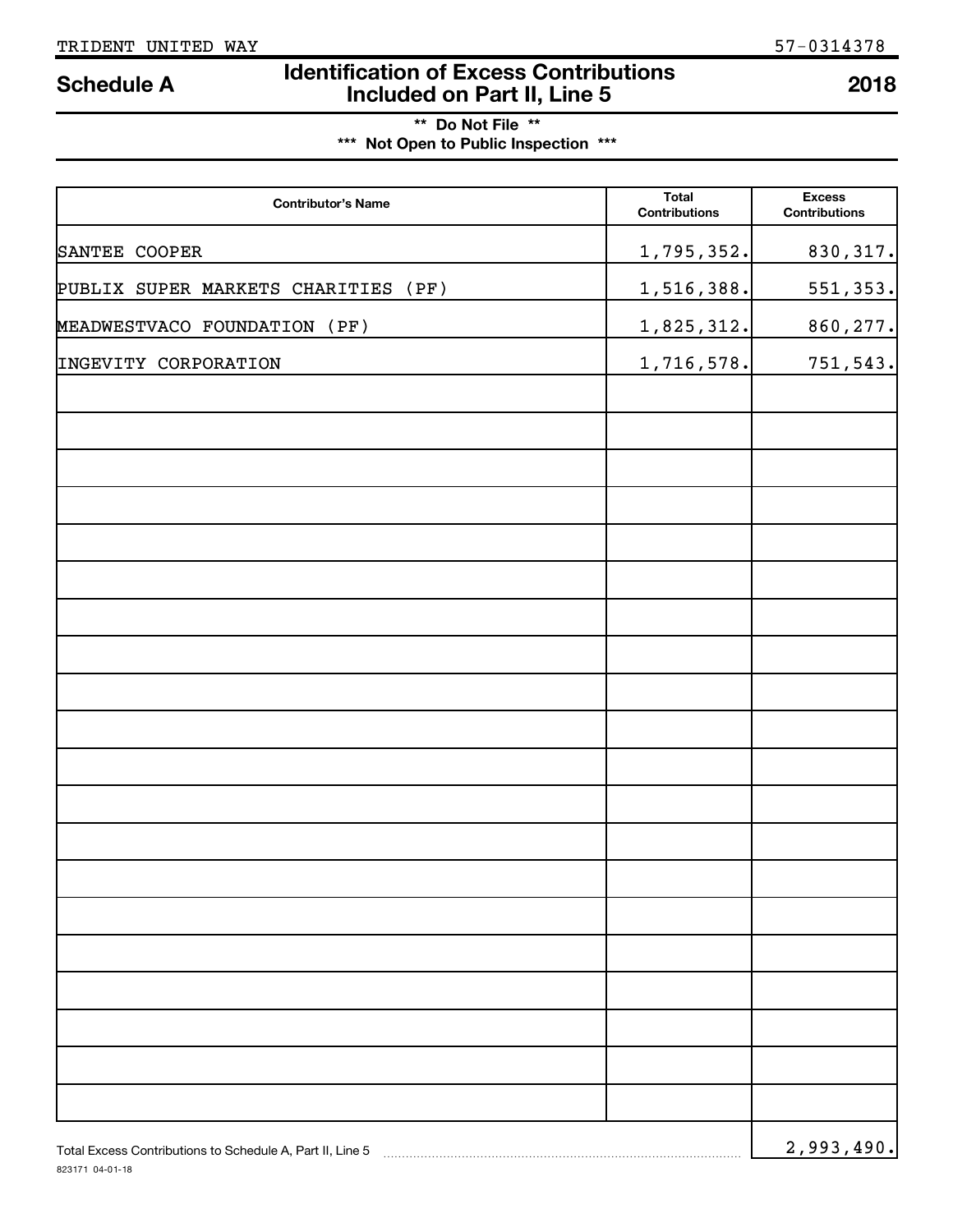Department of the Treasury Internal Revenue Service **(Form 990, 990-EZ,**

Name of the organization

# **Schedule B Schedule of Contributors**

**or 990-PF) | Attach to Form 990, Form 990-EZ, or Form 990-PF. | Go to www.irs.gov/Form990 for the latest information.** OMB No. 1545-0047

**2018**

**Employer identification number**

57-0314378

| TRIDENT UNITED WAY |  |  |
|--------------------|--|--|
|--------------------|--|--|

| <b>Organization type (check one):</b> |                                                                             |  |  |  |  |
|---------------------------------------|-----------------------------------------------------------------------------|--|--|--|--|
| Filers of:                            | Section:                                                                    |  |  |  |  |
| Form 990 or 990-EZ                    | $\underline{\mathbf{X}}$ 501(c)( 3) (enter number) organization             |  |  |  |  |
|                                       | $4947(a)(1)$ nonexempt charitable trust not treated as a private foundation |  |  |  |  |
|                                       | 527 political organization                                                  |  |  |  |  |
| Form 990-PF                           | 501(c)(3) exempt private foundation                                         |  |  |  |  |
|                                       | 4947(a)(1) nonexempt charitable trust treated as a private foundation       |  |  |  |  |
|                                       | 501(c)(3) taxable private foundation                                        |  |  |  |  |

Check if your organization is covered by the General Rule or a Special Rule. **Note:**  Only a section 501(c)(7), (8), or (10) organization can check boxes for both the General Rule and a Special Rule. See instructions.

## **General Rule**

 $\Box$ 

For an organization filing Form 990, 990-EZ, or 990-PF that received, during the year, contributions totaling \$5,000 or more (in money or property) from any one contributor. Complete Parts I and II. See instructions for determining a contributor's total contributions.

## **Special Rules**

any one contributor, during the year, total contributions of the greater of (1) \$5,000; or (2) 2% of the amount on (i) Form 990, Part VIII, line 1h;  $\boxed{\text{X}}$  For an organization described in section 501(c)(3) filing Form 990 or 990-EZ that met the 33 1/3% support test of the regulations under sections 509(a)(1) and 170(b)(1)(A)(vi), that checked Schedule A (Form 990 or 990-EZ), Part II, line 13, 16a, or 16b, and that received from or (ii) Form 990-EZ, line 1. Complete Parts I and II.

year, total contributions of more than \$1,000 *exclusively* for religious, charitable, scientific, literary, or educational purposes, or for the For an organization described in section 501(c)(7), (8), or (10) filing Form 990 or 990-EZ that received from any one contributor, during the prevention of cruelty to children or animals. Complete Parts I (entering "N/A" in column (b) instead of the contributor name and address), II, and III.  $\Box$ 

purpose. Don't complete any of the parts unless the General Rule applies to this organization because it received nonexclusively year, contributions exclusively for religious, charitable, etc., purposes, but no such contributions totaled more than \$1,000. If this box is checked, enter here the total contributions that were received during the year for an exclusively religious, charitable, etc., For an organization described in section 501(c)(7), (8), or (10) filing Form 990 or 990-EZ that received from any one contributor, during the religious, charitable, etc., contributions totaling \$5,000 or more during the year  $\ldots$  $\ldots$  $\ldots$  $\ldots$  $\ldots$  $\ldots$  $\Box$ 

**Caution:**  An organization that isn't covered by the General Rule and/or the Special Rules doesn't file Schedule B (Form 990, 990-EZ, or 990-PF),  **must** but it answer "No" on Part IV, line 2, of its Form 990; or check the box on line H of its Form 990-EZ or on its Form 990-PF, Part I, line 2, to certify that it doesn't meet the filing requirements of Schedule B (Form 990, 990-EZ, or 990-PF).

**For Paperwork Reduction Act Notice, see the instructions for Form 990, 990-EZ, or 990-PF. Schedule B (Form 990, 990-EZ, or 990-PF) (2018)** LHA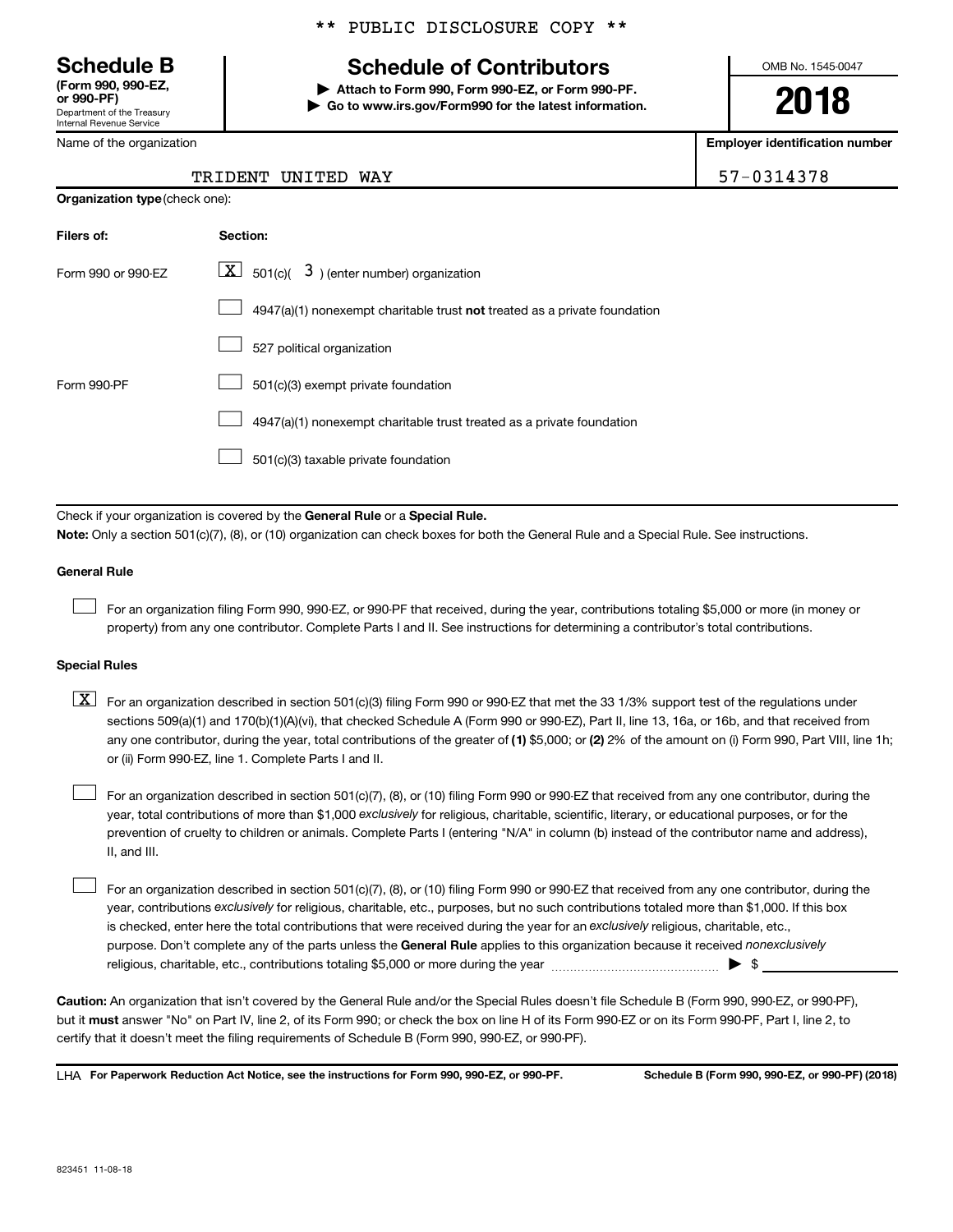## Schedule B (Form 990, 990-EZ, or 990-PF) (2018)

Name of organization

**Employer identification number 2**

TRIDENT UNITED WAY 57-0314378

#### **(a) No. (b) Name, address, and ZIP + 4 (c) Total contributions (d) Type of contribution Person Payroll Noncash (a) No. (b) Name, address, and ZIP + 4 (c) Total contributions (d) Type of contribution Person Payroll Noncash (a) No. (b) Name, address, and ZIP + 4 (c) Total contributions (d) Type of contribution Person Payroll Noncash (a) No. (b) Name, address, and ZIP + 4 (c) Total contributions (d) Type of contribution Person Payroll Noncash (a) No. (b) Name, address, and ZIP + 4 (c) Total contributions (d) Type of contribution Person Payroll Noncash (a) No. (b) Name, address, and ZIP + 4 (c) Total contributions (d) Type of contribution Person Payroll Noncash Part I** Contributors (see instructions). Use duplicate copies of Part I if additional space is needed. \$ (Complete Part II for noncash contributions.) \$ (Complete Part II for noncash contributions.) \$ (Complete Part II for noncash contributions.) \$ (Complete Part II for noncash contributions.) \$ (Complete Part II for noncash contributions.) \$ (Complete Part II for noncash contributions.)  $\boxed{\textbf{X}}$  $\Box$  $\Box$  $\Box$  $\boxed{\text{X}}$  $\Box$  $\Box$  $\boxed{\text{X}}$  $\Box$  $\boxed{\text{X}}$  $\Box$  $\Box$  $\Box$  $\boxed{\text{X}}$  $\Box$  $\Box$  $\boxed{\text{X}}$  $\Box$  $\begin{array}{|c|c|c|c|c|}\hline \ \text{1} & \text{Person} & \text{X} \ \hline \end{array}$ 347,211. 2 523,936. 3 150,589.  $\begin{array}{|c|c|c|c|c|}\hline \text{4} & \text{Person} & \text{\textbf{X}}\ \hline \end{array}$ 304,790. 5 344,272. 6 321,458.

823452 11-08-18 **Schedule B (Form 990, 990-EZ, or 990-PF) (2018)**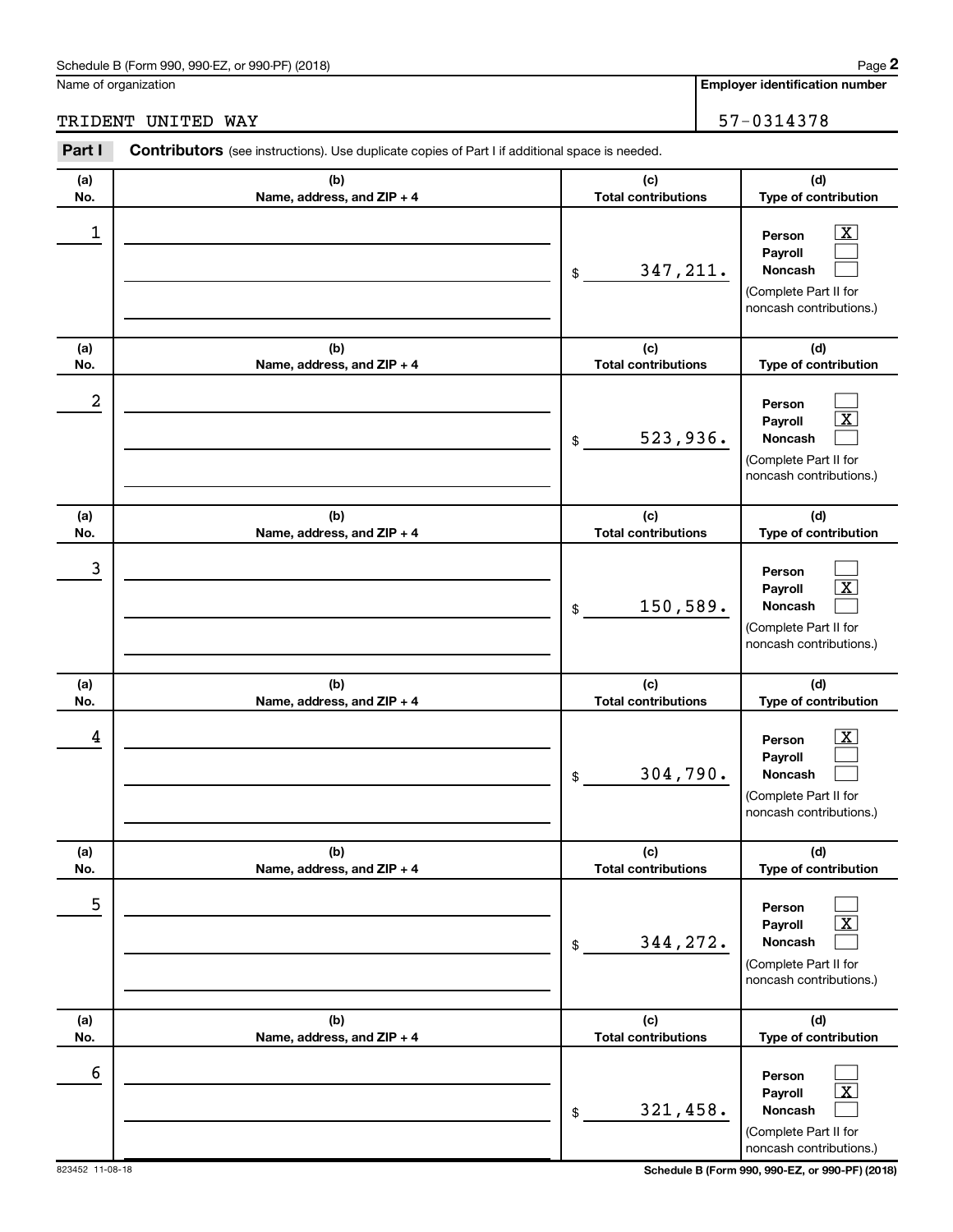| Schedule B (Form 990,<br>(2018)<br>or 990-PF)<br>990-EZ<br>Page |  |
|-----------------------------------------------------------------|--|
|-----------------------------------------------------------------|--|

Name of organization

## TRIDENT UNITED WAY 57-0314378

Part II Noncash Property (see instructions). Use duplicate copies of Part II if additional space is needed.

| (a)<br>No.<br>from<br>Part I | (b)<br>Description of noncash property given | (c)<br>FMV (or estimate)<br>(See instructions.) | (d)<br>Date received |
|------------------------------|----------------------------------------------|-------------------------------------------------|----------------------|
|                              |                                              | $\$$                                            |                      |
| (a)<br>No.<br>from<br>Part I | (b)<br>Description of noncash property given | (c)<br>FMV (or estimate)<br>(See instructions.) | (d)<br>Date received |
|                              |                                              | \$                                              |                      |
| (a)<br>No.<br>from<br>Part I | (b)<br>Description of noncash property given | (c)<br>FMV (or estimate)<br>(See instructions.) | (d)<br>Date received |
|                              |                                              | $\$$                                            |                      |
| (a)<br>No.<br>from<br>Part I | (b)<br>Description of noncash property given | (c)<br>FMV (or estimate)<br>(See instructions.) | (d)<br>Date received |
|                              |                                              | \$                                              |                      |
| (a)<br>No.<br>from<br>Part I | (b)<br>Description of noncash property given | (c)<br>FMV (or estimate)<br>(See instructions.) | (d)<br>Date received |
|                              |                                              | $\,$                                            |                      |
| (a)<br>No.<br>from<br>Part I | (b)<br>Description of noncash property given | (c)<br>FMV (or estimate)<br>(See instructions.) | (d)<br>Date received |
|                              |                                              | \$                                              |                      |

823453 11-08-18 **Schedule B (Form 990, 990-EZ, or 990-PF) (2018)**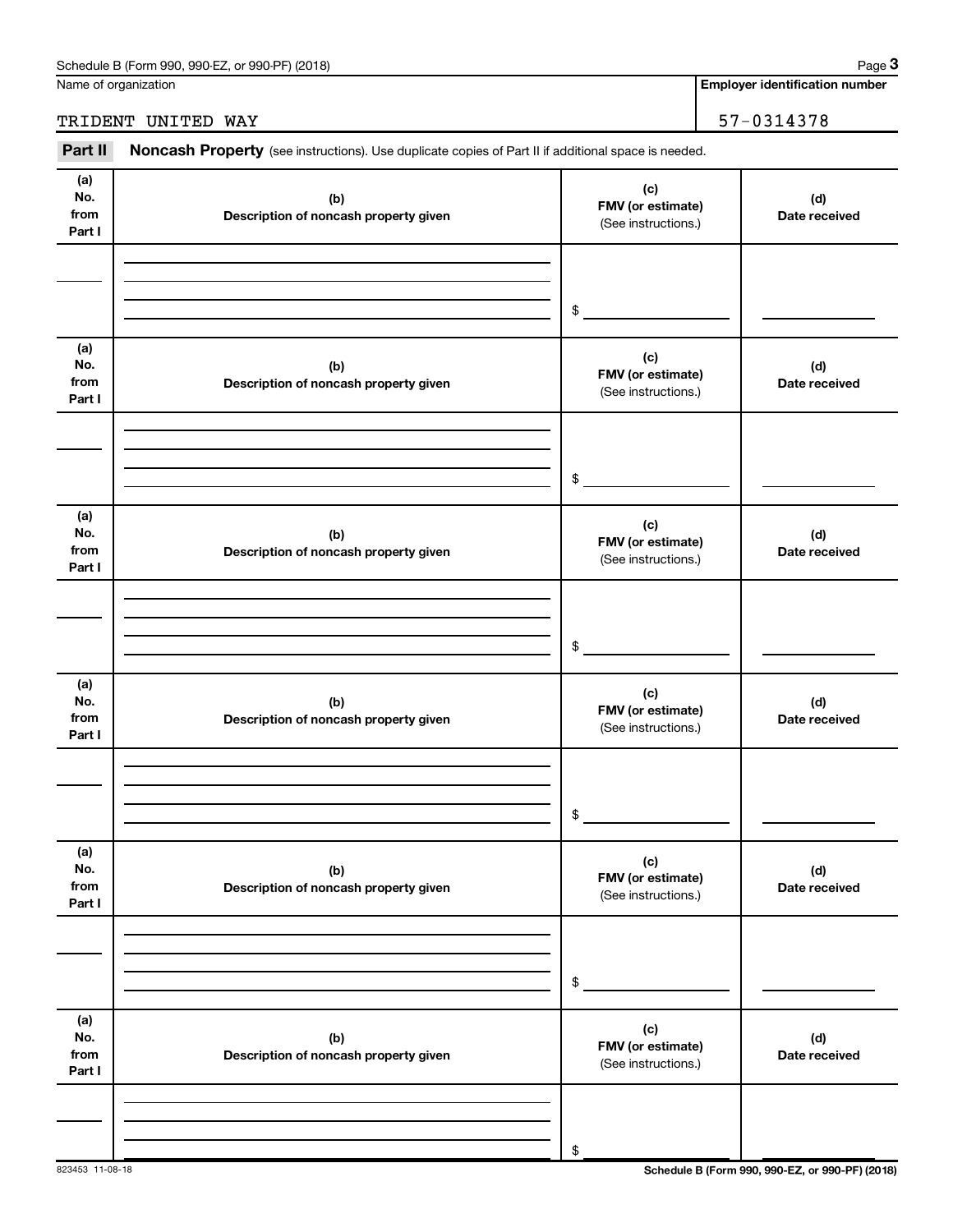| Name of organization      |                                                                                                                                                                                                                                                                                                                                                |                      | <b>Employer identification number</b>                                                                                                                          |  |
|---------------------------|------------------------------------------------------------------------------------------------------------------------------------------------------------------------------------------------------------------------------------------------------------------------------------------------------------------------------------------------|----------------------|----------------------------------------------------------------------------------------------------------------------------------------------------------------|--|
|                           | TRIDENT UNITED WAY                                                                                                                                                                                                                                                                                                                             |                      | 57-0314378                                                                                                                                                     |  |
| Part III                  | from any one contributor. Complete columns (a) through (e) and the following line entry. For organizations<br>completing Part III, enter the total of exclusively religious, charitable, etc., contributions of \$1,000 or less for the year. (Enter this info. once.) ▶ \$<br>Use duplicate copies of Part III if additional space is needed. |                      | Exclusively religious, charitable, etc., contributions to organizations described in section 501(c)(7), (8), or (10) that total more than \$1,000 for the year |  |
| (a) No.<br>from           | (b) Purpose of gift                                                                                                                                                                                                                                                                                                                            | (c) Use of gift      | (d) Description of how gift is held                                                                                                                            |  |
| Part I                    |                                                                                                                                                                                                                                                                                                                                                |                      |                                                                                                                                                                |  |
|                           |                                                                                                                                                                                                                                                                                                                                                | (e) Transfer of gift |                                                                                                                                                                |  |
|                           | Transferee's name, address, and $ZIP + 4$                                                                                                                                                                                                                                                                                                      |                      | Relationship of transferor to transferee                                                                                                                       |  |
| (a) No.<br>from           | (b) Purpose of gift                                                                                                                                                                                                                                                                                                                            | (c) Use of gift      | (d) Description of how gift is held                                                                                                                            |  |
| Part I                    |                                                                                                                                                                                                                                                                                                                                                |                      |                                                                                                                                                                |  |
|                           |                                                                                                                                                                                                                                                                                                                                                | (e) Transfer of gift |                                                                                                                                                                |  |
|                           | Transferee's name, address, and $ZIP + 4$                                                                                                                                                                                                                                                                                                      |                      | Relationship of transferor to transferee                                                                                                                       |  |
| $(a)$ No.                 |                                                                                                                                                                                                                                                                                                                                                |                      |                                                                                                                                                                |  |
| from<br>Part I            | (b) Purpose of gift                                                                                                                                                                                                                                                                                                                            | (c) Use of gift      | (d) Description of how gift is held                                                                                                                            |  |
|                           |                                                                                                                                                                                                                                                                                                                                                |                      |                                                                                                                                                                |  |
|                           | Transferee's name, address, and ZIP + 4                                                                                                                                                                                                                                                                                                        | (e) Transfer of gift | Relationship of transferor to transferee                                                                                                                       |  |
|                           |                                                                                                                                                                                                                                                                                                                                                |                      |                                                                                                                                                                |  |
| (a) No.<br>from<br>Part I | (b) Purpose of gift                                                                                                                                                                                                                                                                                                                            | (c) Use of gift      | (d) Description of how gift is held                                                                                                                            |  |
|                           |                                                                                                                                                                                                                                                                                                                                                |                      |                                                                                                                                                                |  |
|                           |                                                                                                                                                                                                                                                                                                                                                | (e) Transfer of gift |                                                                                                                                                                |  |
|                           | Transferee's name, address, and $ZIP + 4$                                                                                                                                                                                                                                                                                                      |                      | Relationship of transferor to transferee                                                                                                                       |  |
|                           |                                                                                                                                                                                                                                                                                                                                                |                      |                                                                                                                                                                |  |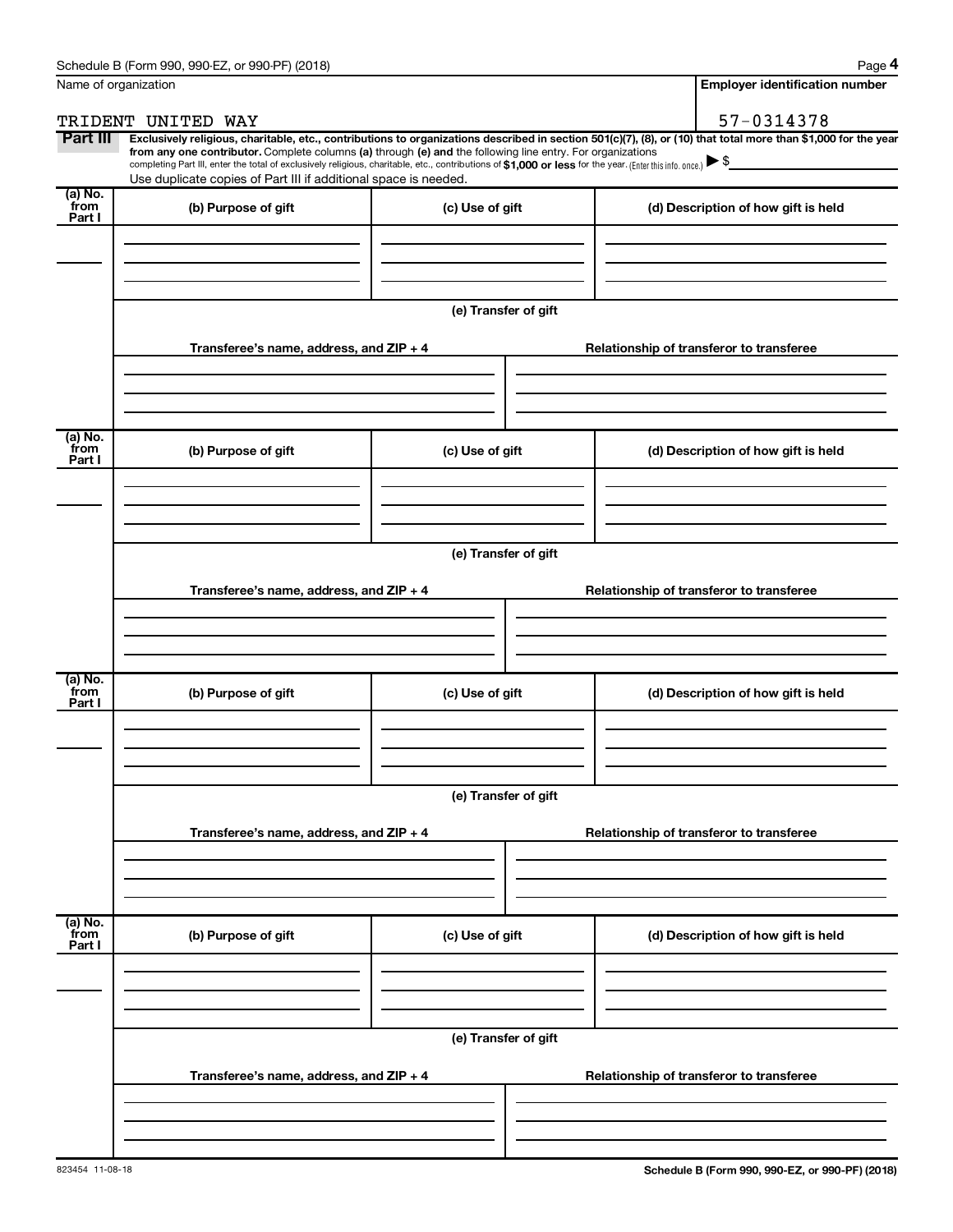# **SCHEDULE D Supplemental Financial Statements**<br> **Form 990 2018**<br> **Part IV** line 6.7.8.9.10, 11a, 11b, 11d, 11d, 11d, 11d, 11d, 12a, 0r, 12b

**(Form 990) | Complete if the organization answered "Yes" on Form 990, Part IV, line 6, 7, 8, 9, 10, 11a, 11b, 11c, 11d, 11e, 11f, 12a, or 12b.**

**| Attach to Form 990. |Go to www.irs.gov/Form990 for instructions and the latest information.**



Department of the Treasury Internal Revenue Service **Name of the organization Employer identification number**

| nployer identification numbe |  |  |  |             |  |
|------------------------------|--|--|--|-------------|--|
|                              |  |  |  | 0דכו רכה דם |  |

|         | TRIDENT UNITED WAY                                                                                                                                        |                                                    | 57-0314378                      |
|---------|-----------------------------------------------------------------------------------------------------------------------------------------------------------|----------------------------------------------------|---------------------------------|
| Part I  | Organizations Maintaining Donor Advised Funds or Other Similar Funds or Accounts. Complete if the                                                         |                                                    |                                 |
|         | organization answered "Yes" on Form 990, Part IV, line 6.                                                                                                 |                                                    |                                 |
|         |                                                                                                                                                           | (a) Donor advised funds                            | (b) Funds and other accounts    |
| 1.      |                                                                                                                                                           |                                                    |                                 |
| 2       | Aggregate value of contributions to (during year)                                                                                                         |                                                    |                                 |
| з       |                                                                                                                                                           |                                                    |                                 |
| 4       |                                                                                                                                                           |                                                    |                                 |
| 5       | Did the organization inform all donors and donor advisors in writing that the assets held in donor advised funds                                          |                                                    |                                 |
|         |                                                                                                                                                           |                                                    | Yes<br><b>No</b>                |
| 6       | Did the organization inform all grantees, donors, and donor advisors in writing that grant funds can be used only                                         |                                                    |                                 |
|         | for charitable purposes and not for the benefit of the donor or donor advisor, or for any other purpose conferring                                        |                                                    |                                 |
|         | impermissible private benefit?                                                                                                                            |                                                    | Yes<br>No                       |
| Part II | <b>Conservation Easements.</b> Complete if the organization answered "Yes" on Form 990, Part IV, line 7.                                                  |                                                    |                                 |
| 1       | Purpose(s) of conservation easements held by the organization (check all that apply).                                                                     |                                                    |                                 |
|         | Preservation of land for public use (e.g., recreation or education)                                                                                       | Preservation of a historically important land area |                                 |
|         | Protection of natural habitat                                                                                                                             | Preservation of a certified historic structure     |                                 |
|         | Preservation of open space                                                                                                                                |                                                    |                                 |
| 2       | Complete lines 2a through 2d if the organization held a qualified conservation contribution in the form of a conservation easement on the last            |                                                    |                                 |
|         | day of the tax year.                                                                                                                                      |                                                    | Held at the End of the Tax Year |
| а       |                                                                                                                                                           |                                                    | 2a                              |
|         | Total acreage restricted by conservation easements                                                                                                        |                                                    | 2 <sub>b</sub>                  |
|         | Number of conservation easements on a certified historic structure included in (a) manufacture included in (a)                                            |                                                    | 2c                              |
| d       | Number of conservation easements included in (c) acquired after 7/25/06, and not on a historic structure                                                  |                                                    |                                 |
|         |                                                                                                                                                           |                                                    | 2d                              |
| 3       | Number of conservation easements modified, transferred, released, extinguished, or terminated by the organization during the tax                          |                                                    |                                 |
|         | year                                                                                                                                                      |                                                    |                                 |
| 4       | Number of states where property subject to conservation easement is located >                                                                             |                                                    |                                 |
| 5       | Does the organization have a written policy regarding the periodic monitoring, inspection, handling of                                                    |                                                    |                                 |
|         | violations, and enforcement of the conservation easements it holds?                                                                                       |                                                    | Yes<br><b>No</b>                |
| 6       | Staff and volunteer hours devoted to monitoring, inspecting, handling of violations, and enforcing conservation easements during the year                 |                                                    |                                 |
|         |                                                                                                                                                           |                                                    |                                 |
| 7       | Amount of expenses incurred in monitoring, inspecting, handling of violations, and enforcing conservation easements during the year                       |                                                    |                                 |
|         | $\blacktriangleright$ s                                                                                                                                   |                                                    |                                 |
| 8       | Does each conservation easement reported on line 2(d) above satisfy the requirements of section 170(h)(4)(B)(i)                                           |                                                    |                                 |
|         |                                                                                                                                                           |                                                    | <b>No</b><br>Yes                |
| 9       | In Part XIII, describe how the organization reports conservation easements in its revenue and expense statement, and balance sheet, and                   |                                                    |                                 |
|         | include, if applicable, the text of the footnote to the organization's financial statements that describes the organization's accounting for              |                                                    |                                 |
|         | conservation easements.                                                                                                                                   |                                                    |                                 |
|         | Organizations Maintaining Collections of Art, Historical Treasures, or Other Similar Assets.<br>Part III                                                  |                                                    |                                 |
|         | Complete if the organization answered "Yes" on Form 990, Part IV, line 8.                                                                                 |                                                    |                                 |
|         | 1a If the organization elected, as permitted under SFAS 116 (ASC 958), not to report in its revenue statement and balance sheet works of art,             |                                                    |                                 |
|         | historical treasures, or other similar assets held for public exhibition, education, or research in furtherance of public service, provide, in Part XIII, |                                                    |                                 |
|         | the text of the footnote to its financial statements that describes these items.                                                                          |                                                    |                                 |
|         | b If the organization elected, as permitted under SFAS 116 (ASC 958), to report in its revenue statement and balance sheet works of art, historical       |                                                    |                                 |
|         | treasures, or other similar assets held for public exhibition, education, or research in furtherance of public service, provide the following amounts     |                                                    |                                 |
|         | relating to these items:                                                                                                                                  |                                                    |                                 |
|         |                                                                                                                                                           |                                                    | $\frac{1}{2}$                   |
|         | (ii) Assets included in Form 990, Part X                                                                                                                  |                                                    | $\blacktriangleright$ \$        |
| 2       | If the organization received or held works of art, historical treasures, or other similar assets for financial gain, provide                              |                                                    |                                 |
|         | the following amounts required to be reported under SFAS 116 (ASC 958) relating to these items:                                                           |                                                    |                                 |
|         | a Revenue included on Form 990, Part VIII, line 1                                                                                                         |                                                    | $\blacktriangleright$ \$        |

| \$

**b** Assets included in Form 990, Part X

| LHA For Paperwork Reduction Act Notice, see the Instructions for Form 990. |  |
|----------------------------------------------------------------------------|--|
| 832051 10-29-18                                                            |  |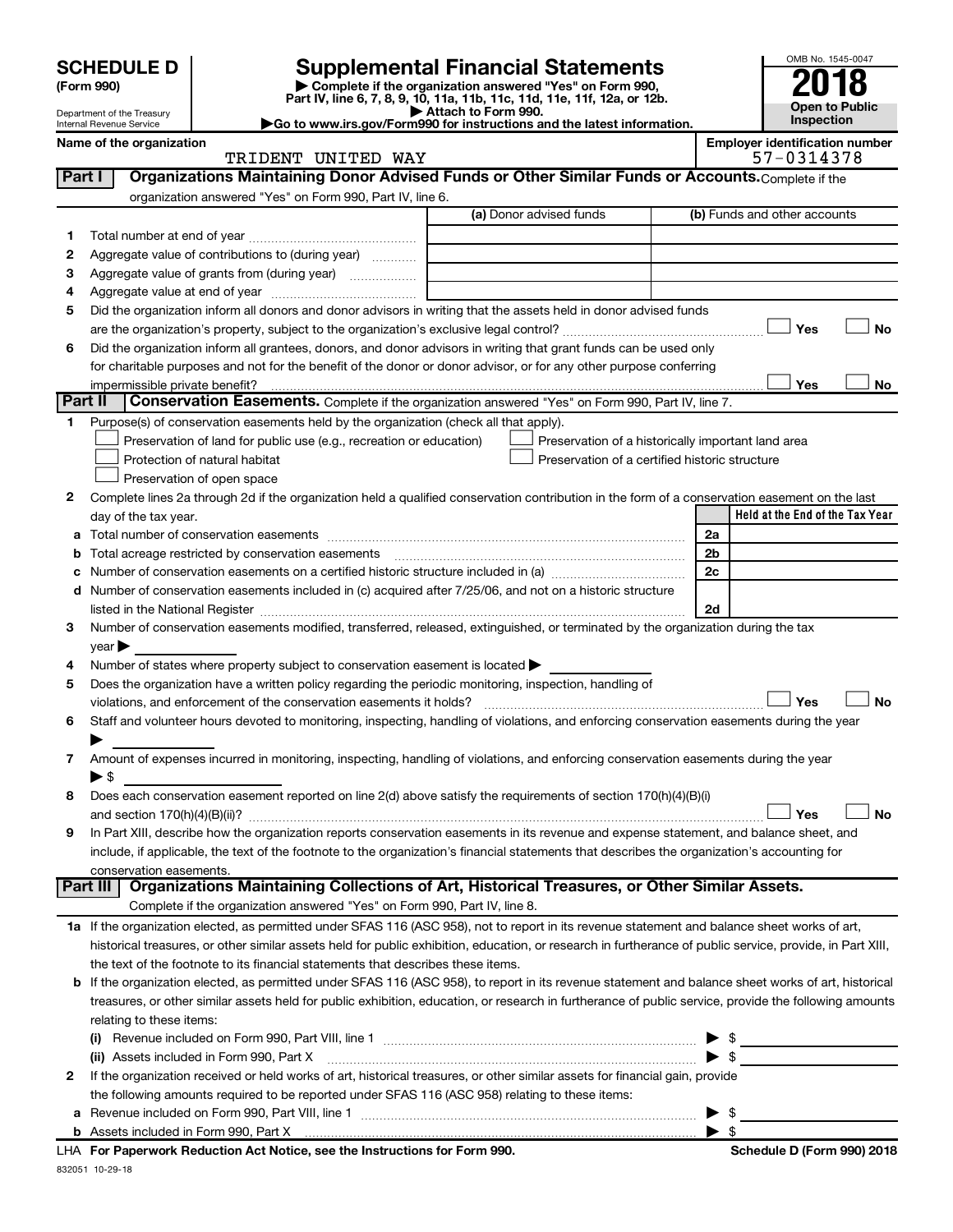|               | Schedule D (Form 990) 2018                                                                                                                                                                                                     | TRIDENT UNITED WAY                      |                |                           |                                      |              | 57-0314378 Page 2   |          |                      |
|---------------|--------------------------------------------------------------------------------------------------------------------------------------------------------------------------------------------------------------------------------|-----------------------------------------|----------------|---------------------------|--------------------------------------|--------------|---------------------|----------|----------------------|
|               | Part III<br>Organizations Maintaining Collections of Art, Historical Treasures, or Other Similar Assets(continued)                                                                                                             |                                         |                |                           |                                      |              |                     |          |                      |
| 3             | Using the organization's acquisition, accession, and other records, check any of the following that are a significant use of its collection items                                                                              |                                         |                |                           |                                      |              |                     |          |                      |
|               | (check all that apply):                                                                                                                                                                                                        |                                         |                |                           |                                      |              |                     |          |                      |
| a             | Public exhibition                                                                                                                                                                                                              |                                         |                | Loan or exchange programs |                                      |              |                     |          |                      |
| b             | Scholarly research                                                                                                                                                                                                             |                                         | Other          |                           |                                      |              |                     |          |                      |
| c             | Preservation for future generations                                                                                                                                                                                            |                                         |                |                           |                                      |              |                     |          |                      |
| 4             | Provide a description of the organization's collections and explain how they further the organization's exempt purpose in Part XIII.                                                                                           |                                         |                |                           |                                      |              |                     |          |                      |
| 5             | During the year, did the organization solicit or receive donations of art, historical treasures, or other similar assets                                                                                                       |                                         |                |                           |                                      |              |                     |          |                      |
|               |                                                                                                                                                                                                                                |                                         |                |                           |                                      |              | Yes                 |          | No                   |
|               | <b>Part IV</b><br>Escrow and Custodial Arrangements. Complete if the organization answered "Yes" on Form 990, Part IV, line 9, or                                                                                              |                                         |                |                           |                                      |              |                     |          |                      |
|               | reported an amount on Form 990, Part X, line 21.                                                                                                                                                                               |                                         |                |                           |                                      |              |                     |          |                      |
|               | 1a Is the organization an agent, trustee, custodian or other intermediary for contributions or other assets not included                                                                                                       |                                         |                |                           |                                      |              |                     |          |                      |
|               |                                                                                                                                                                                                                                |                                         |                |                           |                                      |              | Yes                 |          | No                   |
|               | b If "Yes," explain the arrangement in Part XIII and complete the following table:                                                                                                                                             |                                         |                |                           |                                      |              |                     |          |                      |
|               |                                                                                                                                                                                                                                |                                         |                |                           |                                      |              | Amount              |          |                      |
|               | c Beginning balance measurements and the contract of the contract of the contract of the contract of the contract of the contract of the contract of the contract of the contract of the contract of the contract of the contr |                                         |                |                           | 1c                                   |              |                     |          |                      |
|               |                                                                                                                                                                                                                                |                                         |                |                           | 1d                                   |              |                     |          |                      |
|               | e Distributions during the year manufactured and continuum and contact the year manufactured and contact the year manufactured and contact the year manufactured and contact the year manufactured and contact the year manufa |                                         |                |                           | 1e                                   |              |                     |          |                      |
|               | 2a Did the organization include an amount on Form 990, Part X, line 21, for escrow or custodial account liability?                                                                                                             |                                         |                |                           | 1f                                   |              | Yes                 |          | No                   |
|               | <b>b</b> If "Yes," explain the arrangement in Part XIII. Check here if the explanation has been provided on Part XIII                                                                                                          |                                         |                |                           |                                      |              |                     |          |                      |
| <b>Part V</b> | Endowment Funds. Complete if the organization answered "Yes" on Form 990, Part IV, line 10.                                                                                                                                    |                                         |                |                           |                                      |              |                     |          |                      |
|               |                                                                                                                                                                                                                                | (a) Current year                        | (b) Prior year | (c) Two years back        | $\vert$ (d) Three years back $\vert$ |              | (e) Four years back |          |                      |
|               | <b>1a</b> Beginning of year balance                                                                                                                                                                                            | 5,820,851.                              | 5, 350, 746.   | 4,777,285.                |                                      | 5, 106, 308. |                     |          | 4,921,621.           |
| b             |                                                                                                                                                                                                                                | 58,600.                                 | 83,927.        | 220,836.                  |                                      |              |                     |          |                      |
|               | Net investment earnings, gains, and losses                                                                                                                                                                                     | 339,092.                                | 431,989.       | 624,234.                  |                                      | $-68,340.$   |                     |          | 215,859.             |
|               |                                                                                                                                                                                                                                |                                         |                |                           |                                      |              |                     |          |                      |
|               | e Other expenditures for facilities                                                                                                                                                                                            |                                         |                |                           |                                      |              |                     |          |                      |
|               | and programs                                                                                                                                                                                                                   | $-377,431.$                             | $-45,811.$     | $-271,609.$               |                                      | $-260,683.$  |                     |          | $-31,172.$           |
|               | Administrative expenses                                                                                                                                                                                                        |                                         |                |                           |                                      |              |                     |          |                      |
|               | End of year balance                                                                                                                                                                                                            | 5,841,111.                              | 5,820,851.     | 5,350,746.                |                                      | 4,777,285.   |                     |          | 5,106,308.           |
| 2             | Provide the estimated percentage of the current year end balance (line 1g, column (a)) held as:                                                                                                                                |                                         |                |                           |                                      |              |                     |          |                      |
|               | Board designated or quasi-endowment                                                                                                                                                                                            | 89.43                                   | %              |                           |                                      |              |                     |          |                      |
|               | 10.57<br><b>b</b> Permanent endowment $\blacktriangleright$                                                                                                                                                                    | $\%$                                    |                |                           |                                      |              |                     |          |                      |
|               | c Temporarily restricted endowment $\blacktriangleright$                                                                                                                                                                       | %                                       |                |                           |                                      |              |                     |          |                      |
|               | The percentages on lines 2a, 2b, and 2c should equal 100%.                                                                                                                                                                     |                                         |                |                           |                                      |              |                     |          |                      |
|               | 3a Are there endowment funds not in the possession of the organization that are held and administered for the organization                                                                                                     |                                         |                |                           |                                      |              |                     |          |                      |
|               | by:                                                                                                                                                                                                                            |                                         |                |                           |                                      |              |                     | Yes      | No                   |
|               | (i)                                                                                                                                                                                                                            |                                         |                |                           |                                      |              | 3a(i)               | х        |                      |
|               | (ii) related organizations                                                                                                                                                                                                     |                                         |                |                           |                                      |              | 3a(ii)              |          | х                    |
|               |                                                                                                                                                                                                                                |                                         |                |                           |                                      |              | 3b                  |          |                      |
|               | Describe in Part XIII the intended uses of the organization's endowment funds.                                                                                                                                                 |                                         |                |                           |                                      |              |                     |          |                      |
|               | Land, Buildings, and Equipment.<br><b>Part VI</b>                                                                                                                                                                              |                                         |                |                           |                                      |              |                     |          |                      |
|               | Complete if the organization answered "Yes" on Form 990, Part IV, line 11a. See Form 990, Part X, line 10.                                                                                                                     |                                         |                |                           |                                      |              |                     |          |                      |
|               | Description of property                                                                                                                                                                                                        | (a) Cost or other<br>basis (investment) |                | (b) Cost or other         | (c) Accumulated                      |              | (d) Book value      |          |                      |
|               |                                                                                                                                                                                                                                |                                         | basis (other)  |                           | depreciation                         |              |                     |          |                      |
|               |                                                                                                                                                                                                                                |                                         |                | 490,000.                  | 616,945.                             |              |                     |          | 490,000.<br>557,863. |
|               |                                                                                                                                                                                                                                |                                         |                | 1,174,808.<br>1,651,330.  | 697, 365.                            |              |                     | 953,965. |                      |
|               |                                                                                                                                                                                                                                |                                         |                | 318,751.                  | 253, 294.                            |              |                     |          | 65,457.              |
|               |                                                                                                                                                                                                                                |                                         |                |                           |                                      |              |                     |          |                      |
|               |                                                                                                                                                                                                                                |                                         |                |                           |                                      |              | 2,067,285.          |          |                      |
|               | Total. Add lines 1a through 1e. (Column (d) must equal Form 990, Part X, column (B), line 10c.)                                                                                                                                |                                         |                |                           |                                      |              |                     |          |                      |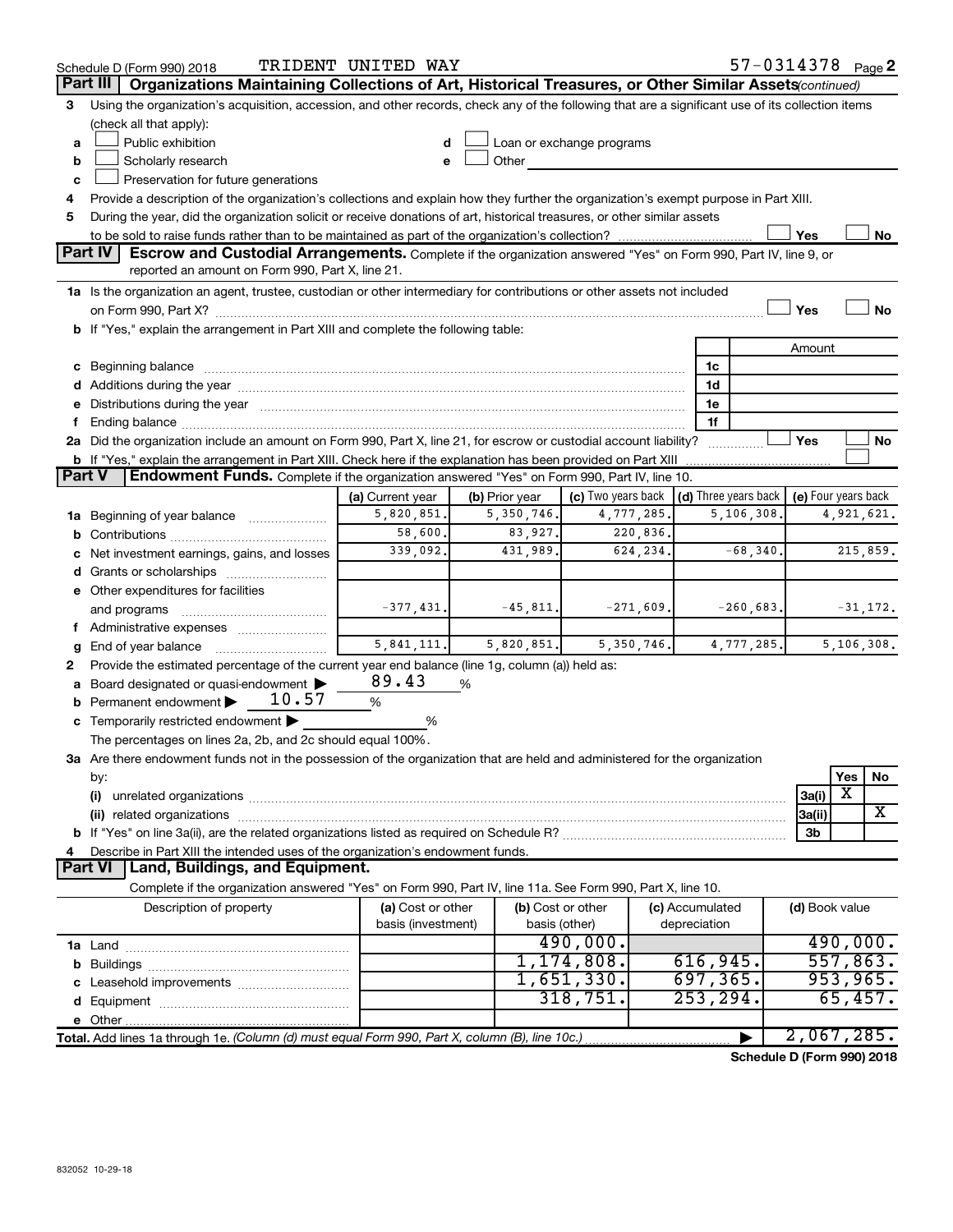| (a) Description of security or category (including name of security)                                              | (b) Book value  | Complete if the organization answered "Yes" on Form 990, Part IV, line 11b. See Form 990, Part X, line 12. | (c) Method of valuation: Cost or end-of-year market value |
|-------------------------------------------------------------------------------------------------------------------|-----------------|------------------------------------------------------------------------------------------------------------|-----------------------------------------------------------|
|                                                                                                                   |                 |                                                                                                            |                                                           |
| (1) Financial derivatives                                                                                         |                 |                                                                                                            |                                                           |
|                                                                                                                   |                 |                                                                                                            |                                                           |
| (3) Other                                                                                                         |                 |                                                                                                            |                                                           |
| (A)                                                                                                               |                 |                                                                                                            |                                                           |
| (B)                                                                                                               |                 |                                                                                                            |                                                           |
| (C)                                                                                                               |                 |                                                                                                            |                                                           |
| (D)                                                                                                               |                 |                                                                                                            |                                                           |
| (E)                                                                                                               |                 |                                                                                                            |                                                           |
| (F)                                                                                                               |                 |                                                                                                            |                                                           |
| (G)                                                                                                               |                 |                                                                                                            |                                                           |
| (H)                                                                                                               |                 |                                                                                                            |                                                           |
| Total. (Col. (b) must equal Form 990, Part X, col. (B) line 12.)                                                  |                 |                                                                                                            |                                                           |
| Part VIII Investments - Program Related.                                                                          |                 |                                                                                                            |                                                           |
| Complete if the organization answered "Yes" on Form 990, Part IV, line 11c. See Form 990, Part X, line 13.        |                 |                                                                                                            |                                                           |
| (a) Description of investment                                                                                     | (b) Book value  |                                                                                                            | (c) Method of valuation: Cost or end-of-year market value |
| (1)                                                                                                               |                 |                                                                                                            |                                                           |
|                                                                                                                   |                 |                                                                                                            |                                                           |
| (2)                                                                                                               |                 |                                                                                                            |                                                           |
| (3)                                                                                                               |                 |                                                                                                            |                                                           |
| (4)                                                                                                               |                 |                                                                                                            |                                                           |
| (5)                                                                                                               |                 |                                                                                                            |                                                           |
| (6)                                                                                                               |                 |                                                                                                            |                                                           |
| (7)                                                                                                               |                 |                                                                                                            |                                                           |
| (8)                                                                                                               |                 |                                                                                                            |                                                           |
|                                                                                                                   |                 |                                                                                                            |                                                           |
| (9)                                                                                                               |                 |                                                                                                            |                                                           |
| Total. (Col. (b) must equal Form 990, Part X, col. (B) line 13.)                                                  |                 |                                                                                                            |                                                           |
| Part IX<br><b>Other Assets.</b>                                                                                   |                 |                                                                                                            |                                                           |
| Complete if the organization answered "Yes" on Form 990, Part IV, line 11d. See Form 990, Part X, line 15.        |                 |                                                                                                            |                                                           |
|                                                                                                                   | (a) Description |                                                                                                            | (b) Book value                                            |
| (1)                                                                                                               |                 |                                                                                                            |                                                           |
|                                                                                                                   |                 |                                                                                                            |                                                           |
| (2)                                                                                                               |                 |                                                                                                            |                                                           |
| (3)                                                                                                               |                 |                                                                                                            |                                                           |
| (4)                                                                                                               |                 |                                                                                                            |                                                           |
| (5)                                                                                                               |                 |                                                                                                            |                                                           |
| (6)                                                                                                               |                 |                                                                                                            |                                                           |
| (7)                                                                                                               |                 |                                                                                                            |                                                           |
| (8)                                                                                                               |                 |                                                                                                            |                                                           |
| (9)                                                                                                               |                 |                                                                                                            |                                                           |
|                                                                                                                   |                 |                                                                                                            |                                                           |
| <b>Other Liabilities.</b>                                                                                         |                 |                                                                                                            |                                                           |
| Complete if the organization answered "Yes" on Form 990, Part IV, line 11e or 11f. See Form 990, Part X, line 25. |                 |                                                                                                            |                                                           |
| (a) Description of liability                                                                                      |                 | (b) Book value                                                                                             |                                                           |
| Federal income taxes<br>(1)                                                                                       |                 |                                                                                                            |                                                           |
|                                                                                                                   |                 |                                                                                                            |                                                           |
| (2)                                                                                                               |                 |                                                                                                            |                                                           |
| (3)                                                                                                               |                 |                                                                                                            |                                                           |
| (4)                                                                                                               |                 |                                                                                                            |                                                           |
| (5)                                                                                                               |                 |                                                                                                            |                                                           |
| (6)                                                                                                               |                 |                                                                                                            |                                                           |
| (7)                                                                                                               |                 |                                                                                                            |                                                           |
| Total. (Column (b) must equal Form 990, Part X, col. (B) line 15.).<br>Part X<br>(8)<br>(9)                       |                 |                                                                                                            |                                                           |

organization's liability for uncertain tax positions under FIN 48 (ASC 740). Check here if the text of the footnote has been provided in Part XIII  $\boxed{\text{X}}$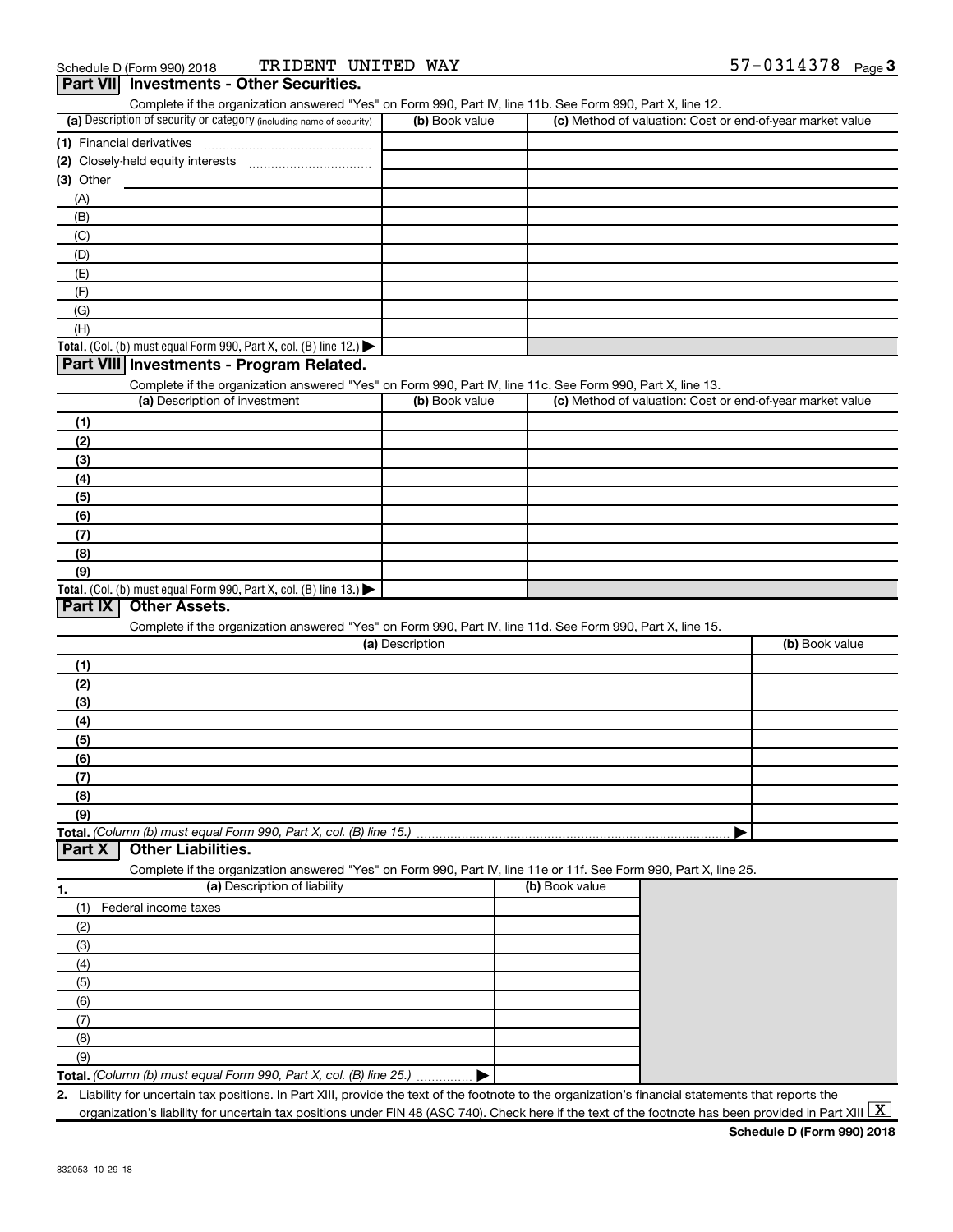|    | TRIDENT UNITED WAY<br>Schedule D (Form 990) 2018                                                                                                                                                                                     |                |              |                | $57 - 0314378$ Page 4    |
|----|--------------------------------------------------------------------------------------------------------------------------------------------------------------------------------------------------------------------------------------|----------------|--------------|----------------|--------------------------|
|    | Reconciliation of Revenue per Audited Financial Statements With Revenue per Return.<br><b>Part XI</b>                                                                                                                                |                |              |                |                          |
|    | Complete if the organization answered "Yes" on Form 990, Part IV, line 12a.                                                                                                                                                          |                |              |                |                          |
| 1  | Total revenue, gains, and other support per audited financial statements [111] [11] Total revenue, gains, and other support per audited financial statements                                                                         |                |              | $\blacksquare$ | 6,440,204.               |
| 2  | Amounts included on line 1 but not on Form 990, Part VIII, line 12:                                                                                                                                                                  |                |              |                |                          |
| a  |                                                                                                                                                                                                                                      | 2a             | 195,393.     |                |                          |
| b  |                                                                                                                                                                                                                                      | 2 <sub>b</sub> |              |                |                          |
| c  |                                                                                                                                                                                                                                      | 2 <sub>c</sub> |              |                |                          |
| d  |                                                                                                                                                                                                                                      | 2d             | 232,716.     |                |                          |
| e  | Add lines 2a through 2d <b>continuum continuum contract and all the contract and all the contract and all the contract and all the contract of the contract of the contract of the contract of the contract of the contract of t</b> |                |              | 2e             | 428,109.                 |
| 3  |                                                                                                                                                                                                                                      |                |              | 3              | 6,012,095.               |
|    | Amounts included on Form 990, Part VIII, line 12, but not on line 1:                                                                                                                                                                 |                |              |                |                          |
| a  | Investment expenses not included on Form 990, Part VIII, line 7b [11, 11, 11, 11, 11]                                                                                                                                                | 4a             | 75,947.      |                |                          |
|    |                                                                                                                                                                                                                                      | 4 <sub>b</sub> | 1, 125, 850. |                |                          |
|    | Add lines 4a and 4b                                                                                                                                                                                                                  |                |              | 4 <sub>c</sub> | 1,201,797.<br>7,213,892. |
| 5  |                                                                                                                                                                                                                                      |                |              | $\overline{5}$ |                          |
|    | Part XII   Reconciliation of Expenses per Audited Financial Statements With Expenses per Return.                                                                                                                                     |                |              |                |                          |
|    | Complete if the organization answered "Yes" on Form 990, Part IV, line 12a.                                                                                                                                                          |                |              |                |                          |
| 1. |                                                                                                                                                                                                                                      |                |              |                | 8,074,938.               |
| 2  | Amounts included on line 1 but not on Form 990, Part IX, line 25:                                                                                                                                                                    |                |              |                |                          |
| a  |                                                                                                                                                                                                                                      | 2a             |              |                |                          |
| b  |                                                                                                                                                                                                                                      | 2 <sub>b</sub> |              |                |                          |
| c  |                                                                                                                                                                                                                                      | 2 <sub>c</sub> |              |                |                          |
|    |                                                                                                                                                                                                                                      | 2d             | 232,716.     |                |                          |
|    | e Add lines 2a through 2d [11] manual contract and a set of the set of the Add lines 2a through 2d                                                                                                                                   |                |              | 2e             | 232,716.                 |
| 3  |                                                                                                                                                                                                                                      |                |              | 3              | 7,842,222.               |
| 4  | Amounts included on Form 990, Part IX, line 25, but not on line 1:                                                                                                                                                                   |                |              |                |                          |
| a  |                                                                                                                                                                                                                                      | 4a             | 75,947.      |                |                          |
|    | b Other (Describe in Part XIII.) [100] [100] [100] [100] [100] [100] [100] [100] [100] [100] [100] [100] [100] [100] [100] [100] [100] [100] [100] [100] [100] [100] [100] [100] [100] [100] [100] [100] [100] [100] [100] [10       | 4 <sub>h</sub> | 1, 125, 850. |                |                          |
|    | Add lines 4a and 4b                                                                                                                                                                                                                  |                |              | 4c             | 1,201,797.               |
|    |                                                                                                                                                                                                                                      |                |              | $\overline{5}$ | 9,044,019.               |
|    | Part XIII Supplemental Information.                                                                                                                                                                                                  |                |              |                |                          |

Provide the descriptions required for Part II, lines 3, 5, and 9; Part III, lines 1a and 4; Part IV, lines 1b and 2b; Part V, line 4; Part X, line 2; Part XI, lines 2d and 4b; and Part XII, lines 2d and 4b. Also complete this part to provide any additional information.

PART V, LINE 4:

|  |  |  | TRIDENT UNITED WAY IS A LOCAL NON-PROFIT ORGANIZATION INVOLVED IN |  |  |
|--|--|--|-------------------------------------------------------------------|--|--|
|  |  |  |                                                                   |  |  |

FUNDRAISING AND VOLUNTEERING IN A THREE-COUNTY REGION - CHARLESTON,

BERKELEY, AND DORCHESTER COUNTIES. THE TRIDENT UNITED WAY ENDOWMENT FUND

(THE FUND) HAS AN INVESTMENT POLICY STATEMENT THAT IS REVIEWED AT LEAST

ANNUALLY. THE FUND PLACES EMPHASIS ON PROVIDING ANNUAL CASH INFUSIONS TO

OPERATIONS TO HELP SUPPLEMENT OPERATING EXPENSES.

PART X, LINE 2:

## INTERNAL REVENUE CODE AND COMPARABLE STATE LAW AS A CHARITABLE

ORGANIZATION WHEREBY ONLY UNRELATED BUSINESS INCOME, AS DEFINED BY SECTION

## 509(A)(1) OF THE CODE IS SUBJECT TO FEDERAL INCOME TAX. THE FINANCIAL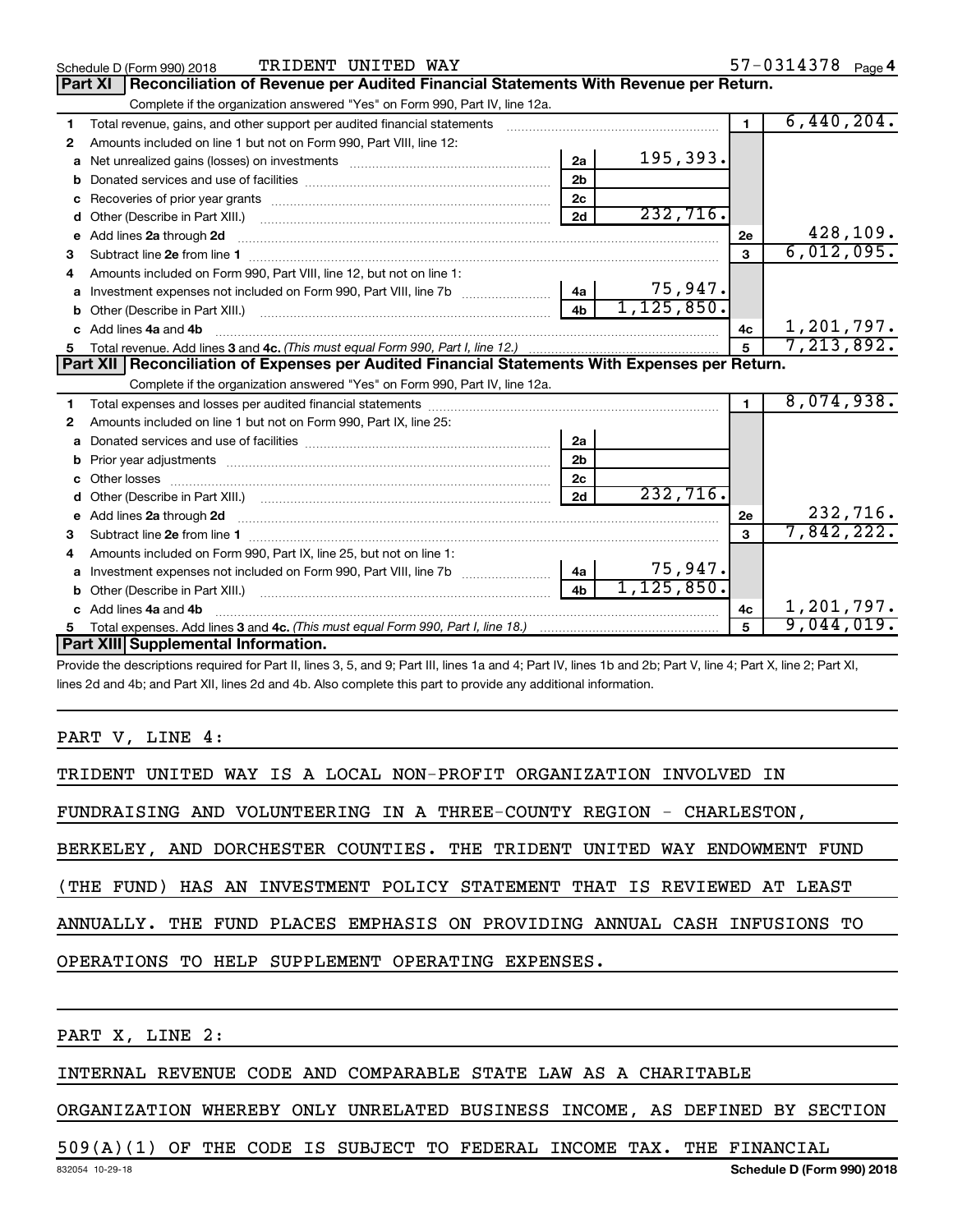| TRIDENT UNITED WAY<br>Schedule D (Form 990) 2018                           | 57-0314378 Page 5 |
|----------------------------------------------------------------------------|-------------------|
| <b>Part XIII Supplemental Information (continued)</b>                      |                   |
| ACCOUNTING STANDARDS BOARD ISSUED GUIDANCE ON ACCOUNTING FOR UNCERTAINTY   |                   |
| IN INCOME TAXES. MANAGEMENT EVALUATED THE ORGANIZATION'S TAX POSITIONS AND |                   |
| CONCLUDED THAT THE ORGANIZATION HAS MAINTAINED ITS TAX EXEMPT STATUS AND   |                   |
| HAS TAKEN NO UNCERTAIN TAX POSITIONS THAT REQUIRE ADJUSTMENT TO THE        |                   |
| FINANCIAL STATEMENTS. THEREFORE, NO PROVISION OR LIABILITY FOR INCOME      |                   |
| TAXES HAS BEEN INCLUDED IN THE FINANCIAL STATEMENTS. THE ORGANIZATION      |                   |
| COULD BE SUBJECT TO ROUTINE AUDITS BY TAXING JURISDICTIONS; HOWEVER, THERE |                   |
| ARE CURRENTLY NO AUDITS FOR ANY TAX PERIODS IN PROGRESS.                   |                   |
|                                                                            |                   |
| PART XI, LINE 2D - OTHER ADJUSTMENTS:                                      |                   |
| COMMERCIAL RENTAL EXPENSES                                                 | 232,716.          |
|                                                                            |                   |
| PART XI, LINE 4B - OTHER ADJUSTMENTS:                                      |                   |
| DONOR DESIGNATED FUNDS                                                     | 1,125,850.        |
|                                                                            |                   |
| PART XII, LINE 2D - OTHER ADJUSTMENTS:                                     |                   |
| COMMERCIAL RENTAL EXPENSES                                                 | 232,716.          |
|                                                                            |                   |
| PART XII, LINE 4B - OTHER ADJUSTMENTS:                                     |                   |
| DONOR DESIGNATED FUNDS                                                     | 1, 125, 850.      |
|                                                                            |                   |
|                                                                            |                   |
|                                                                            |                   |
|                                                                            |                   |
|                                                                            |                   |
|                                                                            |                   |
|                                                                            |                   |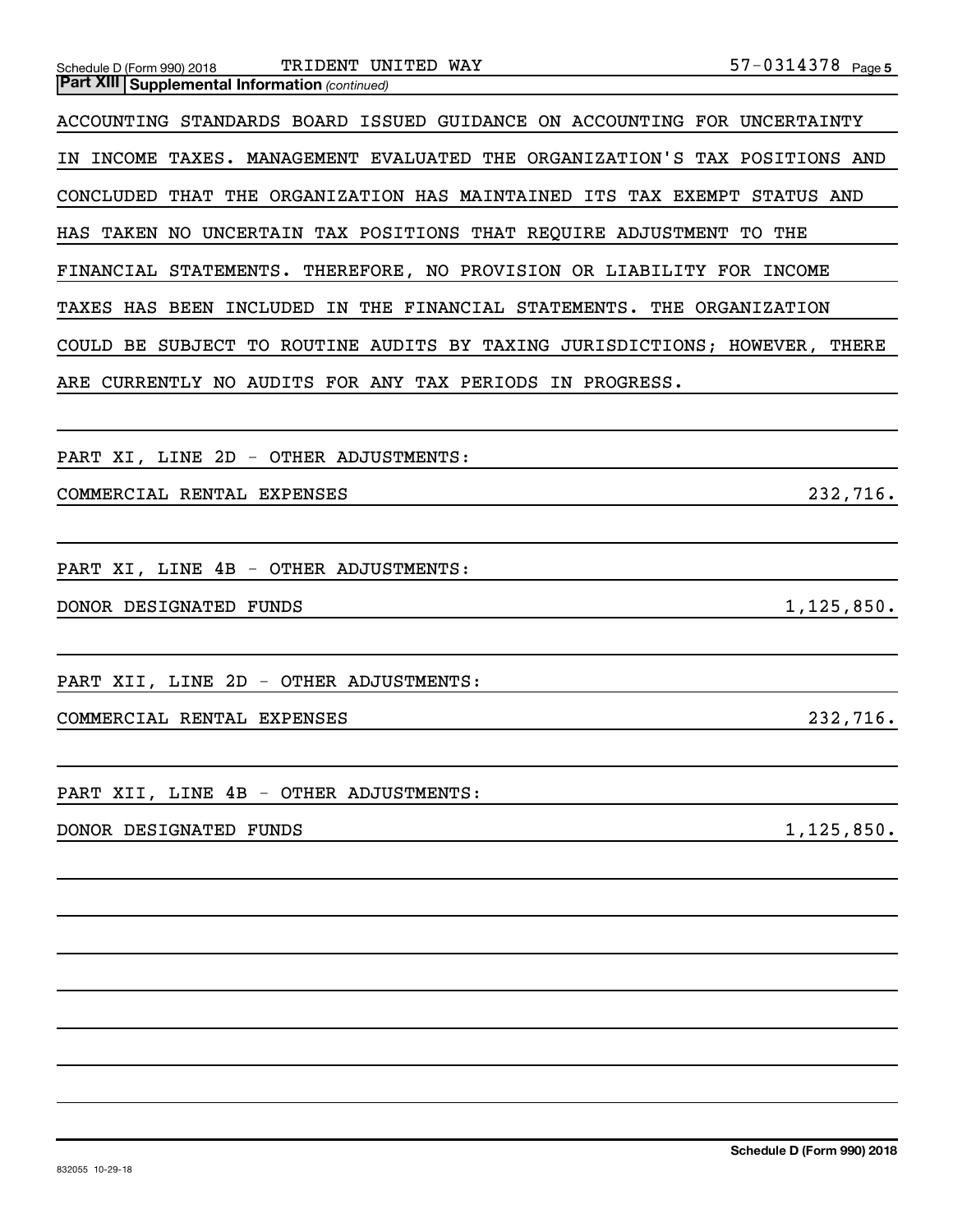| <b>SCHEDULE G</b>                                      |                                                       | <b>Supplemental Information Regarding Fundraising or Gaming Activities</b>                                                                                          |                         |                                                 |                                                       |                                  |                                        | OMB No. 1545-0047                     |
|--------------------------------------------------------|-------------------------------------------------------|---------------------------------------------------------------------------------------------------------------------------------------------------------------------|-------------------------|-------------------------------------------------|-------------------------------------------------------|----------------------------------|----------------------------------------|---------------------------------------|
| (Form 990 or 990-EZ)                                   |                                                       | Complete if the organization answered "Yes" on Form 990, Part IV, line 17, 18, or 19, or if the<br>organization entered more than \$15,000 on Form 990-EZ, line 6a. |                         |                                                 |                                                       |                                  |                                        | 018                                   |
| Department of the Treasury<br>Internal Revenue Service |                                                       | Attach to Form 990 or Form 990-EZ.                                                                                                                                  |                         |                                                 |                                                       |                                  |                                        | <b>Open to Public</b><br>Inspection   |
| Name of the organization                               |                                                       | ► Go to www.irs.gov/Form990 for instructions and the latest information.                                                                                            |                         |                                                 |                                                       |                                  |                                        | <b>Employer identification number</b> |
|                                                        |                                                       | TRIDENT UNITED WAY                                                                                                                                                  |                         |                                                 |                                                       |                                  | 57-0314378                             |                                       |
| Part I                                                 |                                                       | Fundraising Activities. Complete if the organization answered "Yes" on Form 990, Part IV, line 17. Form 990-EZ filers are not                                       |                         |                                                 |                                                       |                                  |                                        |                                       |
|                                                        | required to complete this part.                       | 1 Indicate whether the organization raised funds through any of the following activities. Check all that apply.                                                     |                         |                                                 |                                                       |                                  |                                        |                                       |
| $\lfloor x \rfloor$ Mail solicitations                 |                                                       |                                                                                                                                                                     |                         |                                                 | $e$ $\boxed{X}$ Solicitation of non-government grants |                                  |                                        |                                       |
| b                                                      | $\boxed{\textbf{X}}$ Internet and email solicitations | $f\left[\frac{X}{X}\right]$ Solicitation of government grants                                                                                                       |                         |                                                 |                                                       |                                  |                                        |                                       |
| $\boxed{\text{X}}$ Phone solicitations<br>C            |                                                       | $g\mid X$ Special fundraising events                                                                                                                                |                         |                                                 |                                                       |                                  |                                        |                                       |
| $\boxed{\textbf{X}}$ In-person solicitations<br>d      |                                                       |                                                                                                                                                                     |                         |                                                 |                                                       |                                  |                                        |                                       |
|                                                        |                                                       | 2 a Did the organization have a written or oral agreement with any individual (including officers, directors, trustees, or                                          |                         |                                                 |                                                       |                                  |                                        |                                       |
|                                                        |                                                       | key employees listed in Form 990, Part VII) or entity in connection with professional fundraising services?                                                         |                         |                                                 |                                                       |                                  | $\boxed{\text{X}}$ Yes                 | <b>No</b>                             |
| compensated at least \$5,000 by the organization.      |                                                       | b If "Yes," list the 10 highest paid individuals or entities (fundraisers) pursuant to agreements under which the fundraiser is to be                               |                         |                                                 |                                                       |                                  |                                        |                                       |
|                                                        |                                                       |                                                                                                                                                                     |                         |                                                 |                                                       |                                  |                                        |                                       |
| (i) Name and address of individual                     |                                                       |                                                                                                                                                                     | (iii) Did<br>fundraiser |                                                 | (iv) Gross receipts                                   |                                  | (v) Amount paid<br>to (or retained by) | (vi) Amount paid                      |
| or entity (fundraiser)                                 |                                                       | (ii) Activity                                                                                                                                                       |                         | have custody<br>or control of<br>contributions? | from activity                                         | fundraiser<br>listed in col. (i) |                                        | to (or retained by)<br>organization   |
|                                                        |                                                       |                                                                                                                                                                     |                         |                                                 |                                                       |                                  |                                        |                                       |
| OFFICE TEAM - 12400                                    |                                                       |                                                                                                                                                                     | Yes<br>X                | No                                              | 495,000.                                              |                                  |                                        |                                       |
| COLLECTIONS CENTER DRIVE                               |                                                       | CAMPAIGN SPECIALISTS                                                                                                                                                |                         |                                                 |                                                       |                                  | 36,814                                 | 458,186.                              |
|                                                        |                                                       |                                                                                                                                                                     |                         |                                                 |                                                       |                                  |                                        |                                       |
|                                                        |                                                       |                                                                                                                                                                     |                         |                                                 |                                                       |                                  |                                        |                                       |
|                                                        |                                                       |                                                                                                                                                                     |                         |                                                 |                                                       |                                  |                                        |                                       |
|                                                        |                                                       |                                                                                                                                                                     |                         |                                                 |                                                       |                                  |                                        |                                       |
|                                                        |                                                       |                                                                                                                                                                     |                         |                                                 |                                                       |                                  |                                        |                                       |
|                                                        |                                                       |                                                                                                                                                                     |                         |                                                 |                                                       |                                  |                                        |                                       |
|                                                        |                                                       |                                                                                                                                                                     |                         |                                                 |                                                       |                                  |                                        |                                       |
|                                                        |                                                       |                                                                                                                                                                     |                         |                                                 |                                                       |                                  |                                        |                                       |
|                                                        |                                                       |                                                                                                                                                                     |                         |                                                 |                                                       |                                  |                                        |                                       |
|                                                        |                                                       |                                                                                                                                                                     |                         |                                                 |                                                       |                                  |                                        |                                       |
|                                                        |                                                       |                                                                                                                                                                     |                         |                                                 |                                                       |                                  |                                        |                                       |
|                                                        |                                                       |                                                                                                                                                                     |                         |                                                 |                                                       |                                  |                                        |                                       |
|                                                        |                                                       |                                                                                                                                                                     |                         |                                                 |                                                       |                                  |                                        |                                       |
|                                                        |                                                       |                                                                                                                                                                     |                         |                                                 |                                                       |                                  |                                        |                                       |
|                                                        |                                                       |                                                                                                                                                                     |                         |                                                 |                                                       |                                  |                                        |                                       |
| Total                                                  |                                                       |                                                                                                                                                                     |                         |                                                 | 495,000                                               |                                  | 36,814                                 | 458,186.                              |
| or licensing.                                          |                                                       | 3 List all states in which the organization is registered or licensed to solicit contributions or has been notified it is exempt from registration                  |                         |                                                 |                                                       |                                  |                                        |                                       |
| SC                                                     |                                                       |                                                                                                                                                                     |                         |                                                 |                                                       |                                  |                                        |                                       |
|                                                        |                                                       |                                                                                                                                                                     |                         |                                                 |                                                       |                                  |                                        |                                       |
|                                                        |                                                       |                                                                                                                                                                     |                         |                                                 |                                                       |                                  |                                        |                                       |
|                                                        |                                                       |                                                                                                                                                                     |                         |                                                 |                                                       |                                  |                                        |                                       |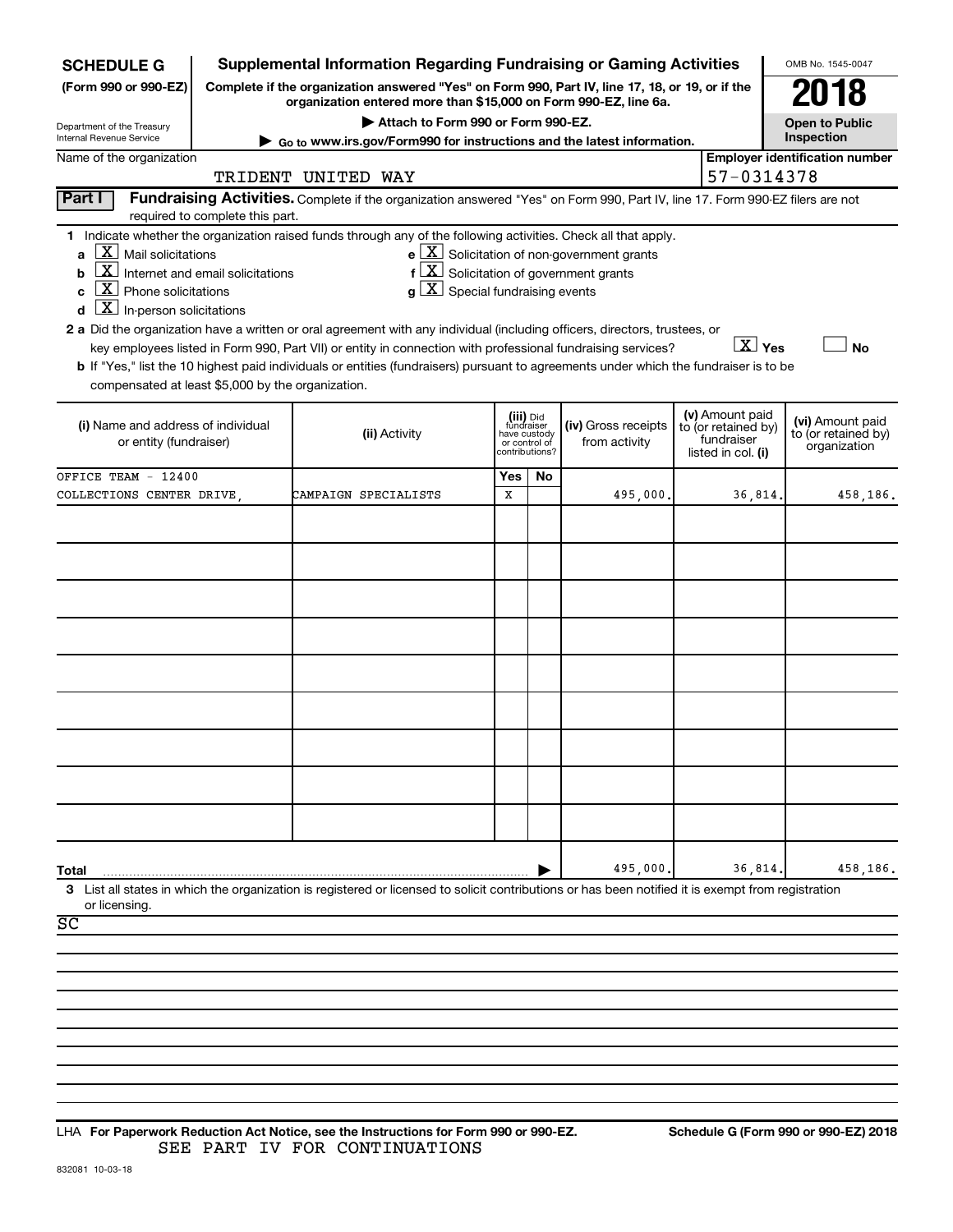**Part** 

| II   Fundraising Events. Complete if the organization answered "Yes" on Form 990, Part IV, line 18, or reported more than \$15,000        |
|-------------------------------------------------------------------------------------------------------------------------------------------|
| of fundraising event contributions and gross income on Form 990-EZ, lines 1 and 6b. List events with gross receipts greater than \$5,000. |

|                 |    | anaraonig event continuations and gross income on riomiroso EE, illico ir and ob. Elst events with gross receipts groater than \$0,000. |                |                         |                  |                                           |
|-----------------|----|-----------------------------------------------------------------------------------------------------------------------------------------|----------------|-------------------------|------------------|-------------------------------------------|
|                 |    |                                                                                                                                         | (a) Event $#1$ | (b) Event #2            | (c) Other events | (d) Total events<br>(add col. (a) through |
|                 |    |                                                                                                                                         | (event type)   | (event type)            | (total number)   | col. (c)                                  |
| Revenue         |    |                                                                                                                                         |                |                         |                  |                                           |
|                 | 1. |                                                                                                                                         |                |                         |                  |                                           |
|                 |    |                                                                                                                                         |                |                         |                  |                                           |
|                 |    | 3 Gross income (line 1 minus line 2)                                                                                                    |                |                         |                  |                                           |
|                 |    |                                                                                                                                         |                |                         |                  |                                           |
|                 |    |                                                                                                                                         |                |                         |                  |                                           |
|                 |    |                                                                                                                                         |                |                         |                  |                                           |
|                 | 5  |                                                                                                                                         |                |                         |                  |                                           |
| Direct Expenses | 6  |                                                                                                                                         |                |                         |                  |                                           |
|                 |    |                                                                                                                                         |                |                         |                  |                                           |
|                 | 7  |                                                                                                                                         |                |                         |                  |                                           |
|                 |    |                                                                                                                                         |                |                         |                  |                                           |
|                 | 8  |                                                                                                                                         |                |                         |                  |                                           |
|                 | 9  |                                                                                                                                         |                |                         |                  |                                           |
|                 |    |                                                                                                                                         |                |                         |                  |                                           |
| <b>Part III</b> |    | Gaming. Complete if the organization answered "Yes" on Form 990, Part IV, line 19, or reported more than                                |                |                         |                  |                                           |
|                 |    | \$15,000 on Form 990-EZ, line 6a.                                                                                                       |                |                         |                  |                                           |
|                 |    |                                                                                                                                         | (a) Bingo      | (b) Pull tabs/instant   | (c) Other gaming | (d) Total gaming (add                     |
| Revenue         |    |                                                                                                                                         |                | bingo/progressive bingo |                  | col. (a) through col. (c))                |
|                 |    |                                                                                                                                         |                |                         |                  |                                           |
|                 | 1. |                                                                                                                                         |                |                         |                  |                                           |
|                 |    |                                                                                                                                         |                |                         |                  |                                           |
|                 | 3  |                                                                                                                                         |                |                         |                  |                                           |
|                 |    |                                                                                                                                         |                |                         |                  |                                           |
| Direct Expenses | 4  |                                                                                                                                         |                |                         |                  |                                           |
|                 |    |                                                                                                                                         |                |                         |                  |                                           |
|                 |    |                                                                                                                                         | Yes<br>%       | Yes<br>%                | Yes<br>%         |                                           |
|                 | 6  | Volunteer labor                                                                                                                         | No             | No                      | No               |                                           |
|                 | 7  | Direct expense summary. Add lines 2 through 5 in column (d)                                                                             |                |                         |                  |                                           |
|                 | 8  |                                                                                                                                         |                |                         |                  |                                           |
|                 |    |                                                                                                                                         |                |                         |                  |                                           |
| 9               |    | Enter the state(s) in which the organization conducts gaming activities:                                                                |                |                         |                  |                                           |
|                 |    |                                                                                                                                         |                |                         |                  | Yes<br>No                                 |
|                 |    | <b>b</b> If "No," explain:                                                                                                              |                |                         |                  |                                           |
|                 |    |                                                                                                                                         |                |                         |                  |                                           |
|                 |    |                                                                                                                                         |                |                         |                  | Yes<br>No                                 |
|                 |    | <b>b</b> If "Yes," explain:                                                                                                             |                |                         |                  |                                           |
|                 |    |                                                                                                                                         |                |                         |                  |                                           |
|                 |    |                                                                                                                                         |                |                         |                  |                                           |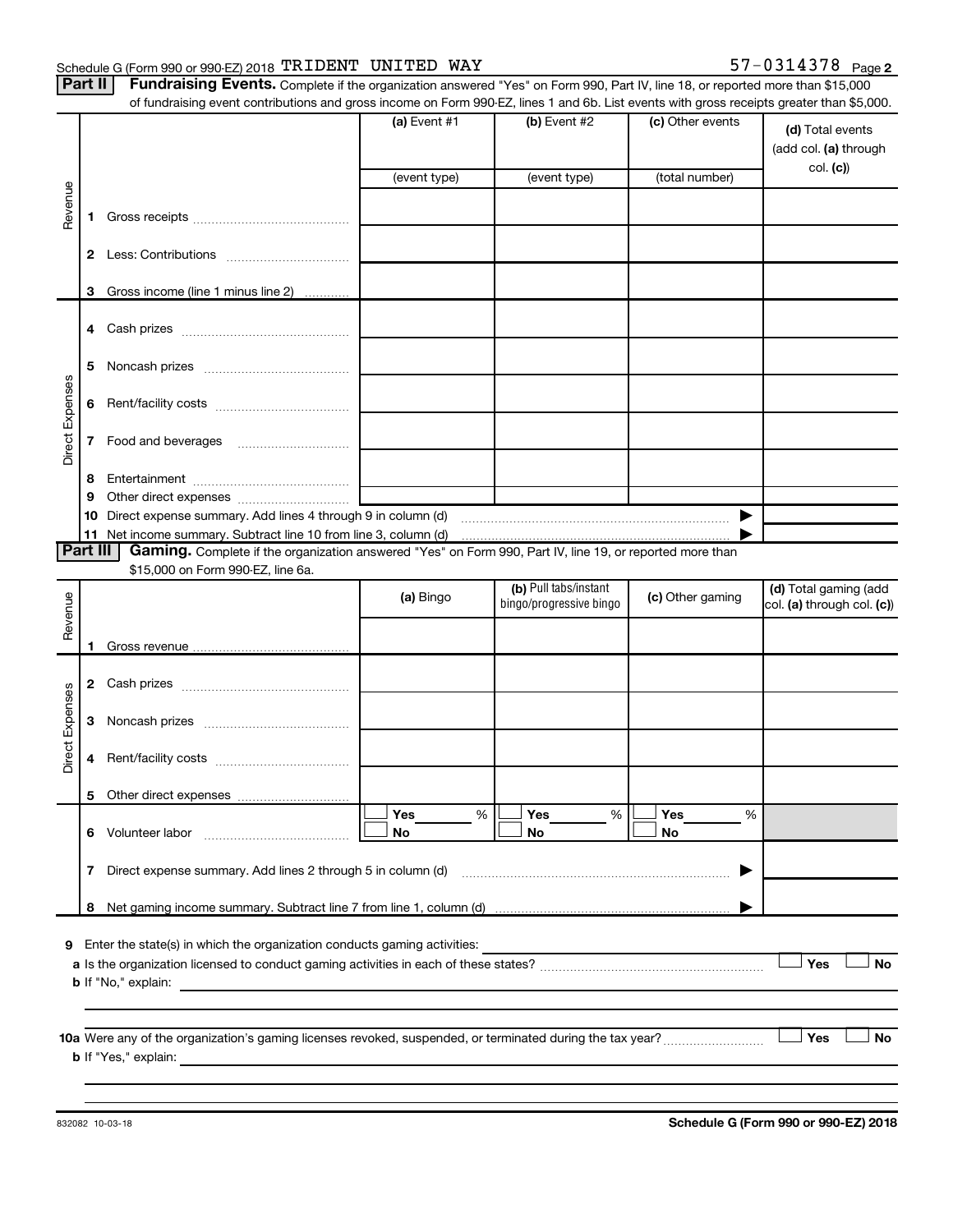|       | Schedule G (Form 990 or 990-EZ) 2018 TRIDENT UNITED WAY                                                                                                                                                                                                            | 57-0314378      |     | Page 3               |
|-------|--------------------------------------------------------------------------------------------------------------------------------------------------------------------------------------------------------------------------------------------------------------------|-----------------|-----|----------------------|
|       |                                                                                                                                                                                                                                                                    |                 | Yes | <b>No</b>            |
|       | 12 Is the organization a grantor, beneficiary or trustee of a trust, or a member of a partnership or other entity formed                                                                                                                                           |                 | Yes | <b>No</b>            |
|       | <b>13</b> Indicate the percentage of gaming activity conducted in:                                                                                                                                                                                                 |                 |     |                      |
|       |                                                                                                                                                                                                                                                                    | 13а             |     | %                    |
|       | <b>b</b> An outside facility <b>contract and the contract of the contract of the contract of the contract of the contract of the contract of the contract of the contract of the contract of the contract of the contract of the cont</b>                          | 13 <sub>b</sub> |     | %                    |
|       | 14 Enter the name and address of the person who prepares the organization's gaming/special events books and records:                                                                                                                                               |                 |     |                      |
|       | Name $\blacktriangleright$<br><u>and the state of the state of the state of the state of the state of the state of the state of the state of the state of the state of the state of the state of the state of the state of the state of the state of the state</u> |                 |     |                      |
|       |                                                                                                                                                                                                                                                                    |                 |     |                      |
|       | 15a Does the organization have a contract with a third party from whom the organization receives gaming revenue?                                                                                                                                                   |                 | Yes | <b>No</b>            |
|       | of gaming revenue retained by the third party $\triangleright$ \$                                                                                                                                                                                                  |                 |     |                      |
|       | c If "Yes," enter name and address of the third party:                                                                                                                                                                                                             |                 |     |                      |
|       | Name $\blacktriangleright$<br><u>and the state of the state of the state of the state of the state of the state of the state of the state of the state of the state of the state of the state of the state of the state of the state of the state of the state</u> |                 |     |                      |
|       | Address $\blacktriangleright$<br><u>and the contract of the contract of the contract of the contract of the contract of the contract of the contract of</u>                                                                                                        |                 |     |                      |
| 16    | Gaming manager information:                                                                                                                                                                                                                                        |                 |     |                      |
|       | <u> 1990 - Johann Barbara, martin amerikan basar da</u><br>Name $\blacktriangleright$                                                                                                                                                                              |                 |     |                      |
|       |                                                                                                                                                                                                                                                                    |                 |     |                      |
|       | Gaming manager compensation > \$                                                                                                                                                                                                                                   |                 |     |                      |
|       |                                                                                                                                                                                                                                                                    |                 |     |                      |
|       |                                                                                                                                                                                                                                                                    |                 |     |                      |
|       | Employee<br>Director/officer<br>Independent contractor                                                                                                                                                                                                             |                 |     |                      |
|       | <b>17</b> Mandatory distributions:                                                                                                                                                                                                                                 |                 |     |                      |
|       | a Is the organization required under state law to make charitable distributions from the gaming proceeds to                                                                                                                                                        |                 |     |                      |
|       | <b>b</b> Enter the amount of distributions required under state law to be distributed to other exempt organizations or spent in the                                                                                                                                |                 |     | $\Box$ Yes $\Box$ No |
|       | organization's own exempt activities during the tax year $\triangleright$ \$                                                                                                                                                                                       |                 |     |                      |
|       | Part IV<br>Supplemental Information. Provide the explanations required by Part I, line 2b, columns (iii) and (v); and Part III, lines 9, 9b, 10b,                                                                                                                  |                 |     |                      |
|       | 15b, 15c, 16, and 17b, as applicable. Also provide any additional information. See instructions.                                                                                                                                                                   |                 |     |                      |
|       | SCHEDULE G, PART I, LINE 2B, LIST OF TEN HIGHEST PAID FUNDRAISERS:                                                                                                                                                                                                 |                 |     |                      |
|       |                                                                                                                                                                                                                                                                    |                 |     |                      |
| ( I ) | NAME OF FUNDRAISER: OFFICE TEAM                                                                                                                                                                                                                                    |                 |     |                      |
| ( I ) | ADDRESS OF FUNDRAISER:                                                                                                                                                                                                                                             |                 |     |                      |
|       | 12400 COLLECTIONS CENTER DRIVE, CHICAGO, IL<br>60693                                                                                                                                                                                                               |                 |     |                      |
|       |                                                                                                                                                                                                                                                                    |                 |     |                      |
|       |                                                                                                                                                                                                                                                                    |                 |     |                      |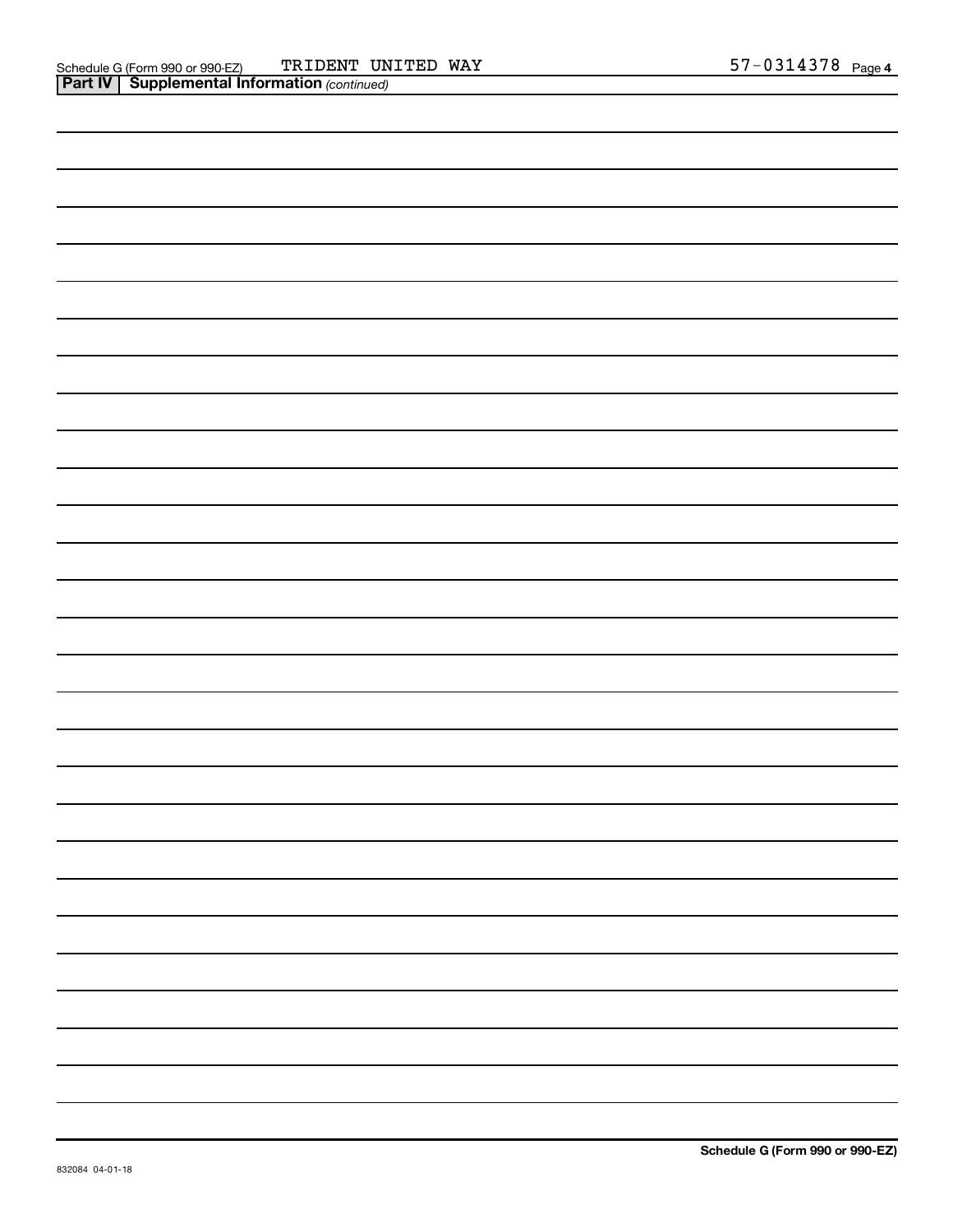| <b>SCHEDULE I</b><br>(Form 990)                        |                                                                                                                                                                                                                                                                                       |                          | <b>Grants and Other Assistance to Organizations,</b>                                                                                  |                                                                              |                                         |                                                                |                                          |                | OMB No. 1545-0047                                   |  |
|--------------------------------------------------------|---------------------------------------------------------------------------------------------------------------------------------------------------------------------------------------------------------------------------------------------------------------------------------------|--------------------------|---------------------------------------------------------------------------------------------------------------------------------------|------------------------------------------------------------------------------|-----------------------------------------|----------------------------------------------------------------|------------------------------------------|----------------|-----------------------------------------------------|--|
|                                                        |                                                                                                                                                                                                                                                                                       |                          | Governments, and Individuals in the United States<br>Complete if the organization answered "Yes" on Form 990, Part IV, line 21 or 22. |                                                                              |                                         |                                                                |                                          |                | 2018                                                |  |
| Department of the Treasury<br>Internal Revenue Service |                                                                                                                                                                                                                                                                                       |                          |                                                                                                                                       | Attach to Form 990.<br>Go to www.irs.gov/Form990 for the latest information. |                                         |                                                                |                                          |                | <b>Open to Public</b><br>Inspection                 |  |
| Name of the organization                               | TRIDENT UNITED WAY                                                                                                                                                                                                                                                                    |                          |                                                                                                                                       |                                                                              |                                         |                                                                |                                          |                | <b>Employer identification number</b><br>57-0314378 |  |
| Part I                                                 | <b>General Information on Grants and Assistance</b>                                                                                                                                                                                                                                   |                          |                                                                                                                                       |                                                                              |                                         |                                                                |                                          |                |                                                     |  |
|                                                        | 1 Does the organization maintain records to substantiate the amount of the grants or assistance, the grantees' eligibility for the grants or assistance, and the selection                                                                                                            |                          |                                                                                                                                       |                                                                              |                                         |                                                                |                                          |                | $\boxed{\text{X}}$ Yes<br>l No                      |  |
| Part II                                                | 2 Describe in Part IV the organization's procedures for monitoring the use of grant funds in the United States.<br>Grants and Other Assistance to Domestic Organizations and Domestic Governments. Complete if the organization answered "Yes" on Form 990, Part IV, line 21, for any |                          |                                                                                                                                       |                                                                              |                                         |                                                                |                                          |                |                                                     |  |
|                                                        | recipient that received more than \$5,000. Part II can be duplicated if additional space is needed.                                                                                                                                                                                   |                          |                                                                                                                                       |                                                                              |                                         |                                                                |                                          |                |                                                     |  |
|                                                        | <b>1 (a)</b> Name and address of organization<br>or government                                                                                                                                                                                                                        | $(b)$ EIN                | (c) IRC section<br>(if applicable)                                                                                                    | (d) Amount of<br>cash grant                                                  | (e) Amount of<br>non-cash<br>assistance | (f) Method of<br>valuation (book,<br>FMV, appraisal,<br>other) | (g) Description of<br>noncash assistance |                | (h) Purpose of grant<br>or assistance               |  |
|                                                        | ADDLESTONE HEBREW ACADEMY<br>1639 WALLENBURG BLVD.<br>CHARLESTON, SC 29407                                                                                                                                                                                                            | 57-0409223               | 501(C)(3)                                                                                                                             | 6,511,                                                                       | $\mathbf 0$                             |                                                                |                                          | <b>GRANTEE</b> |                                                     |  |
| ATLANTA, NY 30303                                      | AMERICAN CANCER SOCIETY, INC.<br>250 WILLIAMS STREET NW                                                                                                                                                                                                                               | 13-1788491               | 501(C)(3)                                                                                                                             | 36,600,                                                                      | $\mathbf 0$                             |                                                                |                                          | GRANTEE        |                                                     |  |
|                                                        | AMERICAN HEART ASSOCIATION, INC.<br>$(VA) - 4217$ PARK PLACE COURT -<br>GLEN ALLEN, VA 23060-3315                                                                                                                                                                                     | 13-5613797               | 501(C)(3)                                                                                                                             | 34,490.                                                                      | $\mathbf 0$                             |                                                                |                                          | <b>GRANTEE</b> |                                                     |  |
| 1250 CENTRAL AVE                                       | ANTIOCH COMMUNITY MINISTRIES<br>SUMMERVILLE, SC 29483                                                                                                                                                                                                                                 | 94-3193389               | CHURCH                                                                                                                                | 10,170                                                                       | $\mathbf{0}$                            |                                                                |                                          | GRANTEE        |                                                     |  |
|                                                        | BERKELEY COMMUNITY MENTAL HEALTH<br>CENTER - 403 STONEY LANDING -<br>MONCKS CORNER, SC 29461                                                                                                                                                                                          |                          | GOVT                                                                                                                                  | 30,000,                                                                      | $\mathbf{0}$                            |                                                                |                                          | GRANTEE        |                                                     |  |
| <b>BERKELEY SENIORS</b><br>103 GULLEDGE STREET         | MONCKS CORNER, SC 29461                                                                                                                                                                                                                                                               | $57-1034485$ $501(C)(3)$ |                                                                                                                                       | 76.100.                                                                      | 0.                                      |                                                                |                                          | <b>GRANTEE</b> |                                                     |  |
|                                                        | 2 Enter total number of section $501(c)(3)$ and government organizations listed in the line 1 table<br>3 Enter total number of other organizations listed in the line 1 table                                                                                                         |                          |                                                                                                                                       |                                                                              |                                         |                                                                |                                          |                |                                                     |  |
|                                                        |                                                                                                                                                                                                                                                                                       |                          |                                                                                                                                       |                                                                              |                                         |                                                                |                                          |                |                                                     |  |

**For Paperwork Reduction Act Notice, see the Instructions for Form 990. Schedule I (Form 990) (2018)** LHA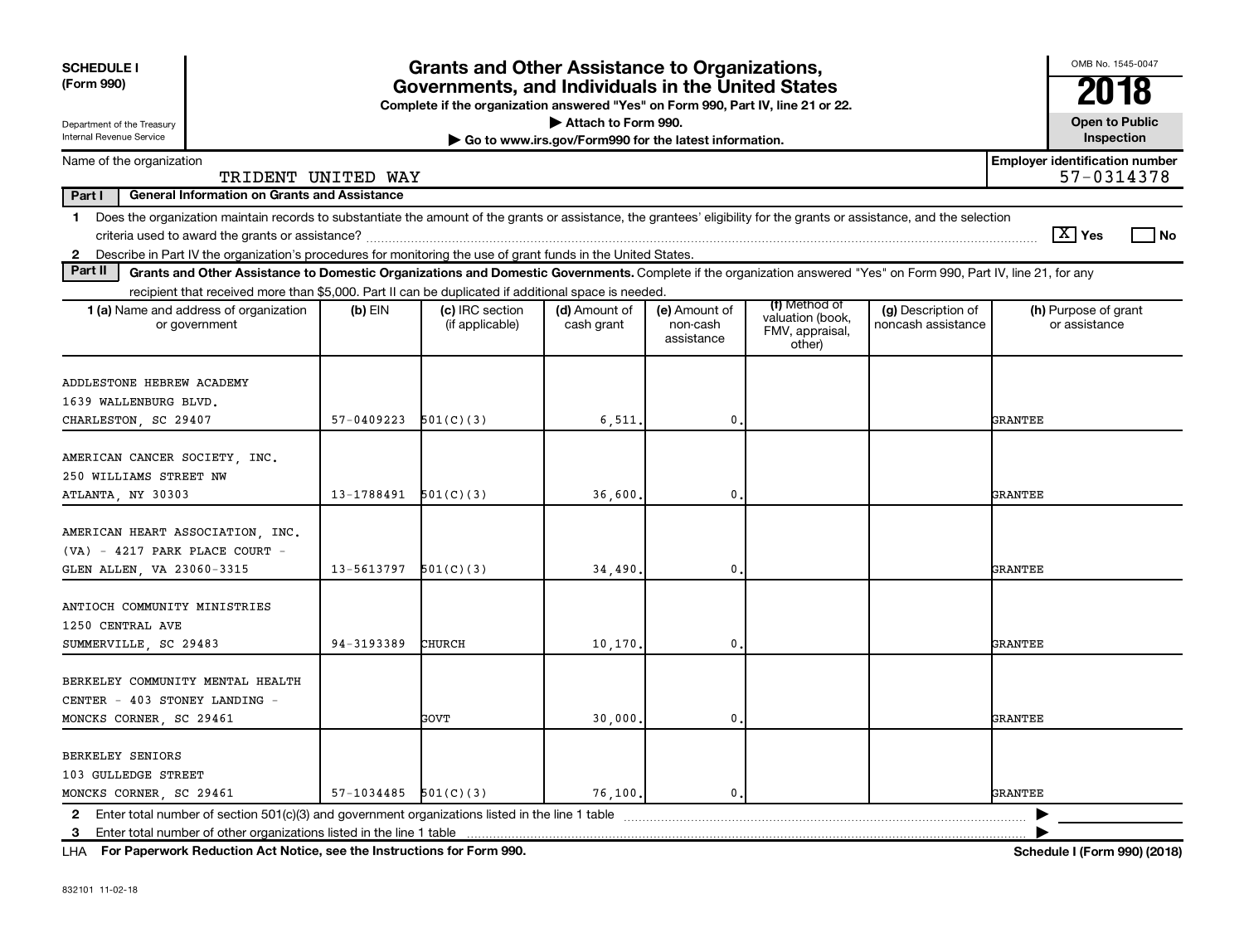| (a) Name and address of<br>organization or government                | $(b)$ EIN                  | (c) IRC section<br>if applicable | (d) Amount of<br>cash grant | (e) Amount of<br>non-cash<br>assistance | (f) Method of<br>valuation<br>(book, FMV,<br>appraisal, other) | (g) Description of<br>non-cash assistance | (h) Purpose of grant<br>or assistance |
|----------------------------------------------------------------------|----------------------------|----------------------------------|-----------------------------|-----------------------------------------|----------------------------------------------------------------|-------------------------------------------|---------------------------------------|
| CALVARY CHAPEL OF BOISE, INC.                                        |                            |                                  |                             |                                         |                                                                |                                           |                                       |
| 123 AUTO DRIVE                                                       |                            |                                  |                             |                                         |                                                                |                                           |                                       |
| BOISE, ID 83709                                                      | 82-0373010                 | <b>CHURCH</b>                    | 11,267.                     | $\mathbf 0$                             |                                                                |                                           | <b>GRANTEE</b>                        |
| BERKELEY COUNTY SCHOOL DISTRICT<br>229 EAST MAIN STREET              |                            |                                  |                             |                                         |                                                                |                                           |                                       |
| MONCKS CORNER, SC 29461                                              | 57-6000313                 | GOVT                             | 115,000                     | 0                                       |                                                                |                                           | <b>GRANTEE</b>                        |
| BLACK RIVER UNITED WAY -<br>GEORGETOWN, SC - PO BOX 1065 -           |                            |                                  |                             |                                         |                                                                |                                           |                                       |
| GEORGETOWN, SC 29440                                                 | 57-0526145                 | 501(C)(3)                        | 20,596.                     | $\mathbf 0$                             |                                                                |                                           | <b>GRANTEE</b>                        |
| CHANGED LIVES MINISTRY<br>470 REID HILL ROAD                         |                            |                                  |                             |                                         |                                                                |                                           |                                       |
| MONCKS CORNER, SC 29461                                              | $58 - 2457711$ $501(C)(3)$ |                                  | 5,172.                      | $\mathbf 0$                             |                                                                |                                           | <b>GRANTEE</b>                        |
| CHARLESTON ANIMAL SOCIETY<br>2455 REMOUNT RD                         |                            |                                  |                             |                                         |                                                                |                                           |                                       |
| NORTH CHARLESTON, SC 29406                                           | 57-6021863                 | 501(C)(3)                        | 10, 152.                    | 0                                       |                                                                |                                           | <b>GRANTEE</b>                        |
| CHARLESTON BAPTIST CHURCH<br>13 SAN MIGUEL RD.                       |                            |                                  |                             |                                         |                                                                |                                           |                                       |
| CHARLESTON, SC 29414                                                 | 25-1253194                 | <b>CHURCH</b>                    | 16,000                      | 0                                       |                                                                |                                           | <b>GRANTEE</b>                        |
| CHARLESTON COUNTY SCHOOL DISTRICT<br>- AE - 3999 BRIDGE VIEW DRIVE - |                            |                                  |                             |                                         |                                                                |                                           |                                       |
| NORTH CHARLESTON, SC 29405                                           | 57-6000322                 | GOVT                             | 35,000.                     | 0.                                      |                                                                |                                           | <b>GRANTEE</b>                        |
| CHARLESTON DORCHESTER COMMUNITY<br>MENTAL HEALTH CTR. - 2100 CHARLIE |                            |                                  |                             |                                         |                                                                |                                           |                                       |
| HALL BLVD. - CHARLESTON, SC 29414                                    | 57-6000922                 | GOVT                             | 160,000.                    | 0.                                      |                                                                |                                           | <b>GRANTEE</b>                        |
| CHARLESTON ORPHAN HOUSE, INC.<br>5055 LACKAWANNA BLVD.               |                            |                                  |                             |                                         |                                                                |                                           |                                       |
| NORTH CHARLESTON, SC 29406                                           | $57-0669877$ $501(C)(3)$   |                                  | 73.181.                     | $\mathbf 0$ .                           |                                                                |                                           | <b>GRANTEE</b>                        |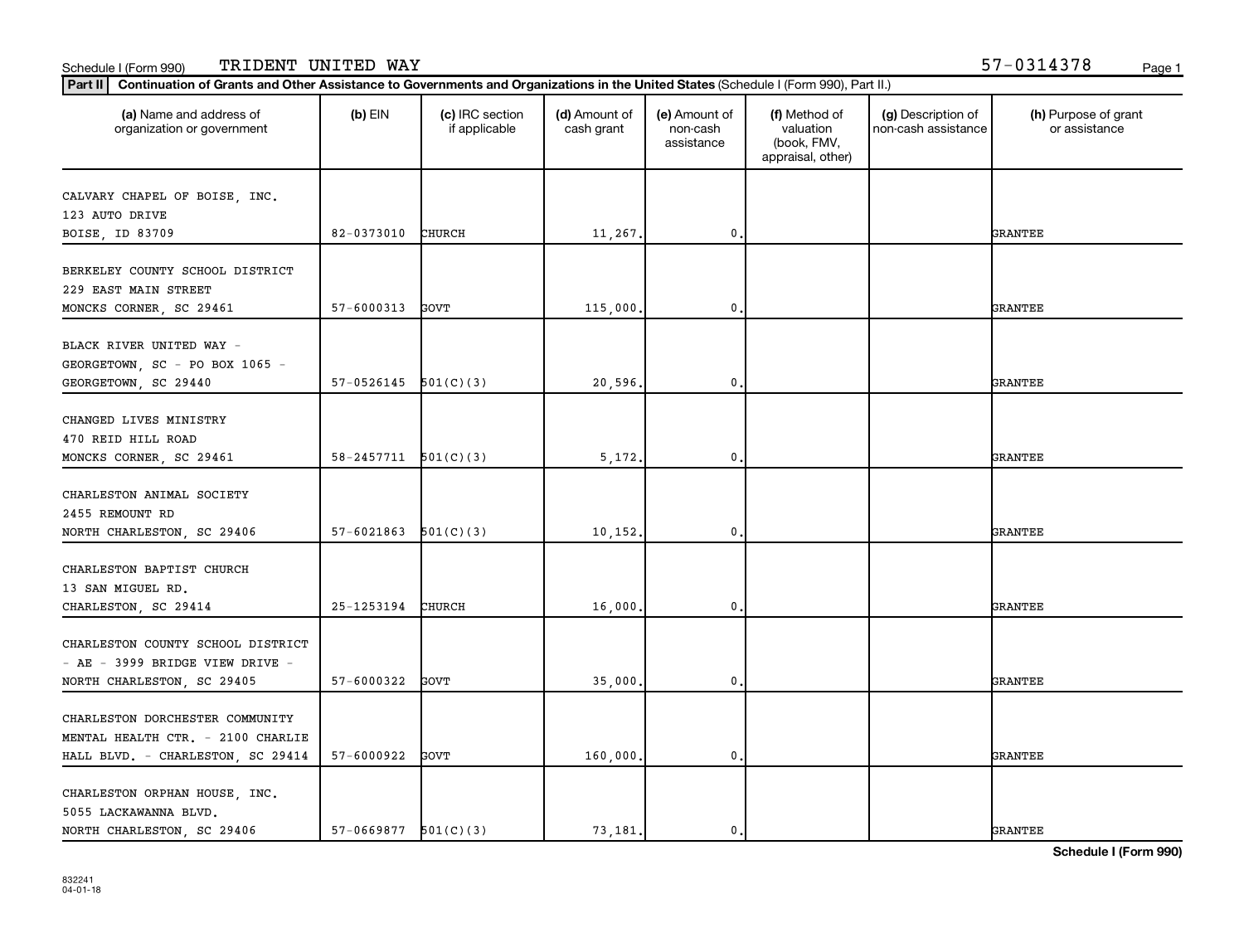| (a) Name and address of<br>organization or government | $(b)$ EIN                | (c) IRC section<br>if applicable | (d) Amount of<br>cash grant | (e) Amount of<br>non-cash<br>assistance | (f) Method of<br>valuation<br>(book, FMV,<br>appraisal, other) | (g) Description of<br>non-cash assistance | (h) Purpose of grant<br>or assistance |
|-------------------------------------------------------|--------------------------|----------------------------------|-----------------------------|-----------------------------------------|----------------------------------------------------------------|-------------------------------------------|---------------------------------------|
| CHARLESTON PROMISE NEIGHBORHOOD                       |                          |                                  |                             |                                         |                                                                |                                           |                                       |
| 1819 MEETING STREET RD, STE B                         |                          |                                  |                             |                                         |                                                                |                                           |                                       |
| CHARLESTON, SC 29405                                  | 80-0597710               | 501(C)(3)                        | 117,147.                    | $\mathbf 0$                             |                                                                |                                           | <b>GRANTEE</b>                        |
|                                                       |                          |                                  |                             |                                         |                                                                |                                           |                                       |
| CAROLINA YOUTH DEVELOPMENT CENTER                     |                          |                                  |                             |                                         |                                                                |                                           |                                       |
| 5055 LACKAWANNA BLVD.                                 |                          |                                  |                             |                                         |                                                                |                                           |                                       |
| NORTH CHARLESTON, SC 29405                            | 57-0669877               | 501(C)(3)                        | 6,342.                      | $\mathbf 0$                             |                                                                |                                           | <b>GRANTEE</b>                        |
|                                                       |                          |                                  |                             |                                         |                                                                |                                           |                                       |
| CHRIST EPISCOPAL CHURCH                               |                          |                                  |                             |                                         |                                                                |                                           |                                       |
| 2304 HIGHWAY 17                                       |                          |                                  |                             |                                         |                                                                |                                           |                                       |
| MOUNT PLEASANT, SC 29466                              | 22-1500487               | CHURCH                           | 22,759.                     | 0.                                      |                                                                |                                           | <b>GRANTEE</b>                        |
|                                                       |                          |                                  |                             |                                         |                                                                |                                           |                                       |
| CHARLESTON COUNTY SCHOOL DISTRICT                     |                          |                                  |                             |                                         |                                                                |                                           |                                       |
| 3999 BRIDGE VIEW DRIVE                                |                          |                                  |                             |                                         |                                                                |                                           |                                       |
| NORTH CHARLESTON, SC 29405                            | 57-6000322               | GOVT                             | 115,000.                    | $\mathbf 0$                             |                                                                |                                           | <b>GRANTEE</b>                        |
|                                                       |                          |                                  |                             |                                         |                                                                |                                           |                                       |
| CLEMSON UNIVERSITY FOUNDATION                         |                          |                                  |                             |                                         |                                                                |                                           |                                       |
| PO BOX 1889                                           |                          |                                  |                             |                                         |                                                                |                                           |                                       |
| CLEMSON, SC 29633                                     | 57-0426335               | 501(C)(3)                        | 10,782.                     | $\mathbf 0$                             |                                                                |                                           | <b>GRANTEE</b>                        |
| COMMUNITIES IN SCHOOLS OF THE                         |                          |                                  |                             |                                         |                                                                |                                           |                                       |
| CHARLESTON AREA, INC. - 1090 E.                       |                          |                                  |                             |                                         |                                                                |                                           |                                       |
| MONTAGUE AVE - CHARLESTON, SC                         |                          |                                  |                             |                                         |                                                                |                                           |                                       |
| 29403                                                 | 57-0915384               | 501(C)(3)                        | 136,976.                    | $\mathbf 0$                             |                                                                |                                           | <b>GRANTEE</b>                        |
|                                                       |                          |                                  |                             |                                         |                                                                |                                           |                                       |
| CHARLESTON SYMPHONY ORCHESTRA                         |                          |                                  |                             |                                         |                                                                |                                           |                                       |
| 2133 N HILLSIDE DRIVE                                 |                          |                                  |                             |                                         |                                                                |                                           |                                       |
| CHARLESTON, SC 29407                                  | 57-6000192               | 501(C)(3)                        | 5,300.                      | 0,                                      |                                                                |                                           | <b>GRANTEE</b>                        |
| DEE NORTON LOWCOUNTRY CHILDREN'S                      |                          |                                  |                             |                                         |                                                                |                                           |                                       |
|                                                       |                          |                                  |                             |                                         |                                                                |                                           |                                       |
| CENTER - 1061 KING STREET -                           |                          |                                  |                             |                                         |                                                                |                                           |                                       |
| CHARLESTON, SC 29403                                  | 57-0905724               | 501(C)(3)                        | 168,765.                    | $\mathbf 0$                             |                                                                |                                           | <b>GRANTEE</b>                        |
| DORCHESTER SENIORS, INC.                              |                          |                                  |                             |                                         |                                                                |                                           |                                       |
| 312 N. LAUREL STREET                                  |                          |                                  |                             |                                         |                                                                |                                           |                                       |
| SUMMERVILLE, SC 29483                                 | $57-0703785$ $501(C)(3)$ |                                  | 90.769.                     | 0.                                      |                                                                |                                           | <b>GRANTEE</b>                        |
|                                                       |                          |                                  |                             |                                         |                                                                |                                           |                                       |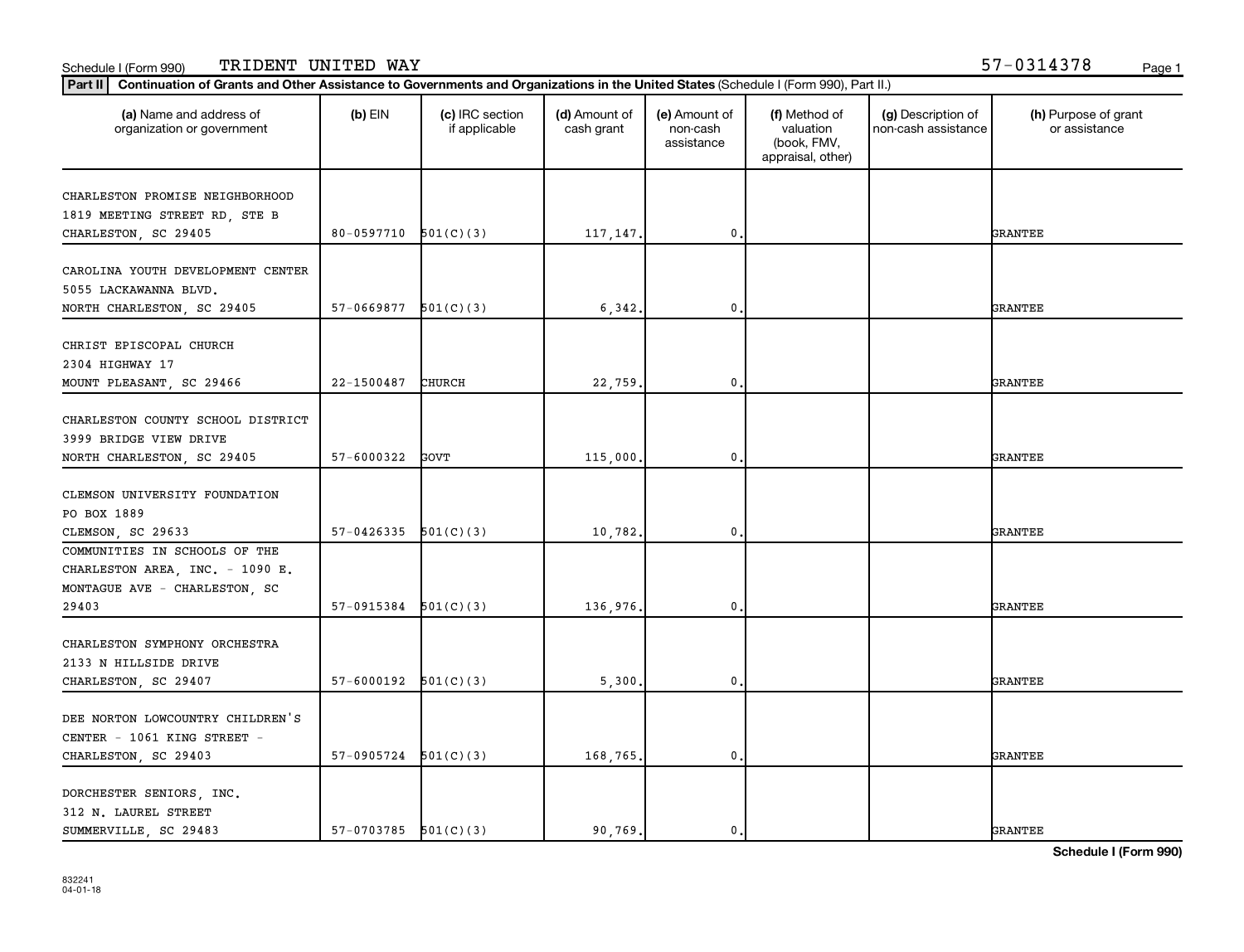### **Part III Continuation of Grants and Other Assistance to Governments and Organizations in the United States (Schi<br>Rect III, Continuation of Grants and Other Assistance to Governments and Organizations in the United State** Schedule I (Form 990) TRIDENT UNITED WAY 57-0314378 <sub>Page 1</sub>

| Part II   Continuation of Grants and Other Assistance to Governments and Organizations in the United States (Schedule I (Form 990), Part II.) |                          |                                  |                             |                                         |                                                                |                                           |                                       |
|-----------------------------------------------------------------------------------------------------------------------------------------------|--------------------------|----------------------------------|-----------------------------|-----------------------------------------|----------------------------------------------------------------|-------------------------------------------|---------------------------------------|
| (a) Name and address of<br>organization or government                                                                                         | $(b)$ EIN                | (c) IRC section<br>if applicable | (d) Amount of<br>cash grant | (e) Amount of<br>non-cash<br>assistance | (f) Method of<br>valuation<br>(book, FMV,<br>appraisal, other) | (g) Description of<br>non-cash assistance | (h) Purpose of grant<br>or assistance |
| EAST COOPER BAPTIST CHURCH<br>361 EGYPT ROAD<br>MT. PLEASANT, SC 29464                                                                        | 57-0697258               | CHURCH                           | 13,443.                     | 0.                                      |                                                                |                                           | <b>GRANTEE</b>                        |
| EAST COOPER COMMUNITY OUTREACH<br>1145 SIX MILE ROAD<br>MT. PLEASANT, SC 29464                                                                | $57-0939280$ $501(C)(3)$ |                                  | 77,248                      | $\mathbf 0$                             |                                                                |                                           | GRANTEE                               |
| FAMILY SERVICES INC DBA ORIGIN SC<br>4925 LACROSS ROAD, SUITE 215<br>NORTH CHARLESTON, SC 29406-6513                                          | 57-0324920               | 501(C)(3)                        | 155,589.                    | $\mathbf 0$                             |                                                                |                                           | GRANTEE                               |
| FLORENCE CRITTENTON PROGRAMS OF<br>SOUTH CAROLINA - 19 SAINT MARGARET<br>STREET - CHARLESTON, SC 29403                                        | $57-0342030$ $501(C)(3)$ |                                  | 144,331.                    | 0.                                      |                                                                |                                           | GRANTEE                               |
| CHILDREN'S MUSEUM OF THE<br>LOWCOUNTRY - 25 ST ANN STREET -<br>CHARLESTON, SC 29403                                                           | $57-1014498$ $501(C)(3)$ |                                  | 5,000.                      | $\mathbf{0}$ .                          |                                                                |                                           | GRANTEE                               |
| HABITAT FOR HUMANITY OF BERKELEY<br>COUNTY - 1 BELKNAP ROAD - GOOSE<br>CREEK, SC 29445-3441                                                   | 57-0907019               | 501(C)(3)                        | 27,656                      | $\mathbf{0}$                            |                                                                |                                           | GRANTEE                               |
| CHURCH OF CHRIST OUR KING<br>1149 RUSSELL DRIVE<br>MOUNT PLEASANT, SC 29464                                                                   | 57-0539914               | CHURCH                           | 5,033.                      | 0.                                      |                                                                |                                           | GRANTEE                               |
| HELPING HANDS OF GOOSE CREEK<br>PO BOX 992<br>GOOSE CREEK, SC 29445-0992                                                                      | $57-0891298$ $501(C)(3)$ |                                  | 55,594.                     | 0.                                      |                                                                |                                           | GRANTEE                               |
| LIFE COVENANT CHURCH<br>4200 E. 2ND ST.<br>EDMOND, OK 73034                                                                                   | 73-1486708 CHURCH        |                                  | 13,200.                     | $\mathbf{0}$ .                          |                                                                |                                           | <b>GRANTEE</b>                        |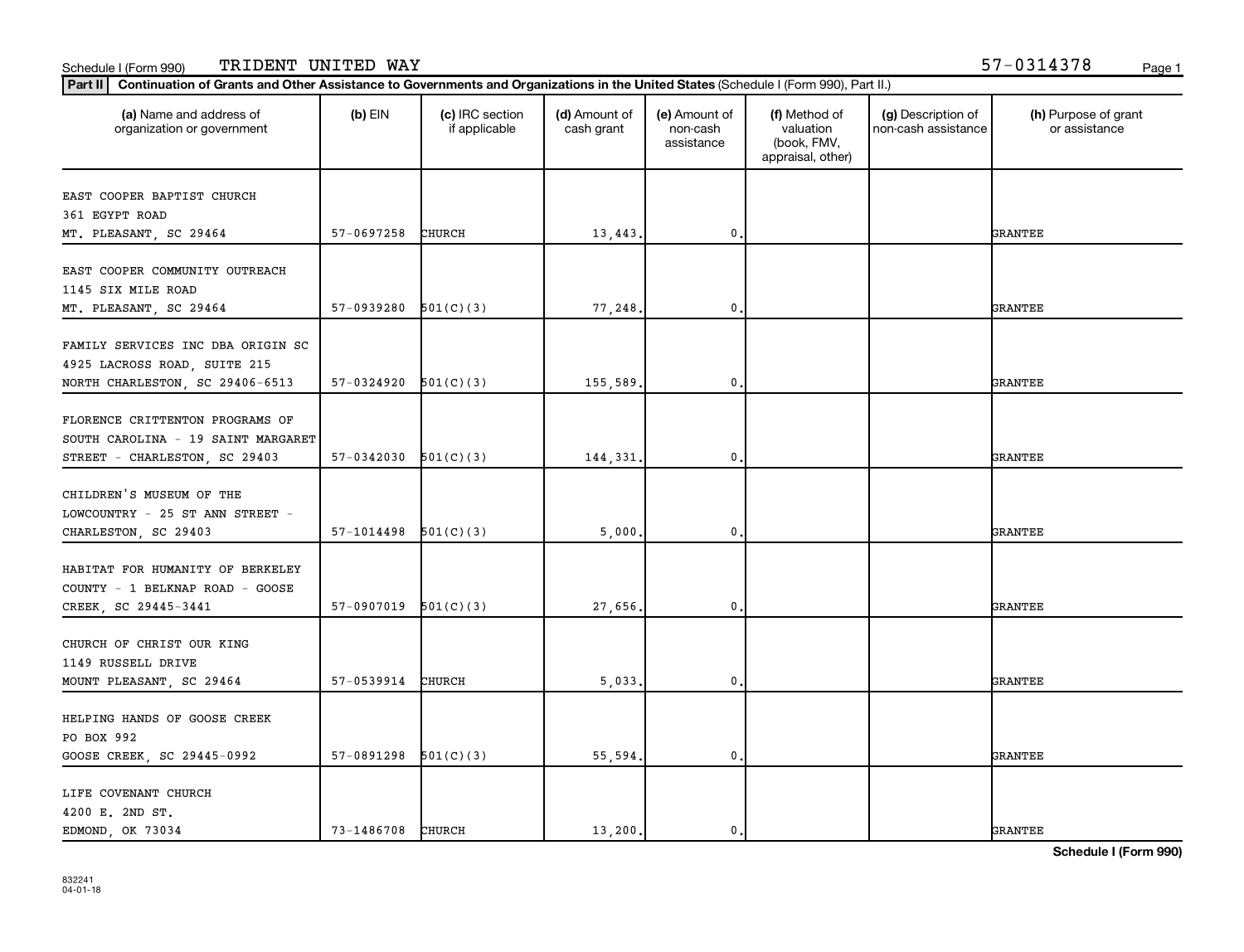| (a) Name and address of<br>organization or government | $(b)$ EIN                | (c) IRC section<br>if applicable | (d) Amount of<br>cash grant | (e) Amount of<br>non-cash<br>assistance | (f) Method of<br>valuation<br>(book, FMV,<br>appraisal, other) | (g) Description of<br>non-cash assistance | (h) Purpose of grant<br>or assistance |
|-------------------------------------------------------|--------------------------|----------------------------------|-----------------------------|-----------------------------------------|----------------------------------------------------------------|-------------------------------------------|---------------------------------------|
| LOWCOUNTRY FOOD BANK, INC.                            |                          |                                  |                             |                                         |                                                                |                                           |                                       |
| 2864 AZALEA DR.                                       |                          |                                  |                             |                                         |                                                                |                                           |                                       |
| CHARLESTON, SC 29405                                  | 57-0751835               | 501(C)(3)                        | 504,294.                    | $\mathbf{0}$                            |                                                                |                                           | <b>GRANTEE</b>                        |
|                                                       |                          |                                  |                             |                                         |                                                                |                                           |                                       |
| CHURCH OF THE HOLY CROSS                              |                          |                                  |                             |                                         |                                                                |                                           |                                       |
| PO BOX 6506                                           |                          |                                  |                             |                                         |                                                                |                                           |                                       |
| SULLIVANS ISLAND, SC 29482                            | 57-0606482               | CHURCH                           | 11,917.                     | 0                                       |                                                                |                                           | GRANTEE                               |
|                                                       |                          |                                  |                             |                                         |                                                                |                                           |                                       |
| COKESBURY UNITED METHODIST CHURCH                     |                          |                                  |                             |                                         |                                                                |                                           |                                       |
| 4990 DORCHESTER RD                                    |                          |                                  |                             |                                         |                                                                |                                           |                                       |
| NORTH CHARLESTON, SC 29418                            | $57-0519374$ $501(C)(3)$ |                                  | 5,750                       | 0                                       |                                                                |                                           | <b>GRANTEE</b>                        |
| MEDICAL UNIVERSITY OF SOUTH                           |                          |                                  |                             |                                         |                                                                |                                           |                                       |
| CAROLINA FOUNDATION - 18 BEE ST.,                     |                          |                                  |                             |                                         |                                                                |                                           |                                       |
| MSC 450 - CHARLESTON, SC 29425                        | 57-6028985               | 501(C)(3)                        | 13,350                      | $\mathbf 0$                             |                                                                |                                           | <b>GRANTEE</b>                        |
|                                                       |                          |                                  |                             |                                         |                                                                |                                           |                                       |
| METANOIA COMMUNITY DEVELOPMENT                        |                          |                                  |                             |                                         |                                                                |                                           |                                       |
| CORP - 2005 REYNOLDS AVENUE -                         |                          |                                  |                             |                                         |                                                                |                                           |                                       |
| NORTH CHARLESTON, SC 29405                            | 20-0310400               | 501(C)(3)                        | 138,234.                    | $\mathbf 0$                             |                                                                |                                           | <b>GRANTEE</b>                        |
|                                                       |                          |                                  |                             |                                         |                                                                |                                           |                                       |
| CONGREGATION DOR TIKVAH                               |                          |                                  |                             |                                         |                                                                |                                           |                                       |
| PO BOX 80301                                          |                          |                                  |                             |                                         |                                                                |                                           |                                       |
| NORTH CHARLESTON, SC 29416                            | 45-5626741               | 501(C)(3)                        | 5,350                       | $\mathbf 0$                             |                                                                |                                           | <b>GRANTEE</b>                        |
|                                                       |                          |                                  |                             |                                         |                                                                |                                           |                                       |
| DORCHESTER CHILDREN'S ADVOCACY                        |                          |                                  |                             |                                         |                                                                |                                           |                                       |
| CENTER - 303 EAST RICHARDSON                          |                          |                                  |                             |                                         |                                                                |                                           |                                       |
| STREET - SUMMERVILLE, SC 29483                        | 57-1078099               | 501(C)(3)                        | 132,538                     | $\mathbf 0$                             |                                                                |                                           | <b>GRANTEE</b>                        |
|                                                       |                          |                                  |                             |                                         |                                                                |                                           |                                       |
| READING PARTNERS - CHARLESTON SC                      |                          |                                  |                             |                                         |                                                                |                                           |                                       |
| 6296 RIVERS AVENUE SUITE 305                          |                          |                                  |                             |                                         |                                                                |                                           |                                       |
| NORTH CHARLESTON, SC 29406                            | 77-0568469               | 501(C)(3)                        | 75,056.                     | 0                                       |                                                                |                                           | GRANTEE                               |
| DORCHESTER SCHOOL DISTRICT 2                          |                          |                                  |                             |                                         |                                                                |                                           |                                       |
| 115 DEVON RD                                          |                          |                                  |                             |                                         |                                                                |                                           |                                       |
| SUMMERVILLE, SC 29483                                 |                          | 501(C)(3)                        | 115,000.                    | 0.                                      |                                                                |                                           | <b>GRANTEE</b>                        |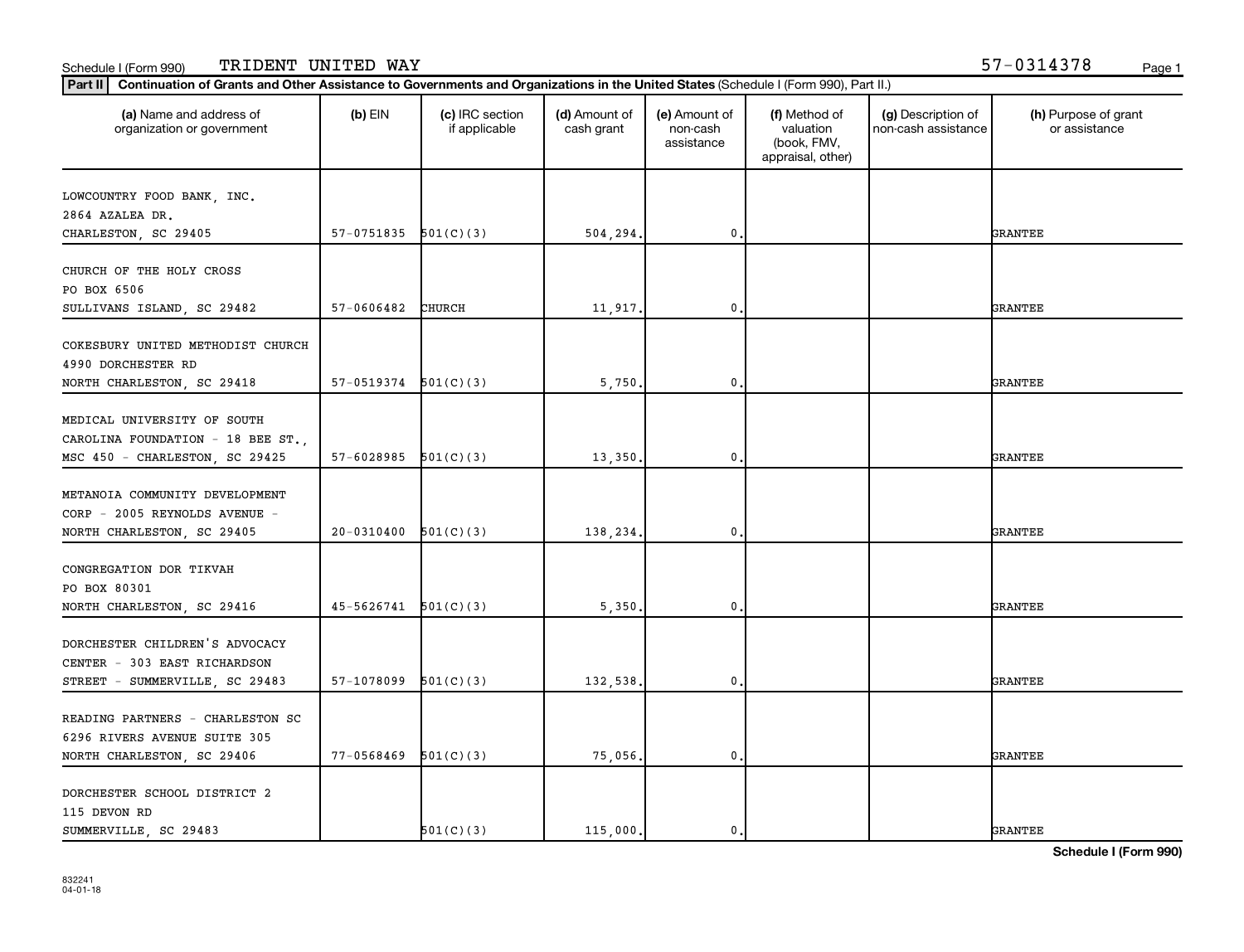| (a) Name and address of<br>organization or government | $(b)$ EIN                | (c) IRC section<br>if applicable | (d) Amount of<br>cash grant | (e) Amount of<br>non-cash<br>assistance | (f) Method of<br>valuation<br>(book, FMV,<br>appraisal, other) | (g) Description of<br>non-cash assistance | (h) Purpose of grant<br>or assistance |
|-------------------------------------------------------|--------------------------|----------------------------------|-----------------------------|-----------------------------------------|----------------------------------------------------------------|-------------------------------------------|---------------------------------------|
| ONE80 PLACE                                           |                          |                                  |                             |                                         |                                                                |                                           |                                       |
| 35 WALNUT STREET                                      |                          |                                  |                             |                                         |                                                                |                                           |                                       |
| CHARLESTON, SC 29403                                  | 57-0789483               | 501(C)(3)                        | 166,696.                    | $\mathbf{0}$                            |                                                                |                                           | <b>GRANTEE</b>                        |
| OUR LADY OF MERCY COMMUNITY                           |                          |                                  |                             |                                         |                                                                |                                           |                                       |
| OUTREACH SERVICES, INC. - PO BOX                      |                          |                                  |                             |                                         |                                                                |                                           |                                       |
| 607 - JOHNS ISLAND, SC 29457                          | 57-0905488               | 501(C)(3)                        | 42,760.                     | $\mathbf 0$                             |                                                                |                                           | <b>GRANTEE</b>                        |
|                                                       |                          |                                  |                             |                                         |                                                                |                                           |                                       |
| PALMETTO WARRIOR CONNECTION                           |                          |                                  |                             |                                         |                                                                |                                           |                                       |
| 2150 EAGLE DR., BUILDING 100                          |                          |                                  |                             |                                         |                                                                |                                           |                                       |
| NORTH CHARLESTON, SC 29406                            | $57-0632511$ $501(C)(3)$ |                                  | 15,738.                     | 0,                                      |                                                                |                                           | <b>GRANTEE</b>                        |
| DORCHESTER SCHOOL DISTRICT 4                          |                          |                                  |                             |                                         |                                                                |                                           |                                       |
| 500 RIDGE STREET                                      |                          |                                  |                             |                                         |                                                                |                                           |                                       |
| ST. GEORGE, SC 29477                                  |                          | GOVT                             | 115,000.                    | $\mathbf{0}$                            |                                                                |                                           | <b>GRANTEE</b>                        |
|                                                       |                          |                                  |                             |                                         |                                                                |                                           |                                       |
| ROPER ST. FRANCIS FOUNDATION                          |                          |                                  |                             |                                         |                                                                |                                           |                                       |
| 316 CALHOUN STREET                                    |                          |                                  |                             |                                         |                                                                |                                           |                                       |
| CHARLESTON, SC 29403                                  | 57-1068509               | 501(C)(3)                        | 114,685.                    | $\mathbf 0$                             |                                                                |                                           | <b>GRANTEE</b>                        |
|                                                       |                          |                                  |                             |                                         |                                                                |                                           |                                       |
| SC THRIVE                                             |                          |                                  |                             |                                         |                                                                |                                           |                                       |
| 107 SALUDA POINTE DR.                                 |                          |                                  |                             |                                         |                                                                |                                           |                                       |
| LEXINGTON, SC 29072                                   | 90-1011409               | 501(C)(3)                        | 58, 333.                    | $\mathbf 0$                             |                                                                |                                           | <b>GRANTEE</b>                        |
| SEACOAST CHRISTIAN COMMUNITY                          |                          |                                  |                             |                                         |                                                                |                                           |                                       |
|                                                       |                          |                                  |                             |                                         |                                                                |                                           |                                       |
| CHURCH, INC - 750 LONG POINT ROAD                     |                          |                                  |                             |                                         |                                                                |                                           | <b>GRANTEE</b>                        |
| - MOUNT PLEASANT, SC 29464-8217                       | $57-1045195$ $501(C)(3)$ |                                  | 67,269.                     | 0.                                      |                                                                |                                           |                                       |
| EAST COOPER MEALS ON WHEELS, INC                      |                          |                                  |                             |                                         |                                                                |                                           |                                       |
| 2304 HIGHWAY 17                                       |                          |                                  |                             |                                         |                                                                |                                           |                                       |
| PO BOX 583, SC 29466                                  | $57-0804618$ $501(C)(3)$ |                                  | 8,453.                      | 0.                                      |                                                                |                                           | <b>GRANTEE</b>                        |
|                                                       |                          |                                  |                             |                                         |                                                                |                                           |                                       |
| FIRST BAPTIST CHURCH OF MT                            |                          |                                  |                             |                                         |                                                                |                                           |                                       |
| PLEASANT - 681 MCCANTS DRIVE -                        |                          |                                  |                             |                                         |                                                                |                                           |                                       |
| MOUNT PLEASANT, SC 29464                              | 57-0426858               | CHURCH                           | 10,088.                     | 0.                                      |                                                                |                                           | <b>GRANTEE</b>                        |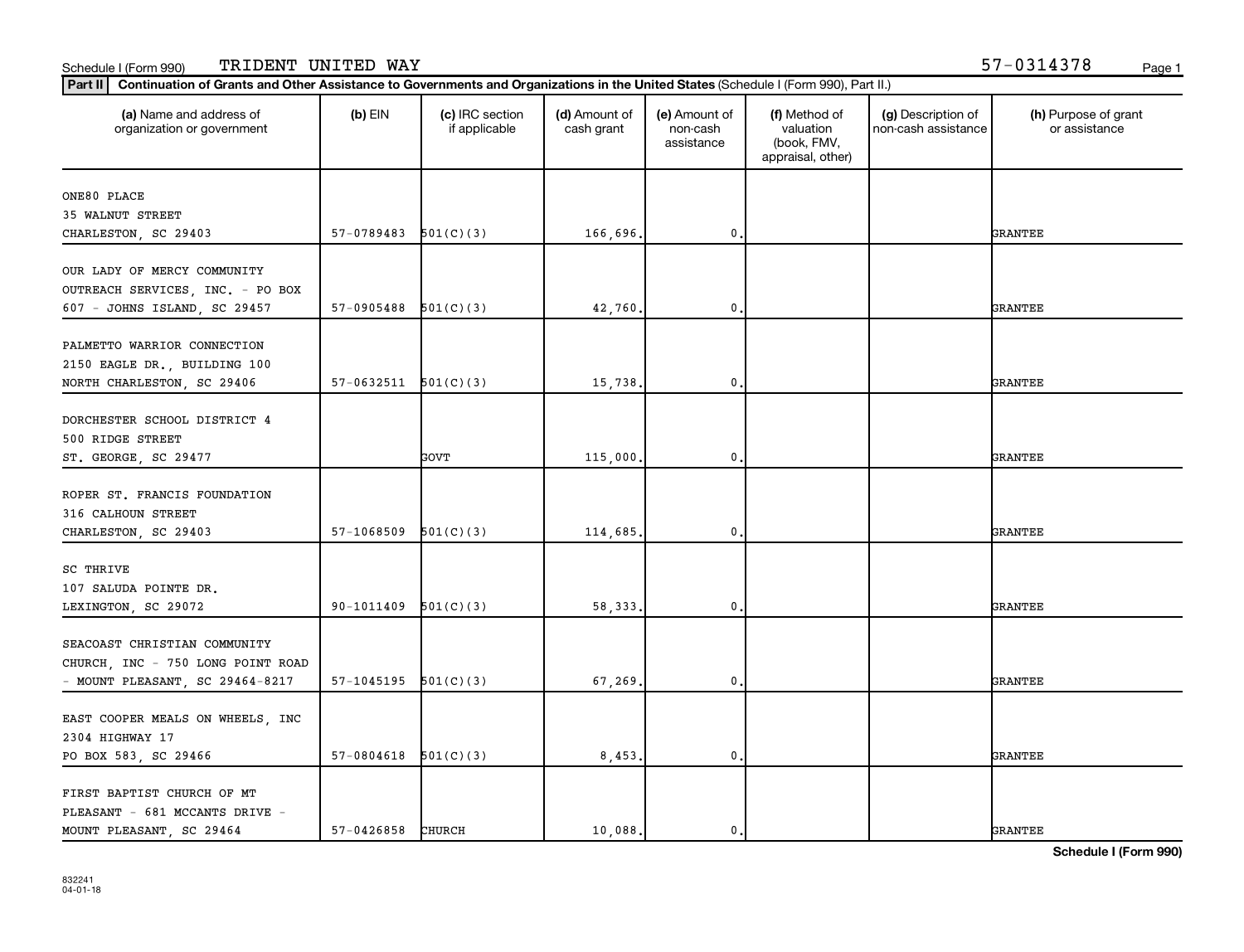| (a) Name and address of<br>organization or government | $(b)$ EIN                | (c) IRC section<br>if applicable | (d) Amount of<br>cash grant | (e) Amount of<br>non-cash<br>assistance | (f) Method of<br>valuation<br>(book, FMV,<br>appraisal, other) | (g) Description of<br>non-cash assistance | (h) Purpose of grant<br>or assistance |
|-------------------------------------------------------|--------------------------|----------------------------------|-----------------------------|-----------------------------------------|----------------------------------------------------------------|-------------------------------------------|---------------------------------------|
| WINGS FOR KIDS, INC.                                  |                          |                                  |                             |                                         |                                                                |                                           |                                       |
| 2097 MOUNT PLEASANT STREET                            |                          |                                  |                             |                                         |                                                                |                                           |                                       |
| CHARLESTON, SC 29403                                  | $57-0807424$ $501(C)(3)$ |                                  | 162,000.                    | 0                                       |                                                                |                                           | <b>GRANTEE</b>                        |
|                                                       |                          |                                  |                             |                                         |                                                                |                                           |                                       |
| FRIENDS OF NORTH CHARLESTON, INC.                     |                          |                                  |                             |                                         |                                                                |                                           |                                       |
| 2500 CITY HALL LN                                     |                          |                                  |                             |                                         |                                                                |                                           |                                       |
| NORTH CHARLESTON, SC 29406                            | 35-2606241               | 501(C)(3)                        | 6,586.                      | 0                                       |                                                                |                                           | <b>GRANTEE</b>                        |
|                                                       |                          |                                  |                             |                                         |                                                                |                                           |                                       |
| LOWCOUNTRY PREGNANCY CENTER                           |                          |                                  |                             |                                         |                                                                |                                           |                                       |
| 7481 NORTHSIDE DR                                     |                          |                                  |                             |                                         |                                                                |                                           |                                       |
| NORTH CHARLESTON, SC 29420                            | $57-0838453$ $501(C)(3)$ |                                  | 6, 306.                     | $\mathbf{0}$                            |                                                                |                                           | <b>GRANTEE</b>                        |
|                                                       |                          |                                  |                             |                                         |                                                                |                                           |                                       |
| MARCH OF DIMES, INC.                                  |                          |                                  |                             |                                         |                                                                |                                           |                                       |
| PO BOX 18819                                          |                          |                                  |                             |                                         |                                                                |                                           |                                       |
| ATLANTA, GA 31126                                     | 13-1846366               | 501(C)(3)                        | 27,737.                     | 0                                       |                                                                |                                           | <b>GRANTEE</b>                        |
| NEWSPRING CHURCH                                      |                          |                                  |                             |                                         |                                                                |                                           |                                       |
| 12200 E 21ST ST                                       |                          |                                  |                             |                                         |                                                                |                                           |                                       |
|                                                       | 48-0817251               | <b>CHURCH</b>                    | 8,850.                      | 0                                       |                                                                |                                           | <b>GRANTEE</b>                        |
| WITCHITA, KS 67206                                    |                          |                                  |                             |                                         |                                                                |                                           |                                       |
| OPERATION HOME, INC.                                  |                          |                                  |                             |                                         |                                                                |                                           |                                       |
| 3973 RIVERS AVE                                       |                          |                                  |                             |                                         |                                                                |                                           |                                       |
| NORTH CHARLESTON, SC 29405                            | 62-1745925               | 501(C)(3)                        | 6, 231.                     | 0                                       |                                                                |                                           | <b>GRANTEE</b>                        |
|                                                       |                          |                                  |                             |                                         |                                                                |                                           |                                       |
| PALMETTO COMMUNITY CARE                               |                          |                                  |                             |                                         |                                                                |                                           |                                       |
| 3547 MEETING STREET ROAD                              |                          |                                  |                             |                                         |                                                                |                                           |                                       |
| NORTH CHARLESTON, SC 29405                            | 57-0905550               | 501(C)(3)                        | 76,749.                     | $\mathbf 0$                             |                                                                |                                           | <b>GRANTEE</b>                        |
|                                                       |                          |                                  |                             |                                         |                                                                |                                           |                                       |
| PATTISONS ACADEMY                                     |                          |                                  |                             |                                         |                                                                |                                           |                                       |
| 2383 HIGHWAY 41                                       |                          |                                  |                             |                                         |                                                                |                                           |                                       |
| MOUNT PLEASANT, SC 29466                              | 20-3419262               | 501(C)(3)                        | 5,495.                      | 0                                       |                                                                |                                           | <b>GRANTEE</b>                        |
|                                                       |                          |                                  |                             |                                         |                                                                |                                           |                                       |
| UNITED WAY OF THE MIDLANDS                            |                          |                                  |                             |                                         |                                                                |                                           |                                       |
| 1818 BLANDING STREET                                  |                          |                                  |                             |                                         |                                                                |                                           |                                       |
| COLUMBIA, SC 29201                                    | $57-0405847$ $501(C)(3)$ |                                  | 58,161.                     | 0.                                      |                                                                |                                           | <b>GRANTEE</b>                        |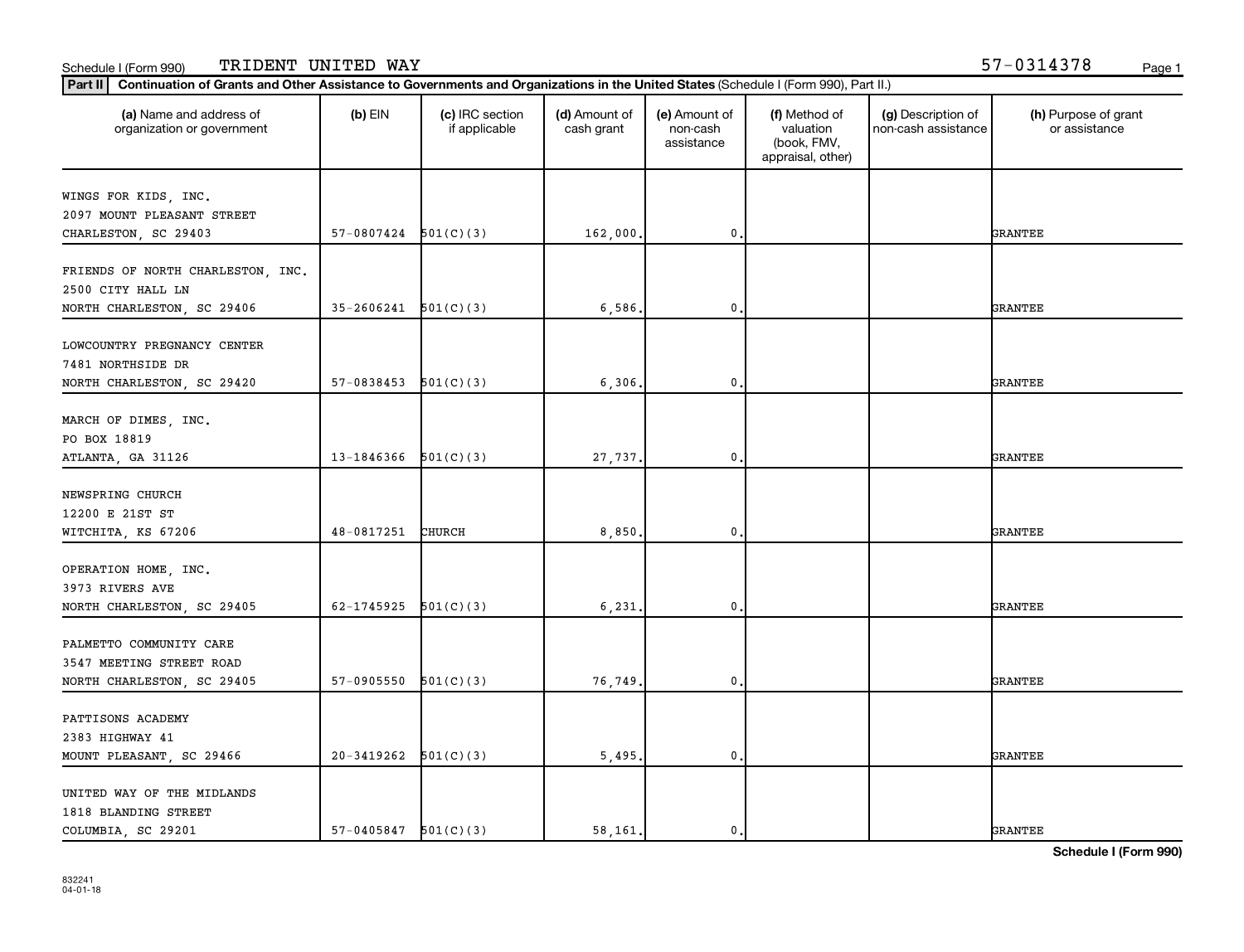| (a) Name and address of<br>organization or government            | $(b)$ EIN                | (c) IRC section<br>if applicable | (d) Amount of<br>cash grant | (e) Amount of<br>non-cash<br>assistance | (f) Method of<br>valuation<br>(book, FMV,<br>appraisal, other) | (g) Description of<br>non-cash assistance | (h) Purpose of grant<br>or assistance |
|------------------------------------------------------------------|--------------------------|----------------------------------|-----------------------------|-----------------------------------------|----------------------------------------------------------------|-------------------------------------------|---------------------------------------|
| PROVIDENCE BAPTIST CHURCH                                        |                          |                                  |                             |                                         |                                                                |                                           |                                       |
| 294 SEVEN FARMS DR                                               |                          |                                  |                             |                                         |                                                                |                                           |                                       |
| CHARLESTON, SC 29492                                             | 57-1037976               | CHURCH                           | 8,800.                      | $\mathbf 0$                             |                                                                |                                           | <b>GRANTEE</b>                        |
| SOUTH CAROLINA AQUARIUM<br>100 AQUARIUM WHARF                    |                          |                                  |                             |                                         |                                                                |                                           |                                       |
| CHARLESTON, SC 29401                                             | 57-0961897               | 501(C)(3)                        | 47,716.                     | $\mathbf 0$                             |                                                                |                                           | <b>GRANTEE</b>                        |
| SPOLETO FESTIVAL USA<br>14 GEORGE STREET<br>CHARLESTON, SC 29401 | 57-0660084               | 501(C)(3)                        | 11,000.                     | 0,                                      |                                                                |                                           | <b>GRANTEE</b>                        |
|                                                                  |                          |                                  |                             |                                         |                                                                |                                           |                                       |
| ST. ANDREWS CHURCH                                               |                          |                                  |                             |                                         |                                                                |                                           |                                       |
| 440 WHILDEN ST                                                   |                          |                                  |                             |                                         |                                                                |                                           |                                       |
| MOUNT PLEASANT, SC 29464                                         | 57-0381068               | CHURCH                           | 6,131.                      | $\mathbf{0}$                            |                                                                |                                           | GRANTEE                               |
| SUMMERVILLE FAMILY YMCA<br>140 S CEDAR ST                        |                          |                                  |                             |                                         |                                                                |                                           |                                       |
| SUMMERVILLE, SC 29483                                            | 57-0643100               | 501(C)(3)                        | 5,468.                      | $\mathbf 0$                             |                                                                |                                           | <b>GRANTEE</b>                        |
| TEMPLE BAPTIST CHURCH OF<br>SPARTANBURG - 215 FIELDCREST LN -    |                          |                                  |                             |                                         |                                                                |                                           |                                       |
| SPARTANBURG, SC 29301                                            | 46-3432102               | CHURCH                           | 10, 200.                    | $\mathbf 0$                             |                                                                |                                           | <b>GRANTEE</b>                        |
| THE CHURCH AT LIFE PARK<br>1151 GEORGE BROWDER BLVD              |                          |                                  |                             |                                         |                                                                |                                           |                                       |
| MOUNT PLEASANT, SC 29466                                         | 47-1094917               | CHURCH                           | 5,104.                      | 0.                                      |                                                                |                                           | <b>GRANTEE</b>                        |
| THE JOURNEY CHURCH                                               |                          |                                  |                             |                                         |                                                                |                                           |                                       |
| PO BOX 3392                                                      |                          |                                  |                             |                                         |                                                                |                                           |                                       |
| SUMMERVILLE, SC 29484                                            | 87-0793785               | CHURCH                           | 12,000.                     | 0.                                      |                                                                |                                           | <b>GRANTEE</b>                        |
| TRICOUNTY FAMILY MINISTRIES<br>2105 COSGROVE AVE                 |                          |                                  |                             |                                         |                                                                |                                           |                                       |
| NORTH CHARLESTON, SC 29405                                       | $57-0794782$ $501(C)(3)$ |                                  | 187.186.                    | 0.                                      |                                                                |                                           | <b>GRANTEE</b>                        |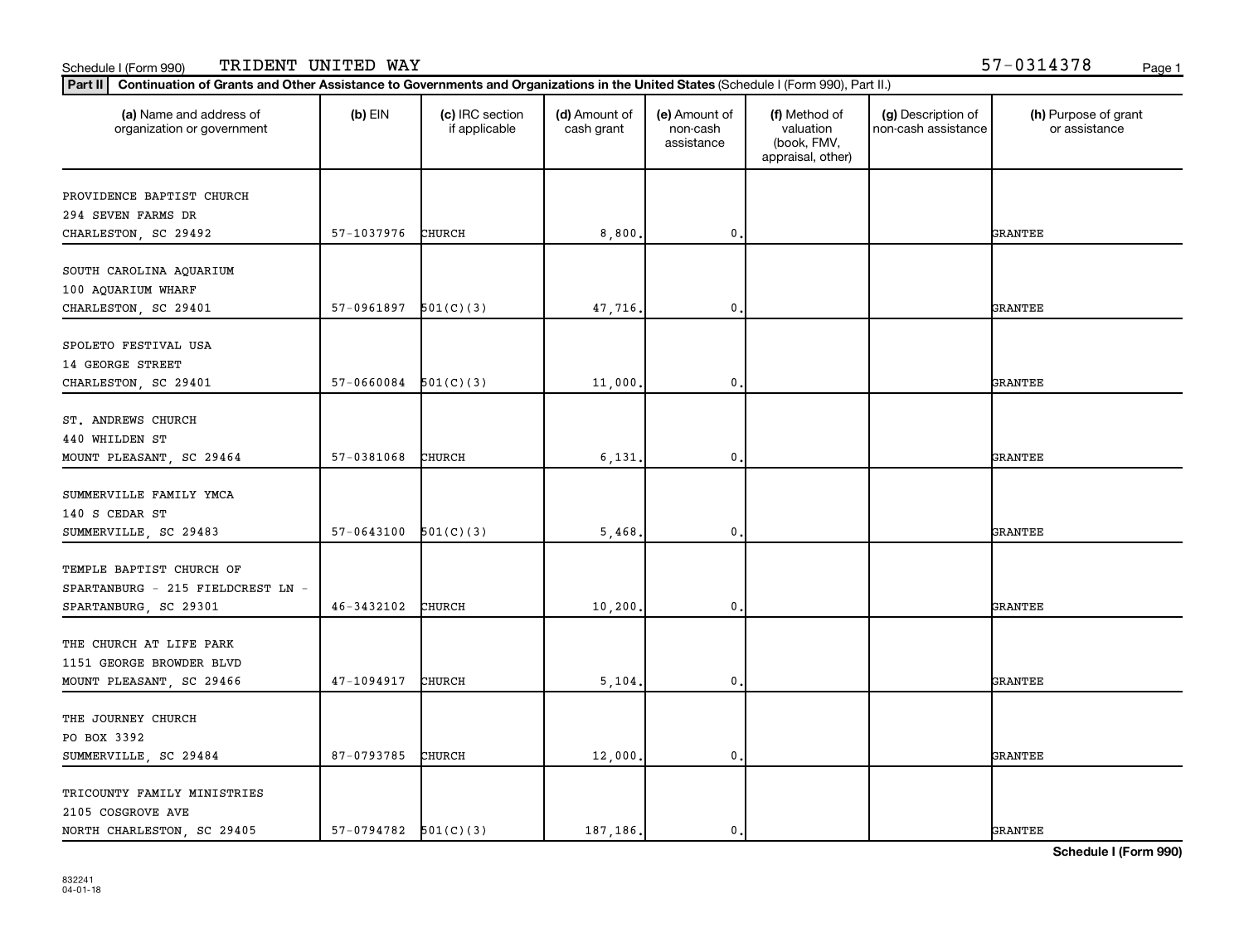| (a) Name and address of<br>organization or government                | $(b)$ EIN                | (c) IRC section<br>if applicable | (d) Amount of<br>cash grant | (e) Amount of<br>non-cash<br>assistance | (f) Method of<br>valuation<br>(book, FMV,<br>appraisal, other) | (g) Description of<br>non-cash assistance | (h) Purpose of grant<br>or assistance |
|----------------------------------------------------------------------|--------------------------|----------------------------------|-----------------------------|-----------------------------------------|----------------------------------------------------------------|-------------------------------------------|---------------------------------------|
| TURNING POINT FOR GOD                                                |                          |                                  |                             |                                         |                                                                |                                           |                                       |
| 10007 RIVER RD                                                       |                          |                                  |                             |                                         |                                                                |                                           |                                       |
| LAKESIDE, CA 92040                                                   | 33-0095805               | CHURCH                           | 7,425.                      | $\mathbf 0$                             |                                                                |                                           | <b>GRANTEE</b>                        |
| TWO RIVERS PRESBYTERIAN CHURCH<br>1082 E MONTAGUE AVE                |                          |                                  |                             |                                         |                                                                |                                           |                                       |
| NORTH CHARLESTON, SC 29405                                           | 20-8223428               | CHURCH                           | 8,631                       | $\mathbf 0$                             |                                                                |                                           | <b>GRANTEE</b>                        |
| UNITED WAY OF CENTRAL SAVANNAH<br>RIVER AREA - PO BOX 1724 -         |                          |                                  |                             |                                         |                                                                |                                           |                                       |
| AUGUSTA, GA 30903                                                    | $58-0566155$ $501(C)(3)$ |                                  | 19,592.                     | $\mathbf{0}$                            |                                                                |                                           | <b>GRANTEE</b>                        |
| UNITED WAY OF GASTON COUNTY<br>PO BOX 2597                           |                          |                                  |                             |                                         |                                                                |                                           |                                       |
| GASTONIA, NC 28053                                                   | 56-0653356               | 501(C)(3)                        | 6,455.                      | $\mathbf 0$                             |                                                                |                                           | <b>GRANTEE</b>                        |
| UNITED WAY OF GREATER RICHMOND AND<br>PETERSBURG - 2001 MAYWILL ST - |                          |                                  |                             |                                         |                                                                |                                           |                                       |
| RICHMOND, VA 23230                                                   | 23-7375346               | 501(C)(3)                        | 8,805.                      | $\mathbf 0$                             |                                                                |                                           | <b>GRANTEE</b>                        |
| UNITED WAY OF GREENVILLE COUNTY<br>105 EDINBURG CT.                  |                          |                                  |                             |                                         |                                                                |                                           |                                       |
| GREENVILLE, SC 29607                                                 | 57-0362066               | 501(C)(3)                        | 49,657.                     | $\mathbf 0$                             |                                                                |                                           | <b>GRANTEE</b>                        |
| UNITED WAY OF HORRY COUNTY<br>761 CENTURY CIRCLE                     |                          |                                  |                             |                                         |                                                                |                                           |                                       |
| CONWAY, SC 29526                                                     | $57-0558692$ $501(C)(3)$ |                                  | 18,378.                     | $\mathbf 0$ .                           |                                                                |                                           | <b>GRANTEE</b>                        |
| UNITED WAY OF THE CENTRAL<br>CAROLINAS, INC. - 301 S BREVARD         |                          |                                  |                             |                                         |                                                                |                                           |                                       |
| STREET - CHARLOTTE, NC 28202                                         | 56-0529948               | 501(C)(3)                        | 14,299.                     | $\mathbf{0}$                            |                                                                |                                           | <b>GRANTEE</b>                        |
| UNITED WAY OF THE COASTAL EMPIRE<br>PO BOX 2946                      |                          |                                  |                             |                                         |                                                                |                                           |                                       |
| SAVANNAH GA 31402                                                    | $74-1207552$ $501(C)(3)$ |                                  | 11,455.                     | 0.                                      |                                                                |                                           | <b>GRANTEE</b>                        |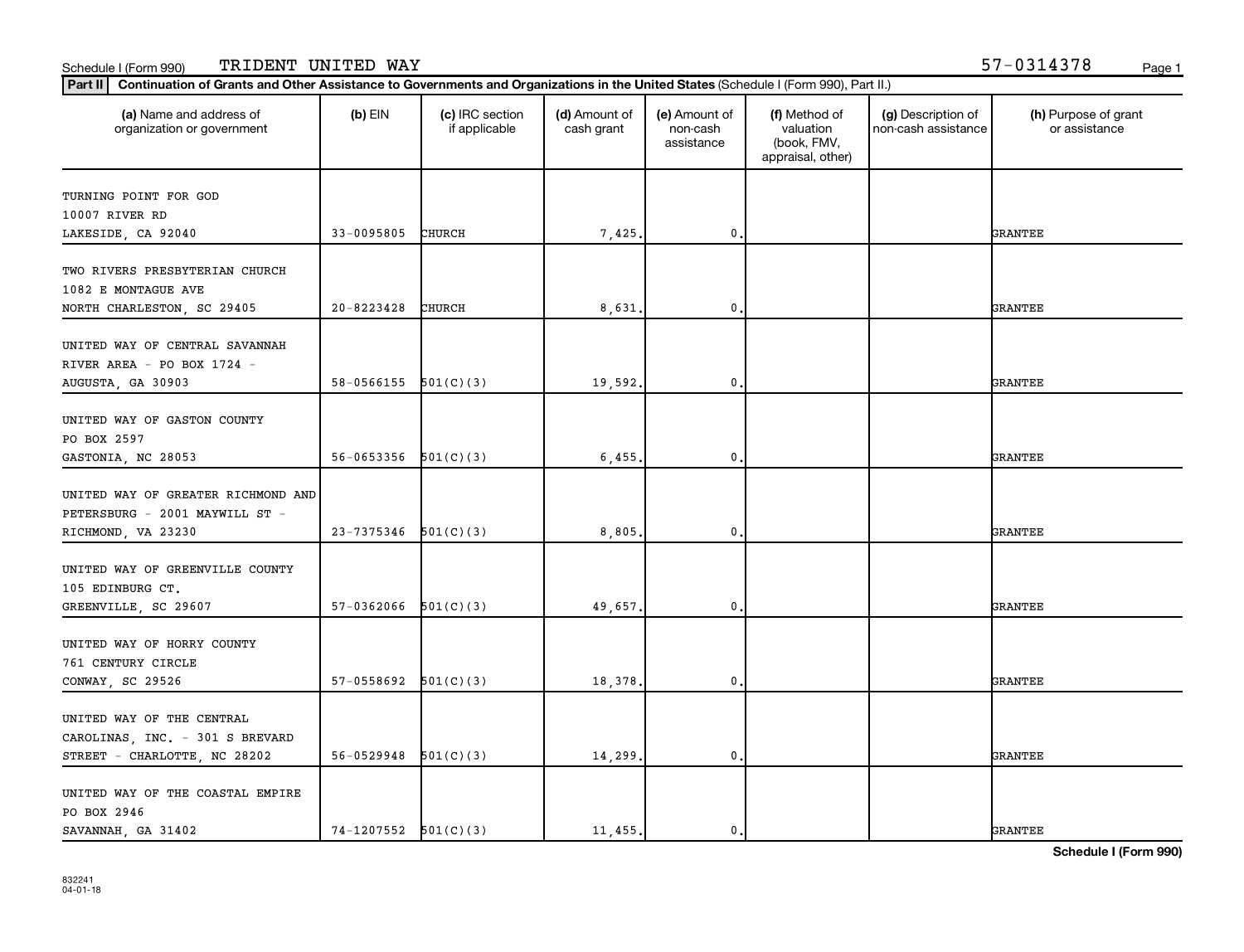| (a) Name and address of<br>organization or government | $(b)$ EIN                | (c) IRC section<br>if applicable | (d) Amount of<br>cash grant | (e) Amount of<br>non-cash<br>assistance | (f) Method of<br>valuation<br>(book, FMV,<br>appraisal, other) | (g) Description of<br>non-cash assistance | (h) Purpose of grant<br>or assistance |
|-------------------------------------------------------|--------------------------|----------------------------------|-----------------------------|-----------------------------------------|----------------------------------------------------------------|-------------------------------------------|---------------------------------------|
| UNITED WAY OF THE LOWCOUNTRY                          |                          |                                  |                             |                                         |                                                                |                                           |                                       |
| PO BOX 202                                            |                          |                                  |                             |                                         |                                                                |                                           |                                       |
| BEAUFORT, SC 29901                                    | $57 - 0405847$           | 501(C)(3)                        | 5,305.                      | $\mathbf{0}$                            |                                                                |                                           | <b>GRANTEE</b>                        |
| UNITED WAY OF YORK COUNTY SC<br>PO BOX 925            |                          |                                  |                             |                                         |                                                                |                                           |                                       |
| ROCK HILL, SC 29731                                   | $57-0314396$ $501(C)(3)$ |                                  | 5,603.                      | $\mathbf 0$ .                           |                                                                |                                           | <b>GRANTEE</b>                        |
| WATER MISSION<br>1150 KINZER ST                       |                          |                                  |                             |                                         |                                                                |                                           |                                       |
| NORTH CHARLESTON, SC 29405                            | 57-1116978               | 501(C)(3)                        | 14,165.                     | $\mathbf{0}$ .                          |                                                                |                                           | <b>GRANTEE</b>                        |
| YWCA OF GREATER CHARLESTON<br>1064 GARDNER ST         |                          |                                  |                             |                                         |                                                                |                                           |                                       |
| CHARLESTON, SC 29407                                  | $57-0518147$ $501(C)(3)$ |                                  | 7,055.                      | $\mathbf 0$ .                           |                                                                |                                           | GRANTEE                               |
|                                                       |                          |                                  |                             |                                         |                                                                |                                           |                                       |
|                                                       |                          |                                  |                             |                                         |                                                                |                                           |                                       |
|                                                       |                          |                                  |                             |                                         |                                                                |                                           |                                       |
|                                                       |                          |                                  |                             |                                         |                                                                |                                           |                                       |
|                                                       |                          |                                  |                             |                                         |                                                                |                                           |                                       |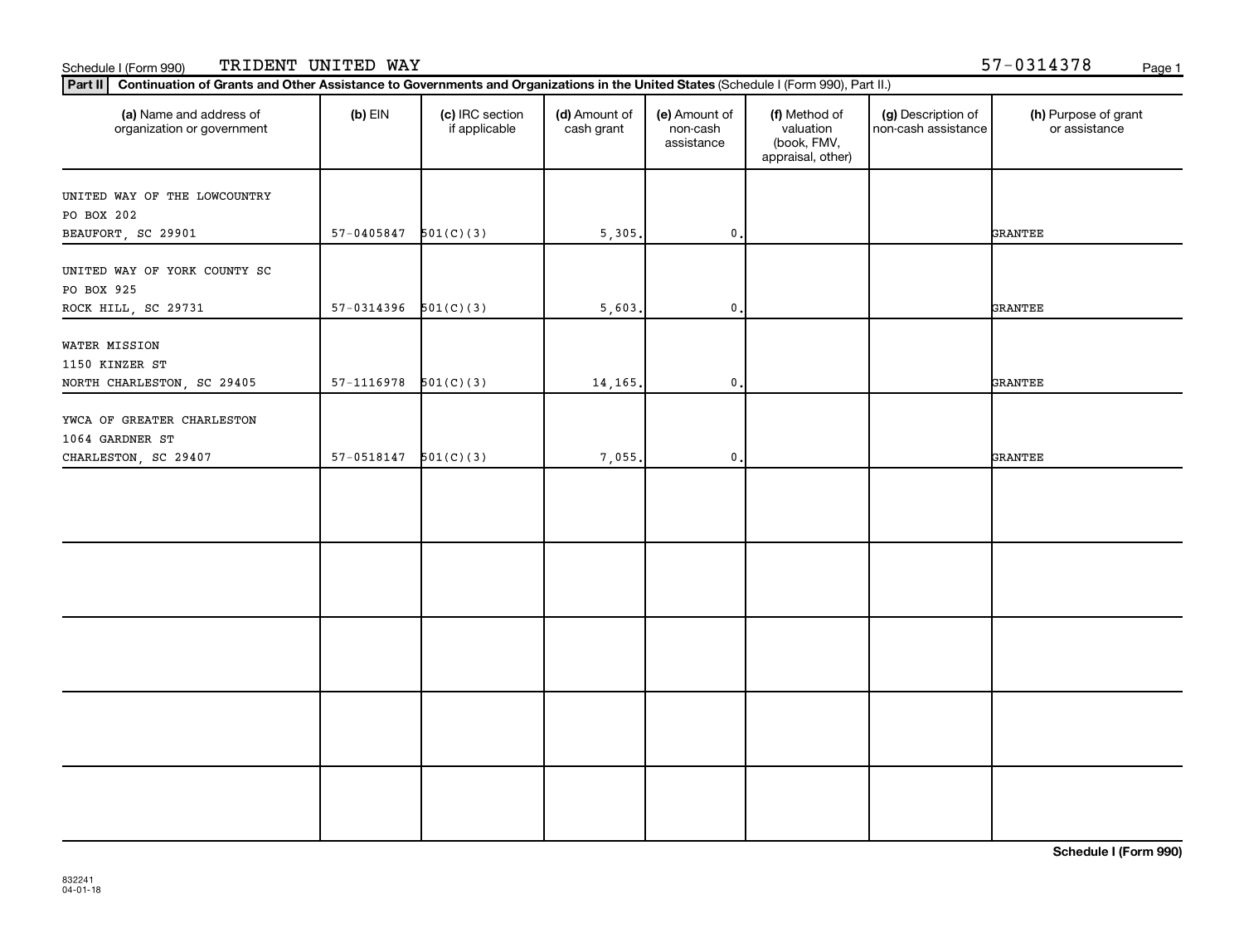Schedule I (Form 990) (2018) TRIDENT UNITED WAY Page 3 (Schedule I (Form 990) (2018) Page

**2**

Part III | Grants and Other Assistance to Domestic Individuals. Complete if the organization answered "Yes" on Form 990, Part IV, line 22. Part III can be duplicated if additional space is needed.

| (a) Type of grant or assistance | (b) Number of<br>recipients | (c) Amount of<br>cash grant | (d) Amount of non-<br>cash assistance | (e) Method of valuation<br>(book, FMV, appraisal, other) | (f) Description of noncash assistance |
|---------------------------------|-----------------------------|-----------------------------|---------------------------------------|----------------------------------------------------------|---------------------------------------|
|                                 |                             |                             |                                       |                                                          |                                       |
|                                 |                             |                             |                                       |                                                          |                                       |
|                                 |                             |                             |                                       |                                                          |                                       |
|                                 |                             |                             |                                       |                                                          |                                       |
|                                 |                             |                             |                                       |                                                          |                                       |
|                                 |                             |                             |                                       |                                                          |                                       |
|                                 |                             |                             |                                       |                                                          |                                       |
|                                 |                             |                             |                                       |                                                          |                                       |
|                                 |                             |                             |                                       |                                                          |                                       |
|                                 |                             |                             |                                       |                                                          |                                       |

Part IV | Supplemental Information. Provide the information required in Part I, line 2; Part III, column (b); and any other additional information.

PART I, LINE 2:

A PORTION OF THE GRANTED FUNDS ARE A RESULT OF DIRECT DESIGNATIONS BY

DONORS. IN THE CURRENT REPORTING YEAR THIS AMOUNT IS \$1,125,850.

A PORTION OF THE GRANTED FUNDS ARE A RESULT OF A FUNDING PROCESS THROUGH

THE COMMUNITY IMPACT COMMITTEE. THE COMMUNITY IMPACT COMMITTEE, ALONG WITH

THE SUBCOMMITTEES OF THE FINANCIAL REVIEW COMMITTEE AND PROGRAM REVIEW

COMMITTEE, CONSISTS OF COMMUNITY VOLUNTEERS THAT SELECT GRANT RECIPIENTS

BASED ON FORMAL APPLICATIONS AND PROGRAM MONITORING. IN THE CURRENT

REPORTING YEAR THIS AMOUNT WAS \$3,114,279.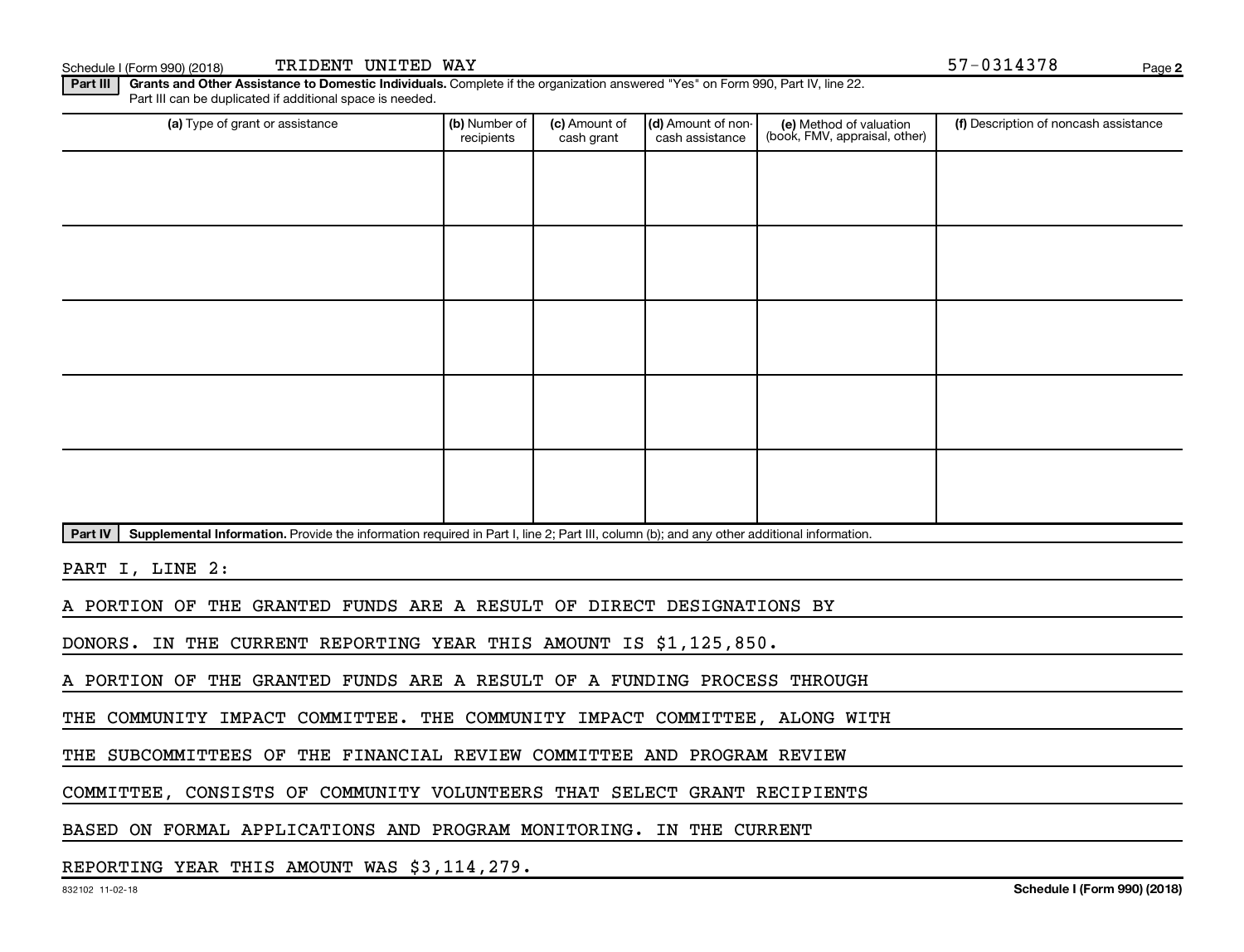| (Form 990)<br>For certain Officers, Directors, Trustees, Key Employees, and Highest<br>2018<br><b>Compensated Employees</b><br>Complete if the organization answered "Yes" on Form 990, Part IV, line 23.<br><b>Open to Public</b><br>Attach to Form 990.<br>Department of the Treasury<br>Inspection<br>► Go to www.irs.gov/Form990 for instructions and the latest information.<br>Internal Revenue Service<br><b>Employer identification number</b><br>Name of the organization<br>57-0314378<br>TRIDENT UNITED WAY<br><b>Questions Regarding Compensation</b><br>Part I<br>Yes<br>No<br>Check the appropriate box(es) if the organization provided any of the following to or for a person listed on Form 990,<br>1a<br>Part VII, Section A, line 1a. Complete Part III to provide any relevant information regarding these items.<br>First-class or charter travel<br>Housing allowance or residence for personal use<br>Travel for companions<br>Payments for business use of personal residence<br>Health or social club dues or initiation fees<br>Tax indemnification and gross-up payments<br>Discretionary spending account<br>Personal services (such as maid, chauffeur, chef)<br><b>b</b> If any of the boxes on line 1a are checked, did the organization follow a written policy regarding payment or<br>1b<br>Did the organization require substantiation prior to reimbursing or allowing expenses incurred by all directors,<br>$\mathbf{2}$<br>$\mathbf{2}$<br>Indicate which, if any, of the following the filing organization used to establish the compensation of the organization's<br>з<br>CEO/Executive Director. Check all that apply. Do not check any boxes for methods used by a related organization to<br>establish compensation of the CEO/Executive Director, but explain in Part III.<br> X <br>Compensation committee<br>$\underline{\mathbf{X}}$ Written employment contract<br>$\underline{\mathbf{X}}$ Compensation survey or study<br>  X  <br>Independent compensation consultant<br><u>x  </u><br>Approval by the board or compensation committee<br>Form 990 of other organizations<br>During the year, did any person listed on Form 990, Part VII, Section A, line 1a, with respect to the filing<br>4<br>organization or a related organization:<br>х<br>Receive a severance payment or change-of-control payment?<br>4a<br>а<br>X<br>4b<br>b<br>$\overline{\textbf{X}}$<br>4c<br>с<br>If "Yes" to any of lines 4a-c, list the persons and provide the applicable amounts for each item in Part III.<br>Only section 501(c)(3), 501(c)(4), and 501(c)(29) organizations must complete lines 5-9.<br>5 For persons listed on Form 990, Part VII, Section A, line 1a, did the organization pay or accrue any compensation<br>contingent on the revenues of:<br>x<br>5a<br>$\overline{\textbf{X}}$<br>5b<br>If "Yes" on line 5a or 5b, describe in Part III.<br>For persons listed on Form 990, Part VII, Section A, line 1a, did the organization pay or accrue any compensation<br>6<br>contingent on the net earnings of:<br>х<br>6a<br>a<br>X<br>6b<br>If "Yes" on line 6a or 6b, describe in Part III.<br>7 For persons listed on Form 990, Part VII, Section A, line 1a, did the organization provide any nonfixed payments<br>х<br>7<br>Were any amounts reported on Form 990, Part VII, paid or accrued pursuant to a contract that was subject to the<br>8<br>х<br>8<br>If "Yes" on line 8, did the organization also follow the rebuttable presumption procedure described in<br>9<br>9<br>Schedule J (Form 990) 2018<br>LHA For Paperwork Reduction Act Notice, see the Instructions for Form 990. |  | <b>Compensation Information</b><br><b>SCHEDULE J</b> |  | OMB No. 1545-0047 |  |  |  |
|-----------------------------------------------------------------------------------------------------------------------------------------------------------------------------------------------------------------------------------------------------------------------------------------------------------------------------------------------------------------------------------------------------------------------------------------------------------------------------------------------------------------------------------------------------------------------------------------------------------------------------------------------------------------------------------------------------------------------------------------------------------------------------------------------------------------------------------------------------------------------------------------------------------------------------------------------------------------------------------------------------------------------------------------------------------------------------------------------------------------------------------------------------------------------------------------------------------------------------------------------------------------------------------------------------------------------------------------------------------------------------------------------------------------------------------------------------------------------------------------------------------------------------------------------------------------------------------------------------------------------------------------------------------------------------------------------------------------------------------------------------------------------------------------------------------------------------------------------------------------------------------------------------------------------------------------------------------------------------------------------------------------------------------------------------------------------------------------------------------------------------------------------------------------------------------------------------------------------------------------------------------------------------------------------------------------------------------------------------------------------------------------------------------------------------------------------------------------------------------------------------------------------------------------------------------------------------------------------------------------------------------------------------------------------------------------------------------------------------------------------------------------------------------------------------------------------------------------------------------------------------------------------------------------------------------------------------------------------------------------------------------------------------------------------------------------------------------------------------------------------------------------------------------------------------------------------------------------------------------------------------------------------------------------------------------------------------------------------------------------------------------------------------------------------------------------------------------------------------------------------------------------------------------------------------------------------------------------------------------------------------------------------------------|--|------------------------------------------------------|--|-------------------|--|--|--|
|                                                                                                                                                                                                                                                                                                                                                                                                                                                                                                                                                                                                                                                                                                                                                                                                                                                                                                                                                                                                                                                                                                                                                                                                                                                                                                                                                                                                                                                                                                                                                                                                                                                                                                                                                                                                                                                                                                                                                                                                                                                                                                                                                                                                                                                                                                                                                                                                                                                                                                                                                                                                                                                                                                                                                                                                                                                                                                                                                                                                                                                                                                                                                                                                                                                                                                                                                                                                                                                                                                                                                                                                                                                           |  |                                                      |  |                   |  |  |  |
|                                                                                                                                                                                                                                                                                                                                                                                                                                                                                                                                                                                                                                                                                                                                                                                                                                                                                                                                                                                                                                                                                                                                                                                                                                                                                                                                                                                                                                                                                                                                                                                                                                                                                                                                                                                                                                                                                                                                                                                                                                                                                                                                                                                                                                                                                                                                                                                                                                                                                                                                                                                                                                                                                                                                                                                                                                                                                                                                                                                                                                                                                                                                                                                                                                                                                                                                                                                                                                                                                                                                                                                                                                                           |  |                                                      |  |                   |  |  |  |
|                                                                                                                                                                                                                                                                                                                                                                                                                                                                                                                                                                                                                                                                                                                                                                                                                                                                                                                                                                                                                                                                                                                                                                                                                                                                                                                                                                                                                                                                                                                                                                                                                                                                                                                                                                                                                                                                                                                                                                                                                                                                                                                                                                                                                                                                                                                                                                                                                                                                                                                                                                                                                                                                                                                                                                                                                                                                                                                                                                                                                                                                                                                                                                                                                                                                                                                                                                                                                                                                                                                                                                                                                                                           |  |                                                      |  |                   |  |  |  |
|                                                                                                                                                                                                                                                                                                                                                                                                                                                                                                                                                                                                                                                                                                                                                                                                                                                                                                                                                                                                                                                                                                                                                                                                                                                                                                                                                                                                                                                                                                                                                                                                                                                                                                                                                                                                                                                                                                                                                                                                                                                                                                                                                                                                                                                                                                                                                                                                                                                                                                                                                                                                                                                                                                                                                                                                                                                                                                                                                                                                                                                                                                                                                                                                                                                                                                                                                                                                                                                                                                                                                                                                                                                           |  |                                                      |  |                   |  |  |  |
|                                                                                                                                                                                                                                                                                                                                                                                                                                                                                                                                                                                                                                                                                                                                                                                                                                                                                                                                                                                                                                                                                                                                                                                                                                                                                                                                                                                                                                                                                                                                                                                                                                                                                                                                                                                                                                                                                                                                                                                                                                                                                                                                                                                                                                                                                                                                                                                                                                                                                                                                                                                                                                                                                                                                                                                                                                                                                                                                                                                                                                                                                                                                                                                                                                                                                                                                                                                                                                                                                                                                                                                                                                                           |  |                                                      |  |                   |  |  |  |
|                                                                                                                                                                                                                                                                                                                                                                                                                                                                                                                                                                                                                                                                                                                                                                                                                                                                                                                                                                                                                                                                                                                                                                                                                                                                                                                                                                                                                                                                                                                                                                                                                                                                                                                                                                                                                                                                                                                                                                                                                                                                                                                                                                                                                                                                                                                                                                                                                                                                                                                                                                                                                                                                                                                                                                                                                                                                                                                                                                                                                                                                                                                                                                                                                                                                                                                                                                                                                                                                                                                                                                                                                                                           |  |                                                      |  |                   |  |  |  |
|                                                                                                                                                                                                                                                                                                                                                                                                                                                                                                                                                                                                                                                                                                                                                                                                                                                                                                                                                                                                                                                                                                                                                                                                                                                                                                                                                                                                                                                                                                                                                                                                                                                                                                                                                                                                                                                                                                                                                                                                                                                                                                                                                                                                                                                                                                                                                                                                                                                                                                                                                                                                                                                                                                                                                                                                                                                                                                                                                                                                                                                                                                                                                                                                                                                                                                                                                                                                                                                                                                                                                                                                                                                           |  |                                                      |  |                   |  |  |  |
|                                                                                                                                                                                                                                                                                                                                                                                                                                                                                                                                                                                                                                                                                                                                                                                                                                                                                                                                                                                                                                                                                                                                                                                                                                                                                                                                                                                                                                                                                                                                                                                                                                                                                                                                                                                                                                                                                                                                                                                                                                                                                                                                                                                                                                                                                                                                                                                                                                                                                                                                                                                                                                                                                                                                                                                                                                                                                                                                                                                                                                                                                                                                                                                                                                                                                                                                                                                                                                                                                                                                                                                                                                                           |  |                                                      |  |                   |  |  |  |
|                                                                                                                                                                                                                                                                                                                                                                                                                                                                                                                                                                                                                                                                                                                                                                                                                                                                                                                                                                                                                                                                                                                                                                                                                                                                                                                                                                                                                                                                                                                                                                                                                                                                                                                                                                                                                                                                                                                                                                                                                                                                                                                                                                                                                                                                                                                                                                                                                                                                                                                                                                                                                                                                                                                                                                                                                                                                                                                                                                                                                                                                                                                                                                                                                                                                                                                                                                                                                                                                                                                                                                                                                                                           |  |                                                      |  |                   |  |  |  |
|                                                                                                                                                                                                                                                                                                                                                                                                                                                                                                                                                                                                                                                                                                                                                                                                                                                                                                                                                                                                                                                                                                                                                                                                                                                                                                                                                                                                                                                                                                                                                                                                                                                                                                                                                                                                                                                                                                                                                                                                                                                                                                                                                                                                                                                                                                                                                                                                                                                                                                                                                                                                                                                                                                                                                                                                                                                                                                                                                                                                                                                                                                                                                                                                                                                                                                                                                                                                                                                                                                                                                                                                                                                           |  |                                                      |  |                   |  |  |  |
|                                                                                                                                                                                                                                                                                                                                                                                                                                                                                                                                                                                                                                                                                                                                                                                                                                                                                                                                                                                                                                                                                                                                                                                                                                                                                                                                                                                                                                                                                                                                                                                                                                                                                                                                                                                                                                                                                                                                                                                                                                                                                                                                                                                                                                                                                                                                                                                                                                                                                                                                                                                                                                                                                                                                                                                                                                                                                                                                                                                                                                                                                                                                                                                                                                                                                                                                                                                                                                                                                                                                                                                                                                                           |  |                                                      |  |                   |  |  |  |
|                                                                                                                                                                                                                                                                                                                                                                                                                                                                                                                                                                                                                                                                                                                                                                                                                                                                                                                                                                                                                                                                                                                                                                                                                                                                                                                                                                                                                                                                                                                                                                                                                                                                                                                                                                                                                                                                                                                                                                                                                                                                                                                                                                                                                                                                                                                                                                                                                                                                                                                                                                                                                                                                                                                                                                                                                                                                                                                                                                                                                                                                                                                                                                                                                                                                                                                                                                                                                                                                                                                                                                                                                                                           |  |                                                      |  |                   |  |  |  |
|                                                                                                                                                                                                                                                                                                                                                                                                                                                                                                                                                                                                                                                                                                                                                                                                                                                                                                                                                                                                                                                                                                                                                                                                                                                                                                                                                                                                                                                                                                                                                                                                                                                                                                                                                                                                                                                                                                                                                                                                                                                                                                                                                                                                                                                                                                                                                                                                                                                                                                                                                                                                                                                                                                                                                                                                                                                                                                                                                                                                                                                                                                                                                                                                                                                                                                                                                                                                                                                                                                                                                                                                                                                           |  |                                                      |  |                   |  |  |  |
|                                                                                                                                                                                                                                                                                                                                                                                                                                                                                                                                                                                                                                                                                                                                                                                                                                                                                                                                                                                                                                                                                                                                                                                                                                                                                                                                                                                                                                                                                                                                                                                                                                                                                                                                                                                                                                                                                                                                                                                                                                                                                                                                                                                                                                                                                                                                                                                                                                                                                                                                                                                                                                                                                                                                                                                                                                                                                                                                                                                                                                                                                                                                                                                                                                                                                                                                                                                                                                                                                                                                                                                                                                                           |  |                                                      |  |                   |  |  |  |
|                                                                                                                                                                                                                                                                                                                                                                                                                                                                                                                                                                                                                                                                                                                                                                                                                                                                                                                                                                                                                                                                                                                                                                                                                                                                                                                                                                                                                                                                                                                                                                                                                                                                                                                                                                                                                                                                                                                                                                                                                                                                                                                                                                                                                                                                                                                                                                                                                                                                                                                                                                                                                                                                                                                                                                                                                                                                                                                                                                                                                                                                                                                                                                                                                                                                                                                                                                                                                                                                                                                                                                                                                                                           |  |                                                      |  |                   |  |  |  |
|                                                                                                                                                                                                                                                                                                                                                                                                                                                                                                                                                                                                                                                                                                                                                                                                                                                                                                                                                                                                                                                                                                                                                                                                                                                                                                                                                                                                                                                                                                                                                                                                                                                                                                                                                                                                                                                                                                                                                                                                                                                                                                                                                                                                                                                                                                                                                                                                                                                                                                                                                                                                                                                                                                                                                                                                                                                                                                                                                                                                                                                                                                                                                                                                                                                                                                                                                                                                                                                                                                                                                                                                                                                           |  |                                                      |  |                   |  |  |  |
|                                                                                                                                                                                                                                                                                                                                                                                                                                                                                                                                                                                                                                                                                                                                                                                                                                                                                                                                                                                                                                                                                                                                                                                                                                                                                                                                                                                                                                                                                                                                                                                                                                                                                                                                                                                                                                                                                                                                                                                                                                                                                                                                                                                                                                                                                                                                                                                                                                                                                                                                                                                                                                                                                                                                                                                                                                                                                                                                                                                                                                                                                                                                                                                                                                                                                                                                                                                                                                                                                                                                                                                                                                                           |  |                                                      |  |                   |  |  |  |
|                                                                                                                                                                                                                                                                                                                                                                                                                                                                                                                                                                                                                                                                                                                                                                                                                                                                                                                                                                                                                                                                                                                                                                                                                                                                                                                                                                                                                                                                                                                                                                                                                                                                                                                                                                                                                                                                                                                                                                                                                                                                                                                                                                                                                                                                                                                                                                                                                                                                                                                                                                                                                                                                                                                                                                                                                                                                                                                                                                                                                                                                                                                                                                                                                                                                                                                                                                                                                                                                                                                                                                                                                                                           |  |                                                      |  |                   |  |  |  |
|                                                                                                                                                                                                                                                                                                                                                                                                                                                                                                                                                                                                                                                                                                                                                                                                                                                                                                                                                                                                                                                                                                                                                                                                                                                                                                                                                                                                                                                                                                                                                                                                                                                                                                                                                                                                                                                                                                                                                                                                                                                                                                                                                                                                                                                                                                                                                                                                                                                                                                                                                                                                                                                                                                                                                                                                                                                                                                                                                                                                                                                                                                                                                                                                                                                                                                                                                                                                                                                                                                                                                                                                                                                           |  |                                                      |  |                   |  |  |  |
|                                                                                                                                                                                                                                                                                                                                                                                                                                                                                                                                                                                                                                                                                                                                                                                                                                                                                                                                                                                                                                                                                                                                                                                                                                                                                                                                                                                                                                                                                                                                                                                                                                                                                                                                                                                                                                                                                                                                                                                                                                                                                                                                                                                                                                                                                                                                                                                                                                                                                                                                                                                                                                                                                                                                                                                                                                                                                                                                                                                                                                                                                                                                                                                                                                                                                                                                                                                                                                                                                                                                                                                                                                                           |  |                                                      |  |                   |  |  |  |
|                                                                                                                                                                                                                                                                                                                                                                                                                                                                                                                                                                                                                                                                                                                                                                                                                                                                                                                                                                                                                                                                                                                                                                                                                                                                                                                                                                                                                                                                                                                                                                                                                                                                                                                                                                                                                                                                                                                                                                                                                                                                                                                                                                                                                                                                                                                                                                                                                                                                                                                                                                                                                                                                                                                                                                                                                                                                                                                                                                                                                                                                                                                                                                                                                                                                                                                                                                                                                                                                                                                                                                                                                                                           |  |                                                      |  |                   |  |  |  |
|                                                                                                                                                                                                                                                                                                                                                                                                                                                                                                                                                                                                                                                                                                                                                                                                                                                                                                                                                                                                                                                                                                                                                                                                                                                                                                                                                                                                                                                                                                                                                                                                                                                                                                                                                                                                                                                                                                                                                                                                                                                                                                                                                                                                                                                                                                                                                                                                                                                                                                                                                                                                                                                                                                                                                                                                                                                                                                                                                                                                                                                                                                                                                                                                                                                                                                                                                                                                                                                                                                                                                                                                                                                           |  |                                                      |  |                   |  |  |  |
|                                                                                                                                                                                                                                                                                                                                                                                                                                                                                                                                                                                                                                                                                                                                                                                                                                                                                                                                                                                                                                                                                                                                                                                                                                                                                                                                                                                                                                                                                                                                                                                                                                                                                                                                                                                                                                                                                                                                                                                                                                                                                                                                                                                                                                                                                                                                                                                                                                                                                                                                                                                                                                                                                                                                                                                                                                                                                                                                                                                                                                                                                                                                                                                                                                                                                                                                                                                                                                                                                                                                                                                                                                                           |  |                                                      |  |                   |  |  |  |
|                                                                                                                                                                                                                                                                                                                                                                                                                                                                                                                                                                                                                                                                                                                                                                                                                                                                                                                                                                                                                                                                                                                                                                                                                                                                                                                                                                                                                                                                                                                                                                                                                                                                                                                                                                                                                                                                                                                                                                                                                                                                                                                                                                                                                                                                                                                                                                                                                                                                                                                                                                                                                                                                                                                                                                                                                                                                                                                                                                                                                                                                                                                                                                                                                                                                                                                                                                                                                                                                                                                                                                                                                                                           |  |                                                      |  |                   |  |  |  |
|                                                                                                                                                                                                                                                                                                                                                                                                                                                                                                                                                                                                                                                                                                                                                                                                                                                                                                                                                                                                                                                                                                                                                                                                                                                                                                                                                                                                                                                                                                                                                                                                                                                                                                                                                                                                                                                                                                                                                                                                                                                                                                                                                                                                                                                                                                                                                                                                                                                                                                                                                                                                                                                                                                                                                                                                                                                                                                                                                                                                                                                                                                                                                                                                                                                                                                                                                                                                                                                                                                                                                                                                                                                           |  |                                                      |  |                   |  |  |  |
|                                                                                                                                                                                                                                                                                                                                                                                                                                                                                                                                                                                                                                                                                                                                                                                                                                                                                                                                                                                                                                                                                                                                                                                                                                                                                                                                                                                                                                                                                                                                                                                                                                                                                                                                                                                                                                                                                                                                                                                                                                                                                                                                                                                                                                                                                                                                                                                                                                                                                                                                                                                                                                                                                                                                                                                                                                                                                                                                                                                                                                                                                                                                                                                                                                                                                                                                                                                                                                                                                                                                                                                                                                                           |  |                                                      |  |                   |  |  |  |
|                                                                                                                                                                                                                                                                                                                                                                                                                                                                                                                                                                                                                                                                                                                                                                                                                                                                                                                                                                                                                                                                                                                                                                                                                                                                                                                                                                                                                                                                                                                                                                                                                                                                                                                                                                                                                                                                                                                                                                                                                                                                                                                                                                                                                                                                                                                                                                                                                                                                                                                                                                                                                                                                                                                                                                                                                                                                                                                                                                                                                                                                                                                                                                                                                                                                                                                                                                                                                                                                                                                                                                                                                                                           |  |                                                      |  |                   |  |  |  |
|                                                                                                                                                                                                                                                                                                                                                                                                                                                                                                                                                                                                                                                                                                                                                                                                                                                                                                                                                                                                                                                                                                                                                                                                                                                                                                                                                                                                                                                                                                                                                                                                                                                                                                                                                                                                                                                                                                                                                                                                                                                                                                                                                                                                                                                                                                                                                                                                                                                                                                                                                                                                                                                                                                                                                                                                                                                                                                                                                                                                                                                                                                                                                                                                                                                                                                                                                                                                                                                                                                                                                                                                                                                           |  |                                                      |  |                   |  |  |  |
|                                                                                                                                                                                                                                                                                                                                                                                                                                                                                                                                                                                                                                                                                                                                                                                                                                                                                                                                                                                                                                                                                                                                                                                                                                                                                                                                                                                                                                                                                                                                                                                                                                                                                                                                                                                                                                                                                                                                                                                                                                                                                                                                                                                                                                                                                                                                                                                                                                                                                                                                                                                                                                                                                                                                                                                                                                                                                                                                                                                                                                                                                                                                                                                                                                                                                                                                                                                                                                                                                                                                                                                                                                                           |  |                                                      |  |                   |  |  |  |
|                                                                                                                                                                                                                                                                                                                                                                                                                                                                                                                                                                                                                                                                                                                                                                                                                                                                                                                                                                                                                                                                                                                                                                                                                                                                                                                                                                                                                                                                                                                                                                                                                                                                                                                                                                                                                                                                                                                                                                                                                                                                                                                                                                                                                                                                                                                                                                                                                                                                                                                                                                                                                                                                                                                                                                                                                                                                                                                                                                                                                                                                                                                                                                                                                                                                                                                                                                                                                                                                                                                                                                                                                                                           |  |                                                      |  |                   |  |  |  |
|                                                                                                                                                                                                                                                                                                                                                                                                                                                                                                                                                                                                                                                                                                                                                                                                                                                                                                                                                                                                                                                                                                                                                                                                                                                                                                                                                                                                                                                                                                                                                                                                                                                                                                                                                                                                                                                                                                                                                                                                                                                                                                                                                                                                                                                                                                                                                                                                                                                                                                                                                                                                                                                                                                                                                                                                                                                                                                                                                                                                                                                                                                                                                                                                                                                                                                                                                                                                                                                                                                                                                                                                                                                           |  |                                                      |  |                   |  |  |  |
|                                                                                                                                                                                                                                                                                                                                                                                                                                                                                                                                                                                                                                                                                                                                                                                                                                                                                                                                                                                                                                                                                                                                                                                                                                                                                                                                                                                                                                                                                                                                                                                                                                                                                                                                                                                                                                                                                                                                                                                                                                                                                                                                                                                                                                                                                                                                                                                                                                                                                                                                                                                                                                                                                                                                                                                                                                                                                                                                                                                                                                                                                                                                                                                                                                                                                                                                                                                                                                                                                                                                                                                                                                                           |  |                                                      |  |                   |  |  |  |
|                                                                                                                                                                                                                                                                                                                                                                                                                                                                                                                                                                                                                                                                                                                                                                                                                                                                                                                                                                                                                                                                                                                                                                                                                                                                                                                                                                                                                                                                                                                                                                                                                                                                                                                                                                                                                                                                                                                                                                                                                                                                                                                                                                                                                                                                                                                                                                                                                                                                                                                                                                                                                                                                                                                                                                                                                                                                                                                                                                                                                                                                                                                                                                                                                                                                                                                                                                                                                                                                                                                                                                                                                                                           |  |                                                      |  |                   |  |  |  |
|                                                                                                                                                                                                                                                                                                                                                                                                                                                                                                                                                                                                                                                                                                                                                                                                                                                                                                                                                                                                                                                                                                                                                                                                                                                                                                                                                                                                                                                                                                                                                                                                                                                                                                                                                                                                                                                                                                                                                                                                                                                                                                                                                                                                                                                                                                                                                                                                                                                                                                                                                                                                                                                                                                                                                                                                                                                                                                                                                                                                                                                                                                                                                                                                                                                                                                                                                                                                                                                                                                                                                                                                                                                           |  |                                                      |  |                   |  |  |  |
|                                                                                                                                                                                                                                                                                                                                                                                                                                                                                                                                                                                                                                                                                                                                                                                                                                                                                                                                                                                                                                                                                                                                                                                                                                                                                                                                                                                                                                                                                                                                                                                                                                                                                                                                                                                                                                                                                                                                                                                                                                                                                                                                                                                                                                                                                                                                                                                                                                                                                                                                                                                                                                                                                                                                                                                                                                                                                                                                                                                                                                                                                                                                                                                                                                                                                                                                                                                                                                                                                                                                                                                                                                                           |  |                                                      |  |                   |  |  |  |
|                                                                                                                                                                                                                                                                                                                                                                                                                                                                                                                                                                                                                                                                                                                                                                                                                                                                                                                                                                                                                                                                                                                                                                                                                                                                                                                                                                                                                                                                                                                                                                                                                                                                                                                                                                                                                                                                                                                                                                                                                                                                                                                                                                                                                                                                                                                                                                                                                                                                                                                                                                                                                                                                                                                                                                                                                                                                                                                                                                                                                                                                                                                                                                                                                                                                                                                                                                                                                                                                                                                                                                                                                                                           |  |                                                      |  |                   |  |  |  |
|                                                                                                                                                                                                                                                                                                                                                                                                                                                                                                                                                                                                                                                                                                                                                                                                                                                                                                                                                                                                                                                                                                                                                                                                                                                                                                                                                                                                                                                                                                                                                                                                                                                                                                                                                                                                                                                                                                                                                                                                                                                                                                                                                                                                                                                                                                                                                                                                                                                                                                                                                                                                                                                                                                                                                                                                                                                                                                                                                                                                                                                                                                                                                                                                                                                                                                                                                                                                                                                                                                                                                                                                                                                           |  |                                                      |  |                   |  |  |  |
|                                                                                                                                                                                                                                                                                                                                                                                                                                                                                                                                                                                                                                                                                                                                                                                                                                                                                                                                                                                                                                                                                                                                                                                                                                                                                                                                                                                                                                                                                                                                                                                                                                                                                                                                                                                                                                                                                                                                                                                                                                                                                                                                                                                                                                                                                                                                                                                                                                                                                                                                                                                                                                                                                                                                                                                                                                                                                                                                                                                                                                                                                                                                                                                                                                                                                                                                                                                                                                                                                                                                                                                                                                                           |  |                                                      |  |                   |  |  |  |
|                                                                                                                                                                                                                                                                                                                                                                                                                                                                                                                                                                                                                                                                                                                                                                                                                                                                                                                                                                                                                                                                                                                                                                                                                                                                                                                                                                                                                                                                                                                                                                                                                                                                                                                                                                                                                                                                                                                                                                                                                                                                                                                                                                                                                                                                                                                                                                                                                                                                                                                                                                                                                                                                                                                                                                                                                                                                                                                                                                                                                                                                                                                                                                                                                                                                                                                                                                                                                                                                                                                                                                                                                                                           |  |                                                      |  |                   |  |  |  |
|                                                                                                                                                                                                                                                                                                                                                                                                                                                                                                                                                                                                                                                                                                                                                                                                                                                                                                                                                                                                                                                                                                                                                                                                                                                                                                                                                                                                                                                                                                                                                                                                                                                                                                                                                                                                                                                                                                                                                                                                                                                                                                                                                                                                                                                                                                                                                                                                                                                                                                                                                                                                                                                                                                                                                                                                                                                                                                                                                                                                                                                                                                                                                                                                                                                                                                                                                                                                                                                                                                                                                                                                                                                           |  |                                                      |  |                   |  |  |  |
|                                                                                                                                                                                                                                                                                                                                                                                                                                                                                                                                                                                                                                                                                                                                                                                                                                                                                                                                                                                                                                                                                                                                                                                                                                                                                                                                                                                                                                                                                                                                                                                                                                                                                                                                                                                                                                                                                                                                                                                                                                                                                                                                                                                                                                                                                                                                                                                                                                                                                                                                                                                                                                                                                                                                                                                                                                                                                                                                                                                                                                                                                                                                                                                                                                                                                                                                                                                                                                                                                                                                                                                                                                                           |  |                                                      |  |                   |  |  |  |
|                                                                                                                                                                                                                                                                                                                                                                                                                                                                                                                                                                                                                                                                                                                                                                                                                                                                                                                                                                                                                                                                                                                                                                                                                                                                                                                                                                                                                                                                                                                                                                                                                                                                                                                                                                                                                                                                                                                                                                                                                                                                                                                                                                                                                                                                                                                                                                                                                                                                                                                                                                                                                                                                                                                                                                                                                                                                                                                                                                                                                                                                                                                                                                                                                                                                                                                                                                                                                                                                                                                                                                                                                                                           |  |                                                      |  |                   |  |  |  |
|                                                                                                                                                                                                                                                                                                                                                                                                                                                                                                                                                                                                                                                                                                                                                                                                                                                                                                                                                                                                                                                                                                                                                                                                                                                                                                                                                                                                                                                                                                                                                                                                                                                                                                                                                                                                                                                                                                                                                                                                                                                                                                                                                                                                                                                                                                                                                                                                                                                                                                                                                                                                                                                                                                                                                                                                                                                                                                                                                                                                                                                                                                                                                                                                                                                                                                                                                                                                                                                                                                                                                                                                                                                           |  |                                                      |  |                   |  |  |  |
|                                                                                                                                                                                                                                                                                                                                                                                                                                                                                                                                                                                                                                                                                                                                                                                                                                                                                                                                                                                                                                                                                                                                                                                                                                                                                                                                                                                                                                                                                                                                                                                                                                                                                                                                                                                                                                                                                                                                                                                                                                                                                                                                                                                                                                                                                                                                                                                                                                                                                                                                                                                                                                                                                                                                                                                                                                                                                                                                                                                                                                                                                                                                                                                                                                                                                                                                                                                                                                                                                                                                                                                                                                                           |  |                                                      |  |                   |  |  |  |
|                                                                                                                                                                                                                                                                                                                                                                                                                                                                                                                                                                                                                                                                                                                                                                                                                                                                                                                                                                                                                                                                                                                                                                                                                                                                                                                                                                                                                                                                                                                                                                                                                                                                                                                                                                                                                                                                                                                                                                                                                                                                                                                                                                                                                                                                                                                                                                                                                                                                                                                                                                                                                                                                                                                                                                                                                                                                                                                                                                                                                                                                                                                                                                                                                                                                                                                                                                                                                                                                                                                                                                                                                                                           |  |                                                      |  |                   |  |  |  |
|                                                                                                                                                                                                                                                                                                                                                                                                                                                                                                                                                                                                                                                                                                                                                                                                                                                                                                                                                                                                                                                                                                                                                                                                                                                                                                                                                                                                                                                                                                                                                                                                                                                                                                                                                                                                                                                                                                                                                                                                                                                                                                                                                                                                                                                                                                                                                                                                                                                                                                                                                                                                                                                                                                                                                                                                                                                                                                                                                                                                                                                                                                                                                                                                                                                                                                                                                                                                                                                                                                                                                                                                                                                           |  |                                                      |  |                   |  |  |  |
|                                                                                                                                                                                                                                                                                                                                                                                                                                                                                                                                                                                                                                                                                                                                                                                                                                                                                                                                                                                                                                                                                                                                                                                                                                                                                                                                                                                                                                                                                                                                                                                                                                                                                                                                                                                                                                                                                                                                                                                                                                                                                                                                                                                                                                                                                                                                                                                                                                                                                                                                                                                                                                                                                                                                                                                                                                                                                                                                                                                                                                                                                                                                                                                                                                                                                                                                                                                                                                                                                                                                                                                                                                                           |  |                                                      |  |                   |  |  |  |
|                                                                                                                                                                                                                                                                                                                                                                                                                                                                                                                                                                                                                                                                                                                                                                                                                                                                                                                                                                                                                                                                                                                                                                                                                                                                                                                                                                                                                                                                                                                                                                                                                                                                                                                                                                                                                                                                                                                                                                                                                                                                                                                                                                                                                                                                                                                                                                                                                                                                                                                                                                                                                                                                                                                                                                                                                                                                                                                                                                                                                                                                                                                                                                                                                                                                                                                                                                                                                                                                                                                                                                                                                                                           |  |                                                      |  |                   |  |  |  |
|                                                                                                                                                                                                                                                                                                                                                                                                                                                                                                                                                                                                                                                                                                                                                                                                                                                                                                                                                                                                                                                                                                                                                                                                                                                                                                                                                                                                                                                                                                                                                                                                                                                                                                                                                                                                                                                                                                                                                                                                                                                                                                                                                                                                                                                                                                                                                                                                                                                                                                                                                                                                                                                                                                                                                                                                                                                                                                                                                                                                                                                                                                                                                                                                                                                                                                                                                                                                                                                                                                                                                                                                                                                           |  |                                                      |  |                   |  |  |  |
|                                                                                                                                                                                                                                                                                                                                                                                                                                                                                                                                                                                                                                                                                                                                                                                                                                                                                                                                                                                                                                                                                                                                                                                                                                                                                                                                                                                                                                                                                                                                                                                                                                                                                                                                                                                                                                                                                                                                                                                                                                                                                                                                                                                                                                                                                                                                                                                                                                                                                                                                                                                                                                                                                                                                                                                                                                                                                                                                                                                                                                                                                                                                                                                                                                                                                                                                                                                                                                                                                                                                                                                                                                                           |  |                                                      |  |                   |  |  |  |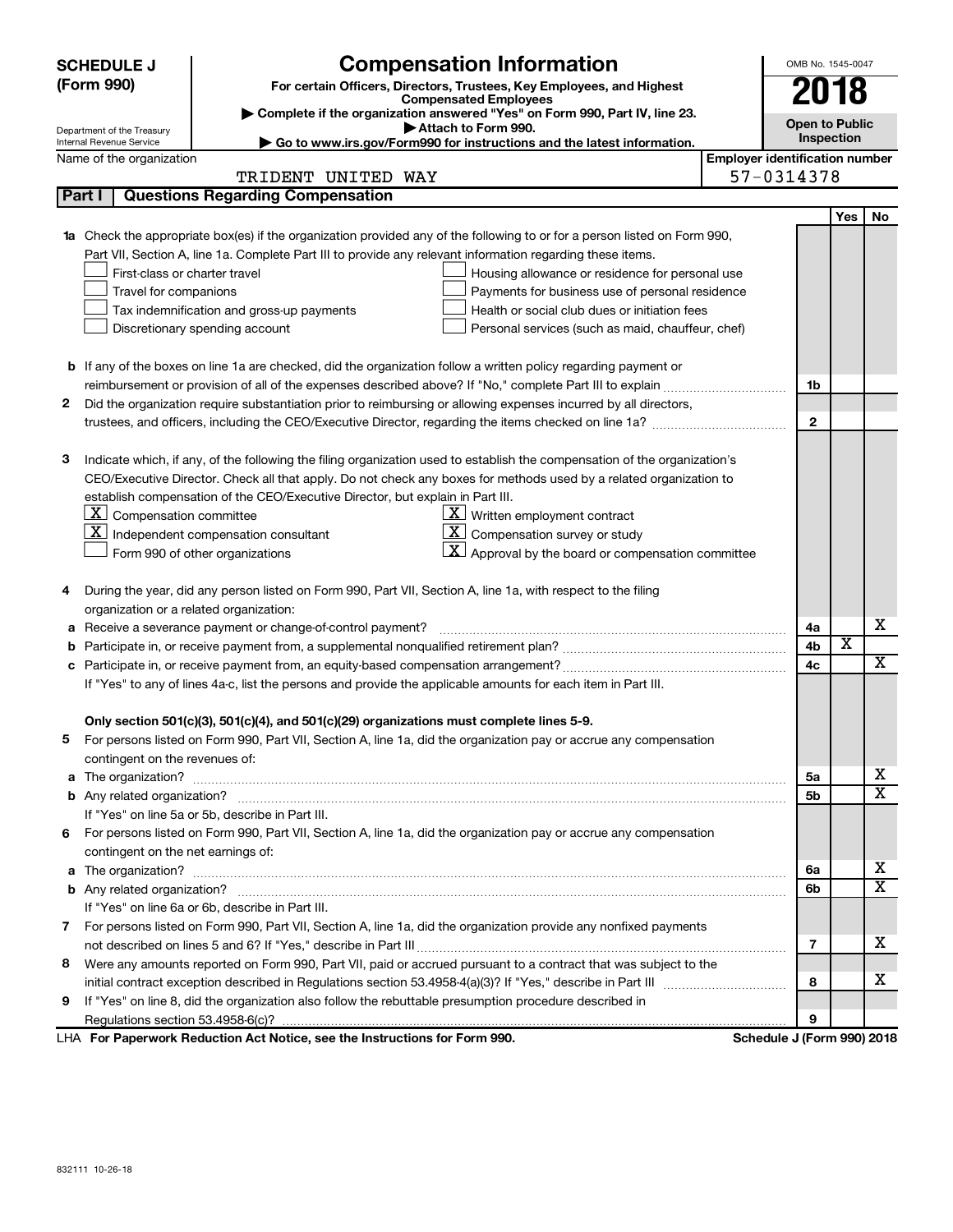**2**

### Part II | Officers, Directors, Trustees, Key Employees, and Highest Compensated Employees. Use duplicate copies if additional space is needed.

For each individual whose compensation must be reported on Schedule J, report compensation from the organization on row (i) and from related organizations, described in the instructions, on row (ii). Do not list any individuals that aren't listed on Form 990, Part VII.

Note: The sum of columns (B)(i)-(iii) for each listed individual must equal the total amount of Form 990, Part VII, Section A, line 1a, applicable column (D) and (E) amounts for that individual.

| (A) Name and Title          |                    |                          | (B) Breakdown of W-2 and/or 1099-MISC compensation |                                           | (C) Retirement and             | (D) Nontaxable   | (E) Total of columns        |                                                            |  |
|-----------------------------|--------------------|--------------------------|----------------------------------------------------|-------------------------------------------|--------------------------------|------------------|-----------------------------|------------------------------------------------------------|--|
|                             |                    | (i) Base<br>compensation | (ii) Bonus &<br>incentive<br>compensation          | (iii) Other<br>reportable<br>compensation | other deferred<br>compensation | benefits         | $(B)(i)-(D)$                | in column (B)<br>reported as deferred<br>on prior Form 990 |  |
| CHRISTOPHER KERRIGAN<br>(1) | (i)                | 178,600.                 | 26,150.                                            | 7,815.                                    | 10,734.                        | 26,997.          | 250, 296.                   | $\overline{0}$ .                                           |  |
| PRESIDENT&CEO UNTIL 4/2019  | (ii)               | $\overline{0}$ .         | $\overline{0}$ .                                   | $\overline{0}$ .                          | $\overline{0}$ .               | $\overline{0}$ . | $\overline{\mathfrak{o}}$ . | $\overline{0}$ .                                           |  |
|                             | $(\sf{i})$         |                          |                                                    |                                           |                                |                  |                             |                                                            |  |
|                             | (ii)               |                          |                                                    |                                           |                                |                  |                             |                                                            |  |
|                             | $(\sf{i})$         |                          |                                                    |                                           |                                |                  |                             |                                                            |  |
|                             | (ii)               |                          |                                                    |                                           |                                |                  |                             |                                                            |  |
|                             | $(\sf{i})$         |                          |                                                    |                                           |                                |                  |                             |                                                            |  |
|                             | (ii)               |                          |                                                    |                                           |                                |                  |                             |                                                            |  |
|                             | $(\sf{i})$         |                          |                                                    |                                           |                                |                  |                             |                                                            |  |
|                             | (ii)               |                          |                                                    |                                           |                                |                  |                             |                                                            |  |
|                             | $(\sf{i})$<br>(ii) |                          |                                                    |                                           |                                |                  |                             |                                                            |  |
|                             | $(\sf{i})$         |                          |                                                    |                                           |                                |                  |                             |                                                            |  |
|                             | (ii)               |                          |                                                    |                                           |                                |                  |                             |                                                            |  |
|                             | $(\sf{i})$         |                          |                                                    |                                           |                                |                  |                             |                                                            |  |
|                             | (ii)               |                          |                                                    |                                           |                                |                  |                             |                                                            |  |
|                             | $(\sf{i})$         |                          |                                                    |                                           |                                |                  |                             |                                                            |  |
|                             | (ii)               |                          |                                                    |                                           |                                |                  |                             |                                                            |  |
|                             | $(\sf{i})$         |                          |                                                    |                                           |                                |                  |                             |                                                            |  |
|                             | (ii)               |                          |                                                    |                                           |                                |                  |                             |                                                            |  |
|                             | $(\sf{i})$         |                          |                                                    |                                           |                                |                  |                             |                                                            |  |
|                             | (i)                |                          |                                                    |                                           |                                |                  |                             |                                                            |  |
|                             | $(\sf{i})$         |                          |                                                    |                                           |                                |                  |                             |                                                            |  |
|                             | (i)                |                          |                                                    |                                           |                                |                  |                             |                                                            |  |
|                             | $(\sf{i})$<br>(i)  |                          |                                                    |                                           |                                |                  |                             |                                                            |  |
|                             | $(\sf{i})$         |                          |                                                    |                                           |                                |                  |                             |                                                            |  |
|                             | (ii)               |                          |                                                    |                                           |                                |                  |                             |                                                            |  |
|                             | $(\sf{i})$         |                          |                                                    |                                           |                                |                  |                             |                                                            |  |
|                             | (ii)               |                          |                                                    |                                           |                                |                  |                             |                                                            |  |
|                             | $(\sf{i})$         |                          |                                                    |                                           |                                |                  |                             |                                                            |  |
|                             | (ii)               |                          |                                                    |                                           |                                |                  |                             |                                                            |  |
|                             |                    |                          |                                                    |                                           |                                |                  |                             |                                                            |  |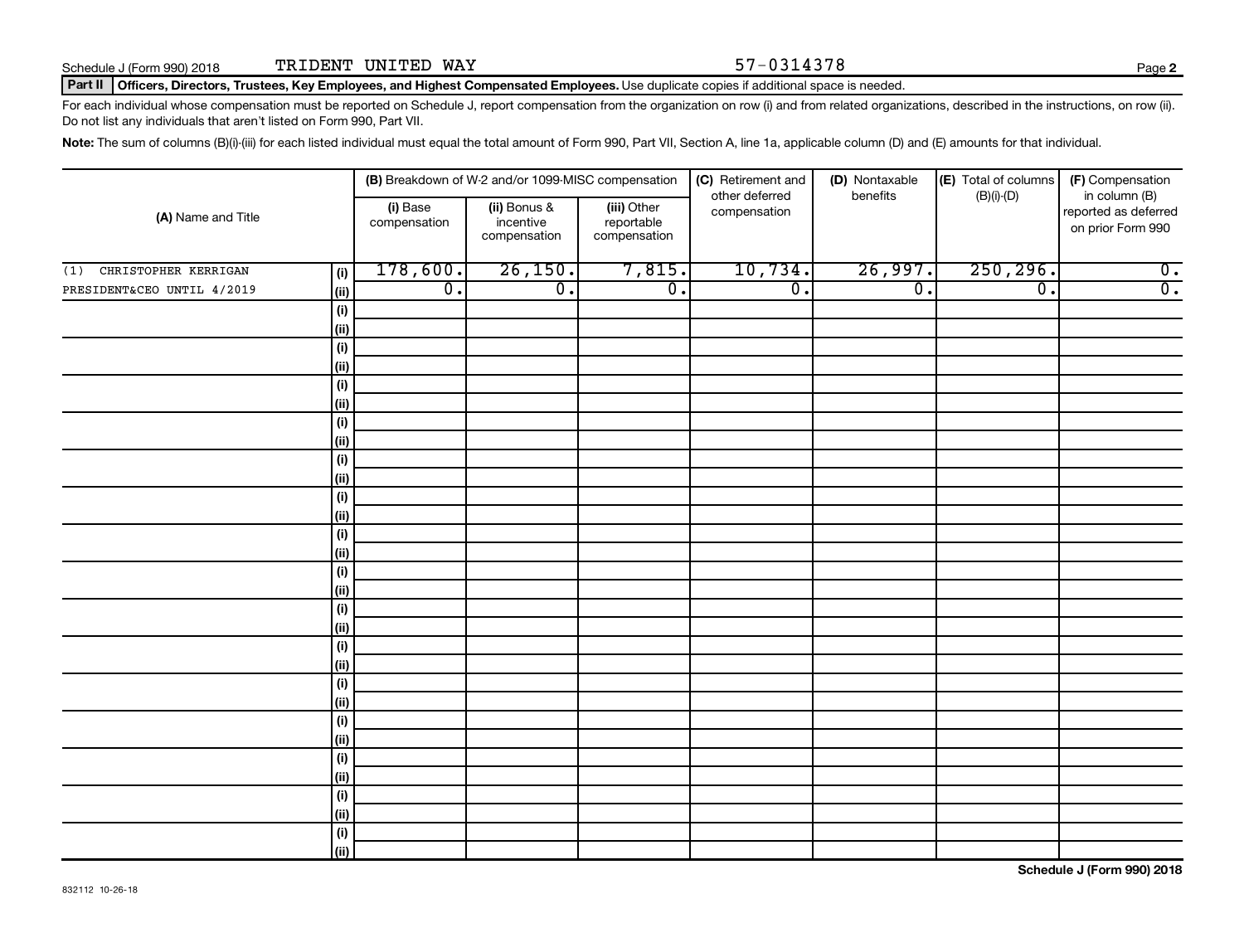## **Part III Supplemental Information**

Provide the information, explanation, or descriptions required for Part I, lines 1a, 1b, 3, 4a, 4b, 4c, 5a, 5b, 6a, 6b, 7, and 8, and for Part II. Also complete this part for any additional information.

## PART I, LINE 4B:

PERSONS PARTICIPATING IN A SUPPLEMENTAL NONQUALIFIED RETIREMENT PLAN:

THERE ARE BALANCES IN A 457(B) AND 457(F) SUPPLEMENTAL NONQUALIFIED

RETIREMENT PLAN OF TRIDENT UNITED WAY FOR CHRISTOPHER F. KERRIGAN.

THERE WERE NO CONTRIBUTIONS TO THESE PLANS DURING THE 2018-2019 FISCAL

YEAR.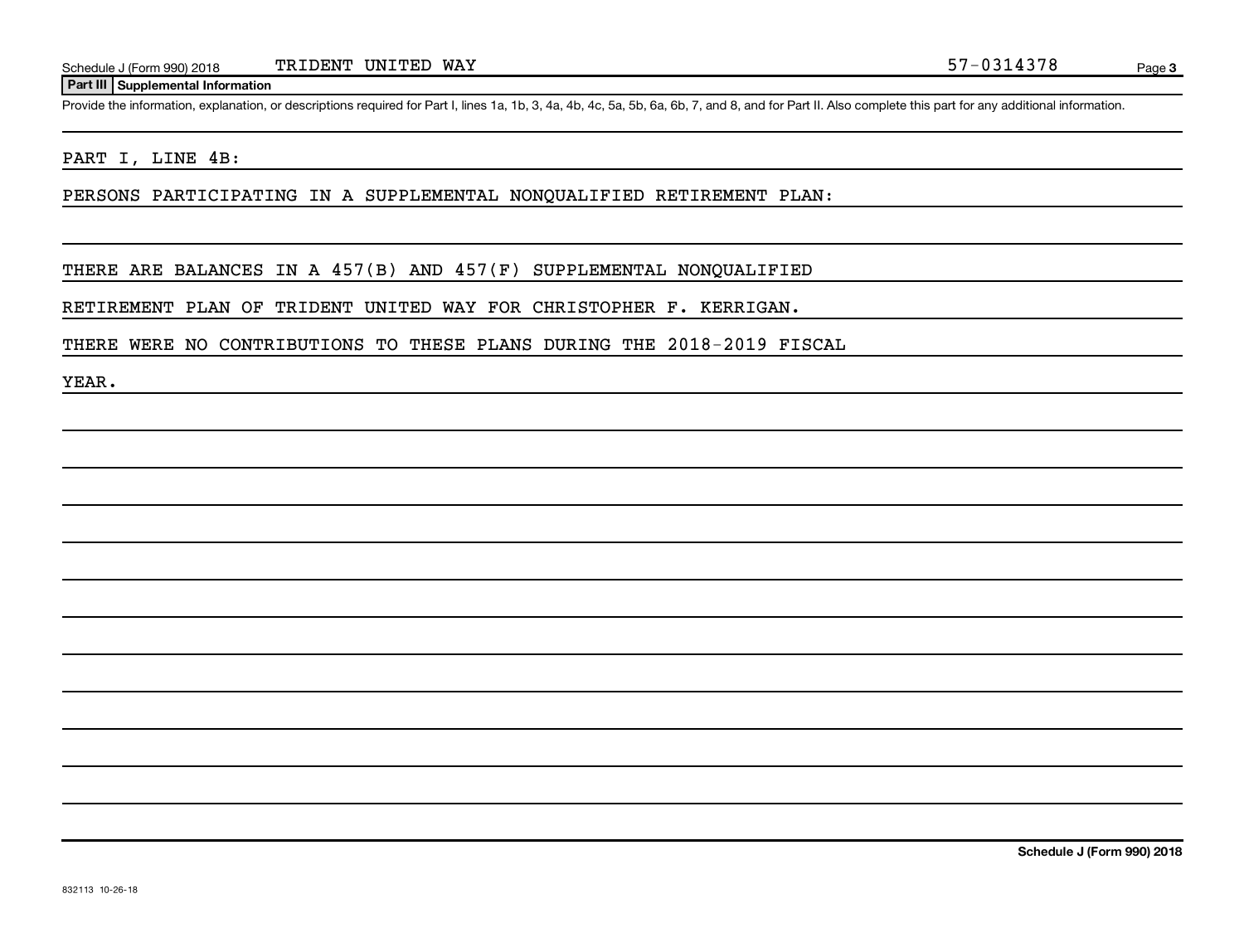## **SCHEDULE M (Form 990)**

# **Noncash Contributions**

OMB No. 1545-0047

Department of the Treasury Internal Revenue Service

◆ Complete if the organizations answered "Yes" on Form 990, Part IV, lines 29 or 30.<br>▶ Complete if the organizations answered "Yes" on Form 990, Part IV, lines 29 or 30. **Attach to Form 990.**  $\blacktriangleright$ 

 **Go to www.irs.gov/Form990 for instructions and the latest information.**

**Open to Public Inspection**

| Name of the organization |  |
|--------------------------|--|

J

| <b>Employer identification number</b> |  |  |                     |  |
|---------------------------------------|--|--|---------------------|--|
|                                       |  |  | -- ^^ <i>^</i> *^-^ |  |

| TRIDENT UNITED WAY |  | 57-0314378                    |
|--------------------|--|-------------------------------|
|                    |  | l Emplover identification nul |

| Part I |                                         | <b>Types of Property</b>                                                                                                       |                               |                                      |                                                                                                      |                                                              |            |     |    |
|--------|-----------------------------------------|--------------------------------------------------------------------------------------------------------------------------------|-------------------------------|--------------------------------------|------------------------------------------------------------------------------------------------------|--------------------------------------------------------------|------------|-----|----|
|        |                                         |                                                                                                                                | (a)<br>Check if<br>applicable | (b)<br>Number of<br>contributions or | (c)<br>Noncash contribution<br>amounts reported on<br>items contributed Form 990, Part VIII, line 1g | (d)<br>Method of determining<br>noncash contribution amounts |            |     |    |
| 1.     |                                         |                                                                                                                                |                               |                                      |                                                                                                      |                                                              |            |     |    |
| 2      |                                         |                                                                                                                                |                               |                                      |                                                                                                      |                                                              |            |     |    |
| 3      |                                         | Art - Fractional interests                                                                                                     |                               |                                      |                                                                                                      |                                                              |            |     |    |
| 4      |                                         | Books and publications                                                                                                         |                               |                                      |                                                                                                      |                                                              |            |     |    |
| 5      |                                         | Clothing and household goods                                                                                                   |                               |                                      |                                                                                                      |                                                              |            |     |    |
| 6      |                                         | Cars and other vehicles                                                                                                        |                               |                                      |                                                                                                      |                                                              |            |     |    |
| 7      |                                         |                                                                                                                                |                               |                                      |                                                                                                      |                                                              |            |     |    |
| 8      |                                         |                                                                                                                                |                               |                                      |                                                                                                      |                                                              |            |     |    |
| 9      |                                         | Securities - Publicly traded                                                                                                   | $\overline{\text{x}}$         | 16                                   |                                                                                                      | 221,947. MARKET VALUE                                        |            |     |    |
| 10     |                                         | Securities - Closely held stock                                                                                                |                               |                                      |                                                                                                      |                                                              |            |     |    |
| 11     |                                         | Securities - Partnership, LLC, or                                                                                              |                               |                                      |                                                                                                      |                                                              |            |     |    |
|        | trust interests                         |                                                                                                                                |                               |                                      |                                                                                                      |                                                              |            |     |    |
| 12     |                                         | Securities - Miscellaneous                                                                                                     |                               |                                      |                                                                                                      |                                                              |            |     |    |
| 13     |                                         | Qualified conservation contribution -                                                                                          |                               |                                      |                                                                                                      |                                                              |            |     |    |
|        |                                         |                                                                                                                                |                               |                                      |                                                                                                      |                                                              |            |     |    |
| 14     |                                         | Qualified conservation contribution - Other                                                                                    |                               |                                      |                                                                                                      |                                                              |            |     |    |
| 15     |                                         | Real estate - Residential                                                                                                      |                               |                                      |                                                                                                      |                                                              |            |     |    |
| 16     |                                         | Real estate - Commercial                                                                                                       |                               |                                      |                                                                                                      |                                                              |            |     |    |
| 17     |                                         |                                                                                                                                |                               |                                      |                                                                                                      |                                                              |            |     |    |
| 18     |                                         |                                                                                                                                |                               |                                      |                                                                                                      |                                                              |            |     |    |
| 19     |                                         |                                                                                                                                |                               |                                      |                                                                                                      |                                                              |            |     |    |
| 20     |                                         | Drugs and medical supplies                                                                                                     |                               |                                      |                                                                                                      |                                                              |            |     |    |
| 21     |                                         |                                                                                                                                |                               |                                      |                                                                                                      |                                                              |            |     |    |
| 22     |                                         |                                                                                                                                |                               |                                      |                                                                                                      |                                                              |            |     |    |
| 23     |                                         |                                                                                                                                |                               |                                      |                                                                                                      |                                                              |            |     |    |
| 24     |                                         |                                                                                                                                |                               |                                      |                                                                                                      |                                                              |            |     |    |
| 25     | Other $\blacktriangleright$             |                                                                                                                                |                               |                                      |                                                                                                      |                                                              |            |     |    |
| 26     | Other $\blacktriangleright$             |                                                                                                                                |                               |                                      |                                                                                                      |                                                              |            |     |    |
| 27     | Other $\blacktriangleright$             |                                                                                                                                |                               |                                      |                                                                                                      |                                                              |            |     |    |
| 28     | Other $\blacktriangleright$             |                                                                                                                                |                               |                                      |                                                                                                      |                                                              |            |     |    |
| 29     |                                         | Number of Forms 8283 received by the organization during the tax year for contributions                                        |                               |                                      |                                                                                                      |                                                              |            |     |    |
|        |                                         | for which the organization completed Form 8283, Part IV, Donee Acknowledgement                                                 |                               |                                      | 29                                                                                                   |                                                              |            |     |    |
|        |                                         |                                                                                                                                |                               |                                      |                                                                                                      |                                                              |            | Yes | No |
|        |                                         | 30a During the year, did the organization receive by contribution any property reported in Part I, lines 1 through 28, that it |                               |                                      |                                                                                                      |                                                              |            |     |    |
|        |                                         | must hold for at least three years from the date of the initial contribution, and which isn't required to be used for          |                               |                                      |                                                                                                      |                                                              |            |     |    |
|        |                                         |                                                                                                                                |                               |                                      |                                                                                                      |                                                              | <b>30a</b> |     | х  |
|        |                                         | <b>b</b> If "Yes," describe the arrangement in Part II.                                                                        |                               |                                      |                                                                                                      |                                                              |            |     |    |
| 31     |                                         | Does the organization have a gift acceptance policy that requires the review of any nonstandard contributions?                 |                               |                                      |                                                                                                      |                                                              | 31         |     | х  |
|        |                                         | 32a Does the organization hire or use third parties or related organizations to solicit, process, or sell noncash              |                               |                                      |                                                                                                      |                                                              |            |     |    |
|        | contributions?                          |                                                                                                                                |                               |                                      |                                                                                                      |                                                              | 32a        |     | х  |
|        | <b>b</b> If "Yes," describe in Part II. |                                                                                                                                |                               |                                      |                                                                                                      |                                                              |            |     |    |
| 33     |                                         | If the organization didn't report an amount in column (c) for a type of property for which column (a) is checked,              |                               |                                      |                                                                                                      |                                                              |            |     |    |
|        | describe in Part II.                    |                                                                                                                                |                               |                                      |                                                                                                      |                                                              |            |     |    |

**For Paperwork Reduction Act Notice, see the Instructions for Form 990. Schedule M (Form 990) 2018** LHA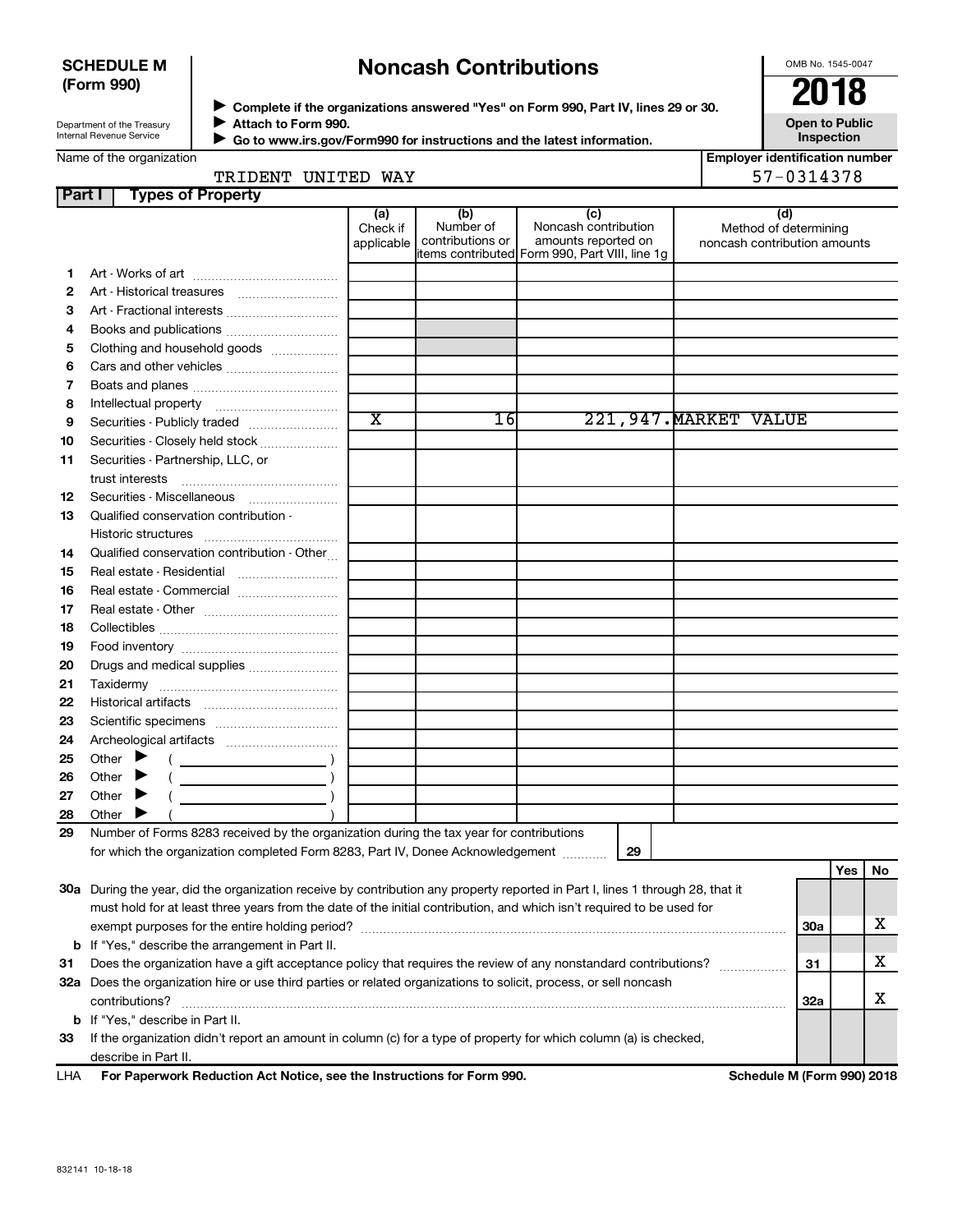Provide the information required by Part I, lines 30b, 32b, and 33, and whether the organization is reporting in Part I, column (b), the number of contributions, the number of items received, or a combination of both. Also complete this part for any additional information. **Part II Supplemental Information.**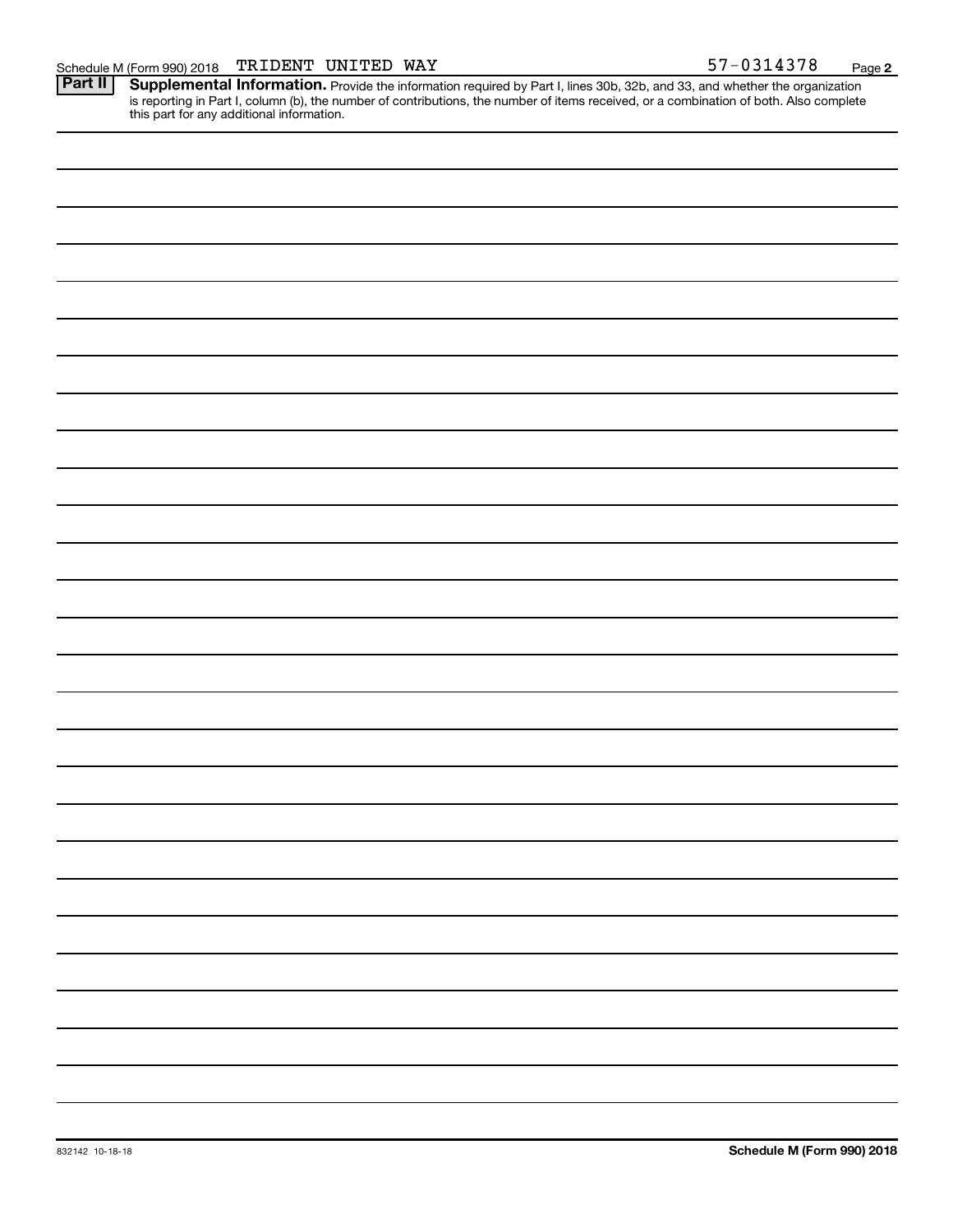Department of the Treasury **(Form 990 or 990-EZ)**

Name of the organization

Internal Revenue Service

**Complete to provide information for responses to specific questions on Form 990 or 990-EZ or to provide any additional information. | Attach to Form 990 or 990-EZ. | Go to www.irs.gov/Form990 for the latest information.** SCHEDULE O **Supplemental Information to Form 990 or 990-EZ 2018**<br>(Form 990 or 990-EZ) Complete to provide information for responses to specific questions on

**Open to Public Inspection**

TRIDENT UNITED WAY TRIDENT 197-0314378

**Employer identification number**

OMB No. 1545-0047

FORM 990, PART III, LINE 4A, PROGRAM SERVICE ACCOMPLISHMENTS:

SERVICES, WITH 303 INDIVIDUALS RECEIVING BASIC FINANCIAL EDUCATION. THE

18 AMERICORPS MEMBERS INCREASED OUR REGION'S SERVICE CAPACITY BY

PROVIDING 18,597 HOURS OF SERVICE. PARTNER AGENCIES AGREE TO HOST

AMERICORPS MEMBERS AT THEIR ORGANIZATION SITES TO ENHANCE AND

FACILITATE CLIENT OUTREACH AND SERVICES. PARTNER AGENCIES PAY A FEE TO

TUW BASED ON MEMBER SERVICE HOURS TO THE AGENCY. IN THE FY 2018-2019,

TUW RECEIVED \$49,671 IN PARTNER AGENCY REVENUE FOR THE AMERICORPS

## PROGRAM.

2) BERKELEY AND DORCHESTER PROSPERITY CENTERS SERVED 1,379 CLIENTS,

WITH 3,365 FINANCIAL STABILITY SERVICES PROVIDED.

3) EMERGENCY FOOD AND SHELTER (EFSP) PROGRAM - THROUGH TRIDENT UNITED

WAY'S WORK WITH THE SAFETY NET ASSISTANCE NETWORK, EFSP AWARDED

\$318,876 TO 36 PROGRAMS.

4) CHARITYTRACKER - THROUGH THE OVER 320 ORGANIZATIONS USING

CHARITYTRACKER, 28,492 HOUSEHOLDS WERE ASSISTED WITH THE VALUE OF

ASSISTANCE EQUALING \$1,444,819.

5 ) SC THRIVE - THE BENEFIT BANK - OVER 3,341 APPLICATIONS FOR WORK

SUPPORT AND BENEFITS WERE COMPLETED. THE TAX PREPARATION ASSISTANCE

PROVIDED OVER 3,364 STATE AND/OR FEDERAL TAX RETURN FILINGS FOR FREE

THROUGHOUT THE TRI-COUNTY AREA BRINGING BACK \$4,674,713 BACK INTO THE

COMMUNITY.

FORM 990, PART III, LINE 4B, PROGRAM SERVICE ACCOMPLISHMENTS:

## READINESS OUTCOMES FOR CHILDREN BIRTH THROUGH AGE EIGHT.

FINALLY, TUW IS WORKING COLLABORATIVELY WITH MULTIPLE SCHOOL DISTRICTS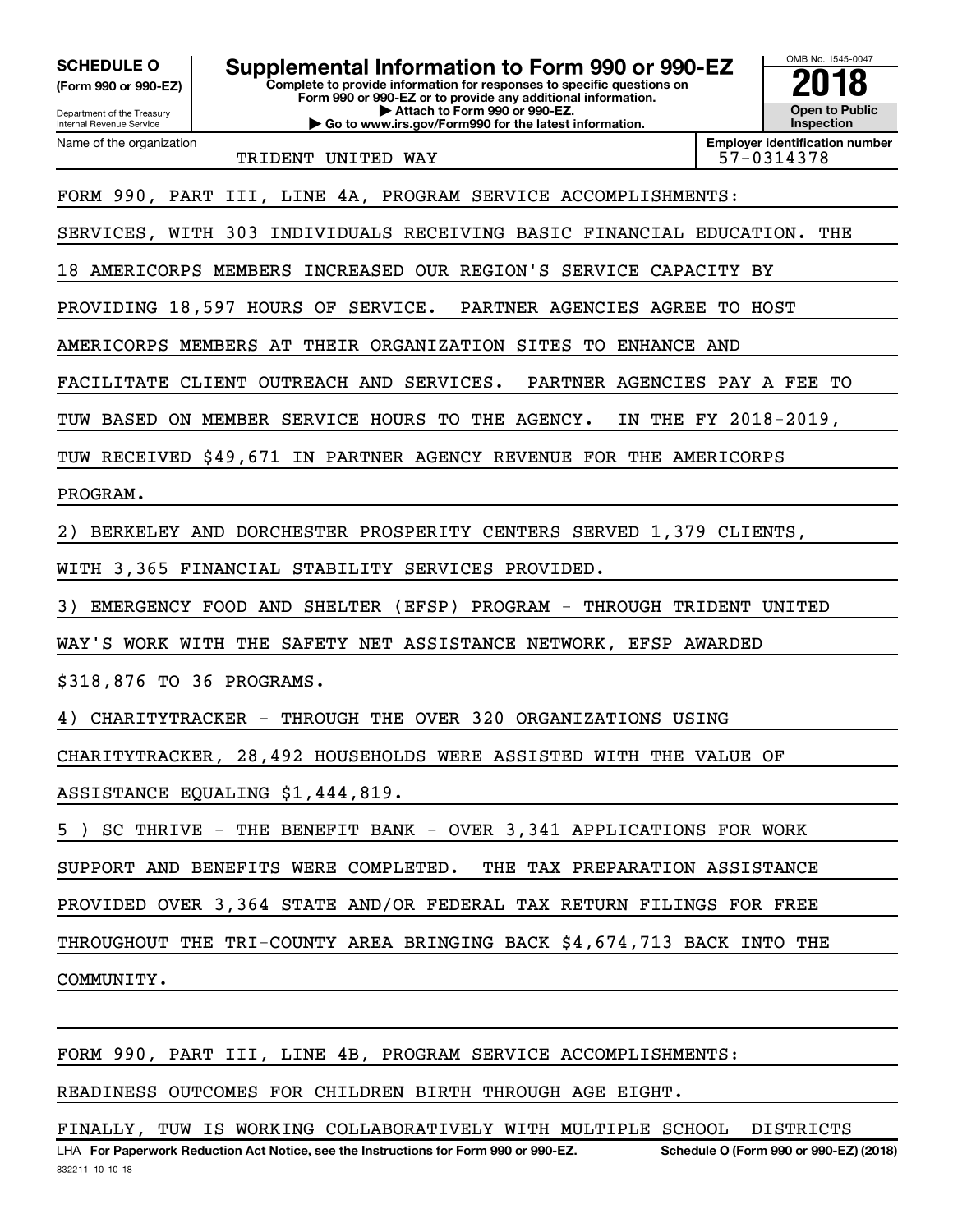| Name of the organization<br>TRIDENT UNITED WAY                                    | <b>Employer identification number</b><br>57-0314378 |  |  |  |  |
|-----------------------------------------------------------------------------------|-----------------------------------------------------|--|--|--|--|
| AND COMMUNITY PARTNERS TO CONDUCT THE READING BY THIRD<br>INNOVATION              |                                                     |  |  |  |  |
| WITH THE GOAL OF HELPING CHILDREN ACHIEVE THE BENCHMARK OF<br>PROJECT,            |                                                     |  |  |  |  |
| READING AT GRADE-LEVEL BY THIRD GRADE AND SCALING EFFECTIVE PRACTICES.            |                                                     |  |  |  |  |
|                                                                                   |                                                     |  |  |  |  |
| ACCOMPLISHMENTS FOR 2018-2019<br>HIGHLIGHTS OF<br>INCLUDE THE FOLLOWING:          |                                                     |  |  |  |  |
| KINDERGARTEN READINESS NETWORK -<br>THE NETWORK, LED BY ITS GUIDING               |                                                     |  |  |  |  |
| TEAM AND REPRESENTATIVES OF OVER 40 ORGANIZATIONS IN THE REGION,                  |                                                     |  |  |  |  |
| FURTHER DEVELOPED A GUIDING FRAMEWORK THAT SUPPORTS<br><b>IMPROVED</b>            |                                                     |  |  |  |  |
| KINDERGARTEN READINESS OUTCOMES IN<br>THE TRI-COUNTY.                             | THIS FRAMEWORK WILL                                 |  |  |  |  |
| GUIDE FUTURE CATALYTIC PROJECTS AND ACTIVITIES THAT LEAD TO RESULTS AND           |                                                     |  |  |  |  |
| POSITIVE SYSTEMS-LEVEL<br>CHANGE.                                                 |                                                     |  |  |  |  |
| TRI-COUNTY READING BY THIRD PROJECT- SERVING 1,907 STUDENTS IN 12<br>2)           |                                                     |  |  |  |  |
| APPROXIMATELY 165 EDUCATORS HAVE BEEN<br>SCHOOLS ACROSS 4 DISTRICTS.              |                                                     |  |  |  |  |
| TRAINED<br>THE<br>UNIVERSITY<br>FLORIDA LITERARY<br><b>INITIATIVE</b><br>BY<br>OF | IN<br>THE FIRST                                     |  |  |  |  |
| THE PROJECT.<br>THE PROJECTS TRAIN TEACHERS IN ENGLISH<br>TWO YEARS OF            |                                                     |  |  |  |  |

LANGUAGE ARTS INSTRUCTIONAL PRACTICES.

Schedule O (Form 990 or 990-EZ) (2018)

| FORM 990, PART III, LINE 4C, PROGRAM SERVICE ACCOMPLISHMENTS:           |
|-------------------------------------------------------------------------|
| THAN 80 VOLUNTEERS REPRESENTING 60 ORGANIZATIONS INVESTED APPROXIMATELY |
| 2,300 HOURS IN CREATING THE TRI-COUNTY HEALTH IMPROVEMENT PLAN.         |
| A HIGH PRIORITY OF TRIDENT UNITED WAY IS SUPPORTING THE IMPLEMENTATION  |
| OF "OUR HEALTH, OUR FUTURE: TRI-COUNTY HEALTH IMPROVEMENT PLAN          |
| 2018-2023" IN OUR REGION TO PROVIDE CONCRETE RECOMMENDATIONS AND ACTION |
| STEPS FOR IMPROVING HEALTH OUTCOMES THAT CAN BE CARRIED OUT BY A WIDE   |
| RANGE OF LOCAL ORGANIZATIONS, GROUPS AND INDIVIDUALS. OTHER PRIORITIES  |
| OF TUW INCLUDE SUPPORTING WORKGROUPS OPERATING UNDER THE UMBRELLA OF    |
| HTC, INCLUDING THE TRI-COUNTY DIABETES COALITION, HTC EXECUTIVE         |
|                                                                         |

COMMITTEE, IMMUNIZATION WORK GROUP, AND TRI-COUNTY HEALTH DATA

**Schedule O (Form 990 or 990-EZ) (2018)**

**2**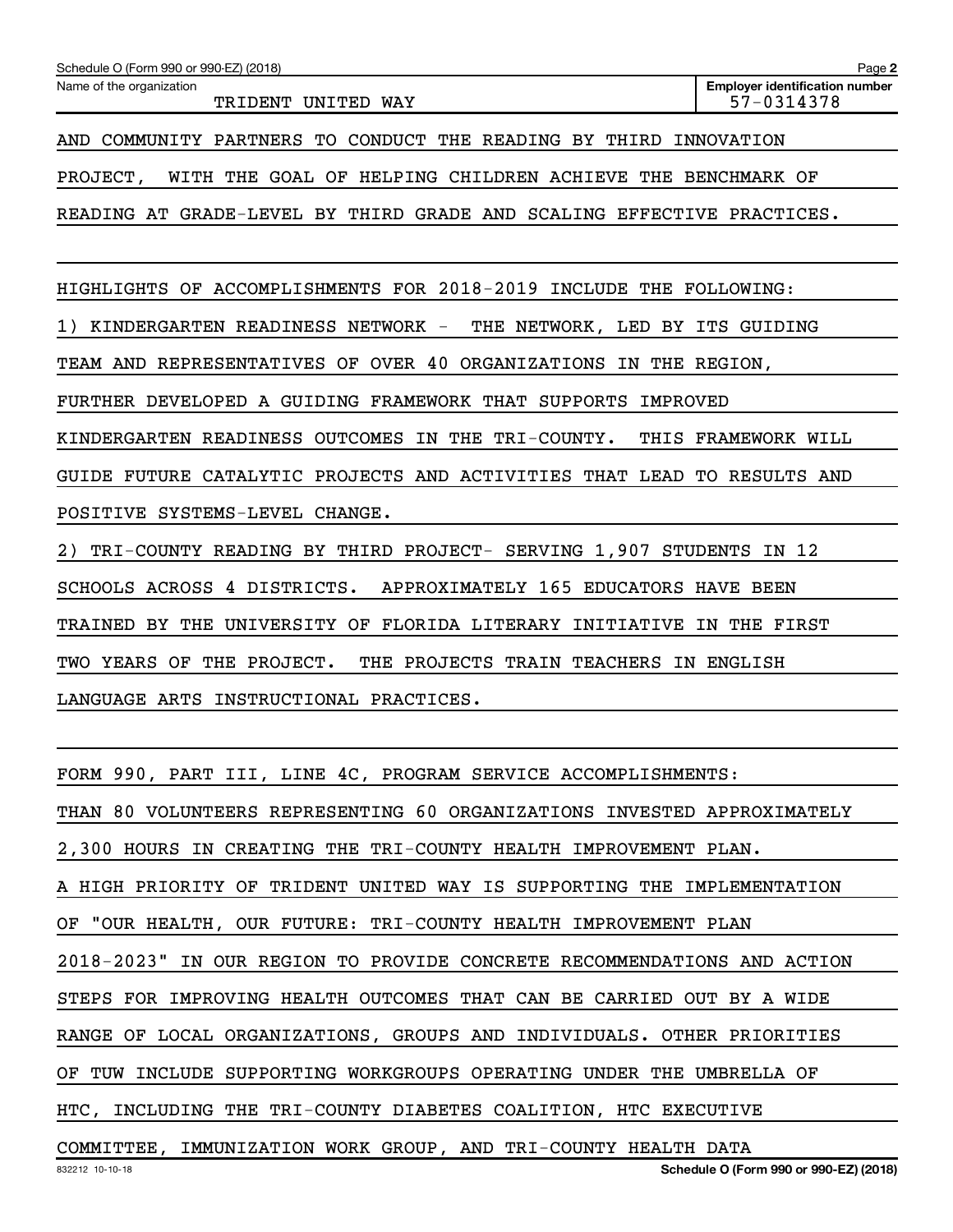TRIDENT UNITED WAY 57-0314378

## WORKGROUP.

FORM 990, PART III, LINE 4D, OTHER PROGRAM SERVICES: COMMUNITY IMPACT- COMMUNITY IMPACT WORKS TO STRENGTHEN OUR COMMUNITY BY FOCUSING ON EDUCATION, FINANCIAL STABILITY AND HEALTH. WE SEE THESE AREAS AS INTEGRATED AND WORK PROACTIVELY AND COLLABORATIVELY TO CREATE LONG-LASTING CHANGE IN BERKELEY, CHARLESTON AND DORCHESTER COUNTIES USING THE COLLECTIVE IMPACT DISCIPLINE. THE COMMUNITY CHANGE LED BY TUW IS SUPPORTED THROUGH HUNDREDS OF WORKPLACE GIVING CAMPAIGNS, INDIVIDUAL GIVING, CORPORATE AND FOUNDATION GRANTS, FEDERAL AND STATE GRANTS, AND FEE FOR SERVICE ACTIVITIES. MAJOR INITIATIVES INCLUDED THE LAUNCH OF THE 2019-2022 FUNDING CYCLE WITH ANNOUNCEMENT ON APRIL 23, 2019 OF GRANT OFFERS TO 19 AGENCIES DELIVERING 35 PROGRAMS ACROSS BERKELEY, CHARLESTON AND DORCHESTER COUNTIES. THESE GRANT OFFERS COMPRISE PROGRAM INVESTMENT AND BASIC NEEDS GRANT POOLS TOTALING \$1.2 MILLION IN PHILANTHROPIC INVESTMENTS CYCLE. THESE POOLS , ALSO INCLUDE COLLECTIVE IMPACT AND COMMUNITY ENGAGEMENT GRANTS ALIGNING WITH THE FOUR TRADITIONS OF PHILANTHROPY: RELIEF, IMPROVEMENT, SOCIAL REFORM AND CIVIC ENGAGEMENT. IN ADDITION TO GRANTS, COMMUNITY IMPACT PROVIDES CAPACITY BUILDING TOOLS TO THE COMMUNITY FREE OF CHARGE. THESE INCLUDE 211, CHARITYTRACKER AND THE AMERICORPS PROGRAM.

2-1-1 SERVICE:

2-1-1 IS A FREE, CONFIDENTIAL REFERRAL AND INFORMATION SERVICE THAT CONNECTS PEOPLE FROM ALL COMMUNITIES AND OF ALL AGES TO A COMMUNITY RESOURCE SPECIALIST WHO WILL HELP THEM FIND LOCAL HEALTH AND HUMAN SERVICES, 24 HOURS A DAY, SEVEN DAYS A WEEK, IN MULTIPLE LANGUAGES BY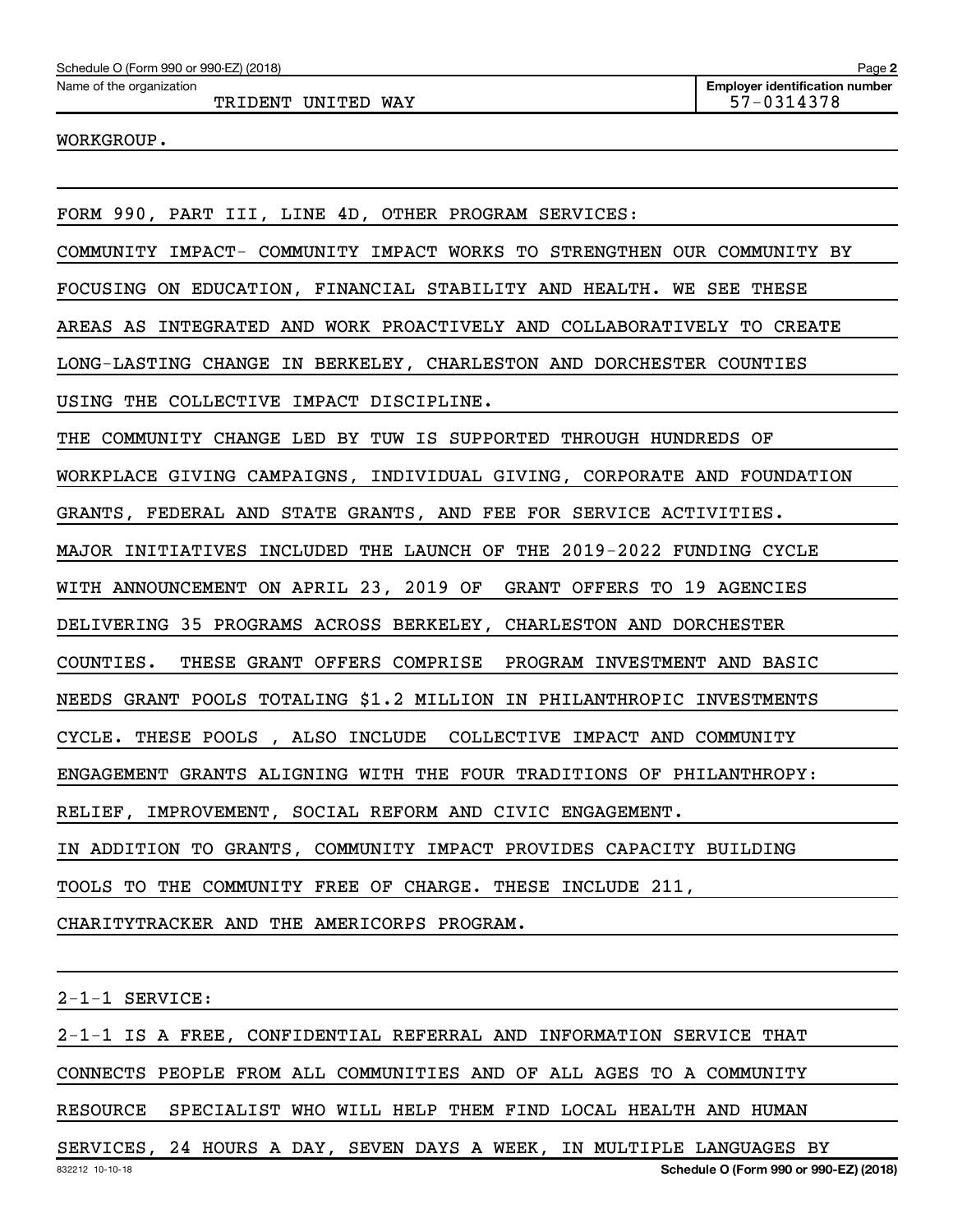| Schedule O (Form 990 or 990-EZ) (2018)                                  | Page 2                                              |  |  |  |
|-------------------------------------------------------------------------|-----------------------------------------------------|--|--|--|
| Name of the organization<br>TRIDENT UNITED WAY                          | <b>Employer identification number</b><br>57-0314378 |  |  |  |
| DIALING ONE NUMBER AND MAKING ONE PHONE CALL. 2-1-1 IS COMMITTED AS     |                                                     |  |  |  |
| THE FIRST, MOST ESSENTIAL RESOURCE TO ANYONE WHO NEEDS HELP.<br>AN      |                                                     |  |  |  |
| INFORMATION AND REFERRAL (I&R) SPECIALIST ASSESSES CALLERS' NEEDS AND   |                                                     |  |  |  |
| HELPS THE CALLER DETERMINE OPTIONS AND BEST COURSE OF ACTION IN A       |                                                     |  |  |  |
| NON-THREATENING, NON-JUDGMENTAL AND CONFIDENTIAL MANNER. ADDITIONALLY,  |                                                     |  |  |  |
| I&R SPECIALISTS ARE TRAINED TO DETERMINE WHETHER A CALLER MAY BE        |                                                     |  |  |  |
| ELIGIBLE FOR OTHER PROGRAMS, TO INTERVENE IN CRISIS-SITUATIONS AND TO   |                                                     |  |  |  |
| ADVOCATE ON BEHALF OF THE CALLER WHO MAY NEED ADDITIONAL ASSISTANCE.    |                                                     |  |  |  |
| THE SERVICE IS FREE. TRIDENT UNITED WAY CONTRACTS WITH THE UNITED WAY   |                                                     |  |  |  |
| OF ASSOCIATION OF SC, WHICH MANAGES THE CALL CENTER AND PROVIDES        |                                                     |  |  |  |
| UP-TO-DATE, TIMELY, LOCAL INFORMATION ABOUT RESOURCES IN THE TRI-COUNTY |                                                     |  |  |  |
| TO TRI-COUNTY CALLERS. HIGHLIGHTS OF SERVICES FOR THE 2018-2019 FISCAL  |                                                     |  |  |  |
| YEAR INCLUDE 11,299 CALLS RECEIVED AND 24,595 REFERRALS MADE.           |                                                     |  |  |  |
|                                                                         |                                                     |  |  |  |
| BERKELEY AND DORCHESTER RESOURCE CONNECTION CENTERS:                    |                                                     |  |  |  |
| THE BERKELEY AND DORCHESTER RESOURCE CONNECTION CENTERS ARE A           |                                                     |  |  |  |
| COLLABORATIVE PARTNERSHIP BETWEEN TRIDENT UNITED WAY AND A HOST OF      |                                                     |  |  |  |
| PARTNERS. SERVICES IN THE CENTERS ARE PROVIDED THROUGH A COMMUNITY      |                                                     |  |  |  |
| NETWORK OF PARTNERS IN AN INTEGRATED SERVICE DELIVERY SYSTEM.           | PARTNERS                                            |  |  |  |
| LOCATED IN THE CENTERS INCLUDE DORCHESTER ADULT EDUCATION, SC WORKS,    |                                                     |  |  |  |
| VOCATIONAL REHABILITATION, SALVATION ARMY, PALMETTO GOODWILL, PALMETTO  |                                                     |  |  |  |
| CAP, SC THRIVE, ORIGIN SC, ACCESSHEALTH, AND LOWCOUNTRY FOOD BANK.      | THE                                                 |  |  |  |
| CENTERS ARE SERVICE HUBS WHERE LOW TO MODERATE INCOME INDIVIDUALS AND   |                                                     |  |  |  |
| FAMILIES HAVE ACCESS TO PROGRAMS AND RESOURCES SUCH AS EDUCATIONAL      |                                                     |  |  |  |
| RESOURCES, BASIC NEEDS AND RESOURCES TO BECOME SELF-SUFFICIENT.         | THE                                                 |  |  |  |
| RESOURCE CONNECTION CENTERS TAKE AN INTEGRATED APPROACH TO SERVICE      |                                                     |  |  |  |
| DELIVERY, WHICH INCLUDES BUNDLING AND SEQUENCING OF SERVICES, LEADING   |                                                     |  |  |  |
|                                                                         |                                                     |  |  |  |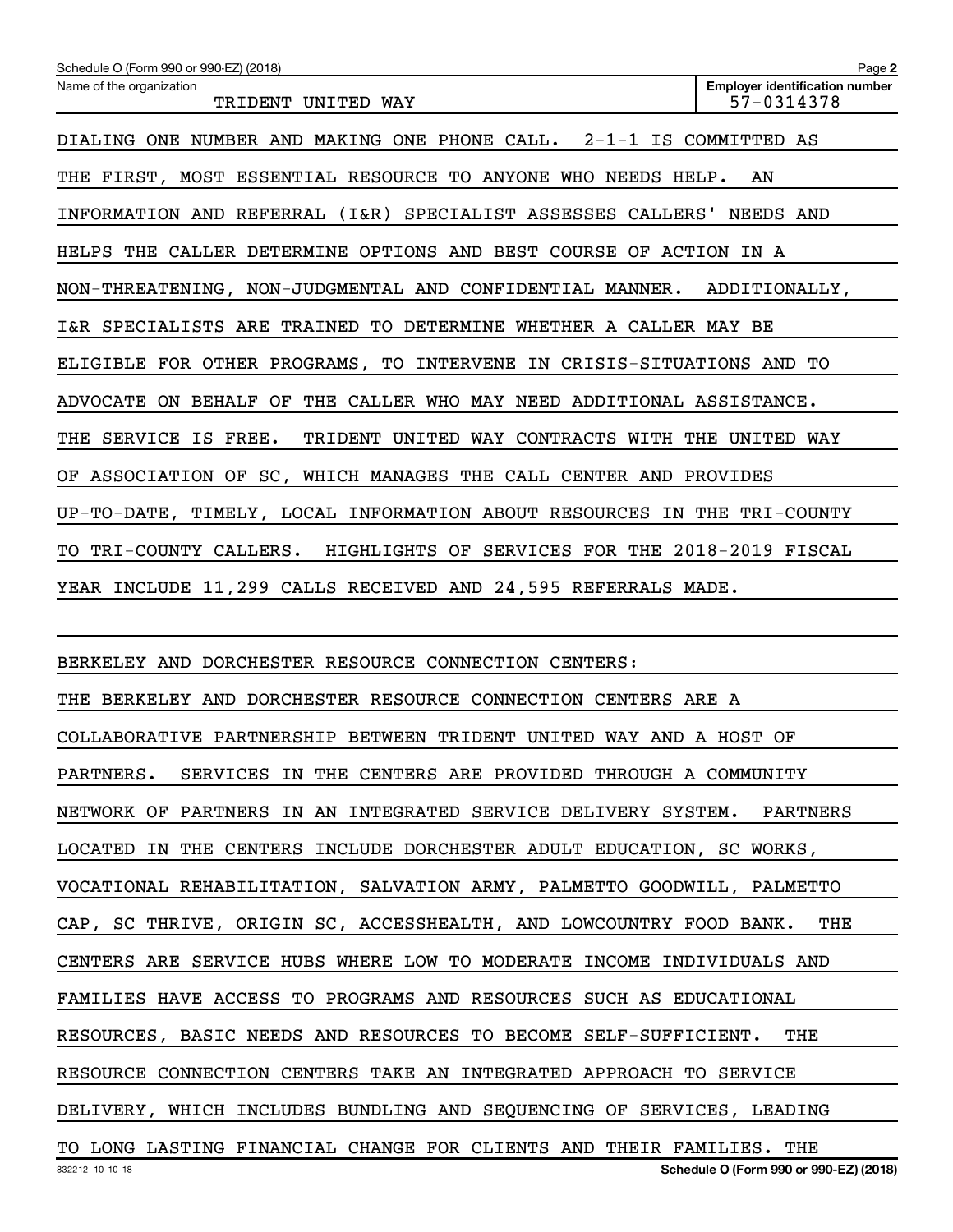| Schedule O (Form 990 or 990-EZ) (2018)                                           | Page 2                                              |
|----------------------------------------------------------------------------------|-----------------------------------------------------|
| Name of the organization<br>TRIDENT<br>UNITED WAY                                | <b>Employer identification number</b><br>57-0314378 |
| A CONTINUUM FRAMEWORK THAT BEGINS<br>OPERATE<br>USING<br>CENTERS                 | WITH ADDRESSING                                     |
| BASIC NEEDS AND MOVES INDIVIDUALS ALONG A CONTINUUM TO ACHIEVE THE               |                                                     |
| GOAL OF<br>GAINING<br>AND<br>SUSTAINING ASSETS.<br><b>SERVING</b><br>INDIVIDUALS |                                                     |
| COLLABORATIVELY IS A SHARED DESIRE TO CREATE BETTER FINANCIAL                    | <b>OUTCOMES</b>                                     |
| FOR INDIVIDUALS AND FAMILIES IN<br>THE TRI-COUNTY AREA.                          |                                                     |
| THE RESOURCE CONNECTION CENTERS PROVIDED 3,365 FINANCIAL STABILITY               |                                                     |
| SERVICES TO 1,379 INDIVIDUALS IN THE 2018-2019 FISCAL YEAR.                      | TUW AND                                             |
| \$38,965 IN IMMEDIATE FINANCIAL ASSISTANCE TO<br>AGENCY PARTNERS PROVIDED        |                                                     |
| INDIVIDUALS.<br>THE<br><b>FAMILIES AND</b>                                       |                                                     |
|                                                                                  |                                                     |

AMERICORPS FAMILY NAVIGATORS:

THE TUW AMERICORPS PROGRAM HAS BEEN OPERATING FOR TEN YEARS WITH A GOAL OF BUILDING CAPACITY FOR ORGANIZATIONS TO PROVIDE SERVICES THAT HELP FAMILIES BECOME MORE FINANCIALLY STABLE. FURTHER, THE TUW AMERICORPS PROGRAM HAS DEVELOPED A REPUTATION IN THE TRI-COUNTY OF PRODUCING HIGHLY QUALIFIED, TRAINED HUMAN SERVICES PROFESSIONALS. OVER 75% OF ALL TUW AMERICORPS MEMBERS OVER THE PAST 3 YEARS MOVE ON TO EMPLOYMENT IN LOCAL HUMAN SERVICE ORGANIZATIONS AFTER COMPLETING THEIR SERVICE. NOTABLE RESULTS INCLUDE:

-17 AMERICORPS MEMBERS PROVIDED BASIC NEEDS/CRISIS MITIGATION TO 825 FAMILIES. THOSE SERVICES INCLUDED PROVIDING ASSISTANCE TO 1,424 CLIENTS TO ACCESS BENEFITS AND ASSISTANCE WITH FILING 1,296 FEDERAL AND STATE TAX RETURNS FREE OF CHARGE.

CHARITYTRACKER:

CHARITYTRACKER IS A WEB-BASED TRACKING TOOL PROVIDED TO COMMUNITY

832212 10-10-18 PARTNERS AT NO CHARGE THROUGH TRIDENT UNITED WAY. IT IS USED BY TUW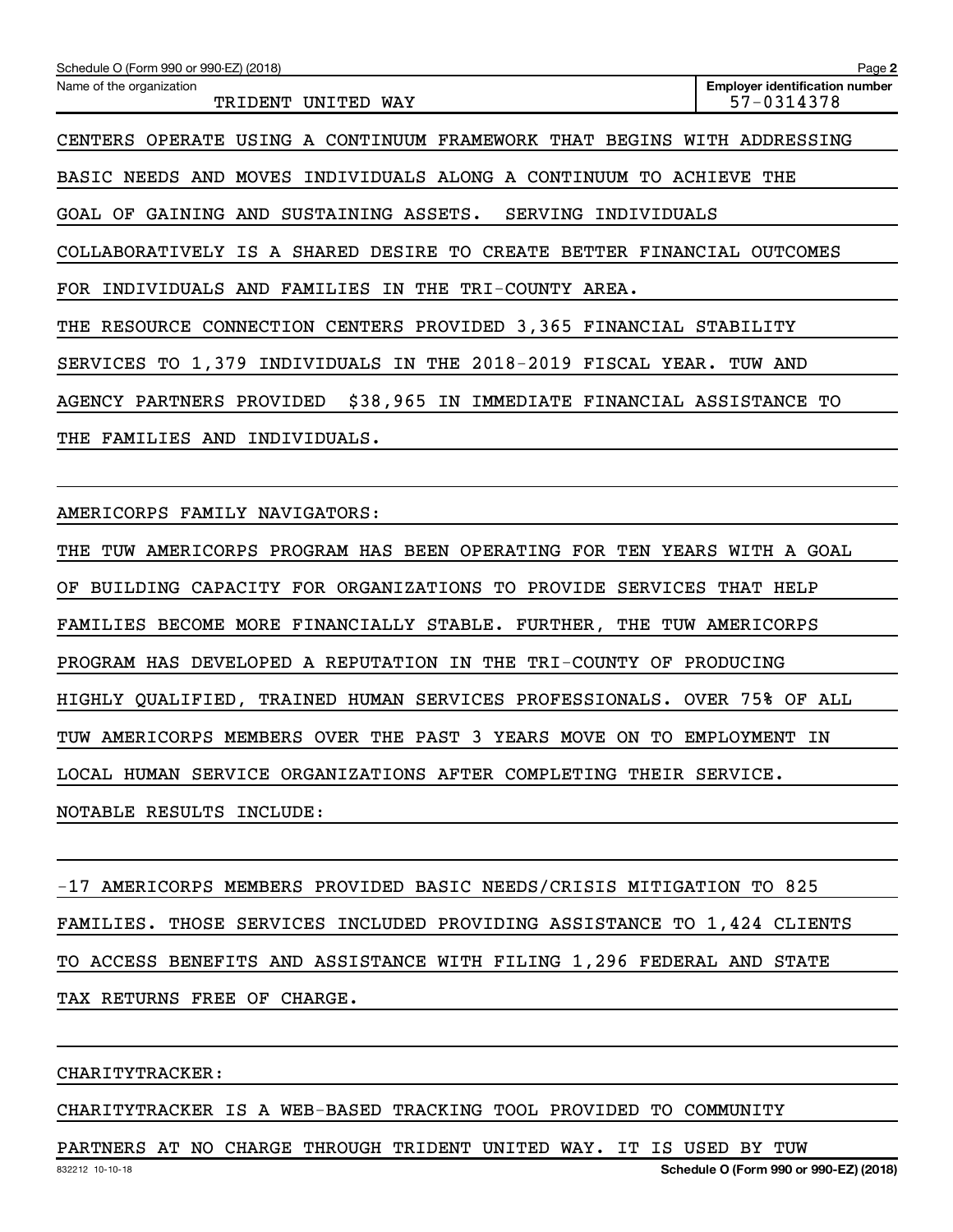| Schedule O (Form 990 or 990-EZ) (2018)                                       | Page 2                                              |
|------------------------------------------------------------------------------|-----------------------------------------------------|
| Name of the organization<br>TRIDENT<br>UNITED WAY                            | <b>Employer identification number</b><br>57-0314378 |
| PARTNER ORGANIZATIONS INCLUDING TUW GRANTEES, COMMUNITY PARTNERS AND         |                                                     |
| FAITH-BASED ORGANIZATIONS TO TRACK AND SHARE CONFIDENTIAL INFORMATION        |                                                     |
| INDIVIDUALS RECEIVING FINANCIAL STABILITY SERVICES.<br>ON.                   | THE TOOL                                            |
| ISSUES RELATED TO<br>TRANSPORTATION AND PROVIDES ACCOUNTABILITY<br>MITIGATES |                                                     |
| FOR THOSE BEING SERVED, AS WELL AS AGENCIES AND PARTNERS WORKING             |                                                     |
| COLLECTIVELY TO MOVE INDIVIDUALS INTO FINANCIAL STABILITY. A BULLETIN        |                                                     |
| BOARD FEATURE ALLOWS PARTNERS TO POST SERVICES PROVIDED, SUCH AS             |                                                     |
| CLASSES AND EVENTS, AND ALERTS ALLOW PARTNERS TO POST EMERGENCY NEEDS        |                                                     |
| THAT RESOURCES CAN BE DISTRIBUTED QUICKLY AND EFFICIENTLY TO PEOPLE<br>SO.   |                                                     |
| THE SYSTEM IS SECURE AND<br>ONLY AGENCIES AND PARTNERS<br>NEED.<br>IN        | THAT                                                |
| COMPLETE TRAINING CERTIFICATION CAN USE THE SYSTEM.                          |                                                     |

-THERE ARE 320 ORGANIZATIONS USING CHARITYTRACKER SYSTEM.

-SERVICES TRACKED PARTNERS USING THE SYSTEM IN THE 2018-2019 FISCAL

YEAR PROVIDED 14,480 HOUSEHOLDS, COMPRISED OF 28,492 INDIVIDUALS, WITH

\$1,444,819 IN MONETARY ASSISTANCE. ON AVERAGE, EACH HOUSEHOLD IS

PROVIDED 3 INSTANCES OF ASSISTANCE.

EXPENSES \$ 2,679,847. INCLUDING GRANTS OF \$ 1,263,557. REVENUE \$ 59,009

CONNECTING THE COMMUNITY:

CONNECTING THE COMMUNITY INCLUDES INITIATIVES THAT DIRECTLY SERVE THE

TRI-COUNTY REGION. THE PRIMARY INITIATIVES ARE STRATEGIC VOLUNTEER

ENGAGEMENT AND STAKEHOLDER AND COMMUNITY COMMUNICATION AS FOLLOWS:

## 1) STRATEGIC VOLUNTEER ENGAGEMENT SUPPORTS BOTH INTERNAL AND EXTERNAL

VOLUNTEER ENGAGEMENT TO PROVIDE IMPACTFUL VOLUNTEER MATCHING

OPPORTUNITIES. VOLUNTEERS FOR TUW ARE THOUGHT LEADERS ON COMMITTEES AND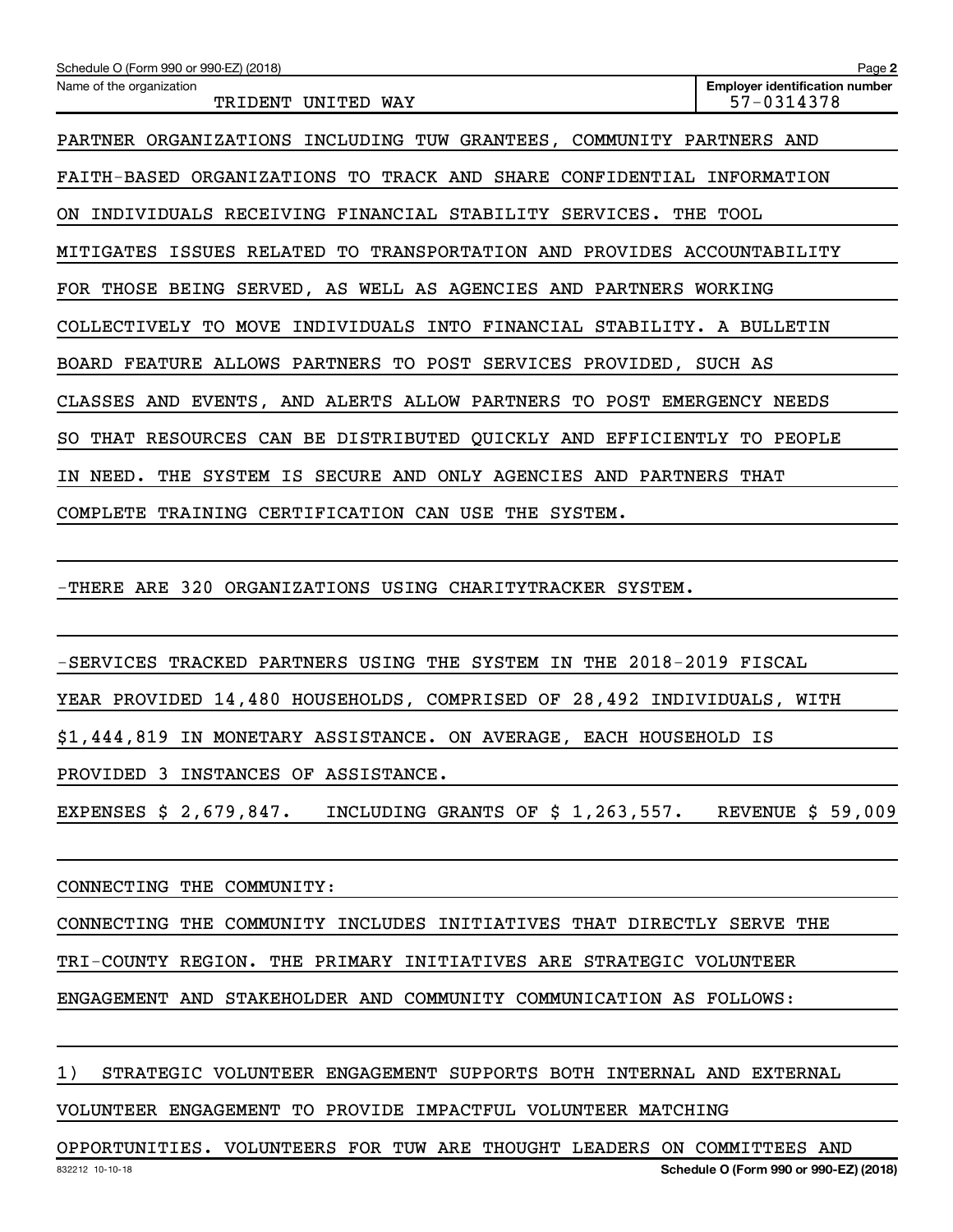| Schedule O (Form 990 or 990-EZ) (2018)                                  | Page 2                                              |  |  |  |
|-------------------------------------------------------------------------|-----------------------------------------------------|--|--|--|
| Name of the organization<br>TRIDENT UNITED WAY                          | <b>Employer identification number</b><br>57-0314378 |  |  |  |
| COUNCILS, AS WELL AS DECISION-MAKERS ABOUT COMMUNITY INVESTMENTS AND    |                                                     |  |  |  |
| SUPPORT MISSION FULFILLMENT. TUW NONPROFIT PARTNERS AND CORPORATE       |                                                     |  |  |  |
| PARTNERS CREATE A PIPELINE OF VOLUNTEERS FOR TUW IN ALL LEVELS OF       |                                                     |  |  |  |
| ENGAGEMENT BY OFFERING TAILOR-MADE VOLUNTEER OPPORTUNITIES TO CORPORATE |                                                     |  |  |  |
| PARTNERS THAT MAY RANGE FROM SUPPLY DRIVES TO HOME BUILDS AND CAN TAKE  |                                                     |  |  |  |
| PLACE AT AN OFFICE OR IN THE COMMUNITY. ADDITIONALLY, TUW SUPPORTS THE  |                                                     |  |  |  |
| STRATEGIC GROWTH OF SIGNATURE VOLUNTEER EVENTS SUCH AS READ ACROSS      |                                                     |  |  |  |
| AMERICA DAY EVENT IN LOCAL SCHOOLS AND THE COMMUNITY'S LARGEST SINGLE   |                                                     |  |  |  |
| DAY OF VOLUNTEERING DURING TRIDENT UNITED WAY'S DAY OF CARING. IN THE   |                                                     |  |  |  |
| 2018-2019 FISCAL YEAR TUW ENGAGED OVER 6,728 VOLUNTEERS, COMPLETED 383  |                                                     |  |  |  |
| COMMUNITY PROJECTS, FOR A TOTAL OF 30,735 HOURS OF SERVICE, WITH 171    |                                                     |  |  |  |
| COMPANIES FINDING WAYS TO GIVE BACK AND BUILD TEAM AND COMMUNITY        |                                                     |  |  |  |
| SPIRIT.<br>THE TIME<br>AND SKILLS CONTRIBUTED BY THE TRIDENT UNITED WAY |                                                     |  |  |  |
| VOLUNTEERS SAVED OUR COMMUNITY MORE THAN \$341,450.                     |                                                     |  |  |  |

832212 10-10-18 **Schedule O (Form 990 or 990-EZ) (2018)** 2) COMMUNICATION WITH KEY CONSTITUENTS AND ACROSS THE COMMUNITY IS A YEAR-ROUND STRATEGIC EFFORT. TUW DISTRIBUTES QUARTERLY EMAIL NEWSLETTERS TO MORE THAN 25,000 RECIPIENTS. ANNUALLY TUW SENDS TARGETED EMAIL COMMUNICATIONS TO THE HEALTHY TRI-COUNTY NETWORK SIX TIMES PERS YEAR AND DONOR NETWORK EMAIL NEWSLETTERS QUARTERLY. TUW ALSO UPDATES ITS WEBSITE (TUW.ORG) AND LINKEDIN PRESENCE WEEKLY WITH NEW INFORMATION AND EVENTS. TUW POSTS INFORMATION AND ENGAGES WITH FOLLOWERS DAILY ON ITS FACEBOOK AND TWITTER ACCOUNTS. THROUGH THESE VARIOUS TOOLS, TUW AIMS TO ENGAGE WITH AUDIENCES AND REPORT ON ITS WORK TO DONORS, POTENTIAL DONORS, AND THE COMMUNITY-AT-LARGE, ANNOUNCE FUNDING AND VOLUNTEER OPPORTUNITIES AND CELEBRATE THE IMPACT OF VOLUNTEER TIME. STRATEGIC COMMUNICATIONS ARE ALSO VITAL TO RAISING AWARENESS OF THE MYRIAD COMMUNITY RESOURCES AVAILABLE TO THOSE IN NEED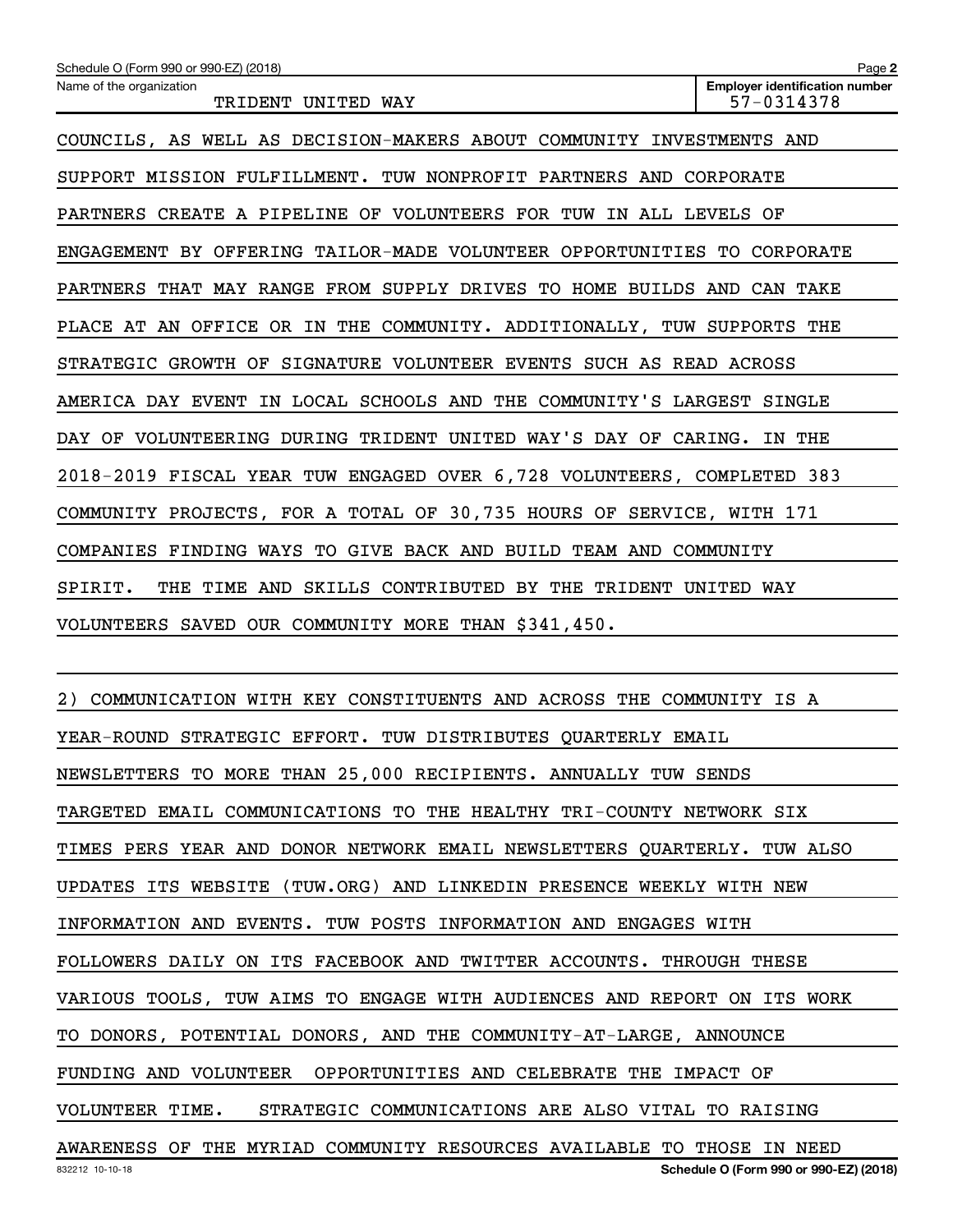| Schedule O (Form 990 or 990-EZ) (2018) | Page 2                                |  |  |
|----------------------------------------|---------------------------------------|--|--|
| Name of the organization               | <b>Emplover identification number</b> |  |  |
| <b>WAY</b><br>.DENT<br>UNITED          | $-0.314379$                           |  |  |

AND TO SEEKING THE SUPPORT OF THOSE WHO HAVE THE ABILITY TO HELP.

DONOR DESIGNATION FEES:

THE PURPOSE OF TRIDENT UNITED WAY'S ANNUAL FUNDRAISING CAMPAIGNS ARE TO DEVELOP AND ENHANCE THE RESOURCES AVAILABLE FOR TRIDENT UNITED WAY'S COMMUNITY IMPACT WORK. COMMUNITY VOLUNTEERS STRATEGICALLY INVEST THOSE RESOURCES IN THE TRI-COUNTY COMMUNITY IN ORDER TO CREATE LASTING, MEASURABLE CHANGE ON THE MOST PRESSING ISSUES FACING FAMILIES AND INDIVIDUALS.

TRIDENT UNITED WAY PROMOTES INVESTING IN THE COMMUNITY IMPACT WORK AS THE MOST EFFECTIVE WAY TO INVEST IN THE TRI-COUNTY COMMUNITY ABOVE ANY FORM OF DESIGNATED GIVING.

DONORS MAY ELECT ALL OR A PORTION OF THEIR PLEDGE/CONTRIBUTION AS DESIGNATED TO 501(C)(3) ORGANIZATIONS, OTHER THAN TRIDENT UNITED WAY. REQUESTS ARE PROCESSED BY TRIDENT UNITED WAY AND PAYMENTS OUT TO DESIGNATED ORGANIZATIONS IS AS FOLLOWS:

-TRIDENT UNITED WAY HONORS DONOR DESIGNATIONS TO ANY VERIFIED 501(C)(3) ORGANIZATION OF \$50 OR MORE PER ORGANIZATION. VERIFICATION CONSISTS OF, ON AN ANNUAL BASIS, CONFIRMING THE ORGANIZATION HAS AN ACTIVE  $501(C)(3)$ STATUS WITH THE INTERNAL REVENUE SERVICE AND COMPLETES ADDITIONAL VERIFICATIONS AS MAY BE REQUIRED BY UNITED WAY WORLDWIDE. NO FURTHER OVERSIGHT IS PROVIDED BY TRIDENT UNITED WAY ON THE USE OF DESIGNATED FUNDS.

-TO PROTECT THE PRIVACY OF OUR DONORS, TRIDENT UNITED WAY WILL NOT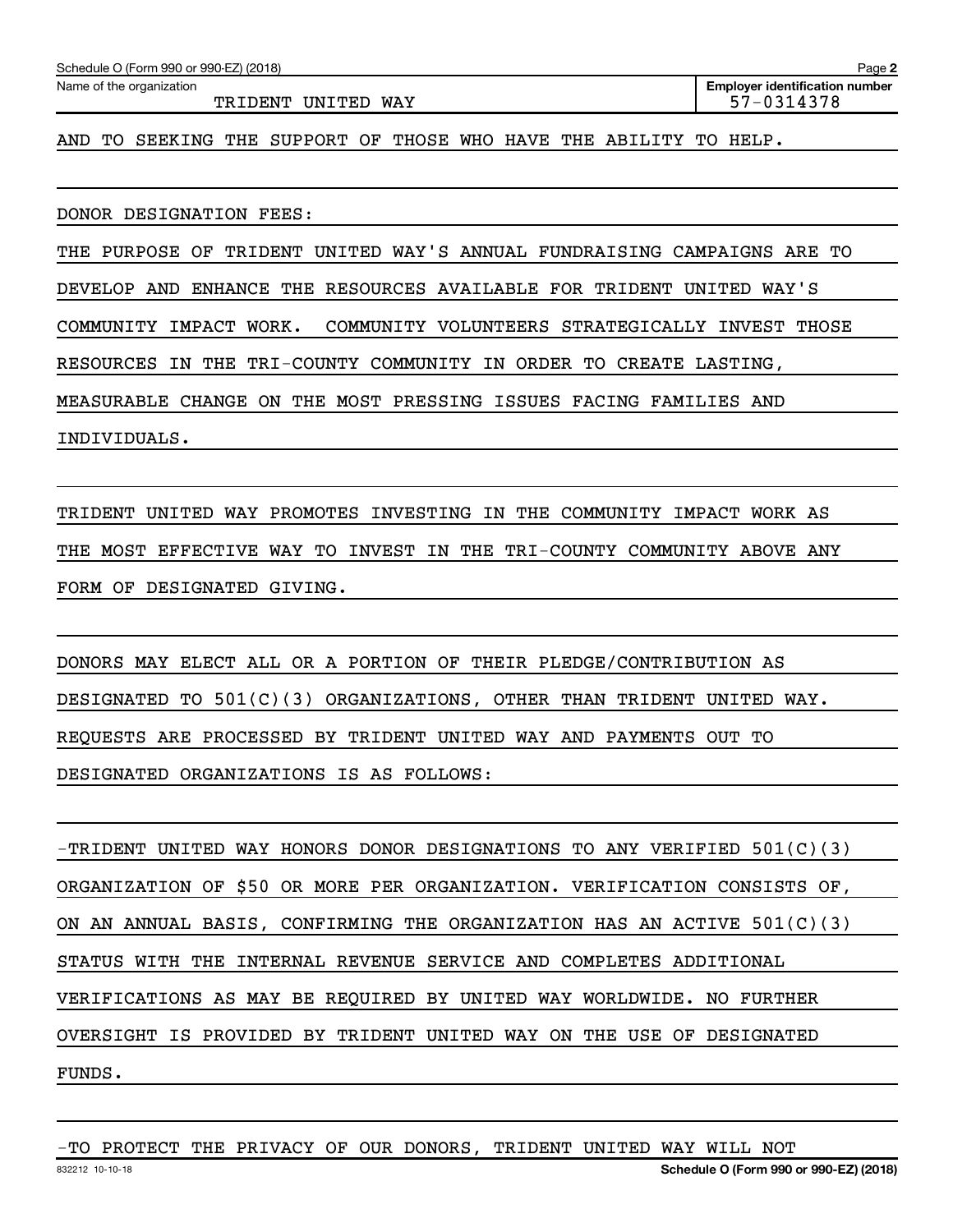-TRIDENT UNITED WAY DEDUCTS FUNDRAISING AND ADMINISTRATIVE FEES AT THE RATE OF 15 PERCENT (WITH A MINIMUM OF \$5 AND A MAXIMUM OF \$75) PER DESIGNATION.

-TRIDENT UNITED WAY SENDS PAYMENTS TO VERIFIED DESIGNATED ORGANIZATIONS (NET OF THE FUNDRAISING AND ADMINISTRATIVE FEE) ON A QUARTERLY BASIS (JANUARY, APRIL, JULY, AND OCTOBER).

-GIFTS OR PAYMENTS MADE BY CASH, CHECK, CREDIT CARD, OR STOCK WILL BE PAID OUT TO THE ORGANIZATION IN THE MONTH FOLLOWING THE QUARTER IN WHICH PLEDGE PAYMENT(S) ARE RECEIVED FROM THE DONOR. FOR EXAMPLE, DONOR PLEDGE PAYMENTS RECEIVED IN JANUARY, FEBRUARY, OR MARCH WILL BE PAID IN APRIL; PAYMENTS RECEIVED IN APRIL, MAY, AND JUNE WILL BE PAID IN JULY.

TOTAL DONOR DESIGNATION FEES RECEIVED DURING THE FY 2018-2019 WERE \$59,009.

FORM 990, PART VI, SECTION A, LINE 1: PER THE TUW BYLAWS, THE PRESIDENT/CEO SERVES AS AN EX-OFFICIO, NON-VOTING MEMBER OF THE BOARD OF DIRECTORS, THUS 36 TOTAL AND 35 INDEPENDENT.

FORM 990, PART VI, SECTION A, LINE 2:

HUGH LANE JR. AND FLEETWOOD HASSELL ARE BOTH KEY EMPLOYEES WITH THE BANK OF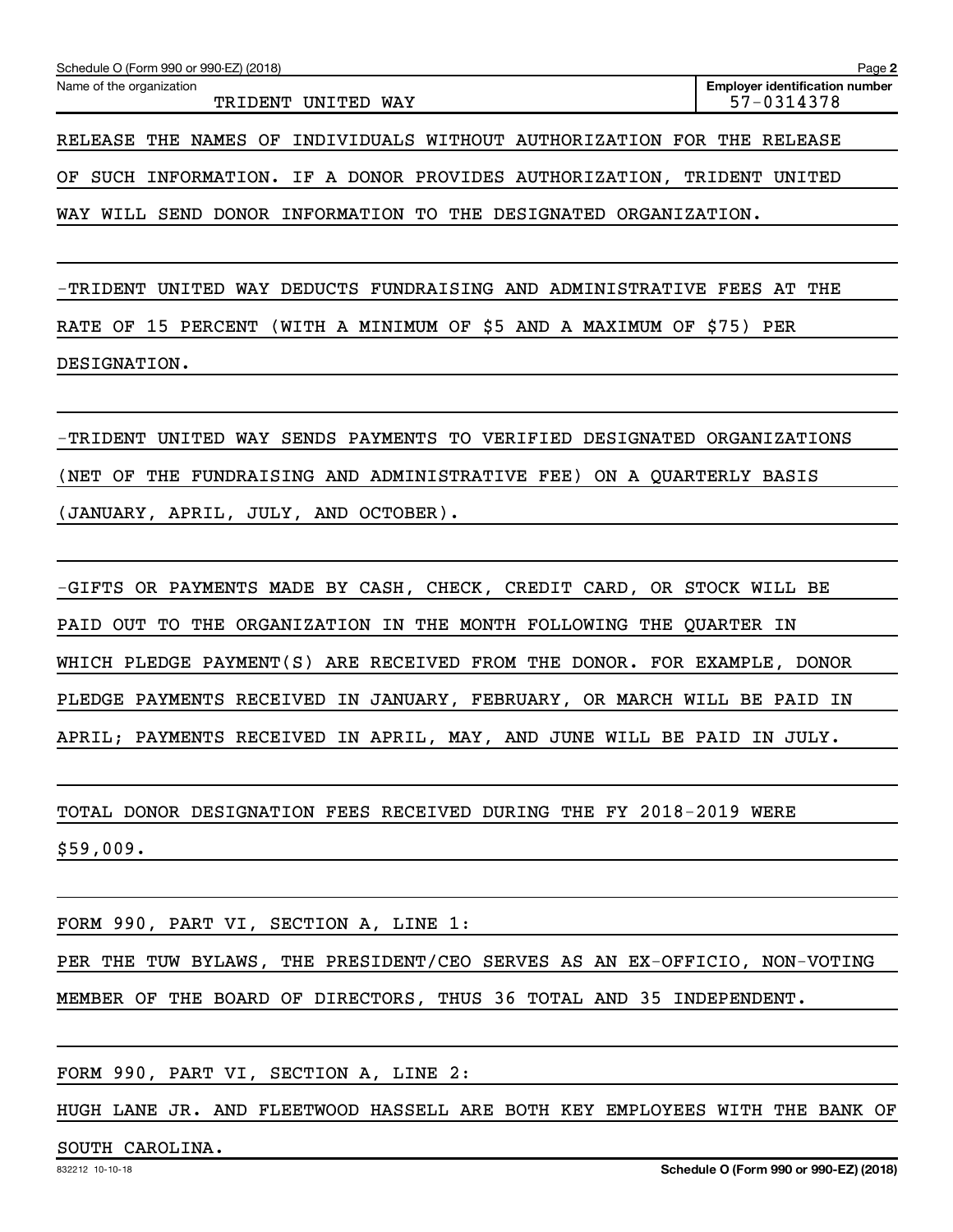TRIDENT UNITED WAY 57-0314378

FORM 990, PART VI, SECTION B, LINE 11B:

THE FORM 990 IS PREPARED BY AN INDEPENDENT CERTIFIED PUBLIC ACCOUNTING FIRM. A DETAILED REVIEW IS COMPLETED BY THE CHIEF FINANCIAL OFFICER AND CHIEF EXECUTIVE OFFICER OF TRIDENT UNITED WAY. THE RETURN IS THEN REVIEWED BY THE AUDIT COMMITTEE OF TRIDENT UNITED WAY AND RECOMMENDED FOR FILING. THE AUDIT COMMITTEE PROVIDES THE COMPLETED FORM 990 TO ALL TRIDENT UNITED WAY BOARD MEMBERS PRIOR TO FILING.

FORM 990, PART VI, SECTION B, LINE 12C:

CONFLICT OF INTEREST POLICY REQUIRES THE BOARD OF DIRECTORS TO COMPLETE AND SIGN A CONFLICT OF INTEREST STATEMENT EACH YEAR AND DISCLOSE ALL RELATED PARTY TRANSACTIONS WITH THE ORGANIZATION AND OTHER BOARD OF DIRECTOR MEMBERS.

FORM 990, PART VI, SECTION B, LINE 15A:

THE EXECUTIVE COMMITTEE OF THE BOARD OF DIRECTORS REVIEWS AND APPROVES ALL CEO COMPENSATION.

FORM 990, PART VI, SECTION C, LINE 19:

THREE YEARS OF AUDITED FINANCIAL STATEMENTS AND FORM 990 ARE AVAILABLE ON THE TUW.ORG WEBSITE. OTHER GOVERNING DOCUMENTS, FORM 1023, AND THE CONFLICT OF INTEREST POLICY ARE AVAILABLE AT REQUEST FROM THE ORGANIZATION

FORM 990, PART XII, LINE 2C:

SAME AS PRIOR YEAR.